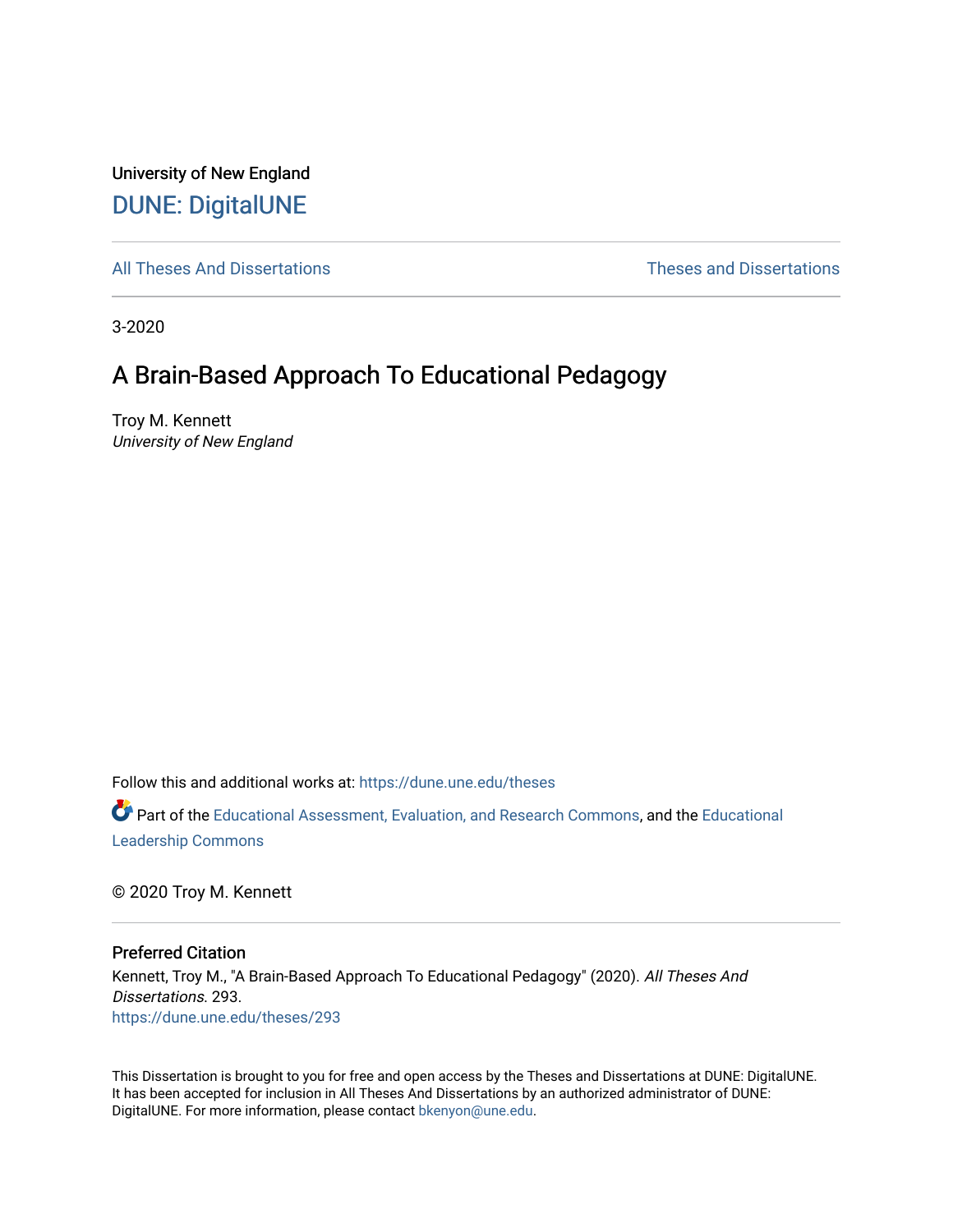A Brain-Based Approach To Educational Pedagogy

By

Troy M. Kennett

BA (Plymouth University) 2000 MS (Plymouth University) 2003 MS (University of Phoenix) 2007

## A DISSERTATION

Presented to the Affiliated Faculty of

The College of Graduate and Professional Studies at the University of New England

Submitted in Partial Fulfillment of Requirements

For the degree of Doctor of Education

Portland & Biddeford, Maine

March 2020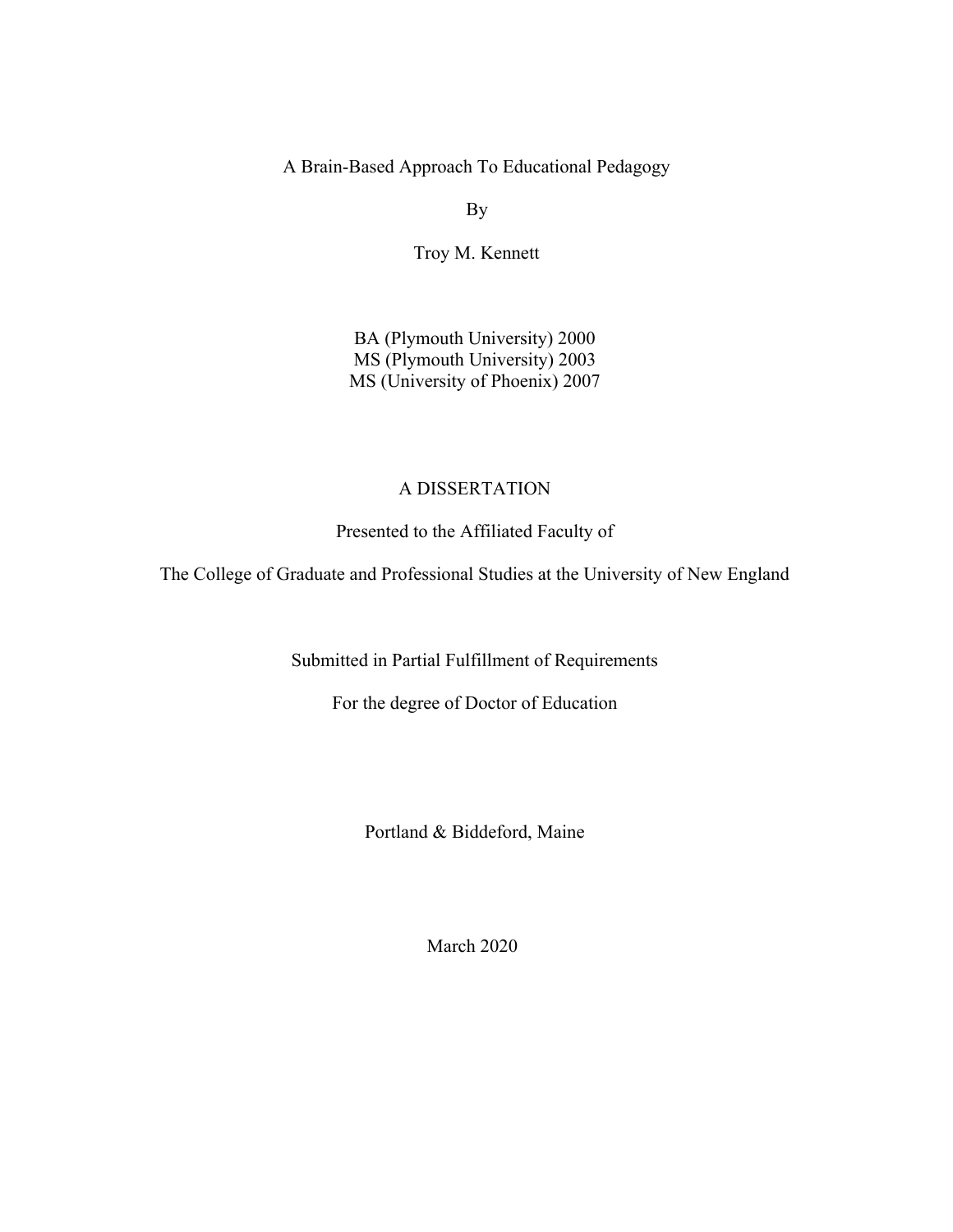Copyright by Troy M. Kennett 2020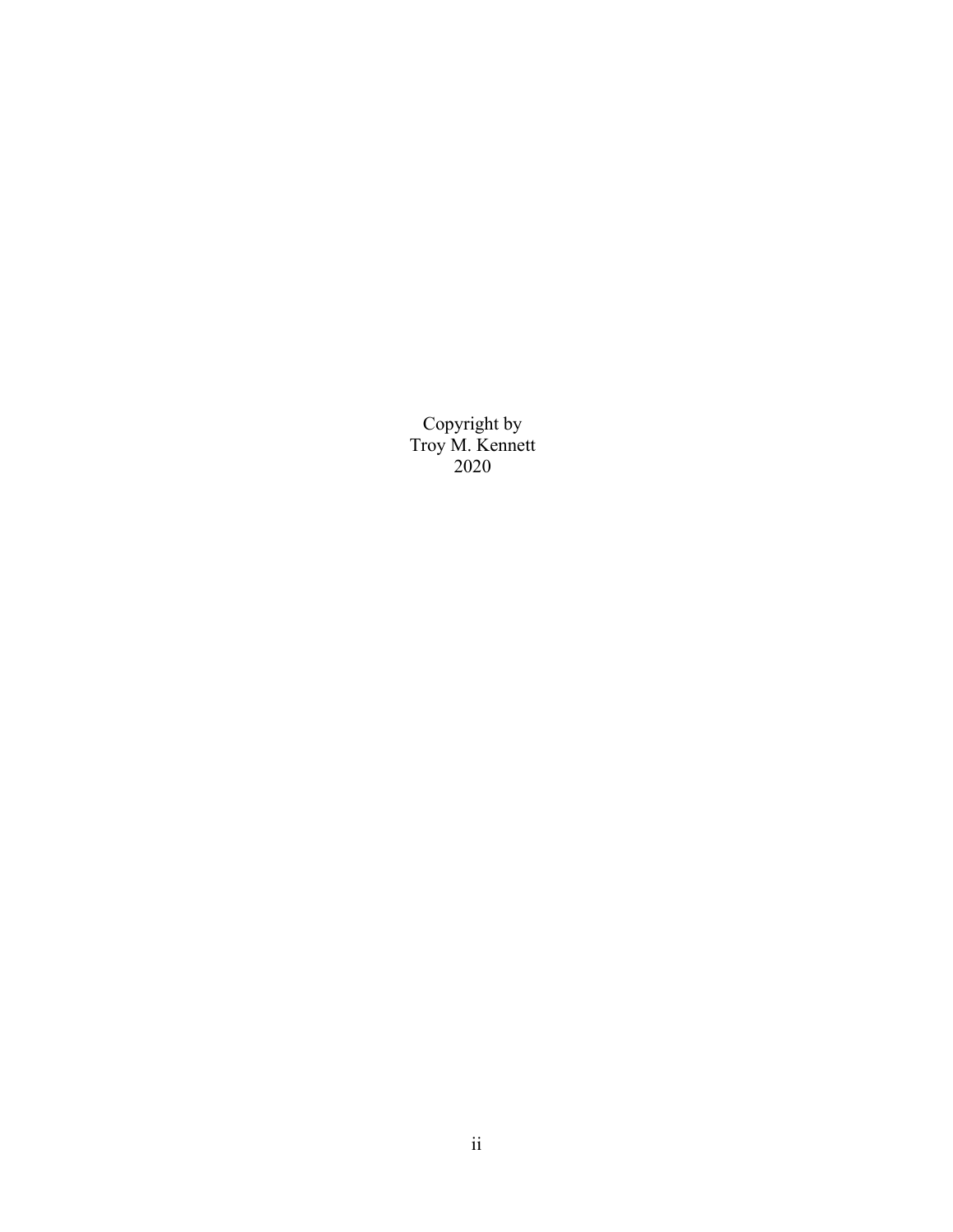## A BRAIN-BASED APPROACH TO EDUCATIONAL PEDAGOGY

#### Abstract

Students with Autism Spectrum Disorder (ASD) are underperforming their peers on state assessments. The purpose of this practical action research study is to explore how professional development, focused on brain-based research, informs educators' pedagogical design for students with Autism Spectrum Disorder (ASD). By combining brain-based teaching components, background in the neurology of the brain, and various learning theories, educators were provided filters for making educational decisions. Research was conducted at a rural elementary school in New Hampshire that serves 258 students in grades 3–5, with 51 students served through special education services. The researcher provided teachers and paraprofessionals with preintervention surveys, professional development training, coaching, and post-intervention interviews. The findings of the study concluded there were five themes that influence the use of brain-based teaching: Domain knowledge of staff influences applicability of material and skills; Consideration and strategy-based trainings are preferred; Staff need to process with groups and apply created strategies in the moment; Similar experience aids comfort level toward application; Educators need guidance in classroom management and instructional sequence design. The recommendations of the study show the need for schools to employ action research on the same topic within a larger setting and across grade level groupings; and extend the focus of the action research within the same institution addressing other disability similarities resulting in more common data.

iii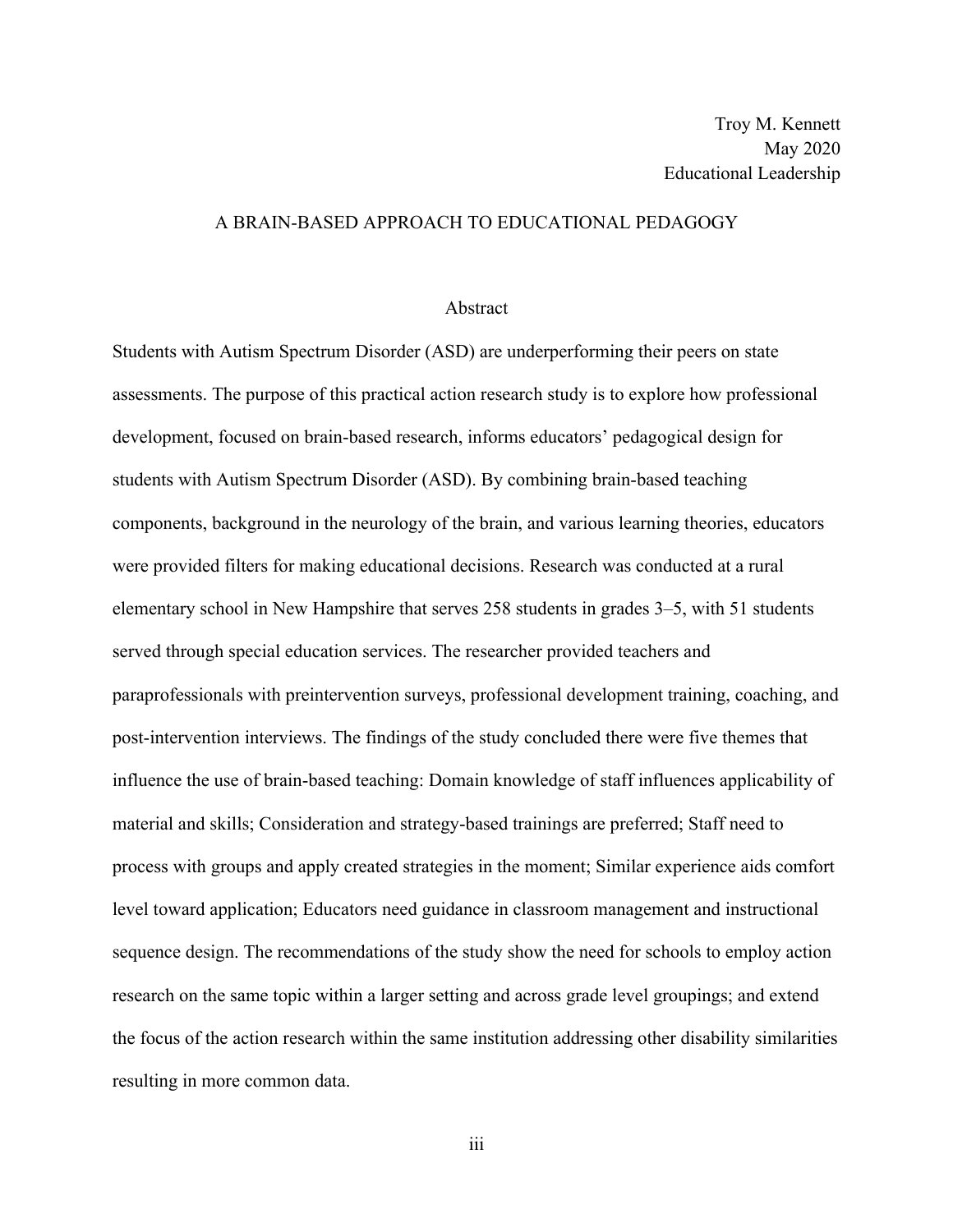University of New England

Doctor of Education Educational Leadership

This dissertation was presented

by

Troy M. Kennett

It was presented on March 31, 2020 and approved by:

Dr. Ella Benson, Lead Advisor University of New England

Dr. Jessica Branch, Secondary Advisor University of New England

Dr. Cynthia Gallagher, Affiliated Committee Member Franklin Pierce University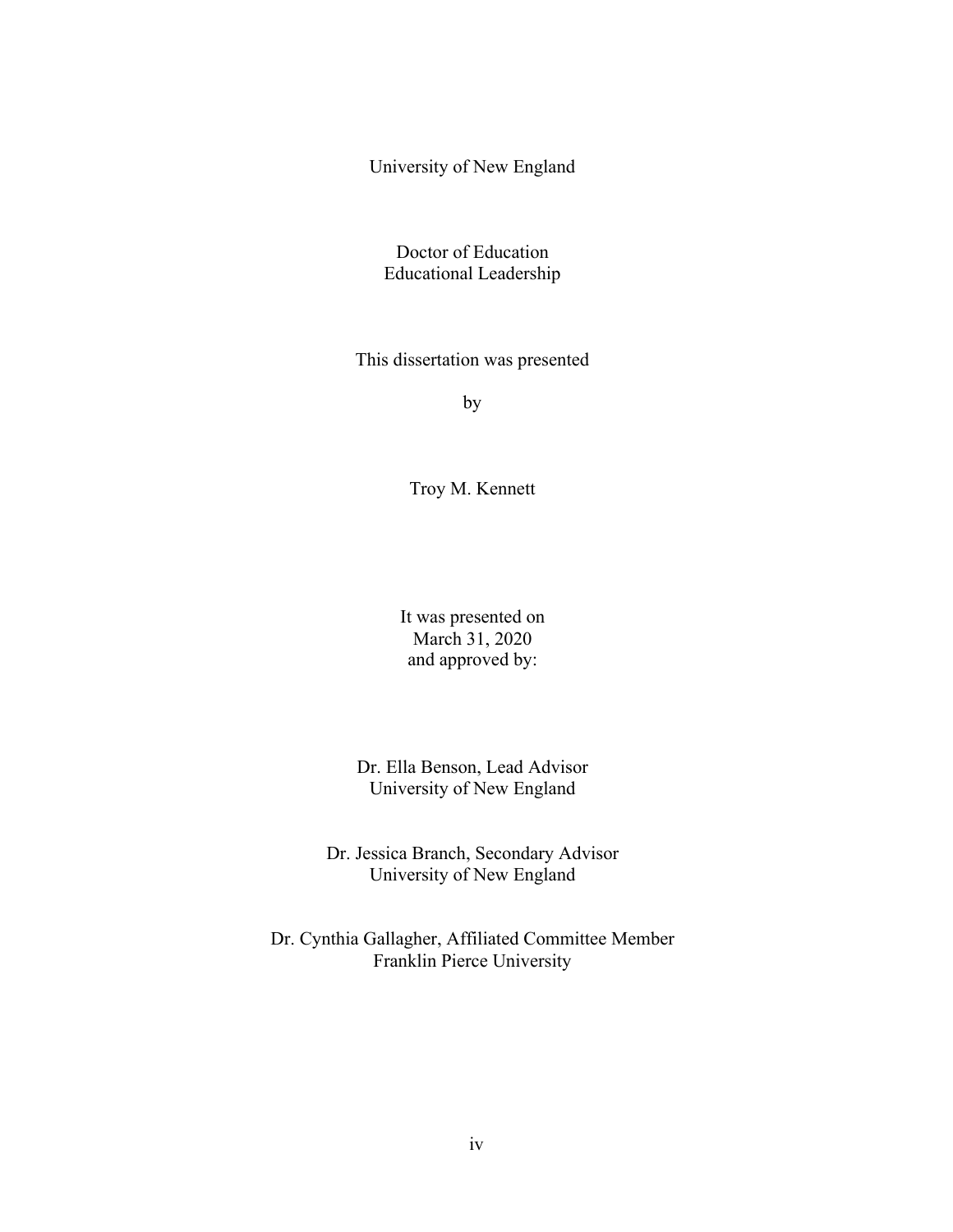#### ACKNOWLEDGMENTS

This journey has been long and difficult. I want to acknowledge the help and support of those who have aided me in my journey. First I would like to thank my wife, Stacy, who has helped me with technological difficulties, writing, and knowing when to walk away. Next, my son, Aiden, for understanding why I was unavailable and stressed often over the past three years. Their support and understanding made this possible and more enjoyable overall.

I want to thank my cohort of colleagues who reached out to provide support, both emotionally and professionally, during this journey. It was easier to know I was not alone and that there were others who could acknowledge my struggle and provide meaningful insight in the moment. I want to thank Dr. Ella Benson and Dr. Jessica Branch for guiding during the last phases of my study. It is not easy to hear criticism and feedback, but they did their best to provide it with hope and direction. Lastly, I want to thank Dr. Cynthia Gallagher, my friend and affiliate member who provided realism to the process and a positive feedback when needed.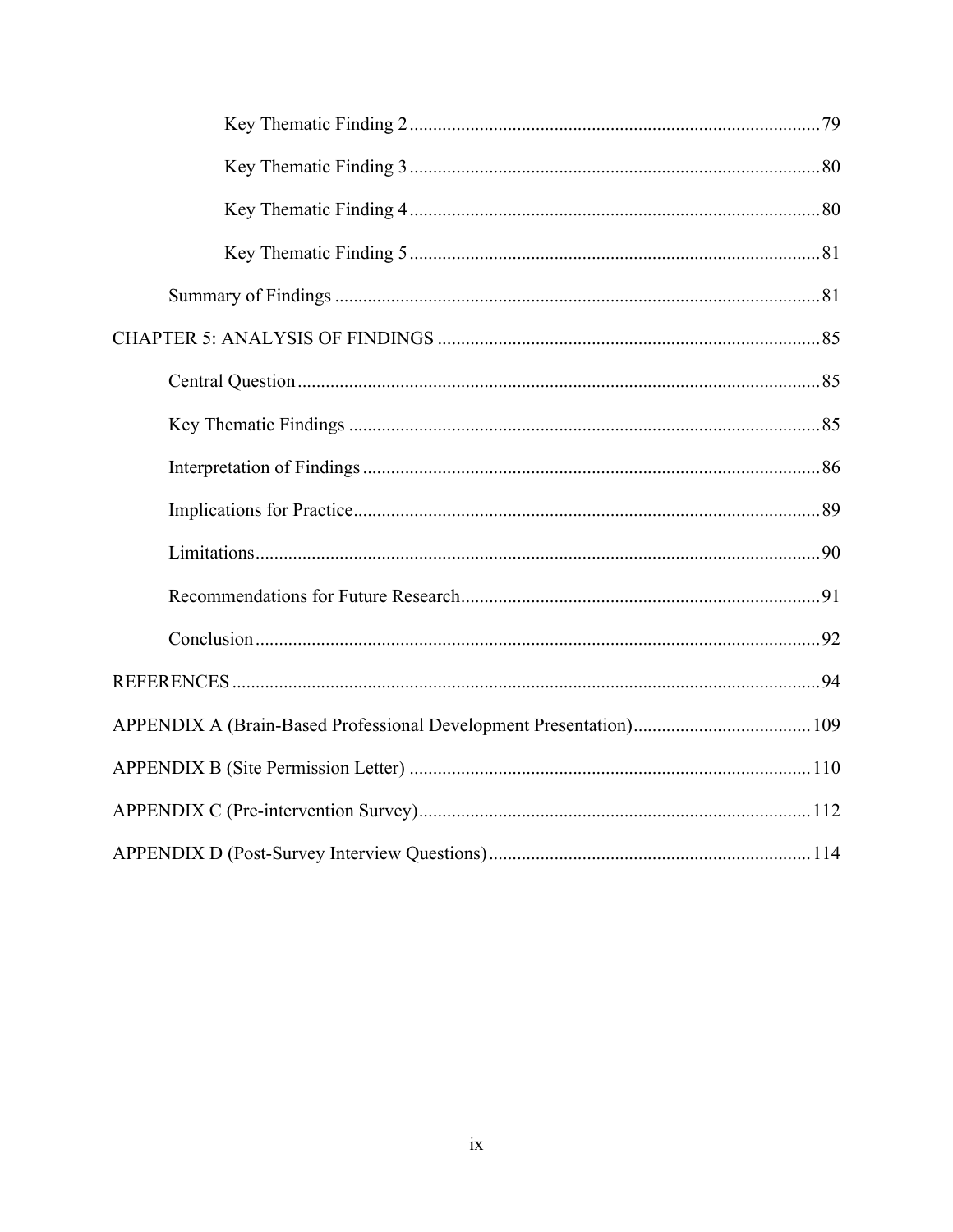## **LIST OF TABLES**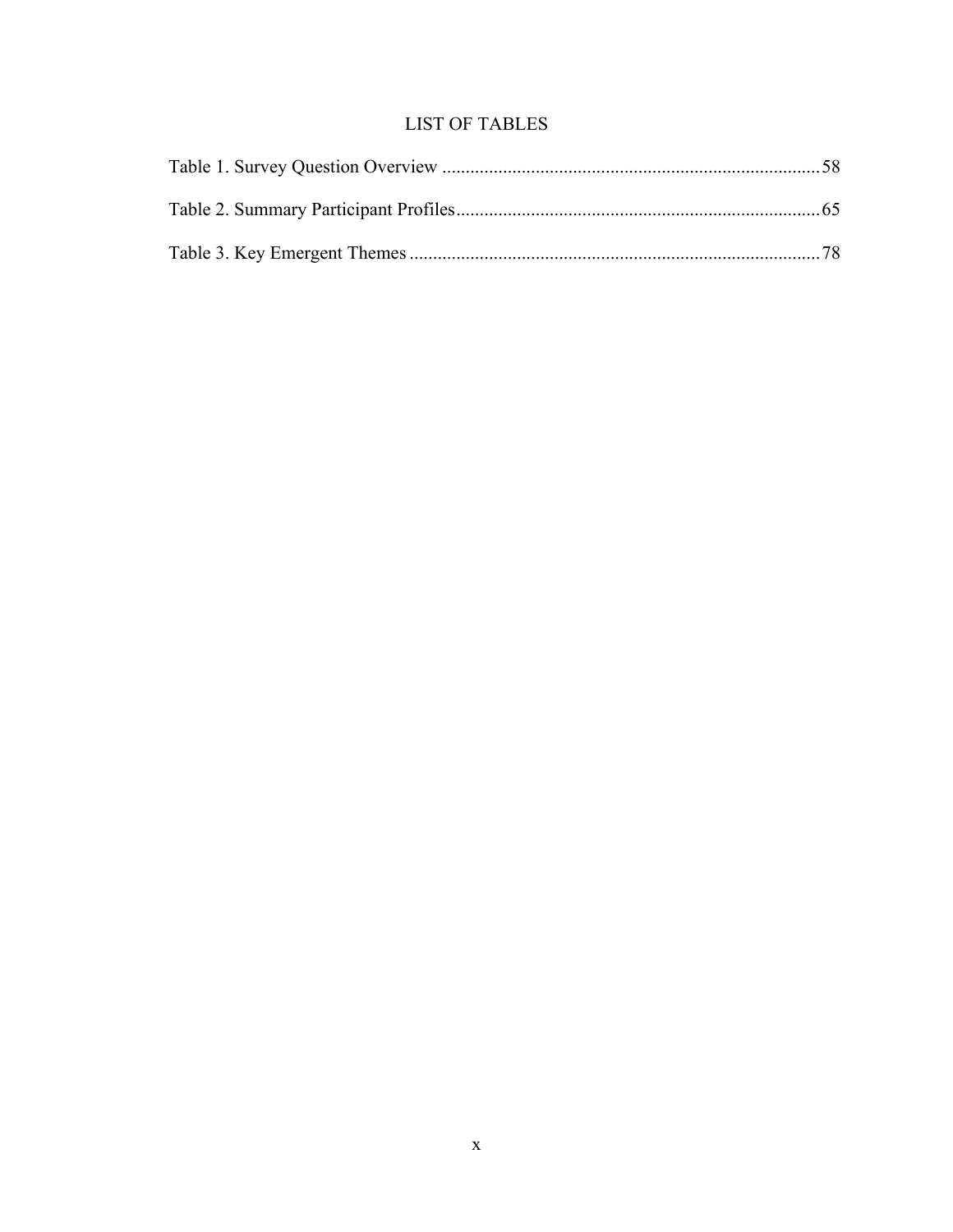## **LIST OF FIGURES**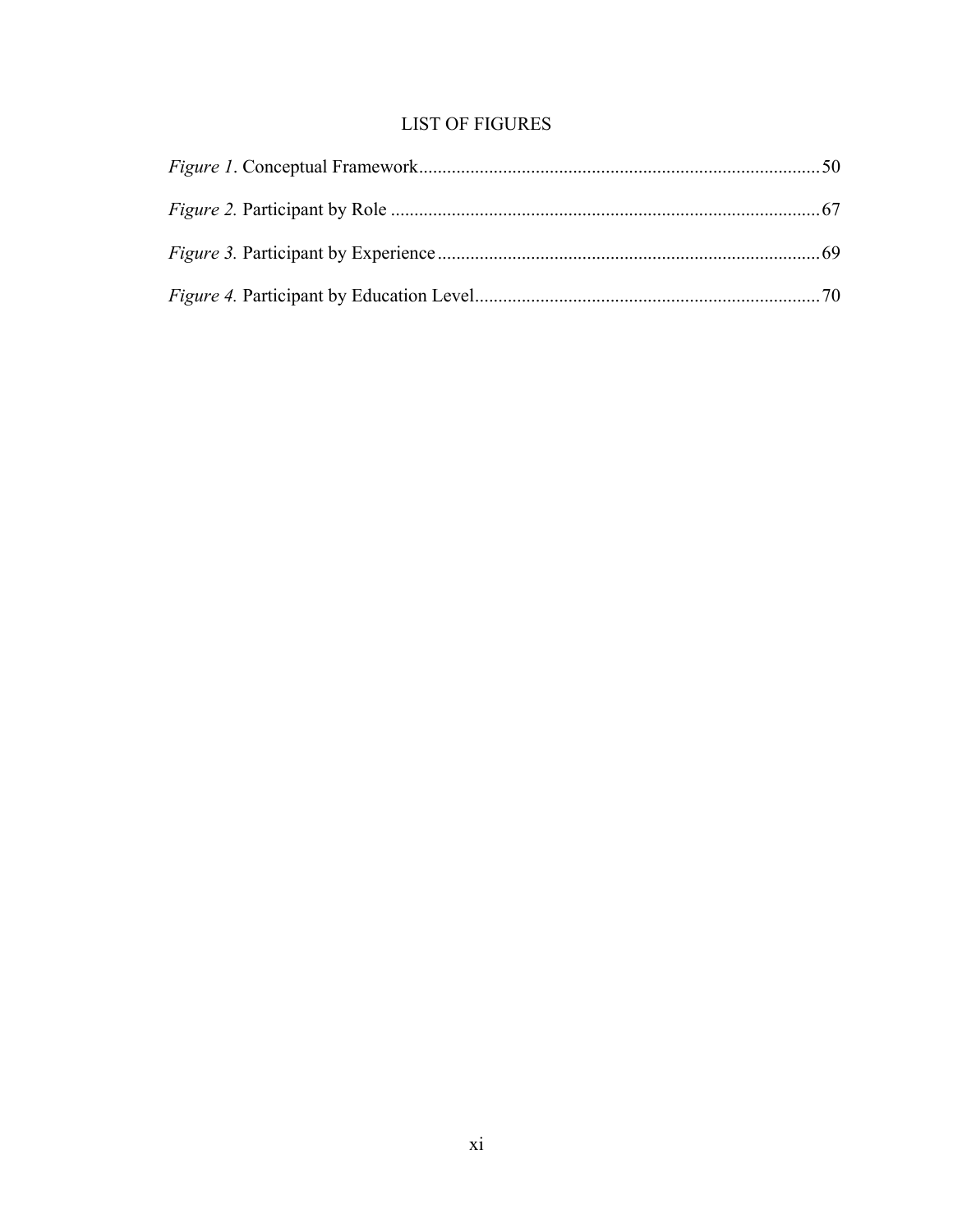#### CHAPTER 1

## **INTRODUCTION**

In the past two decades, Autism Spectrum Disorder (ASD) has received attention in the fields of medicine and education due to the intricacies of the disability in relation to learning. ASD is characterized by social/behavioral deficits and executive functioning impairments (Vogan, Morgan, Lee, Powell, Smith, & Taylor, 2014). Students with ASD tend to lack impulse control leading to what can appear as not following directions or being rude as they act on impulses before judging them as socially appropriate (Vogan et al., 2014). These difficulties have increased in prevalence tenfold over the past 10 years (Chin, 2018). This increase is attributed to misidentification due to comorbidity and/or to the similarities between disorders such as ASD and Attention Deficit Hyperactivity Disorder (ADHD) (Hendriksen, Peijnenborgh, Aldenkamp,  $\&$  Vles, 2015). This contributing factor drives the need for understanding how students affected by this disability learn and how to educate them as effectively as possible.

This action research study explored the problem of how teachers and paraprofessionals construct educational pedagogy to address the needs of students with ASD. Approaches currently involve specific school system design, altering lesson design, and the utilization of premanufactured scripted programs. A common system design is Response to Intervention (RtI), which utilizes tiers of interventions based on data derived from teacher and systematic scheduled assessments over preselected periods of time (Marzano & Waters, 2009). Universal Design for Learning (UDL) is a popular unit/lesson option involving how lessons and units of instruction are designed and implemented. UDL focuses on creating flexible learning environments by varying the medium of the material, instructional methods, and response methods to allow student flexibility (Rao & Meo, 2016). Scripted intervention options involve teaching skills that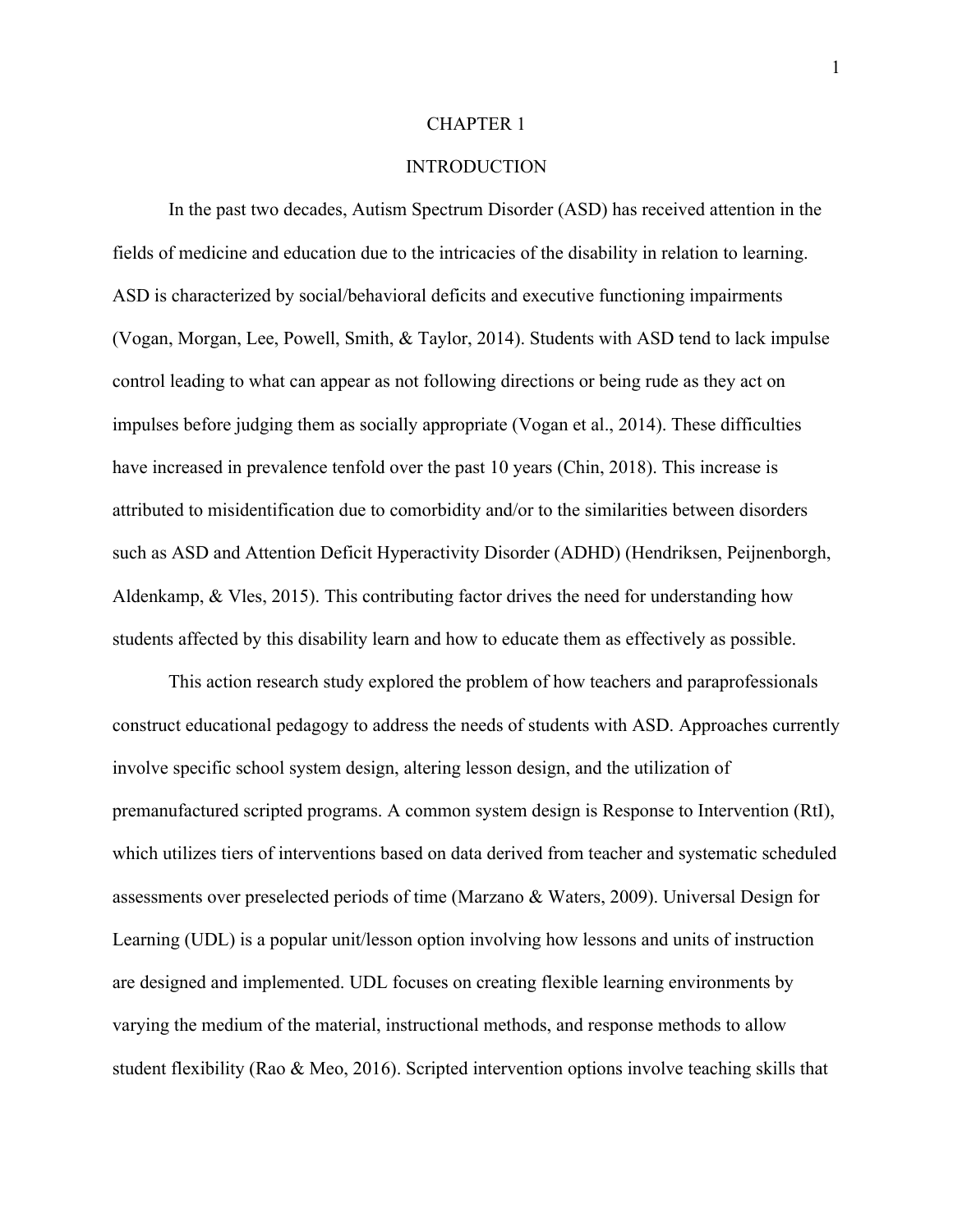use prescribed methods including phonetic reading programs such as Wilson Reading Systems and Edmark and broad-based literacy programs like Fundations and Read 180. Companies design these products to varying degrees and evaluate them under certain specific conditions as with most researched educational practices, raising the question of reliability when a school tries these approaches among students with disabilities or in less conducive environments.

The issue with large-scale educational change for students with ASD lies in the prevalence and vastness of the problem. According to the National Center for Education Statistics (2019), the percentage of students ages 3–21 with disabilities related to or prior to an ASD diagnosis account for 29% of the 6.7 million students with disabilities as of the 2015–2016 school year. With such a large representation, targeting a disorder such as ASD is difficult. According to Grzadzinski et al. (2011), ASD affects areas of the brain similar to other disorders and disabilities. Language, attention, and social deficits are associated not only with ASD. ASD presents similar symptomology, such as executive and social deficits, to other disorders and disabilities, such as Attention Deficit Hyperactivity Disorder (ADHD), in more than half the cases of students with ASD (Grzadzinski et al., 2011). Attentional deficits and behavioral regulation issues are found in both disorders, making programming for them similar but not exactly the same.

Factor, Ryan, Farley, Ollendick, and Scarpa (2017) discussed the issue that social anxiety and ADHD symptoms are also present in students with ASD and can serve as an accelerant or intensifier for social deficits. As symptoms aligned to a primary noted condition and often not addressed fully, comorbid conditions go overlooked or left unidentified (Hendriksen et al., 2015). This issue leads educators to make judgments based on a primary diagnosis that may not actually be fully correct. Students who shy away from or choose not to interact with others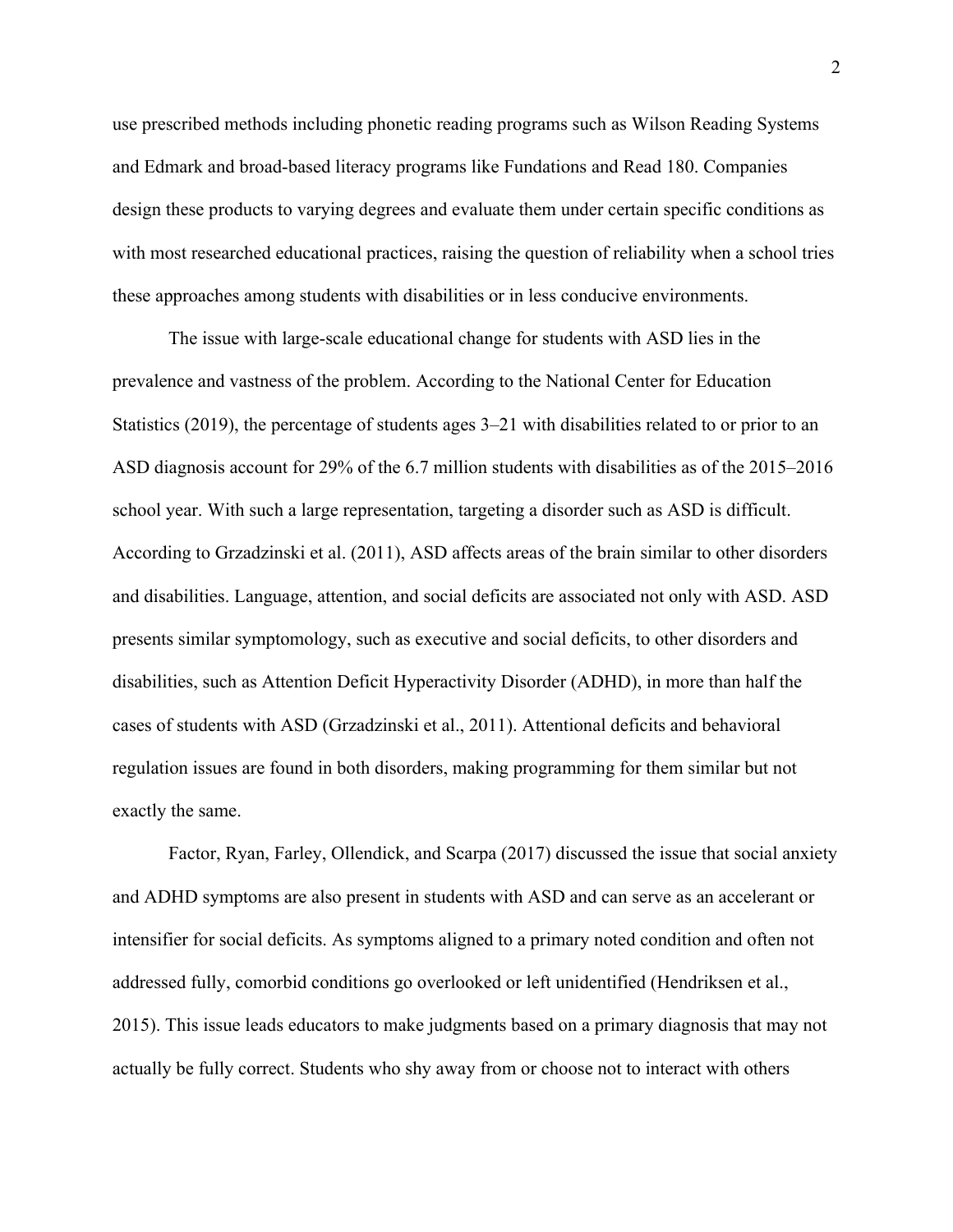socially may be avoiding anxiety, missing the cues, not wanting to engage socially with certain people, or avoiding work. This variance in causality means addressing the same issue differently, as the resulting behavior serves a separate function or is due to a lack of skill/awareness. Educators tend to interpret social deficits, anxiety, and ASD symptoms in general terms as behavioral concerns (Gerber, 2005). Comorbidity exists, often not accounted for in diagnosis, between disorders such as ADHD, bipolar disorder, and even schizophrenia (Anttila, Bulik-Sullivan, Finucane, and Walters, 2018).

Teachers, especially those new to the field, have to balance management of a diverse and developmentally challenging environment with their own emotional regulation (Voss, Wagner, Klussman, Trautwein, & Kunter, 2017). They interact with students individually, in small groups, and in whole group settings throughout their day. Teachers and schools have rules and expectations based on the expected behavior of the population as written in codes of conduct handbooks and by teachers in individual classrooms. Teachers and paraprofessionals work in structured time allotments requiring lesson completion within a certain time and these situations involve unpredictable behaviors that require these educators to react quickly and in view of the students (Voss et al., 2017). In these fast-paced structured environments, there is little time to pull students aside and attempt to understand the complexities of why things occur. Students receiving services under the Individuals with Disabilities Education Act (IDEA) have plans that explain what their disabling condition is and what should be done to address it (New Hampshire Department of Education, 2019). Teachers are presented these plans and may not have been present when the data and original information that constructed the plan was presented (New Hampshire Department of Education, 2019). This limited access to and history with a student, coupled with the possibility of comorbidity and misdiagnosis, creates situations in which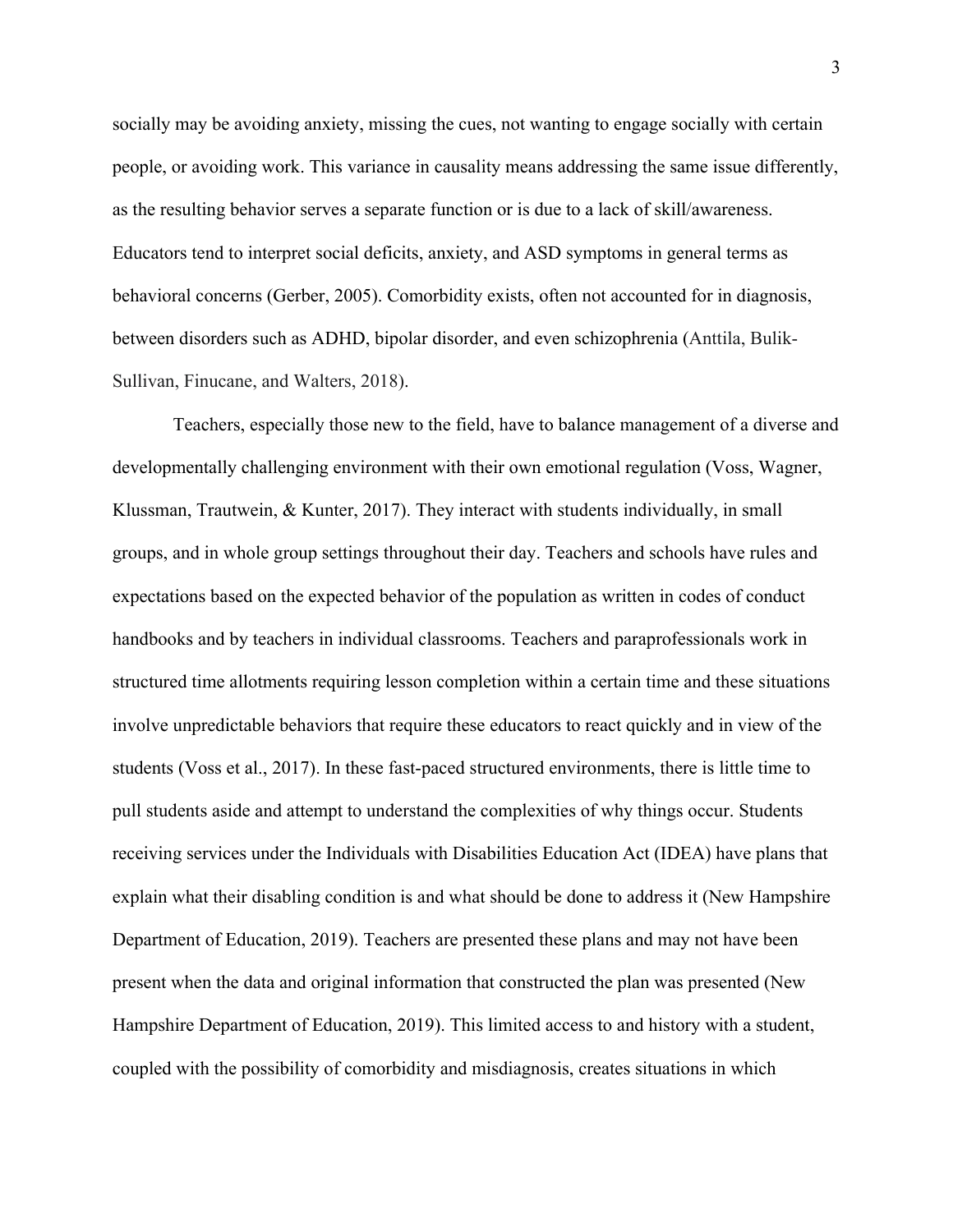teachers and paraprofessionals make quick judgments to enforce behavioral rules. If rules are enforced based only on the act of something occurring, without understanding why it occurred, the result may increase the probability of the behavior recurring. A student may exhibit a behavior under stress, such as social anxiety, then is asked to go to in-school suspension resulting in more social isolation. Students who cannot remain seated, who talk when they are not supposed to, interrupt, get angry without noticeable reason, and yell are simple examples of students exceeding common behavioral expectations, but not necessarily by choice. Students with disabilities such as ASD cannot stop behaviors and change them after one incident, especially if there may be an underlying issue underrepresented or unknown (Green et al., 2015; Kleberg, 2015; Voss et al., 2017).

Focusing on the brain areas that govern behavior, including the executive functioning areas, amygdala, and prefrontal cortex, limits the impact of underdiagnosis as educators move from symptomology to addressing the neurological cause of learning concerns (Zimmerman, Ownsworth, & Gullo, 2016). This action research study used a mixture of empirical resources and secondary sources to explore brain function, brain-based education, learning theories, and current practices in the hope of furthering the brain-based teaching literature to address a current educational problem.

This study focused on how teachers and paraprofessionals address instructing and accommodating students with Autism. Examining the brain-based functions, specific psychometrics provided by professionals through assessment, and focusing on major similarities within the brain means more effective initial instruction and accommodations. This sequence shifts the focus from a unified strategy approach to one focused on student characteristics, brain mechanism, and continual educator reflection (Cao & Li, 2018). Addressing brain function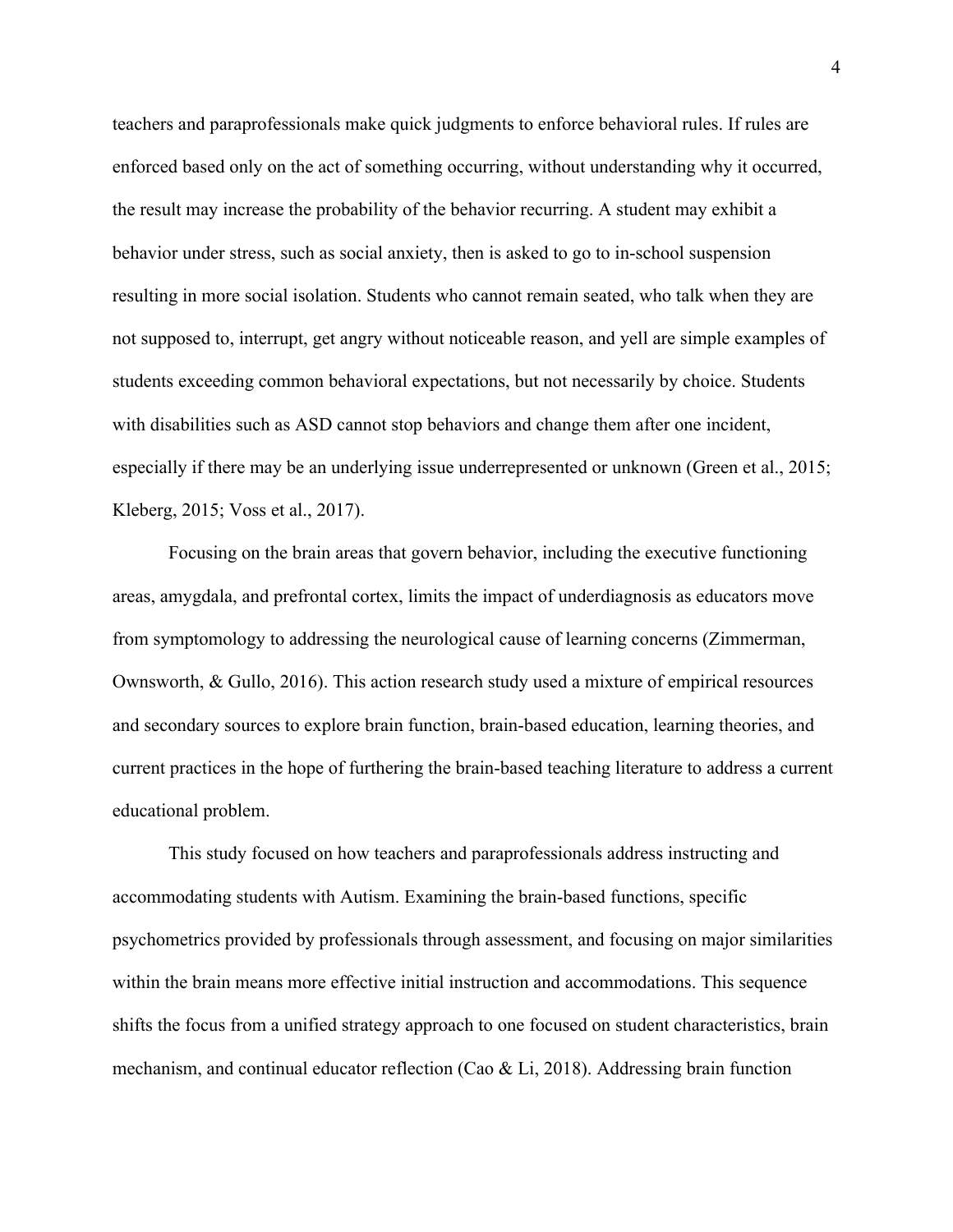versus skill deficit allows the emphasis to shift from reactive intervention to proactive prevention.

Disruptive behavior and academic failure are causes for low student engagement and alienation (Quin, 2017). As students sit in situations and feel under-stimulated, bored, or unable to follow discussions, negative feelings emerge (Quin, 2017). Teachers and paraprofessionals need to act early during the instruction period to reduce these responses. The first fifteen minutes of instruction are an educator's opportunity to increase memory encoding and aid in arousal regulation to increase student engagement before a student feels alienated or disengaged. Deciding on how to address these needs requires understanding of what leads to students not comprehending and feeling under- or overstimulated. Making changes to procedures and adjusting classroom management techniques is difficult.

Change requires effort and may end with wasted resources and frustration (Kotter, 2012). According to Levenson (2012), teachers and administrators are better off stopping practices, even when politically or culturally accepted, if they are not helping students learn. Opposition between neuroscience and education offers no clear path to follow. Addressing this tension means identifying a viable solution that does not take sides but allows for creativity by those involved (Papa, 2011). Teachers and paraprofessionals will not accept professional development that makes little sense in their current situation (Kotter, 2012). This study provided professional development in a manner that calls for thoughtful reflection by educators and relates to the natural reflective cycle of teaching.

5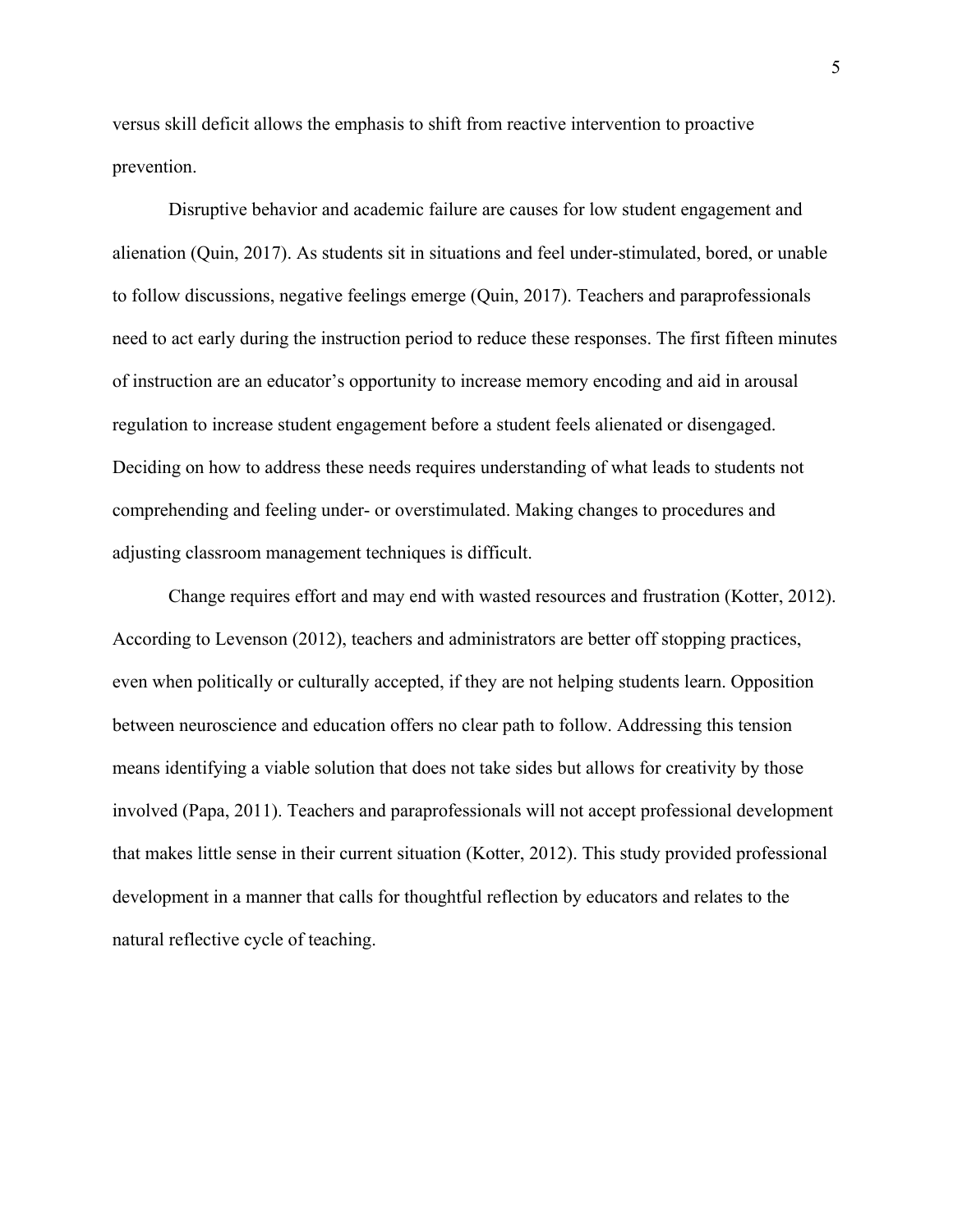#### **Statement of the Problem**

Students with disabilities such as ASD are underperforming their peers on state assessments. New Hampshire reported that only 20% of students with disabilities in grades 3–11 were at or above grade level expectations on the 2015 Performance Assessment of Competency Education (PACE) assessment for both English language arts (ELA) and mathematics (New Hampshire Department of Education, 2015). The report stated that students without disabilities were at or above level on ELA (48%) and mathematics (49.5%). The current 2018–2019 PACE report does not provide special education data due to noted disagreements with score validity and reliability among metric designs (New Hampshire Department of Education, 2015). When comparing the metric using the original cut score method applied in 2015, students collectively increased 15% from 2015 to 2018 (New Hampshire Department of Education, 2015). Federal acts such as the original Elementary and Secondary Education Act (ESEA), No Child Left Behind (NCLB), and the rewritten ESEA have consistently looked to increase student achievement. Individuals with Disabilities Education Act (IDEA) of 1973 established a specific process for addressing the needs of students with disabilities.

Teams of educational professionals use Individualized Education Plans (IEPs) to determine which services, specialized education, accommodations, and state assessments the student needs to meet the same competency level as peers in the specified setting. Students who are academically scoring more than two grade levels behind, have low adaptive skills, and are cognitively functioning two and a half standard deviations below their peers qualify for alternative assessment (New Hampshire Department of Education, 2018c). State data accounts for authorized alternative assessments written in these plans. Regardless of the assessment selected, the point of public education is to create citizens who can function as independently as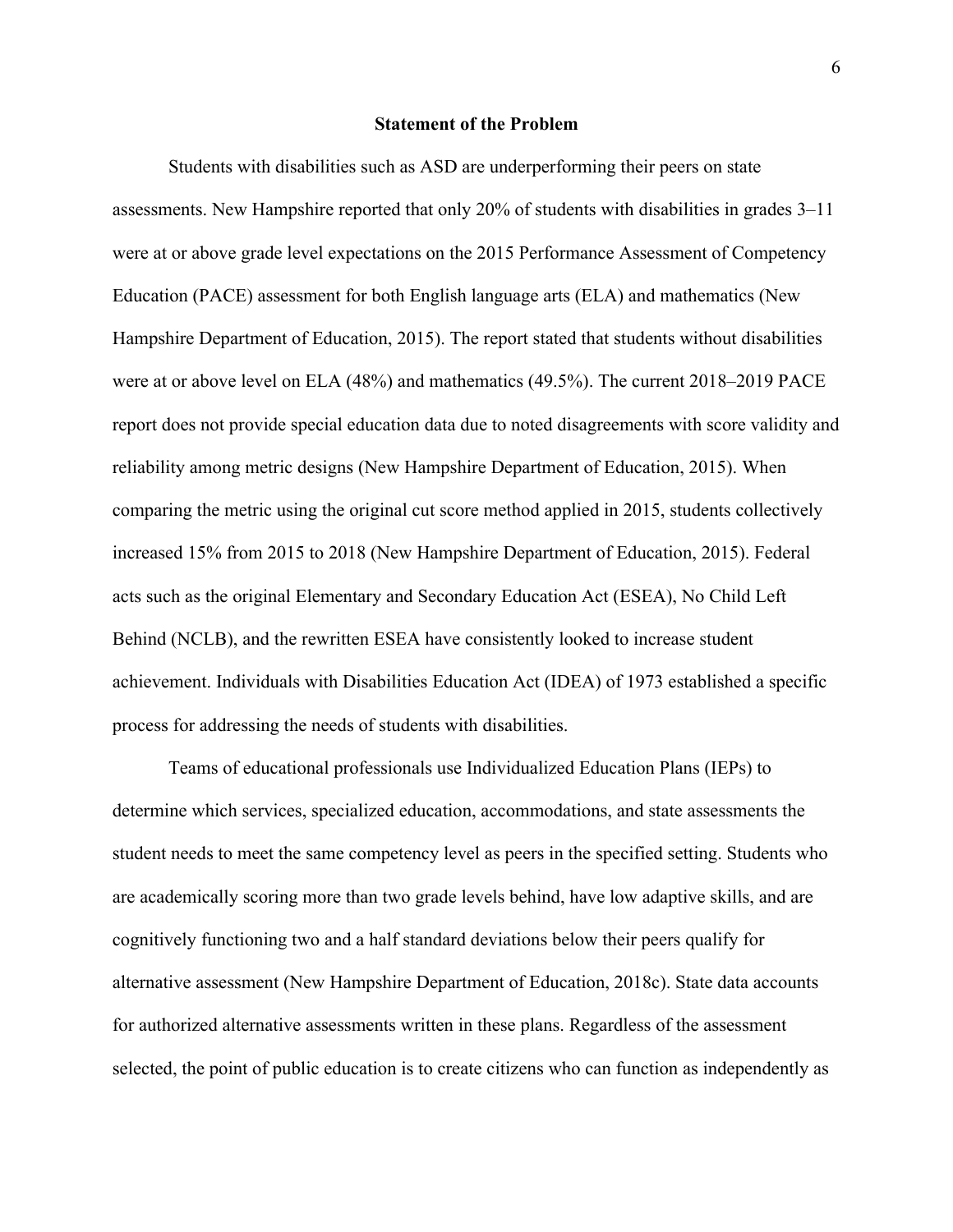possible. Students achieve success when they graduate showing they have learned the skills and knowledge required to attain a diploma. The average graduation rate as of 2016 for students with disabilities in the United States was "66.5%, which was an increase of 6.5% from 2010" (U.S. Department of Education, 2015, p. 1). The highest rates for not receiving a diploma or for dropping out were associated with intellectual disabilities and emotional disabilities (National Center for Education Statistics, 2019). Two key reasons for secondary and postsecondary failure are self-regulation and social difficulties (White et al., 2016). ASD is notable for its association with self-regulation and social deficits, and when coupled with the comorbidity of intellectual and emotional deficits, provides a viewpoint on the actual severity of the gap. Although efforts are continually enforced by federal and state mandates, financial incentives, and standardized assessment measures, there is still a significant performance gap between students with ASD versus nondisabled peers.

Educational research involves posing a question, determining needed data, and collecting it, then trying to formulate an answer that results in an increase in knowledge or improved practice (Creswell, 2015). Educational research typically provides information within these major areas: teacher preparation programs, impact of teacher activities on student success, and learning to teach in different settings (Creswell, 2015). This study sought to improve practice by focusing on how teachers and paraprofessionals instruct and accommodate in traditional and small group settings. Several research studies have been conducted on how to meet the needs of certain students, students with specific profiles, and how to create intervention systems in schools (Bender & Waller, 2011; Bethune & Wood, 2013; Chin, 2018; Dessemonteta, Martineta, de Chambriera, Martini-Willeminb, & Audrina, 2019; Finnegan & Mazin, 2016). This action research study narrowed the focus of the problem to how memory impacts reading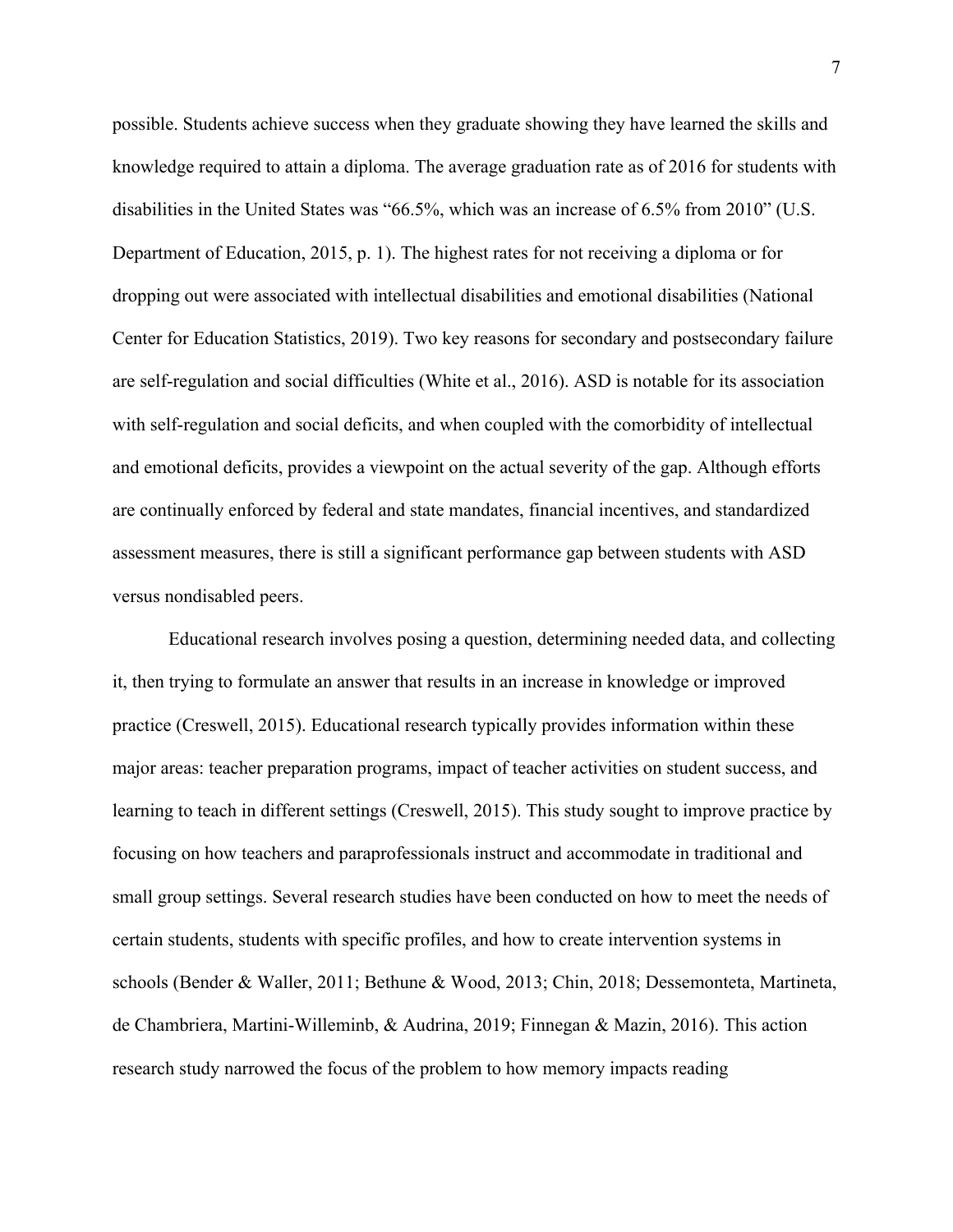comprehension and arousal impacts behavior. The setting for the study reflected a typical educational experience involving known and unknown uncontrollable variables. This study was an incremental step in bridging the gap between neuroscience and educational methodology research in a manner that addresses a real-world problem.

Students with disabilities, such as ASD, learn to decode words and read fluently but may struggle with comprehension (Bethune & Wood, 2013). The skills of seeing and identifying letters and words involve recognizing symbols, while comprehension involves context recognition and adding definitions of words together to form a larger context (Murgaugh, Maximo, Cordes, O'Kelley, & Kana, 2017). There are programs and strategies designed to increase comprehension but no single or set of consistent, reliable strategies for all students has been identified (Finnegan & Mazin, 2016). Direct instruction, questioning, teaching how one sentence relates to another (anaphoric expressions), and cooperative learning have shown promise in increasing comprehension in certain circumstances with variables controlled (Finnegan & Mazin, 2016). Graphic organizers, designed to organize information, show promise in increasing reading comprehension in the classroom with some teachers (Bethune & Wood, 2013).

Educators have used practices based in research that yielded little positive impact for a percentage of their students in their classrooms (Cook, Tankersley, & Landrum, 2009). The concern with evidence-based practices (EBP) is that there is no research standard for quality or effectiveness to validate best practice (Cook et al., 2009). Programs designed and evaluated in isolated environments, not traditional settings, reduce the factors normally addressed through professional judgment (Cook et al., 2009). Teachers account for language barriers, social barriers, and mental health issues while trying to accomplish teaching content and reading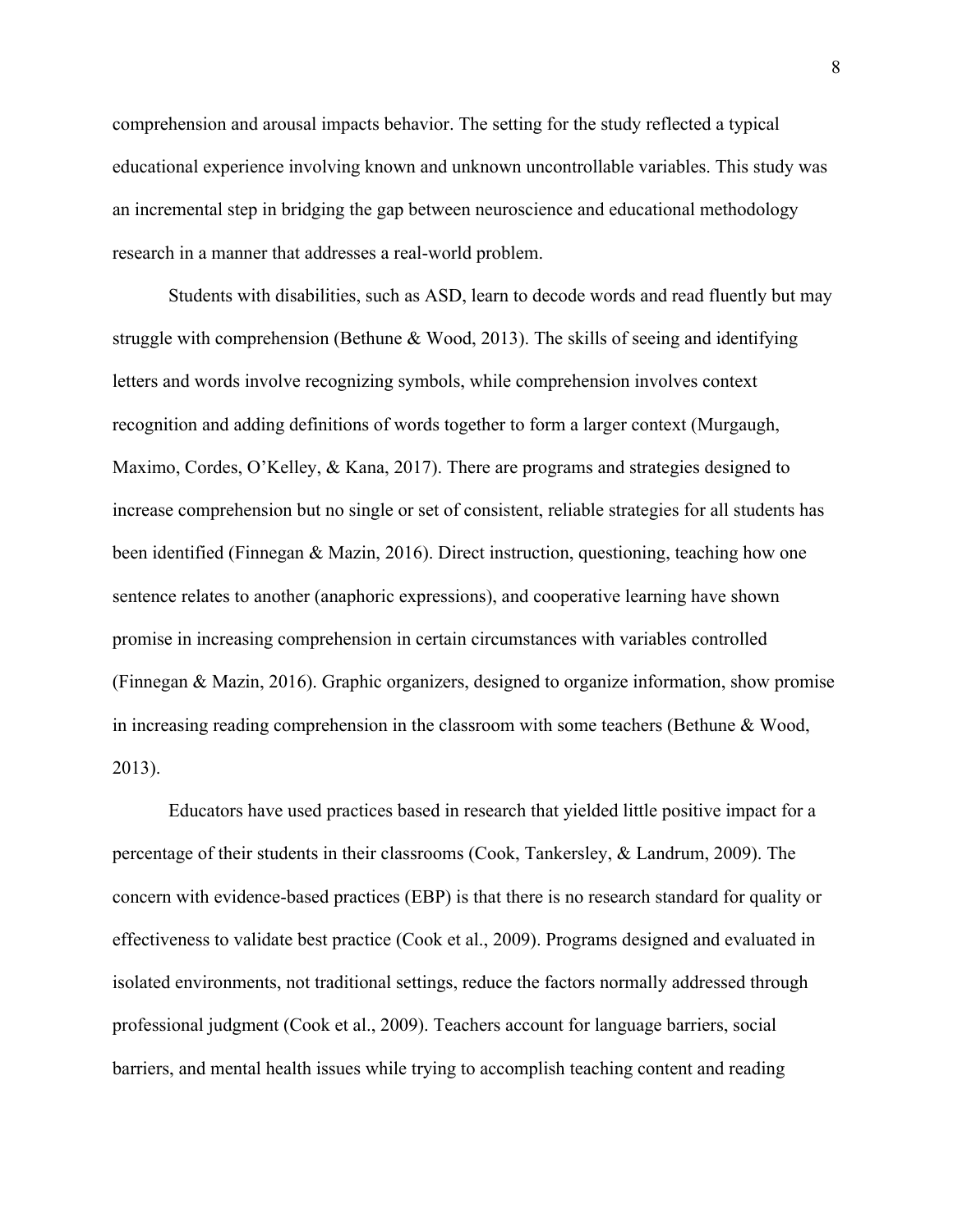instruction, often in the same instructional period. Educators and all those involved with creating educational methodology must be provided professional development and time to reflect on how students with disabilities learn and respond to their environment differently so as to construct an effective educational plan (Papa, 2011). The professional development needed does not exist in a single program, strategy, or approach, but in understanding the similarities within them.

Brain-based education and the terms associated with its principles are not new nor do they differ significantly from other programs and practices (Sen, Basar, Askin, & Turan, 2015). Many research studies done on brain-based learning vary in design and their recommendations should neither be used nor coined as innovative approaches (Sen et al., 2015). Neuroscientists agree that there is a relationship between learning and the brain but also caution making generalizing educational strategies. This study sought to address the issue of achievement of students with ASD through offering teachers and paraprofessionals professional development so they can construct their own brain-based strategies for initial instruction and accommodations. By focusing on how the brain functions and differentiating instruction by combining specific educational theories, learning becomes contextually biological and autonomic. We learn from birth through death, and aspects of this process seem to just happen without conscious thought. Increased learning happens when this process is used consciously by educators.

#### **Purpose of the Study**

The purpose of this practical action research study was to explore how professional development focused on brain-based research informs educators' pedagogical design for students with ASD in whole and small group academic settings. According to the New Hampshire Department of Education Consolidation Plan, the actual percentage of students with disabilities who graduated in 2017 was 74.49% (2018b). Comparing this data to the New Hampshire 2018 Part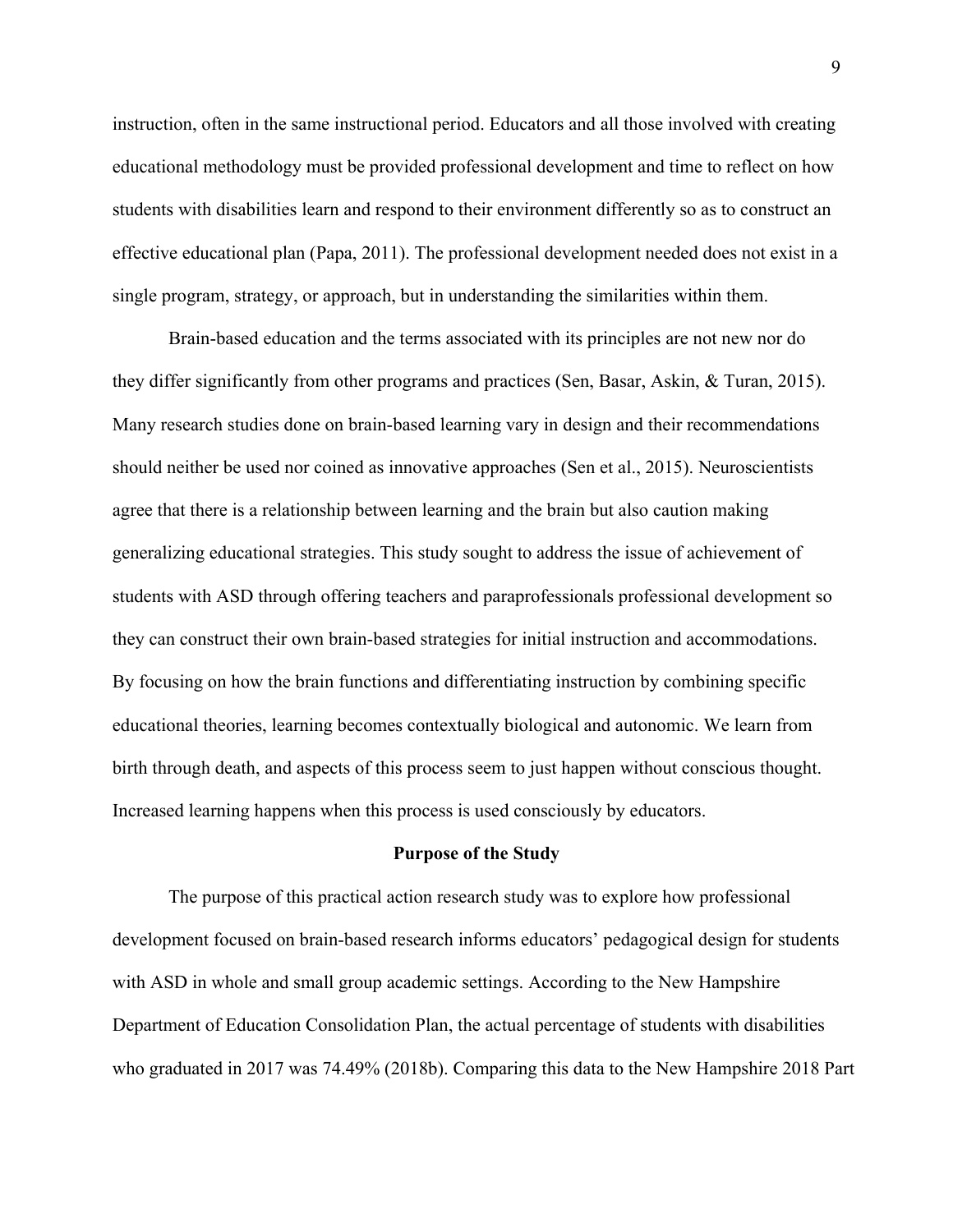B, the Results Driven Accountability Matrix provides a figure that states 80% of students with disabilities graduated (2018a). Analysis of these report metrics led to the observation that graduation rates have decreased from 2014 to 2017 for students with disabilities. Estimation as of May 2017, showed 71% of students with disabilities were graduating with a diploma in the United States, which is close in percentage to New Hampshire's graduation rate of students with disabilities (National Center for Education Statistics, 2019). If the percentage of students with ASD is 10% of the total students with disabilities, then adding categories of common comorbidity and misdiagnosis brings the probable total to about 30% (National Center for Education Statistics, 2019). This presents an argument that New Hampshire is not statistically different from the rest of the United States, showing a similarity between New Hampshire's graduation data and the United States on average (National Center for Education Statistics, 2019). The problem is real and using data can provide the urgency that fuels change (Kotter, 2012).

Teachers and paraprofessionals must know why, what, and how to change instruction or the act is impossible. "Why" and "what" can be learned and kept as a set of strategies, but "how" is addressed in the moment and requires application of learning. The reasons for failure of students with ASD varies as the disorder has a range of characteristics and creates academic struggles (Anderson, Carter, & Stephenson, 2018). The greatest concerns tend to be in communication and interacting appropriately in social situations (Anderson et al., 2018). Students with ASD, even those in the average intellectual range, tend to have verbal expressive and receptive difficulties even if they do not receive direct language services (Anderson et al., 2018). These students do not always take in the information or are not able to provide complex answers to questions, and data shows they are not learning at the same level. Students who struggle with arousal may have accommodations or be placed in less stimulating environments, resulting in too low a cognitive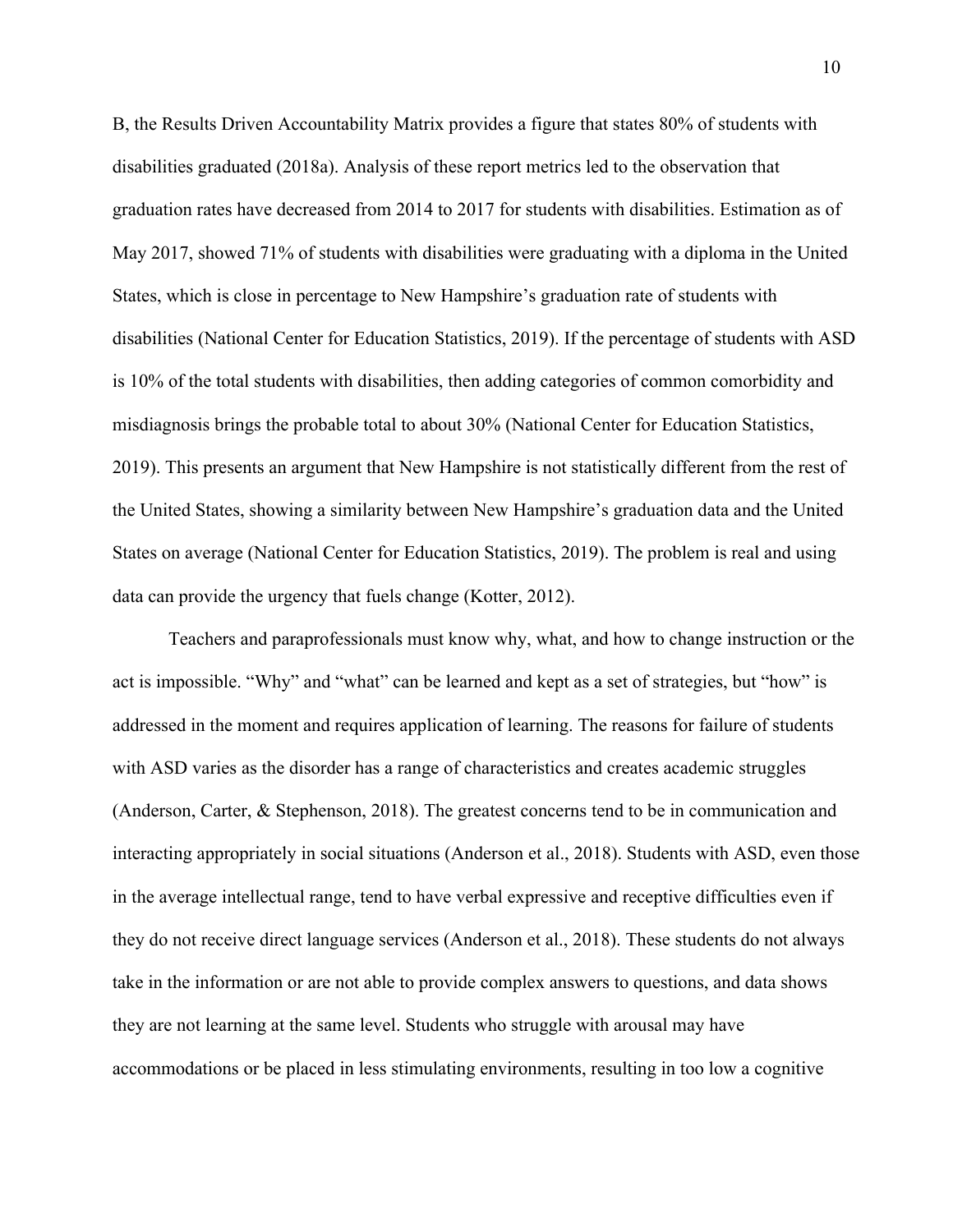load, reducing interest in learning, and increasing off-task behavior (Jackson, Kleitman, & Aidman, 2014).

Shifting the thinking of educators from an academic standard and skill deficit focus for educational planning to an alignment with how students' brains function starts with adjusting instruction to meet the way the brain processes information and manages input (Cao  $\&$  Li, 2018). Knowledge varies from subject to subject, but how a brain learns and manages information stays the same. By examining how the brains of students with ASD input information to memory and handle internal and external distractors, teachers and paraprofessionals can adjust the curricula and content-based practices they use to positively influence student achievement.

Examining how to reach more students through brain-based professional development that results in increased effective initial instruction is a logical and innovative way to increase teacher effectiveness and student learning outcomes, resulting in increased graduation rates. Allowing the level of current educational achievement and graduation rates to continue means accepting the status quo as optimal, and that is not professionally viable when there is a logical and innovative means of addressing students' needs.

#### **Research Question**

The purpose of this practical action research study was to explore how professional development, focused on brain-based function and learning theory, can inform the decision-making of teachers and paraprofessionals for students with disabilities. The research study took the literature on brain-based teaching and neuroscience and applies the concepts to specific functions associated with deficits in learning for students with ASD. By asking those who work with students directly during instructional periods to reassess why, how, and what they are doing engages them in a form of action research. Any process of change must start with addressing complacency and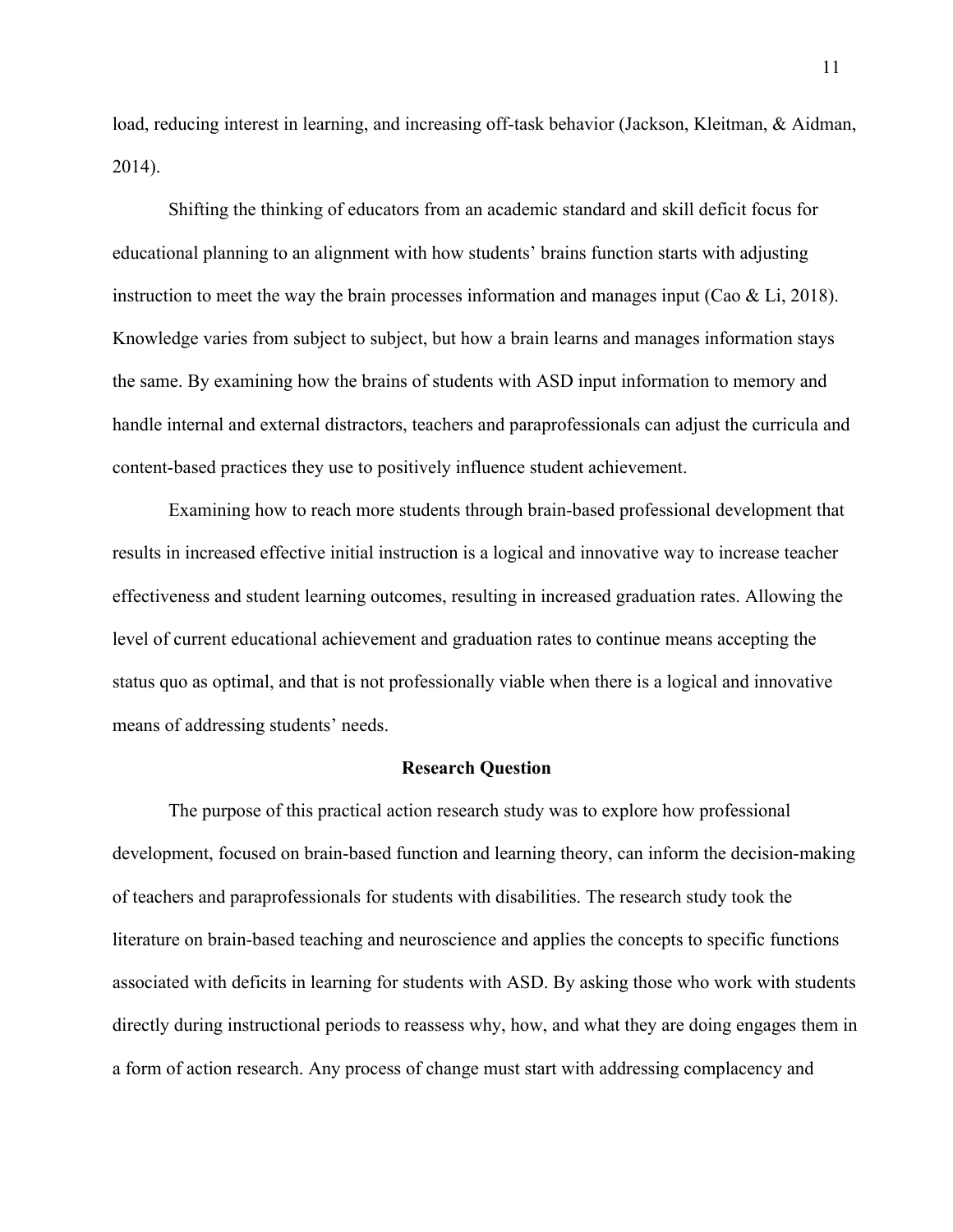creating a team of professionals with the right characteristics (Kotter, 2012). Complacency stems from low performance standards, absence of an acknowledged crisis, and a lack of resources. By sharing the problem, purpose, and possibilities through professional development, complacency can change to possibility by increasing the sense of urgency in those instructing students. Teachers and paraprofessionals have the positional power and credibility to begin the change process. Providing them with the expertise through professional development is crucial for them to guide the necessary change (Kotter, 2012). The following central question begins to change the instructional process by increasing expertise and gathering the collective attitude of the group involved in the instruction of students with ASD. The following central question guides this study:

To what degree does brain-based professional development change how educators alter educational practice, including initial instructional design and accommodations, for students with Autism Spectrum Disorder?

#### **Theoretical Framework**

Three diverse theories provide the conceptual framework for this study: Cognitive Load Theory (CLT), examining the capacity of the brain; Biosocial Theory, how environment plays a role; and Dual Coding Theory (DCT), examining how the brain codes information. These theories represent how the brain processes input, places things into memory, and maintains efficiency while trying to not get overloaded. Biosocial Theory provides insight into how an organism reacts to stimuli in their environment and how that stimulus response interaction creates learning (Cavazzi & Becerra, 2014). DCT moves beyond the interaction of stimuli to how the brain codes verbal and nonverbal input into memory for future retrieval (Paivio, 2014). CLT seeks to explain the capacity of the brain's working memory to show at what point the brain is most efficient (Kalyuga, 2011). Disabilities affecting the brain differ in name, complexity, and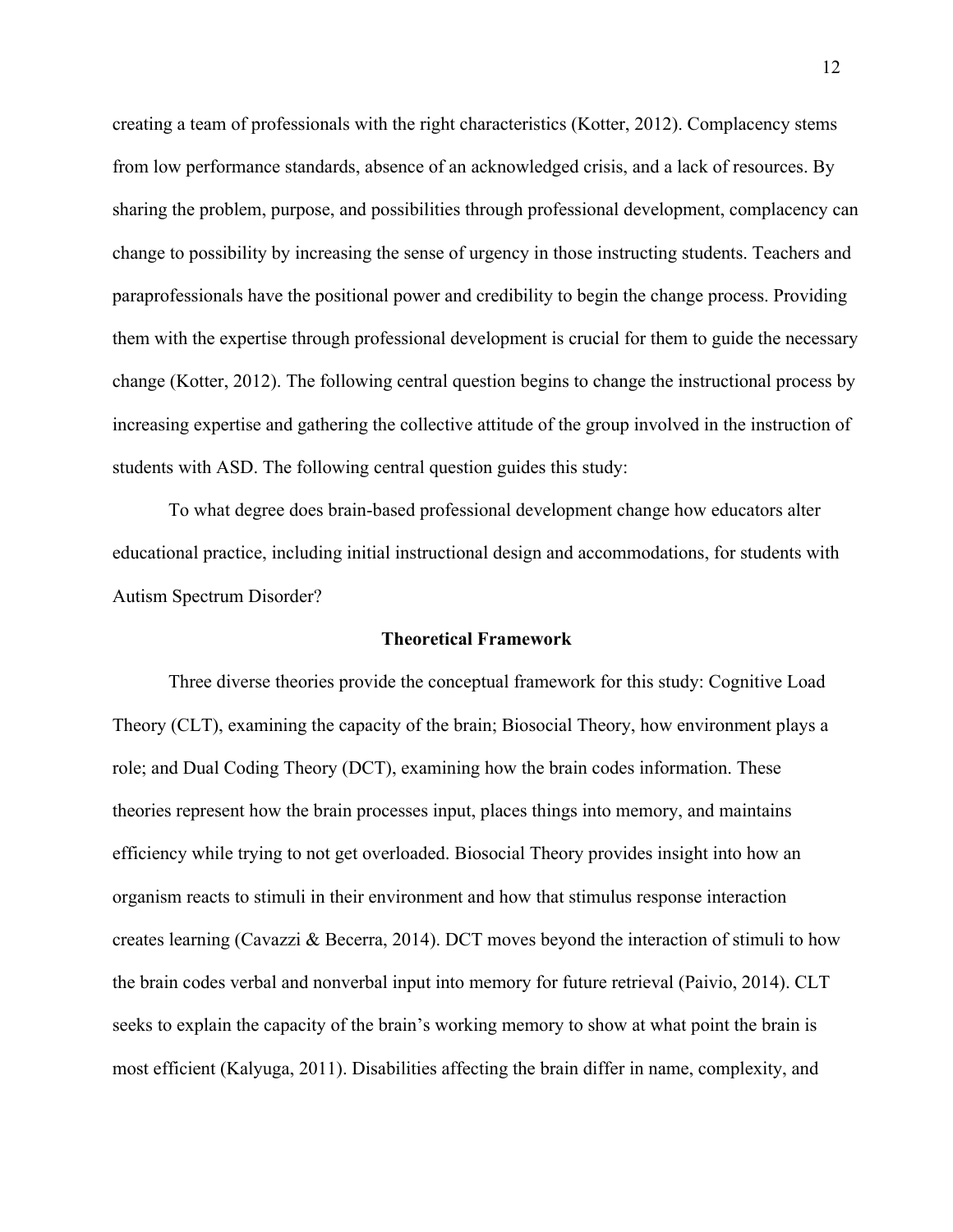severity. No single theory accounts for the complex learning issues found in students with ASD. This combination of theories provides a solid filter for teachers and paraprofessionals to apply their understanding of memory and arousal to the educational setting. Educational pedagogy requires an understanding of mental processes and how these processes, if understood and accounted for, can innovate educational pedagogy (Morgan et al., 2017). Brain-based learning provides a solid foundation for merging brain function and educational pedagogy (Edelenbosch, Kupper, Krabbendam, & Broerse, 2015; Saleh, 2012; Sen et al., 2015; Waree, 2017).

Schools use tools to measure the cognitive abilities of students to determine educational disabilities. By examining the impact of cognitive deficits, such as executive functioning and social/behavioral responses, from a neurological standpoint, a compilation of strategies to address these inner workings can be identified. Organizing and selecting instructional techniques and accommodations through brain-based learning shifts the design from an outcome focus to a brain-based one (Waree, 2017). This study utilized this knowledge, in the form of professional development, to inform educators, resulting in change in educational practice when they program for students with ASD. As educators review their current pedagogy in relation to the brain's executive functioning, specifically working memory and arousal, this information can be used in the reflective practice of teaching. Though the filters of Biosocial Theory, Dual Coding Theory, and Cognitive Load Theory, teachers begin to answer questions about how learning occurs, and innovation can be achieved (Ertmer & Newby, 2013).

#### **Assumptions, Limitations, and Scope**

This study required the use of assumptions as it looks for meaning in a nonexperimental setting in which variables are unknown or uncontrolled. The participants in the study represent a typical set of educators within the school building. Participant data holds teacher and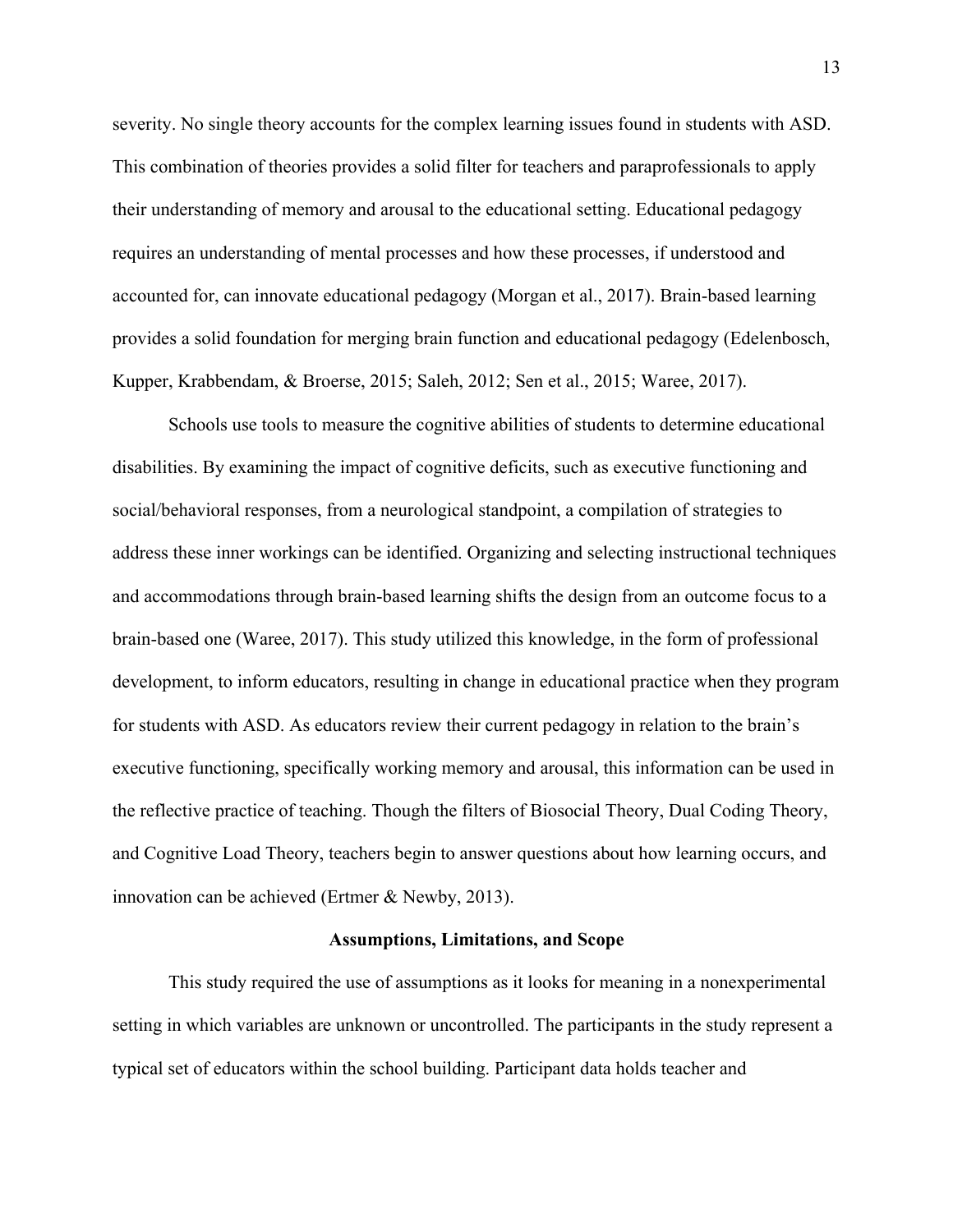paraprofessional bias that represents normal interaction guidelines indicative of most classroom settings. Educator formal assessments reflect actual data already collected by the educator. The insights provided by the participants are based on this data.

The major limitation of the action research findings lies in its relevance to other settings. Using a specified rural school, with teachers and paraprofessionals educating students in grades 3–6 only, limits the transferability of the data. However, the nature of the design and research question of the study still allow transfer to other settings. These limitations make the data limited in direct usage, but the nature of the methodology is still viable outside these limitations. The intervention focused on memory and arousal deficits found in students who have ASD. The participants of the study were the educators, teachers, and paraprofessionals who take part in designing specialized educational pedagogy for students with these identified areas of disability. The participants reflect common Individualized Educational Plan (IEP) team members who normally take part in this type of planning process.

#### **Significance of the Study**

Knowledge about a topic increases what a person can do about that topic. This action research study sought to provide a replicable model for using professional development to inform educator practice and ultimately address the issue of low academic performance and low graduation rates among ASD students, approximately 15% below peers, and the continued practice of educating students in isolation instead of with peers due to their perceived behavioral concerns (National Center for Education Statistics, 2019; New Hampshire Department of Education, PACE Report, 2015; U.S. Department of Education, 2015). As educators become action researchers, their practice becomes reflective, making the idea of continued performance growth a reality (Menter, Elliot, Hulme, Lowden, & Hall, 2011). Because teams, not individual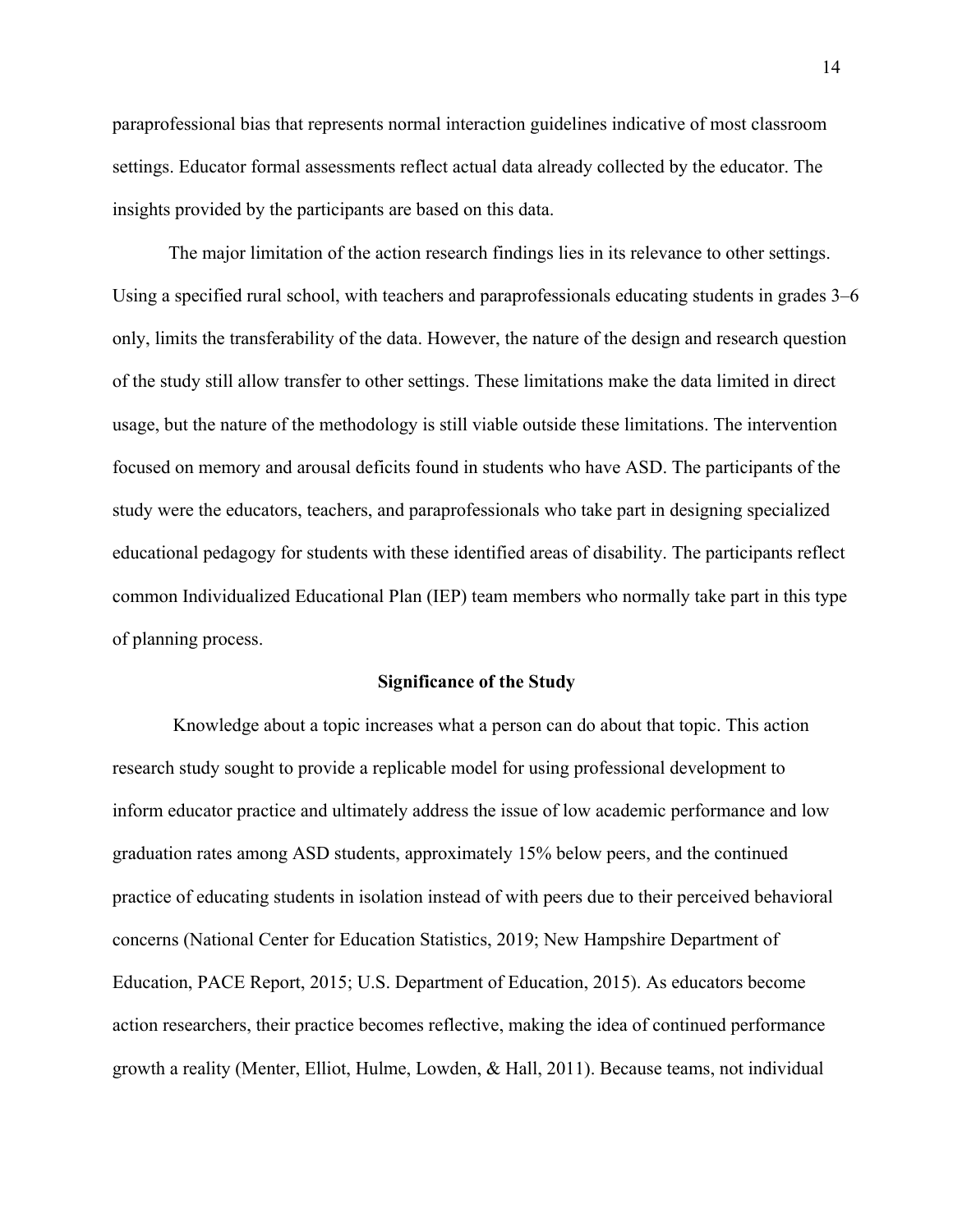educators, create student individualized educational plans, educating the team responsible for the education planning with similar knowledge and terms further promotes a team approach (U.S. Department of Education, 2005).

This type of intervention applies to other impacted cognitive abilities, not just memory and arousal, which broadens the scope and perspective of future action research. By selecting other disabilities and disorders similar to ASD and targeting what function of the brain is similar in causing difficulties, the theories utilized here could create filters for additional action research. As individual teachers and members of the educational team use brain research, the collective impact can grow between teams at the same grade level. Eventually, the overall system may transform in such a manner that individual class and grade level action research informs larger systemic approaches and guides professional development needs. As students achieve more in elementary education and the system evolves, the success rate of students, not just in school, but in postsecondary endeavors also increases. Higher graduation and success rates lead to more students participating in society and getting jobs.

#### **Definition of Terms**

The following definitions supply terms used and explained in the text.

**Activated long-term memory.** Information paired with associations and stored with unlimited capacity (Liefooghe, De Houwer, & Wenke, 2013).

**Attention Deficit Hyperactivity Disorder (ADHD).** "Disability associated with deficits in neuropsychological measures of [executive function] (EF), such as planning, spatial and verbal WM, response inhibition, and vigilance" (Willcutt, Doyle, Nigg, Faraone, & Pennington, 2005, p. 1336)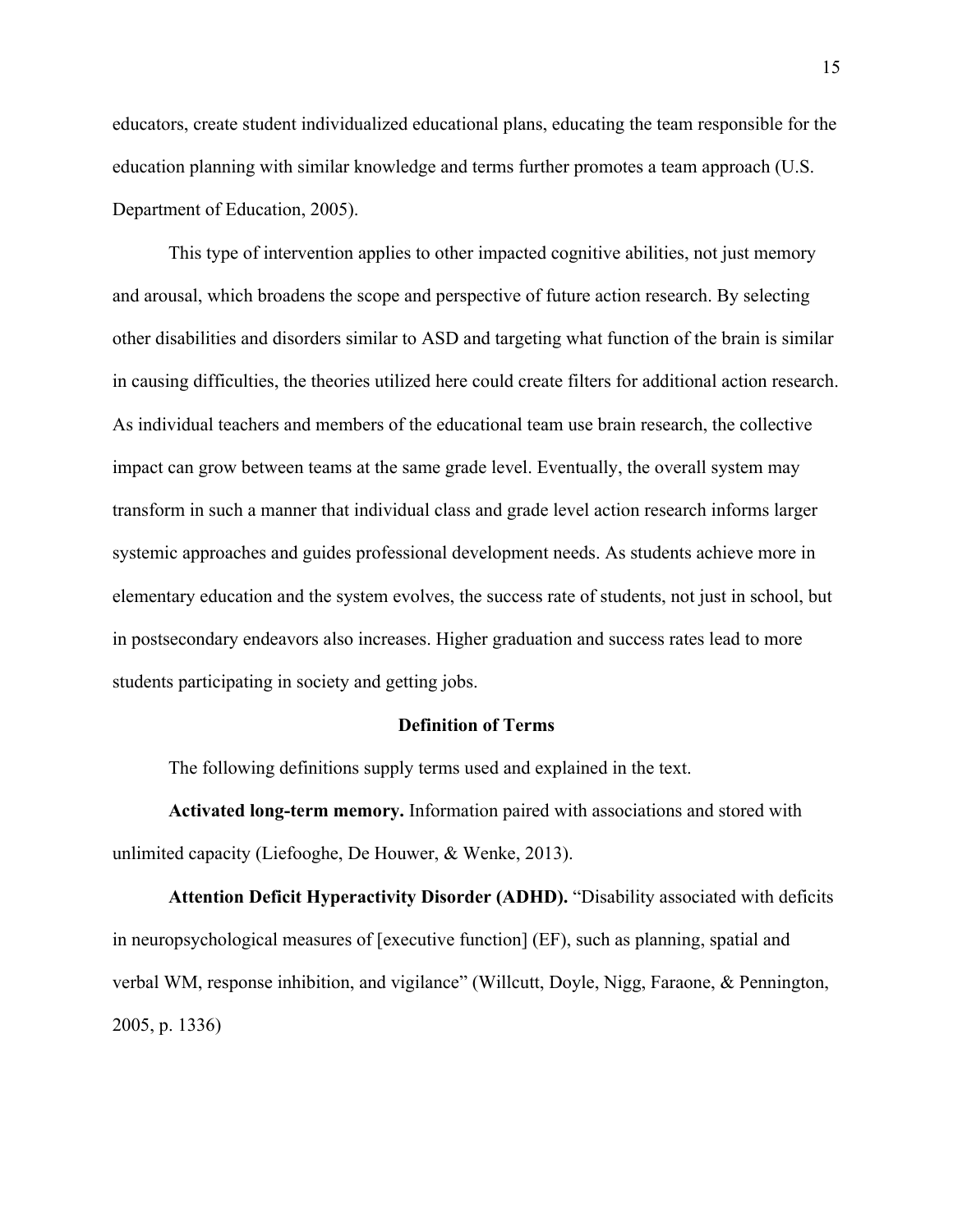**Arousal.** The physiological state and set of behaviors associated with a person being in an alert state (Kleberg, 2015).

**Autism Spectrum Disorder (ASD).** Neurological disorder associated with impairment in social interaction, social situations, and behavior (Autism Speaks, 2019).

**Biosocial Theory.** Model, derived by M. M. Linehan, used to look for causes of Borderline Personality Disorder through how a person handles environmental interaction such as arousal (Crowell, Beauchaine, & Linehan, 2009).

**Cognitive Load Theory (CLT)**. "Our working memory can store only about seven elements of novel information at any time (Miller 1956) while using about two to four of those elements" (Rittschof, 2010, p. 108).

**Developmental delay**. A catch-all category that can be used until age 10 for students exhibiting deficits in "cognitive development; communication development; social or emotional development; or adaptive development" (New Hampshire Department of Education, 2019, Table 1100.1).

**Direct access memory.** Information categorized but not necessarily incorporated into schemas through practice and has limited storage capacity (Liefooghe et al., 2013).

**Disability.** Term used for the disabling condition used to identify a student under special education (New Hampshire Department of Education, 2019).

**Disorder.** Medical term used to show that a person has a mental or physical condition that is not considered normal or within normal limits (Merriam-Webster, 2019).

**Dual Coding Theory (DCT).** DCT means that humans code or assign labels to things within their environment using verbal and nonverbal cognitive skills (Paivio, 2014).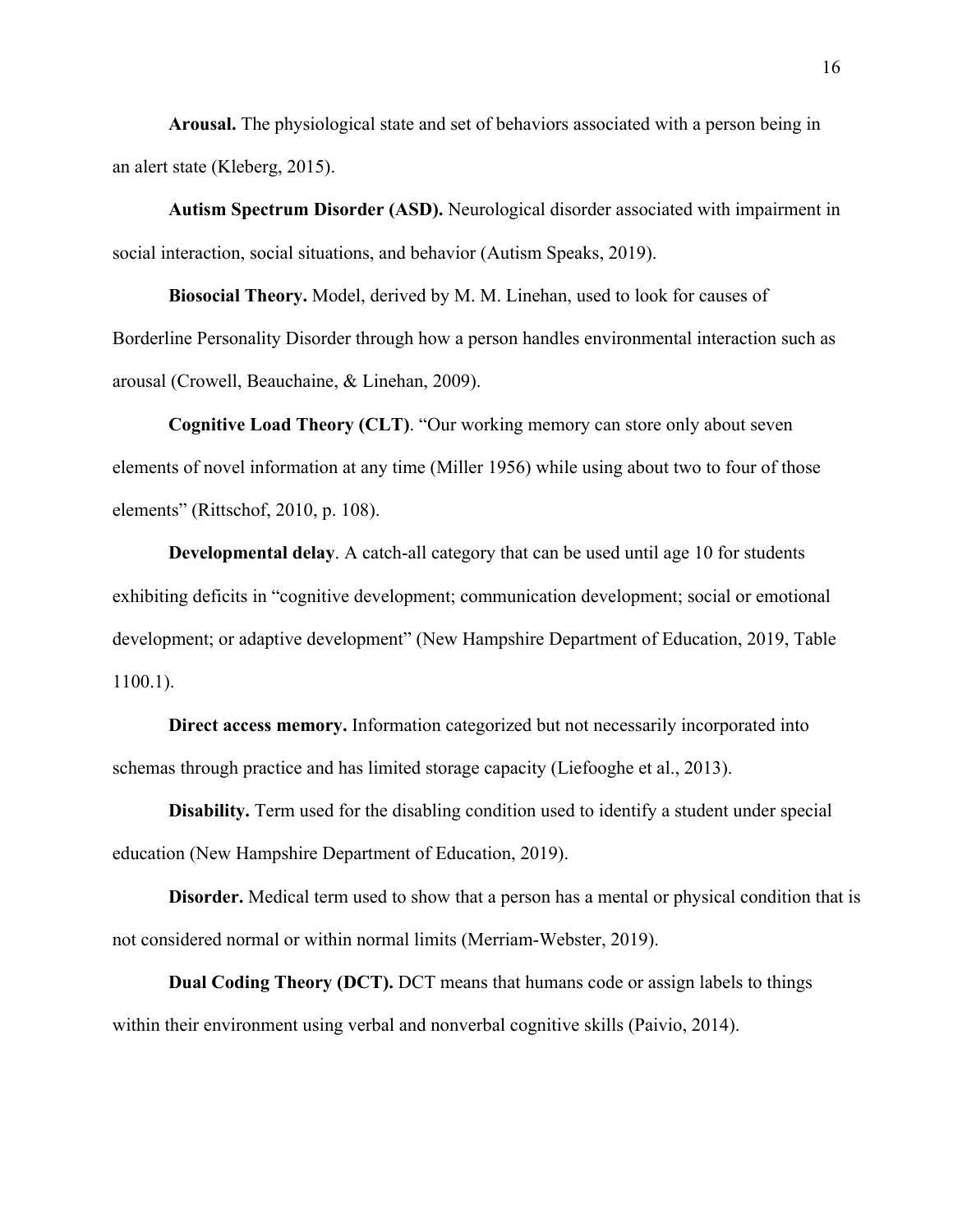**Executive Functioning (EF).** "The executive functions are a set of processes that all have to do with managing oneself and one's resources to achieve a goal. It is an umbrella term for the neurologically based skills involving mental control and self-regulation (Cooper-Kahn & Dietzel, 2017).

**Extraneous load.** Involved when learning sequences are disjointed, involve information not related, or mediums that shift the focus for the individual's attention away from the "task specific learning" (Kalyuga, 2011, p. 3).

**Initial instruction.** A term used in this study to describe the first fifteen minutes of direct instruction by either a teacher or paraprofessional within a class period. This timeframe includes the introduction or review of information provided during a previous lesson.

**Response to intervention (RtI). "... a multi-tier approach to the early identification and** support of students with learning and behavior needs. The RtI process begins with high-quality instruction and universal screening of all children in the general education classroom. Struggling learners are provided with interventions at increasing levels of intensity to accelerate their rate of learning" (Buffum, Mattos, & Weber, 2012, p. 12).

#### **Conclusion**

Utilizing brain-based professional development to address the problem of students with disabilities such as ASD is based on the idea of brain-based teaching, but offers an innovative approach to solving a current issue in classrooms and helps bridge the current gap between neuroscience and educational practice (Edelenbosch et al., 2015). Through action research the reflective process of teaching can be positively influenced by leadership and provide the means for teachers and paraprofessionals to better prepare and construct effective educational pedagogy, specifically the instruction during the first fifteen minutes and the accommodations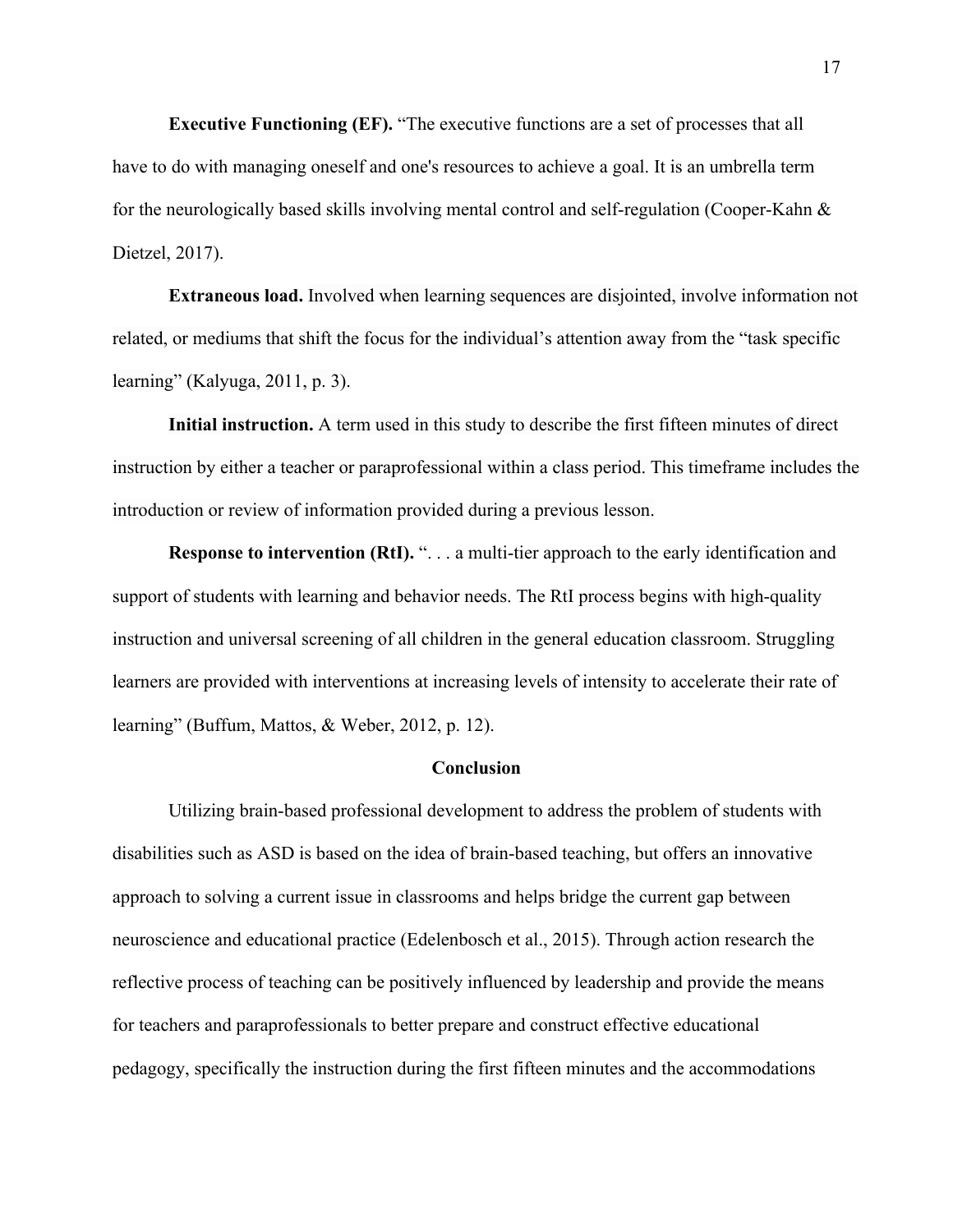that must be in place to increase access to the learning environment as a whole. This focused aspect of pedagogy aligns well with memory and arousal as learning sessions tend to open with either a larger concept or tie to a previous lesson. Students who miss this initial instruction can feel lost for the remainder of class, which exacerbates the problem by increasing anxiety and decreasing engagement (Orekhova & Stroganova, 2014). In this study teachers and paraprofessionals reflect on how this brain-based information could influence their actions, providing qualitative data into how the educators see this knowledge increasing student achievement on formative assessments.

This study identified the impact that brain-based professional development can have on how teachers and paraprofessionals initiate instruction and accommodate students. Chapter 2 reviews the literature supporting the conceptual framework. Chapter 3 discusses the methodology of the action research study, including participants, setting, and the type of data collected. Chapter 4 discusses the findings, including the participant profiles, survey questions, and interview questions. Chapter 5 concludes the study with the interpretation of the findings, implications, recommendations, and concluding thoughts. Appendices are located at the end to provide a sample of the permission letter, questions posed to participants, blank survey, and the professional development information shared with participants.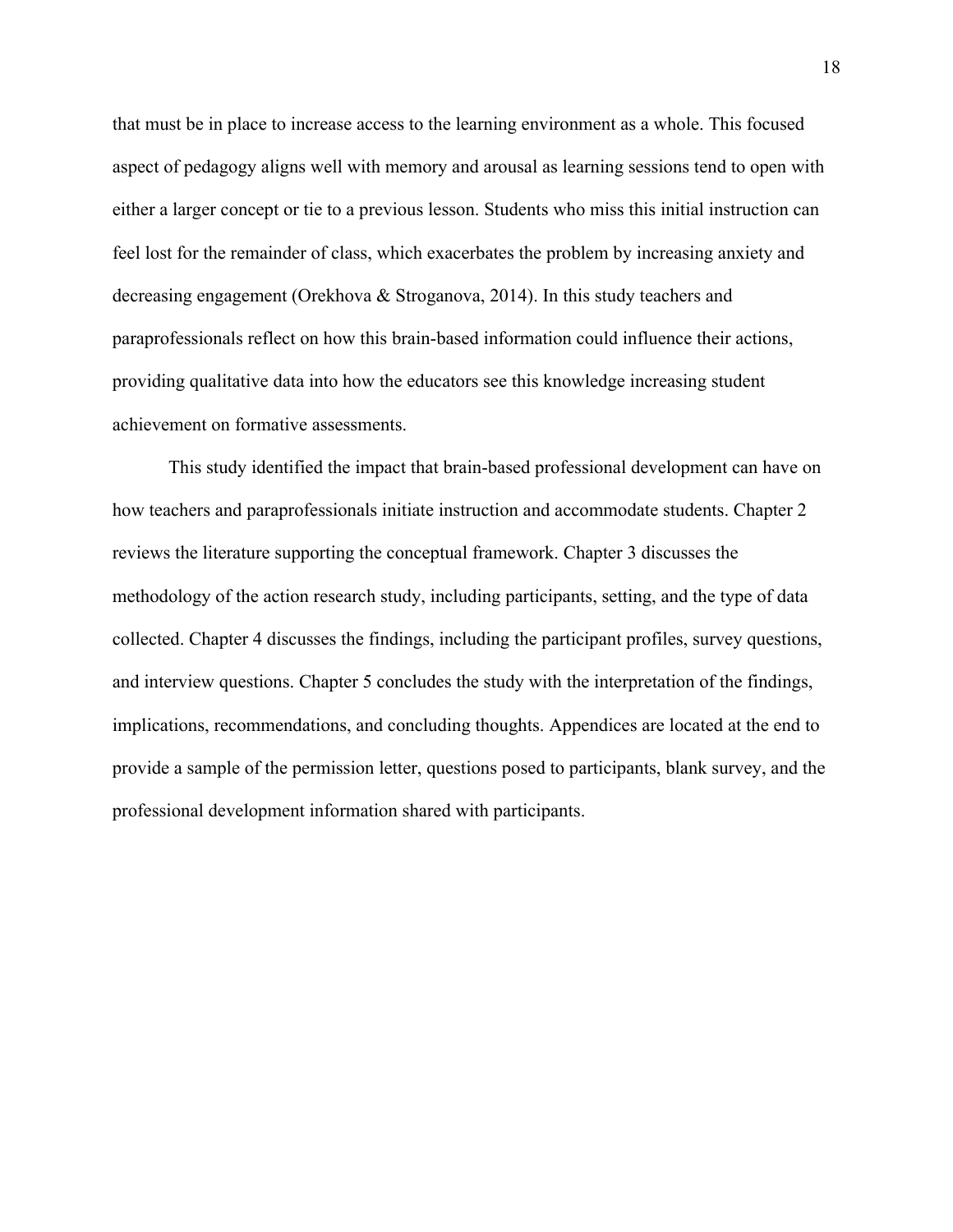#### CHAPTER 2

## LITERATURE REVIEW

The following literature review provides a structure for viewing an innovative approach for designing educational pedagogy from a brain-based focus. The literature stems from the fields of neurology, psychology, and education. The process of learning is seen as behavior, not a result of action by an educator. Beginning with the desire to address the perceived gap between the success rate of students with disabilities and their nondisabled peers, instruction quickly became the focus. Reducing the target population from all students to a category with similarities to other disorders and disabilities provided more focus. Understanding the comorbidity among disorders and disabilities coupled with the variance in methods of identification made the selection of ASD a logical one. Common dominant learning challenges were identified by examining the neurology of students with ASD, then compared to the disabilities and disorders that had high comorbidity. Research into the achievement gap, review of a popular systematic intervention, and review of current practices provides the scope of the problem and the need to move away from isolated educational research for the solution. Correlating the neurologically defined struggles of students with ASD to brain-based learning shifted the thinking to attacking the learning difficulties from a neurological standpoint. By applying learning theories that dealt with learning from a biological and functional organic viewpoint, filters for applying the brainbased information were established.

The literature review provides both primary and secondary sources for the purpose of covering the vast amount of information and past research in a manner more focused on the distinct purpose of this action research study. The literature spans the fields of psychology, neurology, and education. This research stems from the University of New England online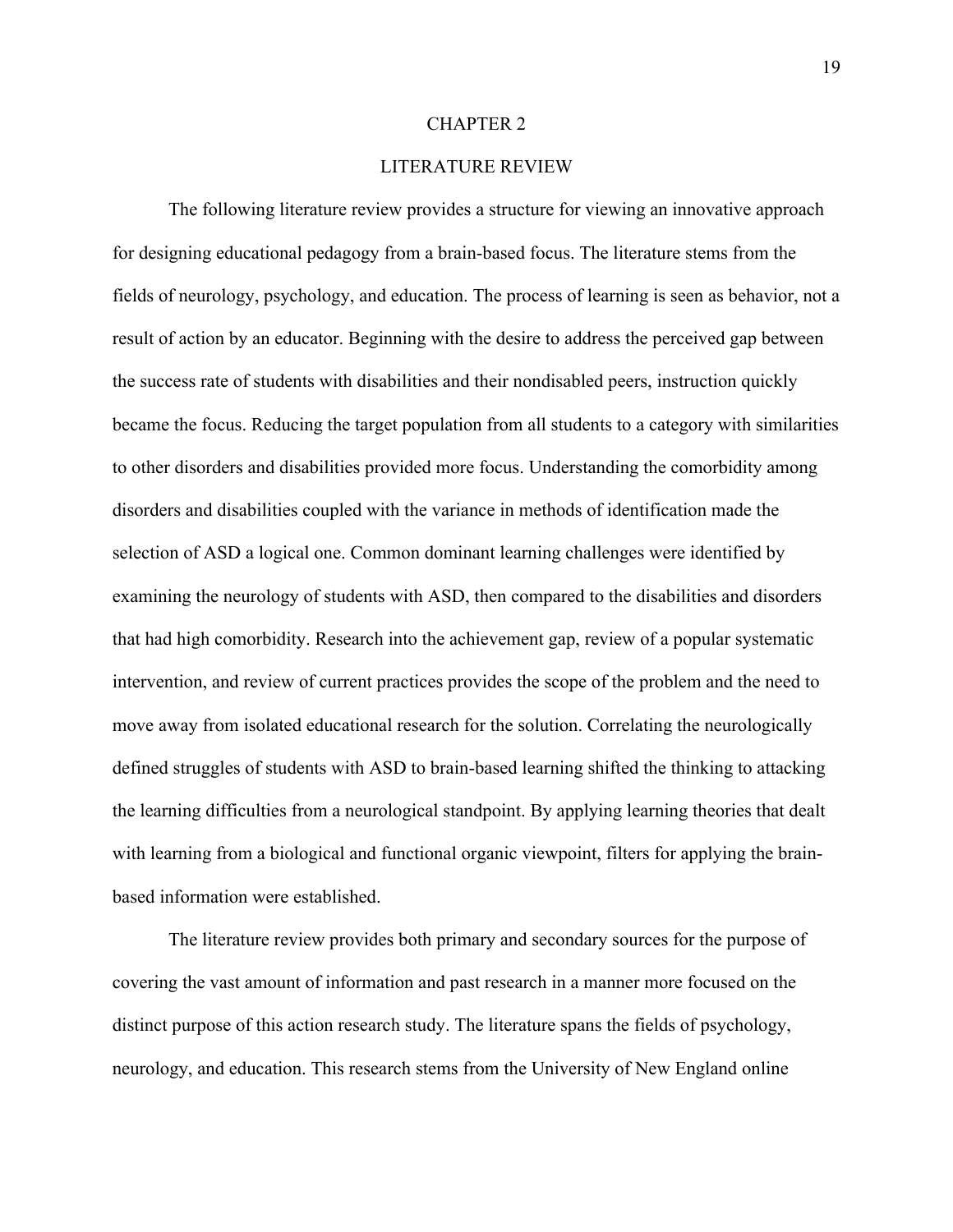library, state educational websites, Education Resource Information Center (ERIC), National Center for Educational Statistics (NCES), and educational books and journal articles focused on addressing academic needs in schools. Through examining sources focused on how certain brain functions are associated with learning, others on how learning is a biological response to stimuli, and how the brain cognitively processes information, this study provides a lens for examining learning from a collective viewpoint.

As students learn in diverse environments with uncontrolled variables, this literature review utilizes a combination of primary studies in controlled environments and secondary studies comparing the effectiveness of techniques in certain environments. This creates a new filter for examining what teachers and paraprofessionals should consider when designing educational pedagogy in traditional settings. Working memory and arousal impact students' reading comprehension and maintenance of appropriate behavior in class (Morgan et al., 2017; Orekhova & Stroganova, 2014). The theories provide filters for teachers and paraprofessionals to use in conjunction with their curricular sources, training regarding learning and retention of information, and how to teach students to maintain acceptable behavior in class. Educators can then apply this knowledge in a continual reflective process of teaching, collecting data, reviewing impact, adjusting, and teaching again (Menter et al., 2011). The literature that follows provides a brief understanding of brain function, learning theories, current educational practice, and possibilities for specializing and innovating educational practices moving forward.

#### **Brain-Based Learning**

In recent years there has been an increased focus on understanding how learning and the brain relate in practice (Edelenbosch et al., 2015). Unfortunately, there have been arguments between neuroscientists and educators on how best to approach the idea (Edelenbosch et al.,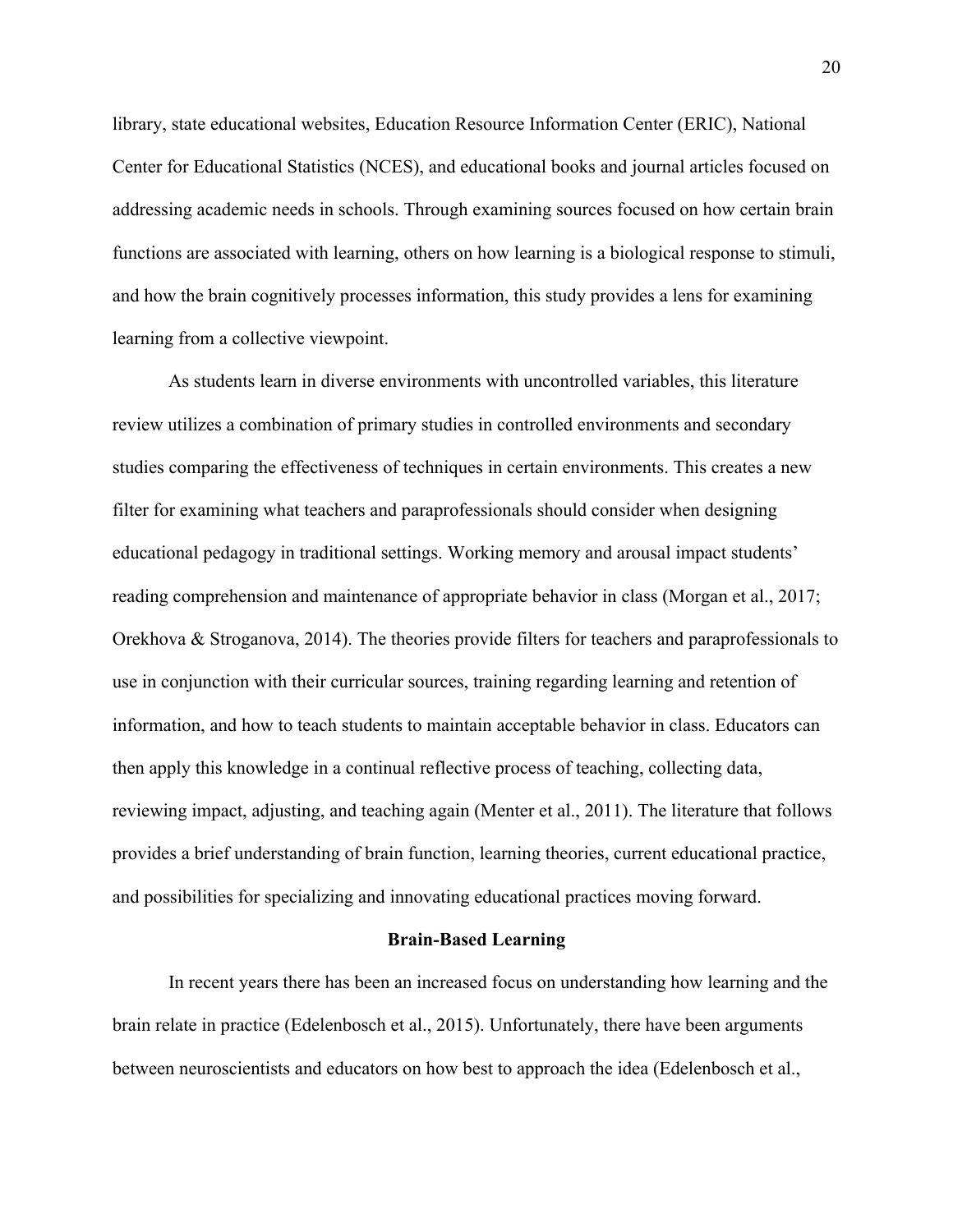2015). The brain-based teaching approach (BBTA) is an innovative approach to bridging the gap between neuroscience and educational practice (Edelenbosch et al., 2015). The BBTA focuses on three aspects: lowering threat levels and increasing challenge; immersion into the learning environment; and allowing students to take in, think about, and understand information. By breaking down these aspects into tasks or opportunities, educators can make sure each of these is present in each learning opportunity. By selecting key details from the BBTA and correlating them to specific brain functions, this study evaluated the influence of professional development about brain-based learning designed to help teachers and paraprofessionals innovate initial instruction and accommodation designs for students with ASD.

Five specific pieces are required for learning: emotions aid in understanding learning processes; threats inhibit learning; meaning comes from patterns and associations; attention and perception increase active processing; and memory is for attaining facts, skill sequences, and making sense of experience (Edelenbosch et al., 2015). An executive functioning focus on memory and arousal addresses these pieces.

#### **Executive Functioning**

Executive functioning helps humans organize actions for the purpose of completing a task (Cooper-Kahn & Dietzel, 2017). Intelligence measures mental capability and is measured by using tools aligned to individual brain capacities, which result in a set of scores (Sattler, 2008). Executive functioning is the guiding force that allows individual brain functions to work in varying designs to achieve a goal (Cooper-Kahn & Dietzel, 2017). Students must use multiple parts of their brains at one time to function in the classroom and learn new material and skills. Focusing on the executive pieces allows learning to stem from the collective functioning of these pieces and not just the individual components.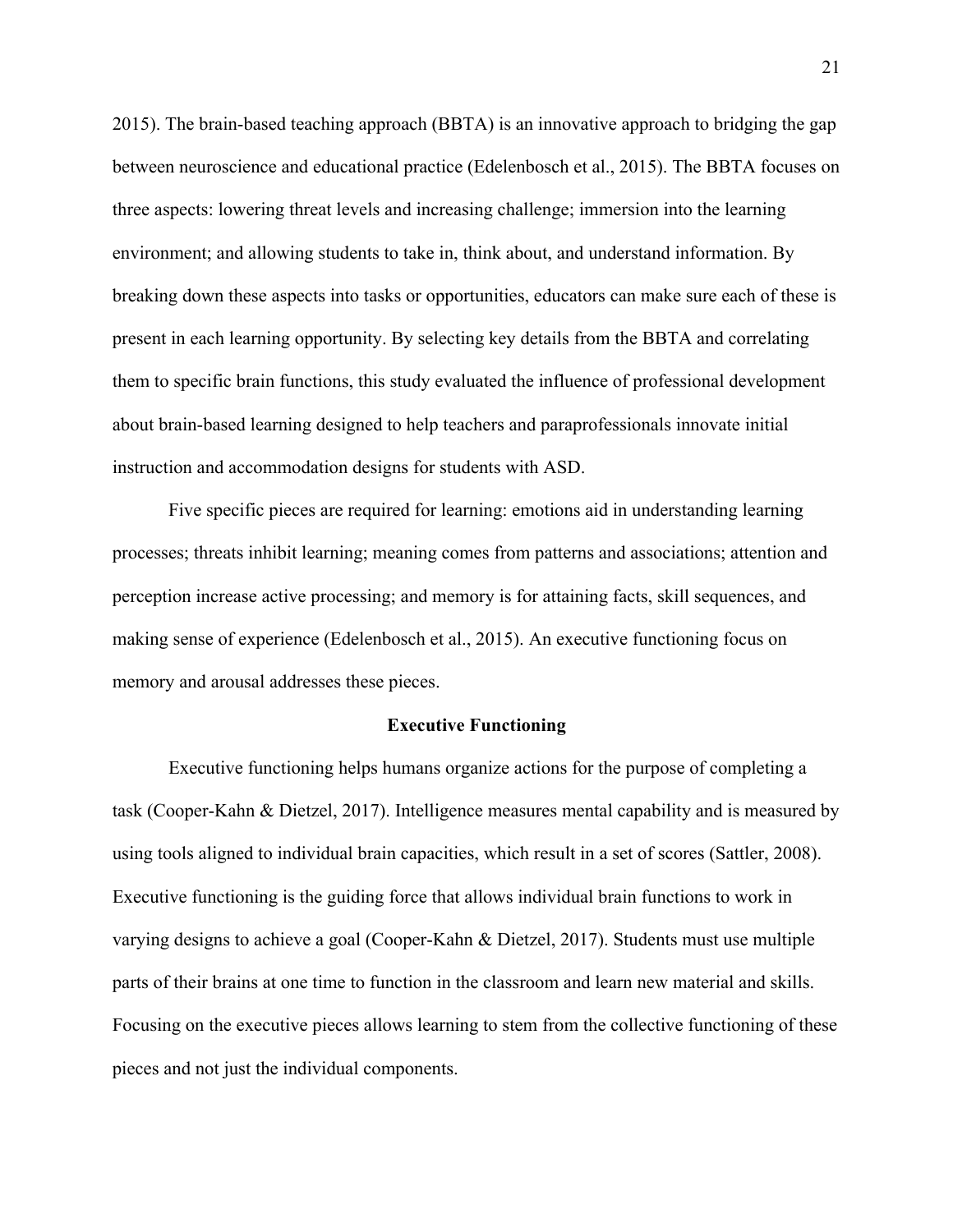"Executive function and self-regulation are the mental processes that enable us to plan, focus attention, remember instructions, and juggle multiple tasks successfully" (Harvard University, 2019, para. 1). Executive functioning is a set of three major functions of the brain: working memory, mental flexibility, and self-control. Working memory controls one's ability to take in and manipulate pieces of information in the moment and for a limited time (e.g., remembering a phone number). Mental flexibility refers to being able to sustain and shift attention to different demands and tasks. Self-control refers to a person's ability to resist acting and to decide what things must be achieved sequentially (Harvard University, 2019). Working memory, a significant factor in learning, is a primary function of the neuronal activity within the prefrontal cortex, and stores significant past representations (Lara & Wallis, 2015). This information provides evidence to make the connection between encoding of stimuli and working memory (Lara & Wallis, 2015).

#### **Comorbidity**

As the brain guides all actions it makes sense that any disorder or disability that is associated with learning, emotion, behavior, language, and neuromotor weaknesses must share some similarities within the brain. When professionals place symptoms under the primary condition and symptoms are not addressed fully, comorbid diagnosis does not occur (Hendriksen et al., 2015). Comorbidity among intellectual problems, ADHD, and ASD is a common occurrence (Hirabaru & Matsuo, 2018). Comorbidity between ASD and anxiety-based disorders is also common (Hirabaru & Matsuo, 2018). When misunderstanding and/or underestimation of cause leads to the use of various strategies without understanding, the instructional choices made by a teacher or paraprofessional risk not working as intended. Brain-based learning allows a shift away from addressing the specific differences in strategies to targeting similarities within the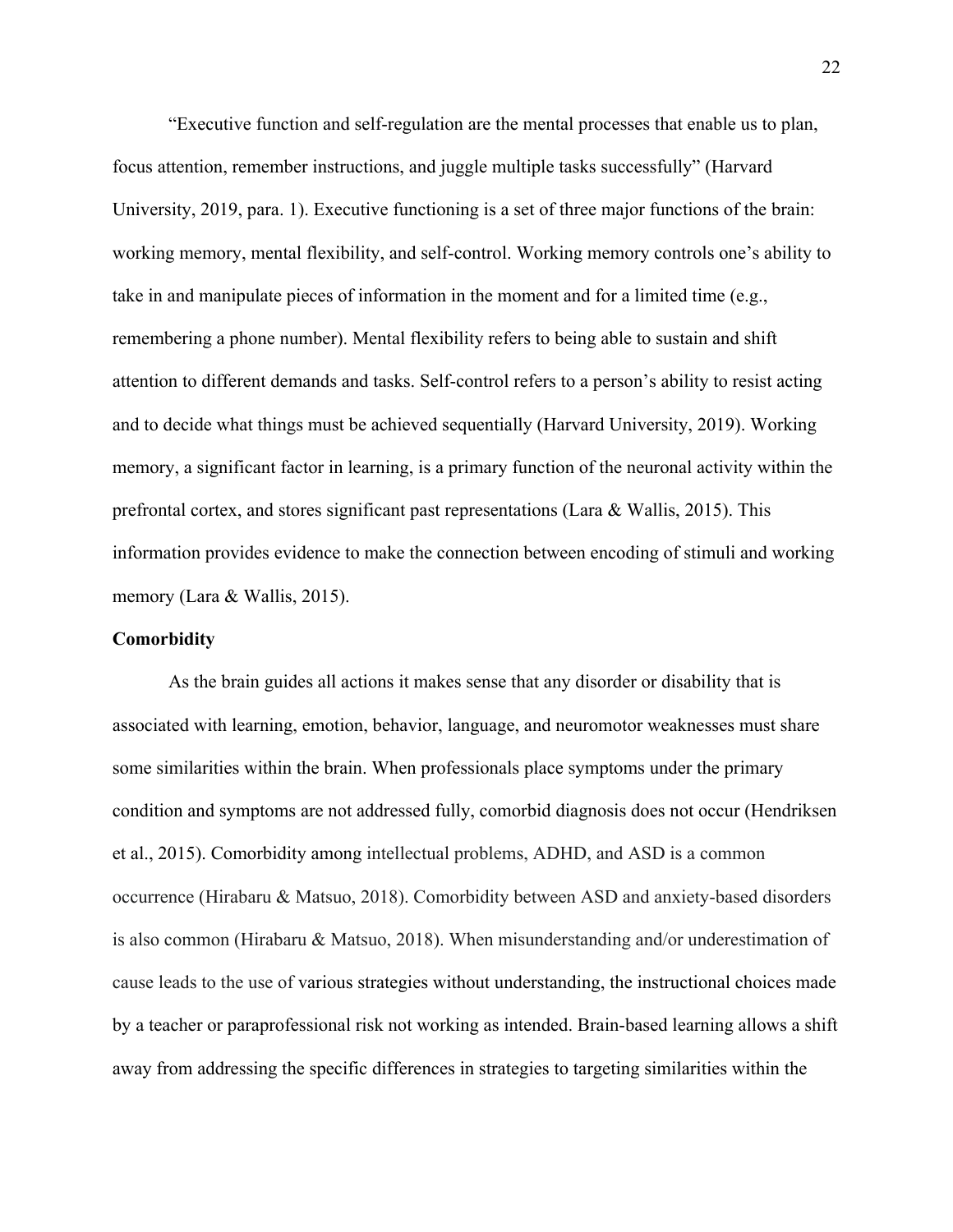brain, making instruction in large groups more effective by these educators. As ASD shares comorbidity with other types of disabilities, selecting a key brain area impacted by ASD, such as executive functioning, allows studies for other disorders and disabilities to be relevant to the information presented here. Additionally, this comorbidity creates the ability to correlate future action research that focuses on similarities in brain function among other disabilities and disorders.

#### **Executive Functioning in ASD**

Executive functioning deficits are a neurological symptom of ASD (Ozonoff & Jensen, 1999). There is a high correlation of deficits in cognitive flexibility, planning, and working memory in these individuals (Ozonoff & Jensen, 1999). Children with ASD also present with deficits in their ability to sustain attention on demand, inhibit their response to stimuli, and shift between stimuli of foci of attention (Ozonoff & Jensen, 1999).

In addition to studies of executive deficits within children with ASD, executive functioning deficits are closely correlated to ADHD (Anagostou & Weele, 2018; Krakowski, 2018). This similarity allows research on executive functioning deficits in students with ADHD to relate to students with ASD. The ability to plan, remember things, and inhibit actions are significantly higher in some children/adolescents than others, providing a characteristic for identifying students as ADHD (Willcutt et al., 2005). In addition, attention sustainability, reaction times, commission/omission errors, and visual memory are less developed in students with both ASD and ADHD when compared to individuals with ASD but without ADHD (Ahmadi et al., 2013). The structure of the brain and set of characteristics exhibited by both students with ASD and ADHD reinforce the use of information regarding inattention, hyperactivity, and impulsivity (Anagostou & Weele, 2018; Krakowski, 2018).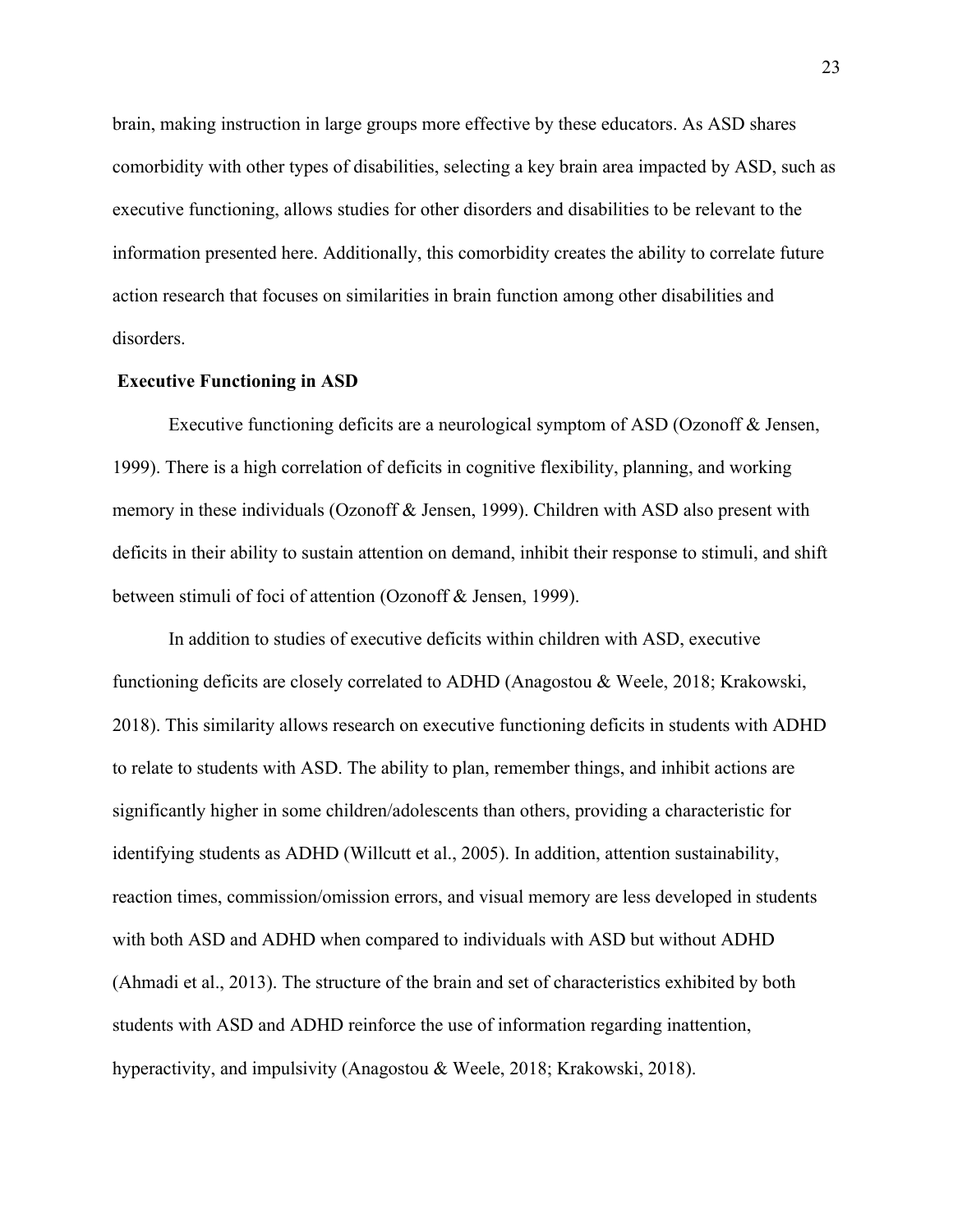In comparing the executive deficits between individuals with autism and ADHD, more than half the students diagnosed with just one or the other disorder individually possessed both characteristics and symptomologies (Leitner, 2014). These correlated deficits include attention (sustained and divided), working memory, and fluency. In addition, both groups required more time to complete working memory tasks and provided fewer responses in a set amount time for fluency tasks (Craig et al., 2016). Flexibility, planning, and response inhibition were additional deficit areas that overlapped; however, cognitive flexibility deficits were more pronounced in ASD. Students with ASD are impacted by a cadre of issues, and the similarities to other students, such as those with ADHD, allow a broadening of research options when addressing these issues.

#### **Brain Function**

The human brain consists of parts working both independently and in unison. Over the years studies have alluded to the fact that when more areas of the brain are engaged during learning, chances are higher that long-term memory will result (Bender & Waller, 2011). There is no clear executive functioning profile for students with ASD; however, a cadre of deficits are prevalent (Zimmerman et al., 2016). Regardless of the profile, low or high functioning, memory is an issue (Chantiluke et al., 2015; Griffin, 2015). Arousal, sensory modulation, and attention are all areas associated with ASD (Chin, 2018; Grzadzinski et al., 2011; Orekhova & Stroganova, 2014). Understanding how memory is accomplished and arousal is regulated are major factors in designing appropriate instruction and accommodations.

### **Memory**

Memory is long-term storage and temporary processing of information, collectively forming working memory load. Germane load on the brain consists of what is actually needed to be learned, whereas intrinsic load involves the brain's capacity to hold on to how individual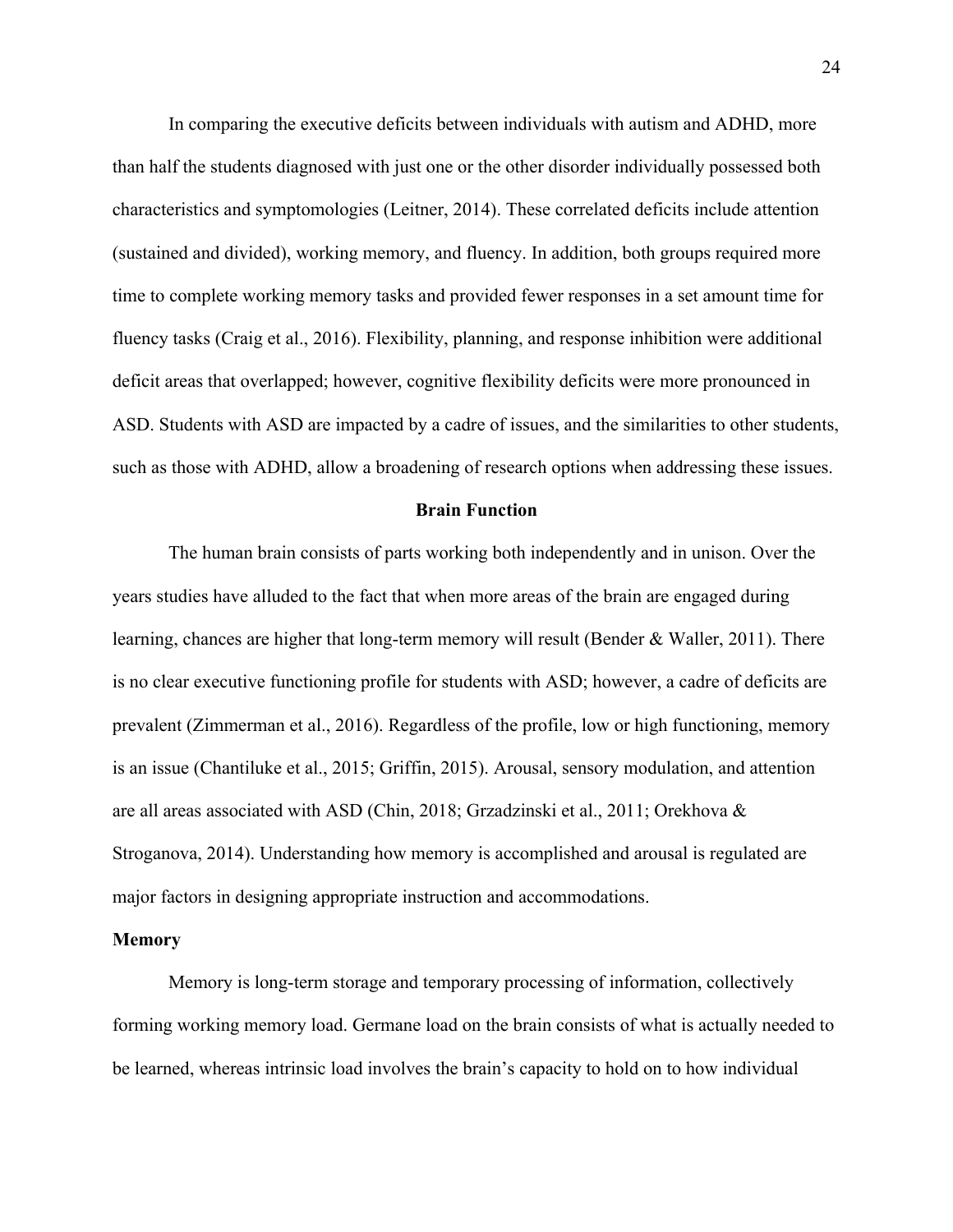pieces are put together to form larger ideas and concepts (Kalyuga, 2011). Repetition and practice develop larger capacities in the brain due to increased pathways. The use of certain mediums increases the encoding of information. Van Merrienboer and Sweller (2005) reaffirmed the idea that the average individual can hold only about seven things in their mind while only manipulating and focusing on about four pieces of input and/or information. The average memory represents active thinking and responding, either consciously or not. Long-term memory has no limitation on coded information (van Merrienboer & Sweller 2005). Reducing cognitive load increases working memory capacity by reducing extraneous, or external, demands, and intrinsic, or internal, demands increase the capacity to code more information into long-term memory. The more information that ends up in long-term memory, the less space is occupied during the learning of novel information.

Studies have found that biological organisms respond to stimuli in their environments (Brindle, Moulding, Bakker, & Nedelikovic, 2015; Green et al., 2015; Scarpa, 2015). The responses are more reactionary than planned in response to a known event, providing the idea that learned responses require little formative thought (Green et al., 2015). Liefooghe et al. (2013) examined the concept that one task activates by the responses of another. This provides an understanding of how the intrinsic memory forms. Eating, coughing, and walking are aspects of long-term memory utilized without conscious thought. According to Kessler & Merian (2010, as reported in Liefooghe et al., 2013), increased load reduces or stops the learning of new responses gained through instruction, whereas those created by a stimulus response style activation remain intact. If learning happens through stimulus response, then it is retrievable when the brain is under increased load.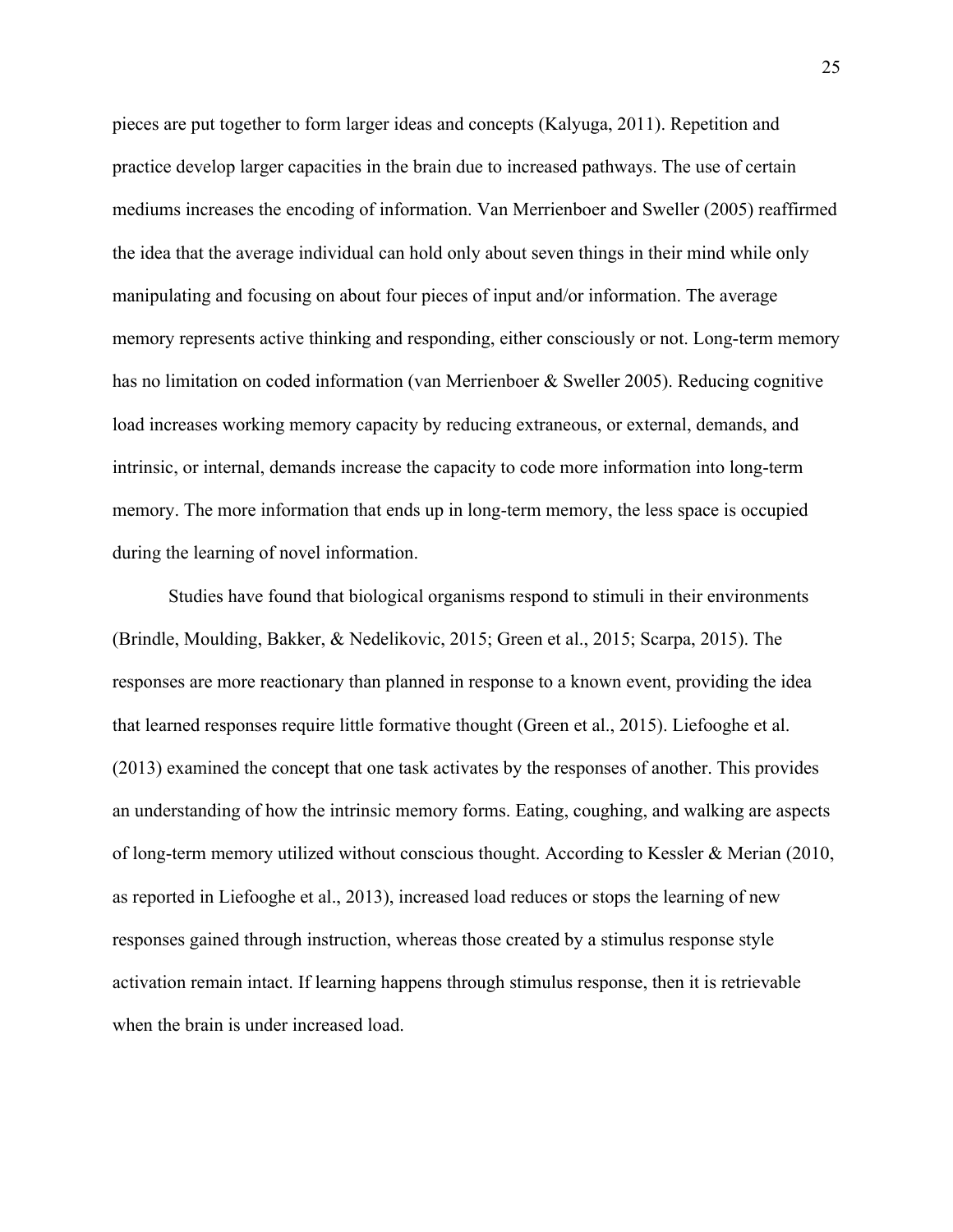Memories that are not easy to recall, have not been studied, or are not part of a larger picture of information fall into the category of direct access (DA) memory. This information is categorized but not necessarily incorporated into schemas through practice. The more the brain practices these responses, in single and multiple designs, the faster the reaction time of retrieval resulting in an increase of long-term memory instead of direct access memory (Campoy, 2017; Liefooghe et al., 2013). While DA memory has limits, activated long-term memory (ALTM) does not (Campoy, 2017; Liefooghe et al., 2013). An increase in pairing and practice means less DA memory. How much it takes to shift material depends on the information, the amount of practice, and the individual's attention during instruction. ALTM activations are also less susceptible to being lost during periods of high cognitive demand, which decreases overall stress and allows the brain to manage other things (Leifooghe et al., 2013). To achieve proper capacity and efficiency of memory, an understanding of the inner workings of memory is essential.

# **Arousal**

Arousal is the physiological state and set of behaviors associated with a person being in an alert state (Kleberg, 2015). Understanding how the brain establishes this state, returns from it, and how its associated behaviors impact learning is crucial to establishing effective educational practices. The autonomic nervous system maintains a single state of arousal and shifts that state up or down (Cavazzi & Becerra, 2014). This system is a natural defense and the perception of negative stimuli or an abundance of a singular stimulus activates the response innately. More than 50% of students with ASD have an extreme reaction to the stimuli they process though their senses, called sensory over-responsivity (SOR) (Green et al., 2015). This means that when a person with ASD experiences an unwanted stimulus, such as denial of something or a loud sound, their level of response is extreme. Students with ASD are often not in balance, as the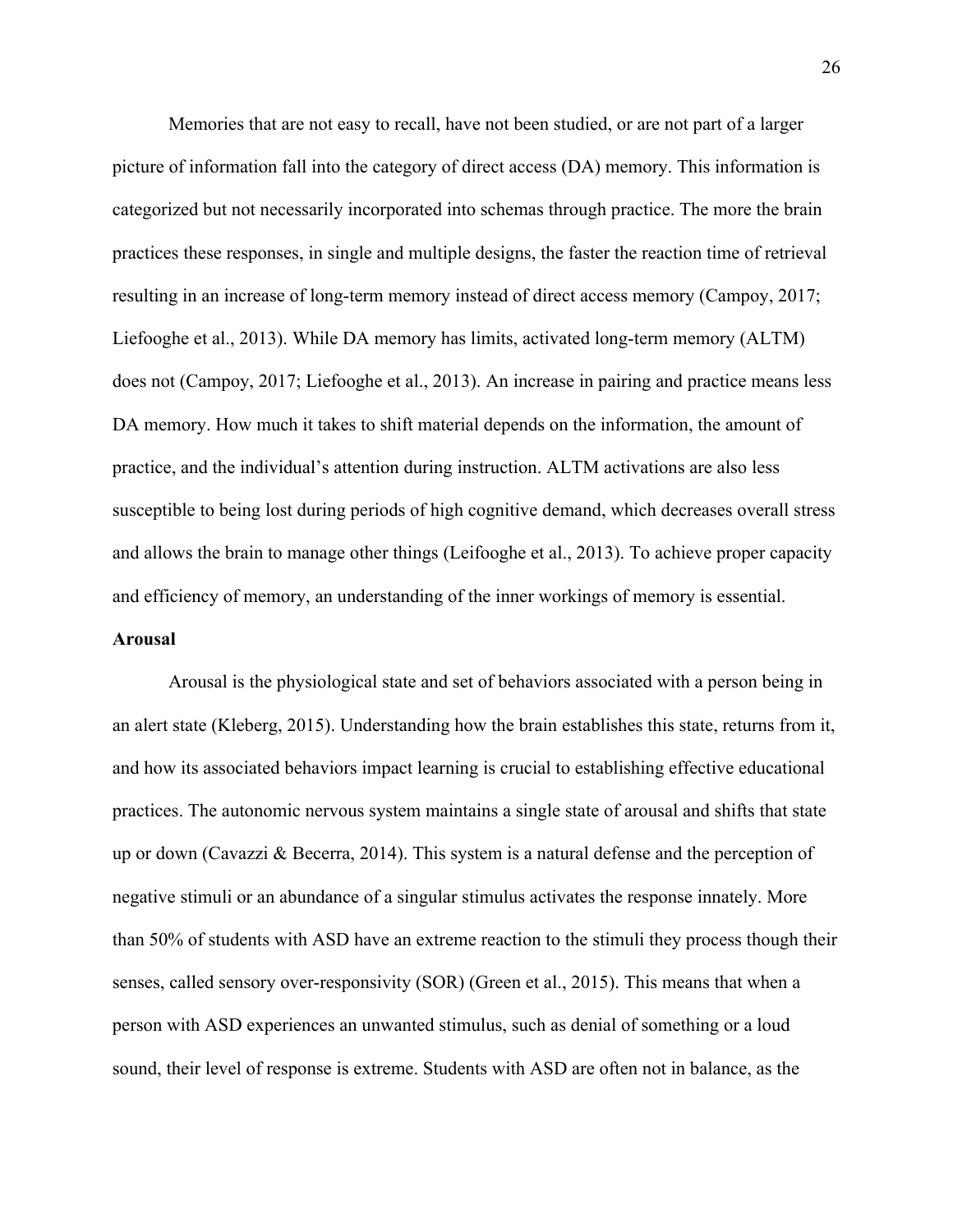subset of the autonomic nervous system, the sympathetic nervous system, is maintained at a heightened state, meaning they stay at a higher rate than a typical person, making a little more stimulus harder for them to handle (Cavazzi & Becerra, 2014). Behavioral writeups and assessment checklists record these differences during the special education evaluation process. Gerber (2005) argues that schools identify the needs of students based on how well they respond to stimuli that align with the expectations of the school or classroom or the tolerance of staff.

Social situations including verbal stimuli, visual stimuli, and even physical stimuli, such as proximity or touch, are common. Orekhova and Stroganova (2014) discuss the growing body of research that has linked arousal to social deficit symptoms. During social interactions, emotion tends to come into play. Adjusting to the changing state of an interaction requires arousal and its function in adjusting emotion and temperament (Scarpa, 2015). Reactivity refers to a person responding to an emotional stimulus, but regulation is how one alters that response to the changing situation (Scarpa, 2015). When a student with ASD reacts differently and cannot modulate appropriately, they stand out publicly as they have exceeded the tolerance of the group.

Social anxiety involves the innate reaction students with ASD have in relation to social interactions. In this case, a student with ASD would experience an autonomic response to social situations, as they have a low social motivation and desire to fit in or meet social norms (Factor et al., 2017). Unfortunately, this state of individuality can often lead to increased victimization due to bullying or harassment, which in turn creates a pattern of reinforced anxiety responses (Scarpa, 2015). If anger results and eliminates the negative stimuli over time, this stimulus response may be generalized and habituated. Sensory over-responsiveness (SOR) and sensoryprocessing sensitivity (SPS) create a two-fold issue for students with ASD, as they are naturally at risk for overresponding to initial stimuli but also are at risk for how they respond to stimuli,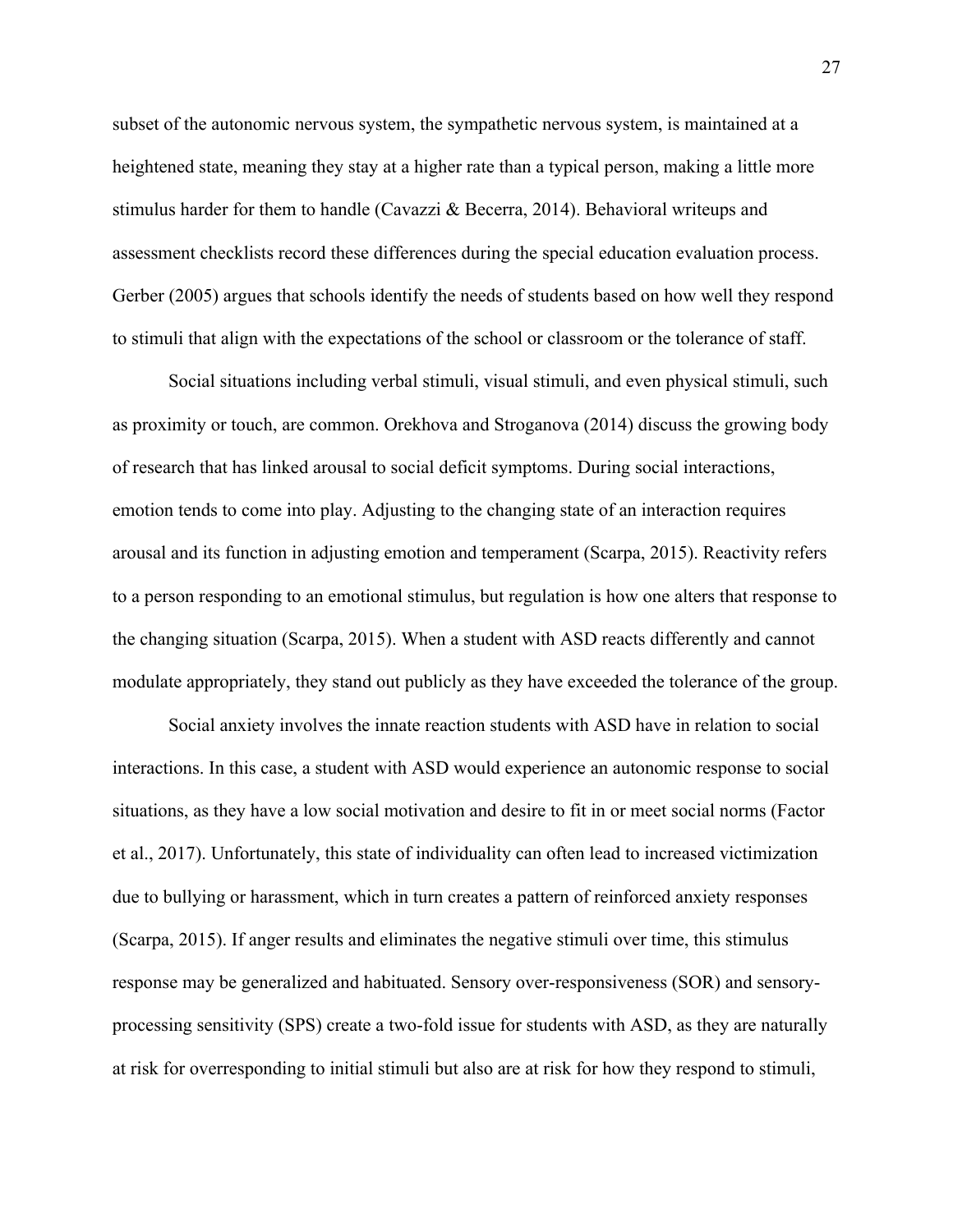resulting in higher chances of anxiety and depression (Brindle et al., 2015). As students try to pay attention and learn material, they must also deal with these deficits which impact the available effort for learning.

# **Psychometrics**

Diagnostic assessments focus on determining an individual's strengths and weaknesses in specific areas, such as cognition, emotion, and behavior. These are often standardized assessments in which the individuals' scores represent their normative age level. School settings use these forms of assessment to determine learning, behavioral, and/or social-emotional concerns for individual students. It is often this data that helps direct a team of educators and other stakeholders toward specific skill areas and interventions that would be beneficial to meet a learner's needs (U.S. Department of Education, 2018). Instructional designs and accommodation details are derived from these instruments, and influence the help provided to students in various learning environments. Students may require remedial skill training to account for slower skill development, memory aids, accommodations to reduce the impact of external stimuli, more time to process, or other basic skills. The following assessments are used to inform these decisions in conjunction with team member input (New Hampshire Department of Education, 2019).

### **Executive Assessment**

Executive deficits often are determined via informant scales or performance measures (Bailey, Andrzeiewski, Grief, Syingos, & Heaton, 2018). Throughout the developmental years, scores represent the capacity and efficiency of these skills from birth to maturity. As executive functioning begins in the early developmental stage, it is highly accelerated during late childhood and early adolescence (Bailey et al., 2018). The Behavior Rating Inventory of Executive Function, Second Edition (BRIEF-2) is a set of Likert scale–based questions, to be completed by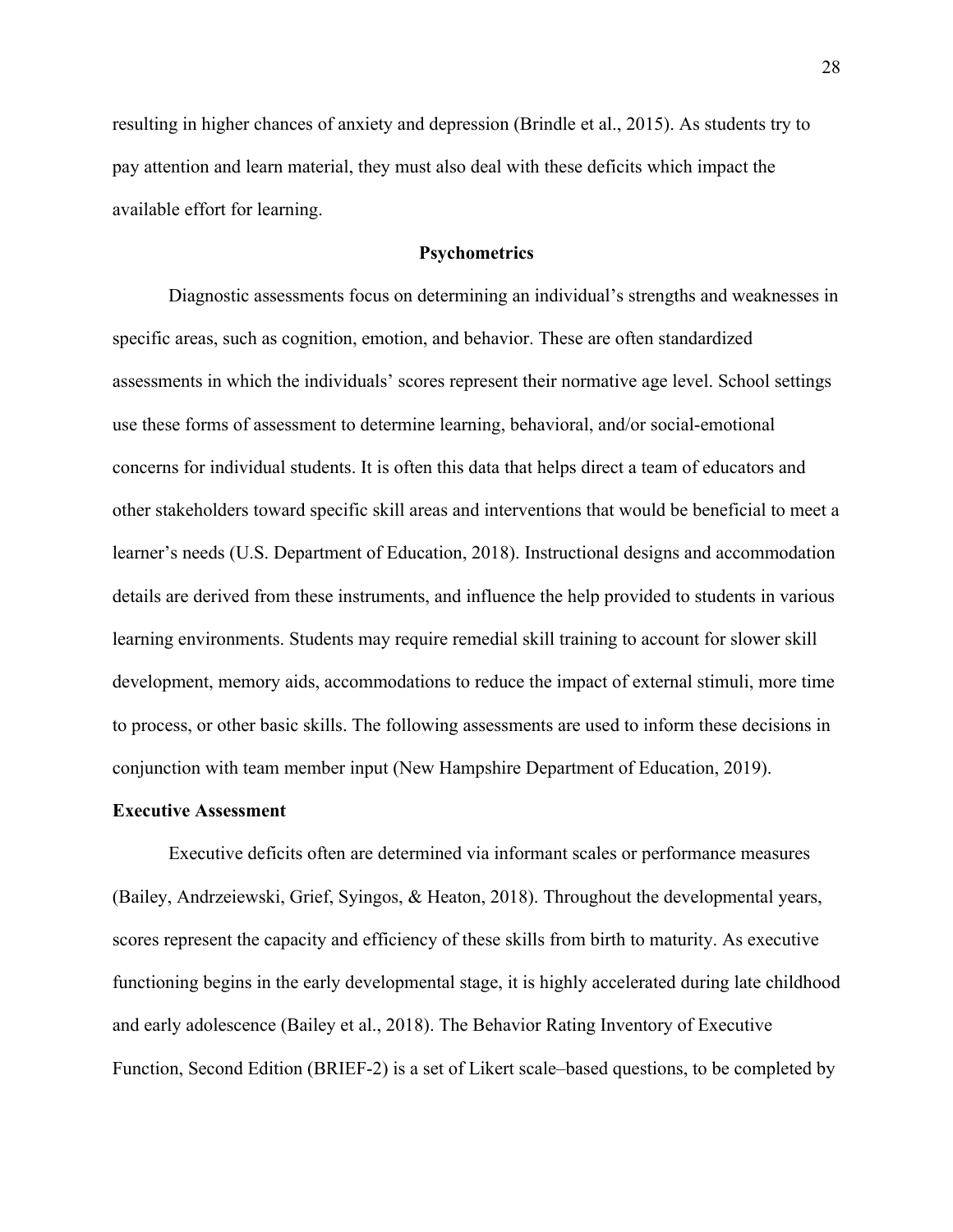teachers, parents, and the individuals themselves. The reliability of the instrument comes from a national representation of 3,600 case samples (Gerard, Isquith, Guy, & Kenworthy, 2015). Questions within the BRIEF-2 address observable behaviors in the areas of inhibition, self-monitoring, shift, emotional regulation, initiation, organization, and working memory. The widespread use of this tool and the link to academic achievement led to its selection in this study (Bailey et al., 2018).

### **Intelligence Assessment**

Certain assessments establish an intelligence quotient or overall cognitive score. The Weschler Intelligence Scales for Children, Fifth Edition (WISC-V) is an example of a cognitive assessment used to determine an individual's verbal reasoning, nonverbal reasoning, working memory, and processing speed abilities (Sattler, 2008). According to Weschler, intelligence is a person's total cognitive ability to interact with their environment and all things that may provide stimuli (Sattler, 2008). The Differential Abilities System, Second Edition (DAS-II) is another example of a cognitive assessment measuring verbal ability, nonverbal ability, working memory, spatial ability, and processing speed (Sattler, 2008). The Woodcock Johnson-IV is a cognitive abilities test that uses ten basic tests and up to 8 additional tests to establish the cognitive functioning of a person (Reynolds & Niileksela, 2015). The instruments mentioned above capture an individual's ability to perform the components of Weschler's view of intelligence. These assessments help provide a comparison of cognitive functioning associated with how a student's brain is working, by specific region or function, in relation to the typical student.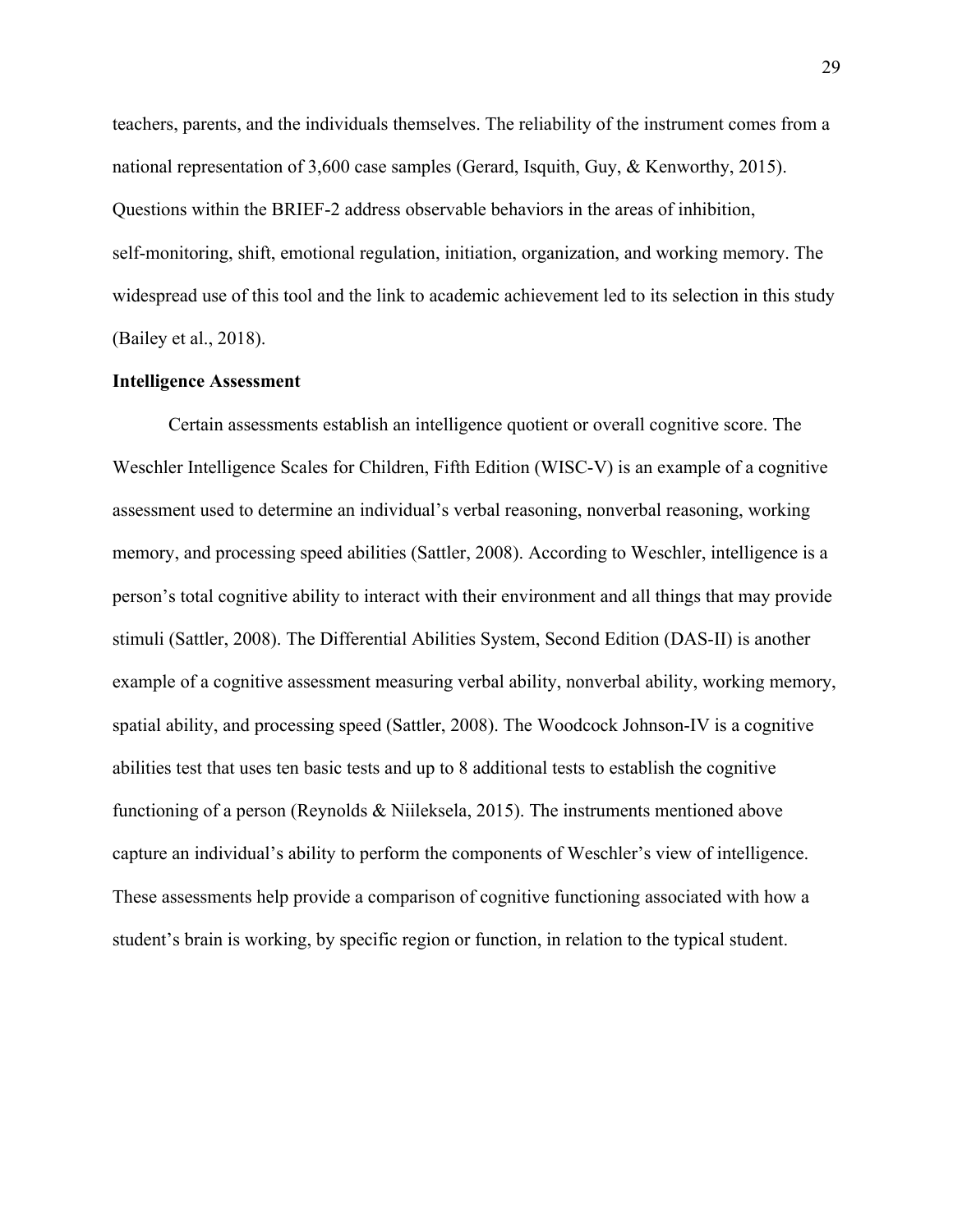# **Academic Assessment**

School staff determine educational impact when considering if a difficulty in learning is associated with an identifiable disability. Schools require that teachers assess students during the year. These assessments are both formative, happening during the learning process, and summative, at the end of a learning sequence (New Hampshire Department of Education, 2005). The combination of the assessments and grades identify how different a student's academic achievement is from his or her peers or national norm (New Hampshire Department of Education, 2019). Additional standardized assessments are essential in determining skill and academic ability deficits in learners (New Hampshire Department of Education, 2019). Examples of these types of assessments used are the Woodcock Johnson fourth edition, and the Weschler Individual Academic Test third edition, among others. The Woodcock Johnson fourth edition consists of subtests designed to assess basic academic skills and little content knowledge as well (Reynolds & Niileksela, 2015). The Weschler Individual Academic Test third edition "includes 16 subtests to measure listening, speaking, reading, writing, and mathematics skills" (Sattler, 2008, p. 267).

#### **Emotional/Behavioral Assessment**

Increasing the social emotional learning (SEL) of children and young adults has become a focus for schools (McKown, 2017). Unfortunately, a limitation in the scope and depth of the available assessments, often focusing only on certain aspects, reduces effectiveness (McKown, 2017). There are a range of rating scales and structured interviews used to identify varying levels of emotional and behavioral functioning. SEL skills change in quantity and in effectiveness of use during child and adolescent development (McKown, 2017). In determining social and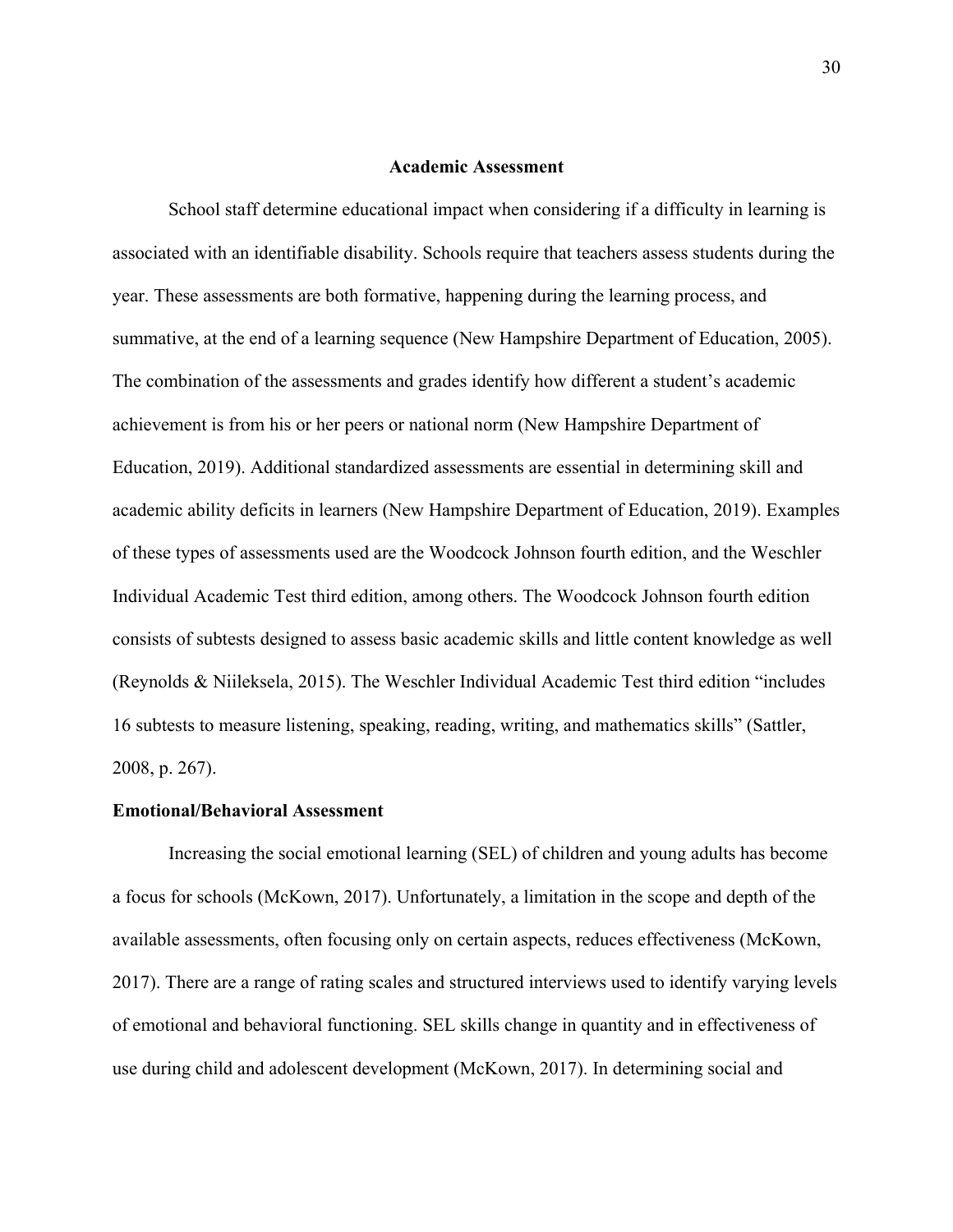emotional typicality and concerns, the Behavior Assessment System for Children (BASC) is a tool that assesses levels of functioning in the areas of emotional response, behavioral response, and the likelihood of an underlying disorder or disability (Merenda, 1996, p. 229). Teams use these assessments to determine what behaviors are based on a disorder or disability versus enculturation or choice. This helps teams understand how the student processes emotional and behavioral interactions.

# **Use of Assessments in Education**

Different disability categories, as stated in the Standards for the Education of Children with Disabilities section 1107, require different assessments by specifically qualified examiners (New Hampshire Department of Education, 2019). Teams of educators and specialists, as outlined in Chapter 1100 of the same document, meet to discuss the results of these assessments and the combined impact on a student. In the case of ASD an academic, adaptive, communication, and health assessment are the minimum required assessments (New Hampshire Department of Education, 2019). This does not mean that other assessments such as a cognitive or intelligence test cannot be used or considered in determining eligibility or how to help a student learn in general. In schools, school psychologists and other specialized personnel provide these assessments to students. In using these types of assessments, information can be provided as to how intelligence and emotions play a role in the child's learning.

## **Biosocial Theory**

Biosocial Theory proposes that biological organisms, human in this case, interact with their environment, which includes other human beings, and behavior is a response to this set of stimuli (Cavazzi & Becerra, 2014). There is no single behavioral theory that is associated with ASD. To identify a theoretical foundation to describe the interaction between student and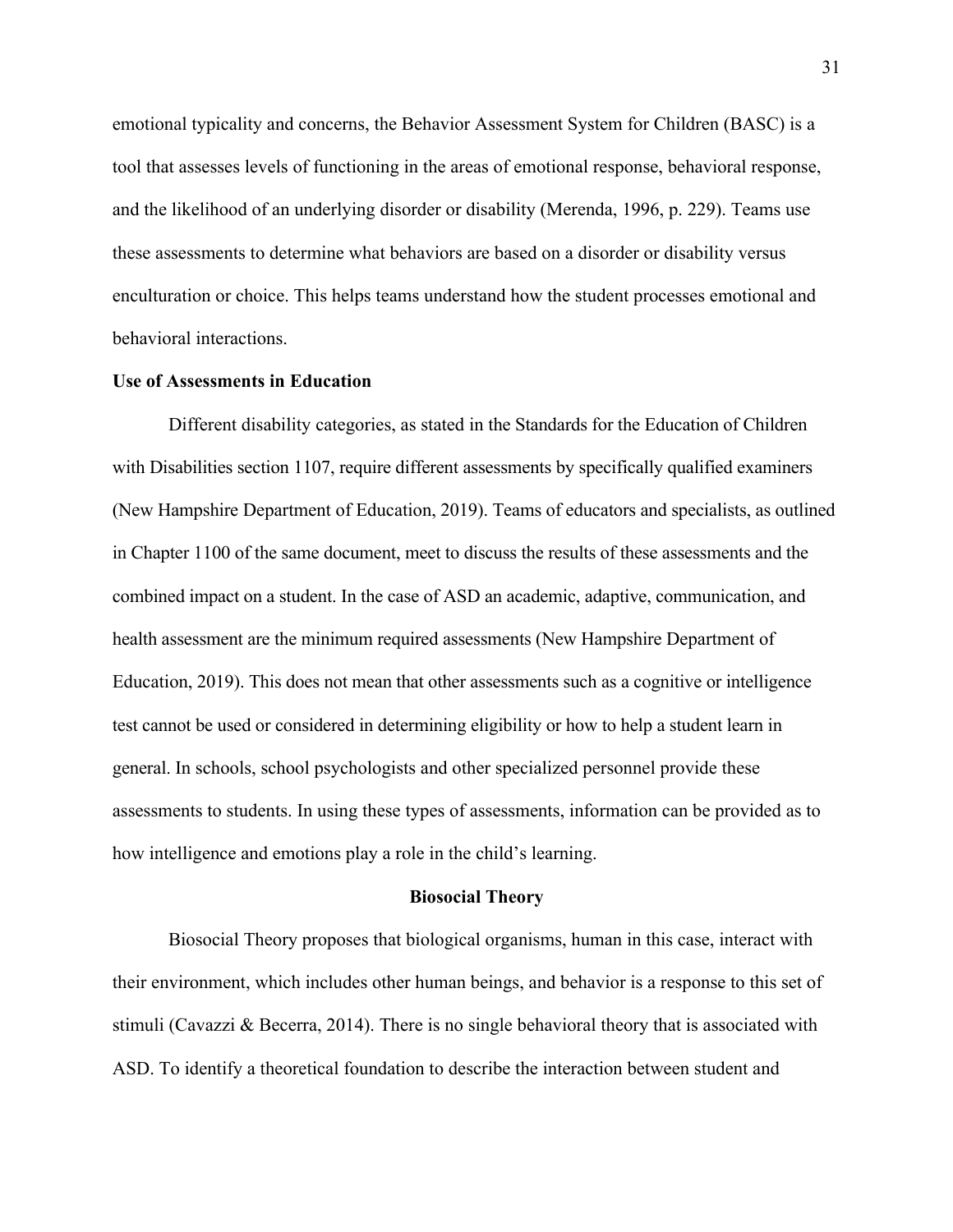environment, this study starts with the research-based interventions that show the most promise in addressing behaviors. By examining Dialectic Behavior Therapy (DBT), based on Linehan's Biosocial Theory, two factors emerge for treating emotional and behavioral dysregulation. The first is the need for therapy, such as Cognitive Behavior Therapy (CBT), and the second is skill response acquisition. Therapy is its own entity and beyond the scope of this study. According to Brown (2016), biosocial theory is the theoretical underpinning of DBT. Biosocial theory is strongly associated with understanding Borderline Personality Disorder (BPD), a psychiatric disorder (Crowell, Beauchaine, & Linehan, 2009). Biosocial Theory links disorders that cause change in mood, energy level, and activity level, such as bipolar disorder, to susceptibility to hyperactivity and hyperarousal that have gone unchecked since childhood (Cavazzi & Becerra, 2014). More than half of the students with ASD have been known to have one or more psychiatric disorders that go unidentified, making Biosocial Theory a viable filter (Simonoff, Pickles, Charman, Chandler, Loucas, & Baird, 2008).

The base factor of BPD, how a person regulates arousal, shares characteristics with those found in ASD. According to Biosocial Theory, the stimulus response interaction sits within the autonomic nervous system (Cavazzi & Becerra, 2014). Within this system there are two opposing factions—parasympathetic and sympathetic—the first trying to maintain a stable calm system and the second looking to mobilize the person during activity. It is in this balance that the theory can aid in filtering instructional design. When Dialectic Behavior Therapy (DBT) is associated with Biosocial Theory and the idea that students may have undiagnosed underlying psychiatric disorders, a new theoretical synthesis emerges. Gross and Thompson (2009, as cited in Brown, 2016) described that a person brings attention to a situation once relevant, then appraises the situation and responds based on that appraisal. This process also has a temporal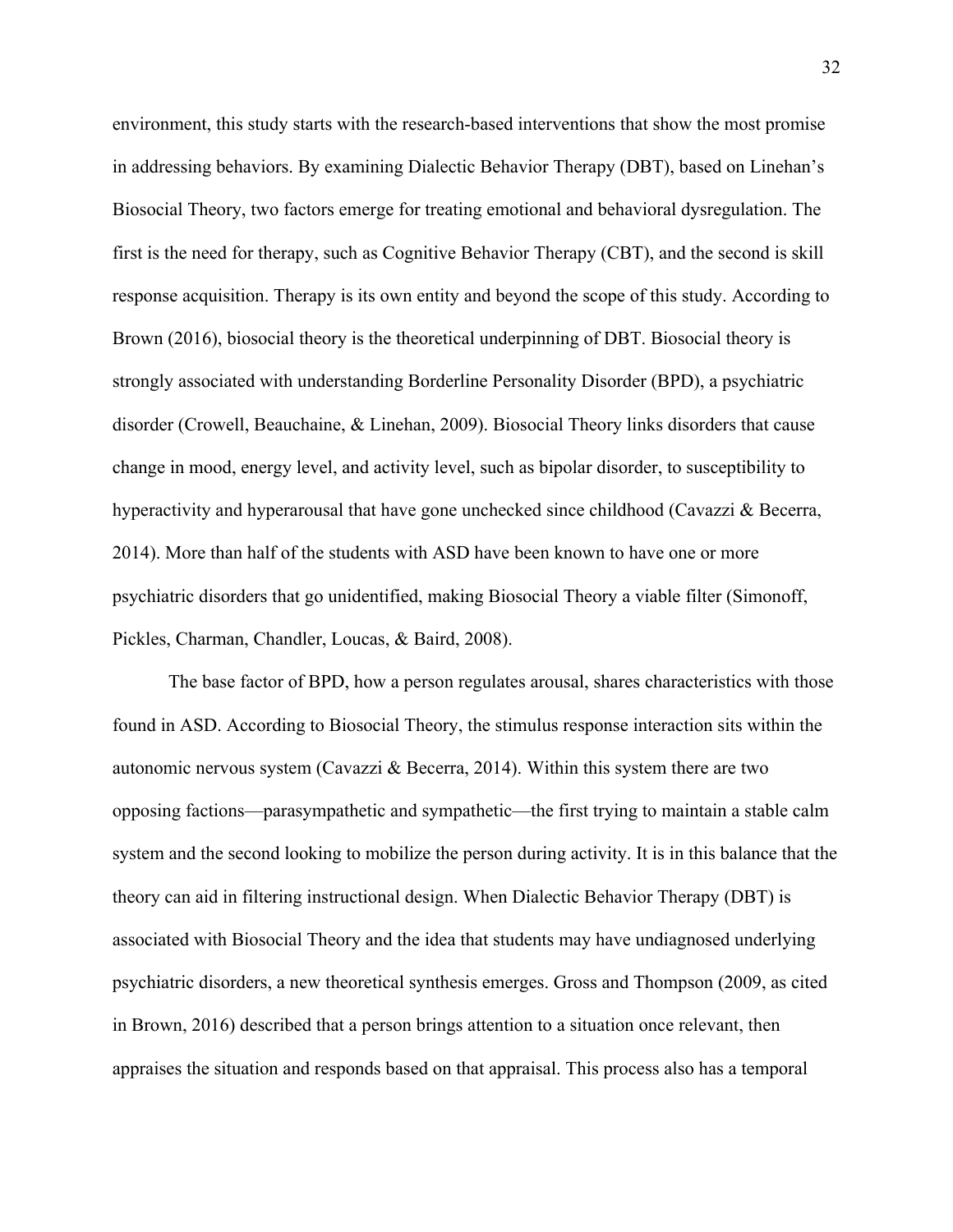factor as individuals respond early and late to stimulus (Brown, 2016). The first reaction by an individual tends to be immediate based on their perception in the moment. Later, they respond to whatever pieces remain after initial processing and filtering. The initial response does not always end in learning, but is processed later, thus impacting the initiation and reinforcement of learning. Students with ASD are impulsive and tend to respond quickly, then respond later after processing is completed. As these students tend to have a higher base arousal level than their peers it is crucial to understand how these two response activations occur (Cavazzi & Becerra, 2014).

# **Socially Acceptable Behavior**

What is socially acceptable? This idea varies from situation to situation. The one main factor is that to be social means a person must interact with their environment. Social skills in this context are a compilation of a person's emotional and behavioral responses to stimuli in their environment (Brindle et al., 2015; Green et al., 2015; Jackson et al., 2014). The following body of literature examines what social skills are and the interaction required by individuals within their environment.

Social skills are a compilation of interpretations and actions that people use when engaging with others within the environment (Factor et al., 2017). In school these social skills involve adhering to behavioral norms. The information a person receives from their environment has many forms and is processed by innate responses, such as squinting at light, or through learned outcomes such as saying hello when meeting someone for the first time (Green et al., 2015). ASD and other disabilities, especially ADHD, share similarities in how they affect individuals. Thus, it is crucial to examine research on self-monitoring through studies that explicitly target this brain-based limitation instead of looking at a specific disability. According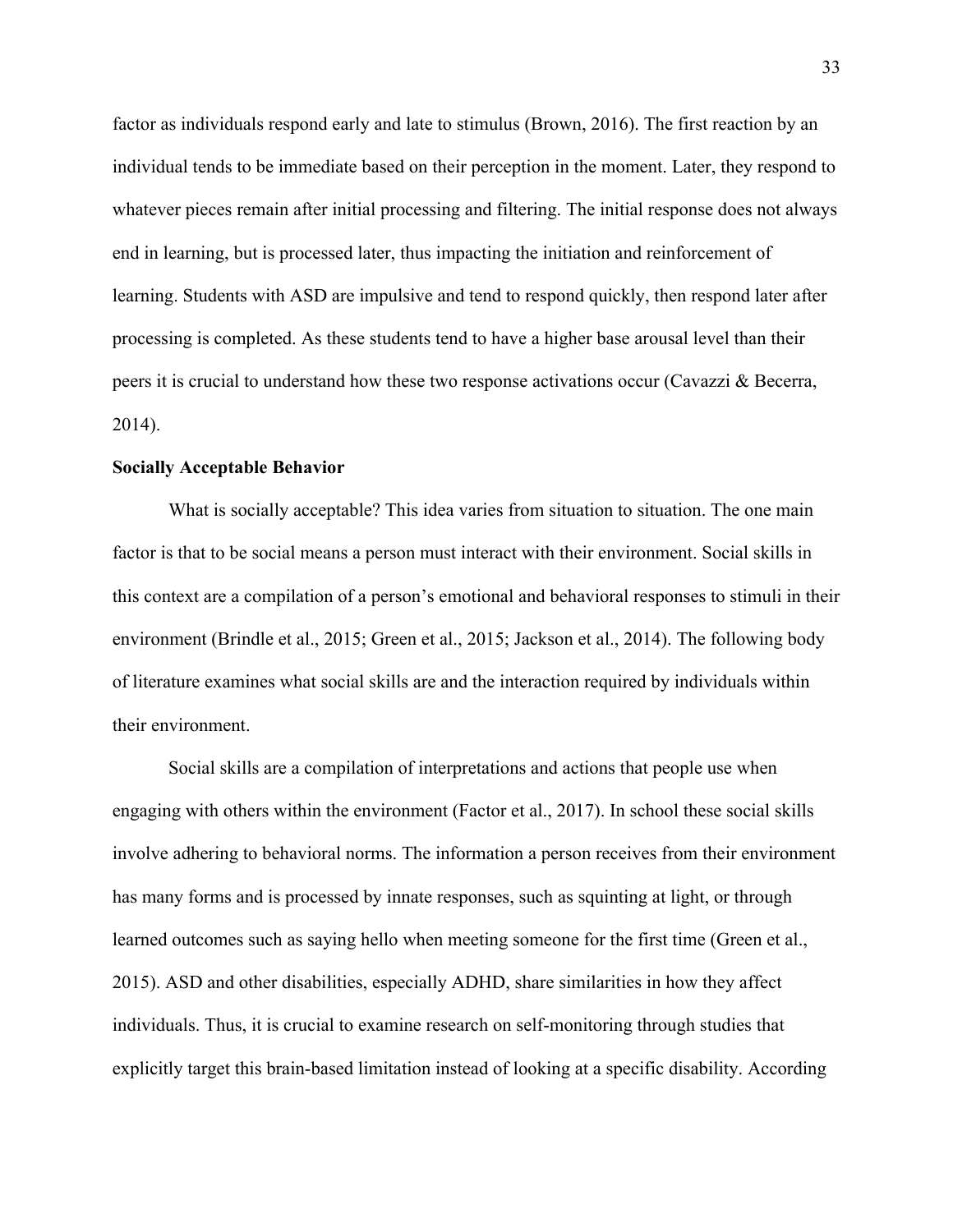to Alsalamah (2017), students with ADHD engage in tasks such as talking more than is acceptable, interfering in social interactions, and acting impulsively when it is not socially acceptable to do so. These issues in childhood can lead to an absence of relationships and make learning opportunities for social, academic, and functional skills difficult to develop. Complexities of social interactions lead back to the idea of a person trying to remember social rules while listening to words and formulating responses. This amount of load taxes the brain and can make the interaction difficult for the person to follow (van Merrienboer & Sweller, 2005). People grow and develop the skills they need to learn and they must exhibit increased complexity of those skills with little time for practice and repeated exposure. This causes increased difficulties for those who are exhibiting socially isolating behaviors. Changes in peer culture and settings, as well as an increase in expectations of behaviors are associated with natural maturation through adulthood (Carter et al., 2014).

# **Environmental Input**

A common issue for students with ASD is the handling of input from the environment (Brindle, 2015; Green et al., 2015; Jackson et al., 2014). How one manages input from the environment such as light, sound, temperature, and visual motion is referred to as Sensory Processing Sensitivity (SPS) or simply sensory processing (Aron & Aron,1997, as cited in Brindle et al., 2015). Social situations, especially in schools, involve more than two voices, bells, lights, movement, and heat differences, which add to the total amount that an individual must process. Research has shown that students, such as those with ASD, who have SPS suffer from negative psychological symptoms, such as stress and anxiety (Sheaffer, Golden, & Averett, 2009). The impact of SPS on individuals can vary. Two major concerns that directly impact social situations are unpleasant arousal and mental overload (Sheaffer et al., 2009). Arousal is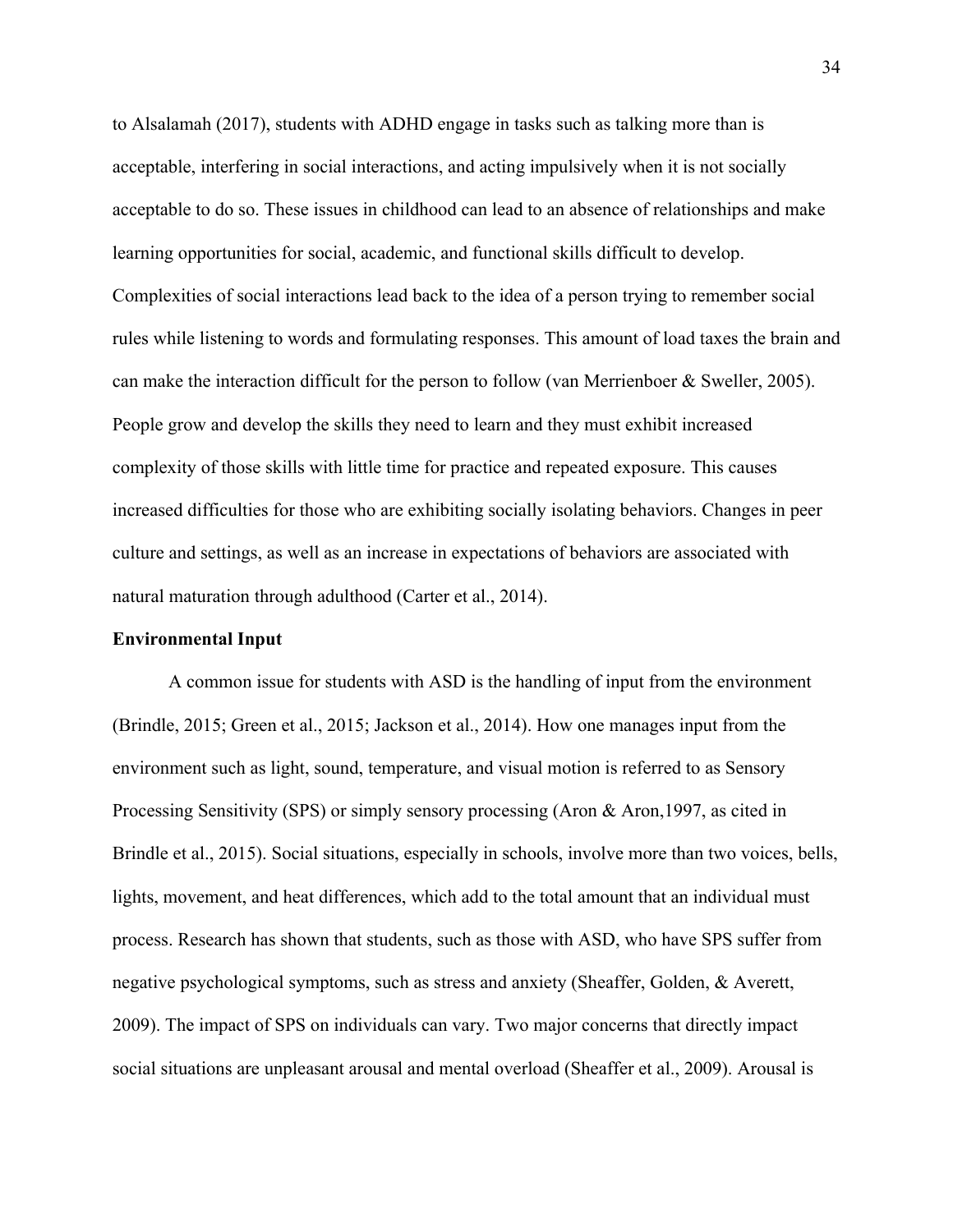the heightened state resulting in excessive laughing or the feeling of your skin crawling. Both aspects are distracting and make one appear socially awkward. The mental overload aspect directly impacts processing of information by increasing the overall cognitive load. Gratz and Roemer (2004), as discussed in Sheaffer et al. (2009), state that emotional regulation can reduce the impact of SPS. They proposed six processes associated with emotional regulation: awareness of the problem, response protocol, negativity levels, lack of regulation skills, and goal setting (Shaeffer et al., 2009). Addressing these areas is crucial to overcoming the effects of SPS and allowing social skills to develop effectively.

# **Dual Coding Theory**

Dual Coding Theory (DCT) simply means that humans code or assign labels to things within their environment using verbal and nonverbal cognitive skills (Paivio, 2014).

The idea of intelligence has transformed and shifted over the years and is now seen as a combination of handling verbal and nonverbal information (Paivio, 2014). This researcher rejects the idea that human intelligence is based on the function of individual subsystems and not a collective action of the subsystems, as human beings function holistically and cannot simply use one function at a time within their environment.

Dual Coding Theory develops the idea that individuals identify items through referential processing, the defining of something as it relates to other things, which begins in the earliest stages of development (Paivio, 2014). Adding haptic coding and placing these encodings in verbal and nonverbal forms, the schemas thus created enhance memory acquisition while lowering cognitive load. This idea allows learning such as specific emotions to be tied to names and actions within a contextual framework. Instead of trying to simply pull out the name to remember the action, a person could pull out the action or the feeling to remember the name.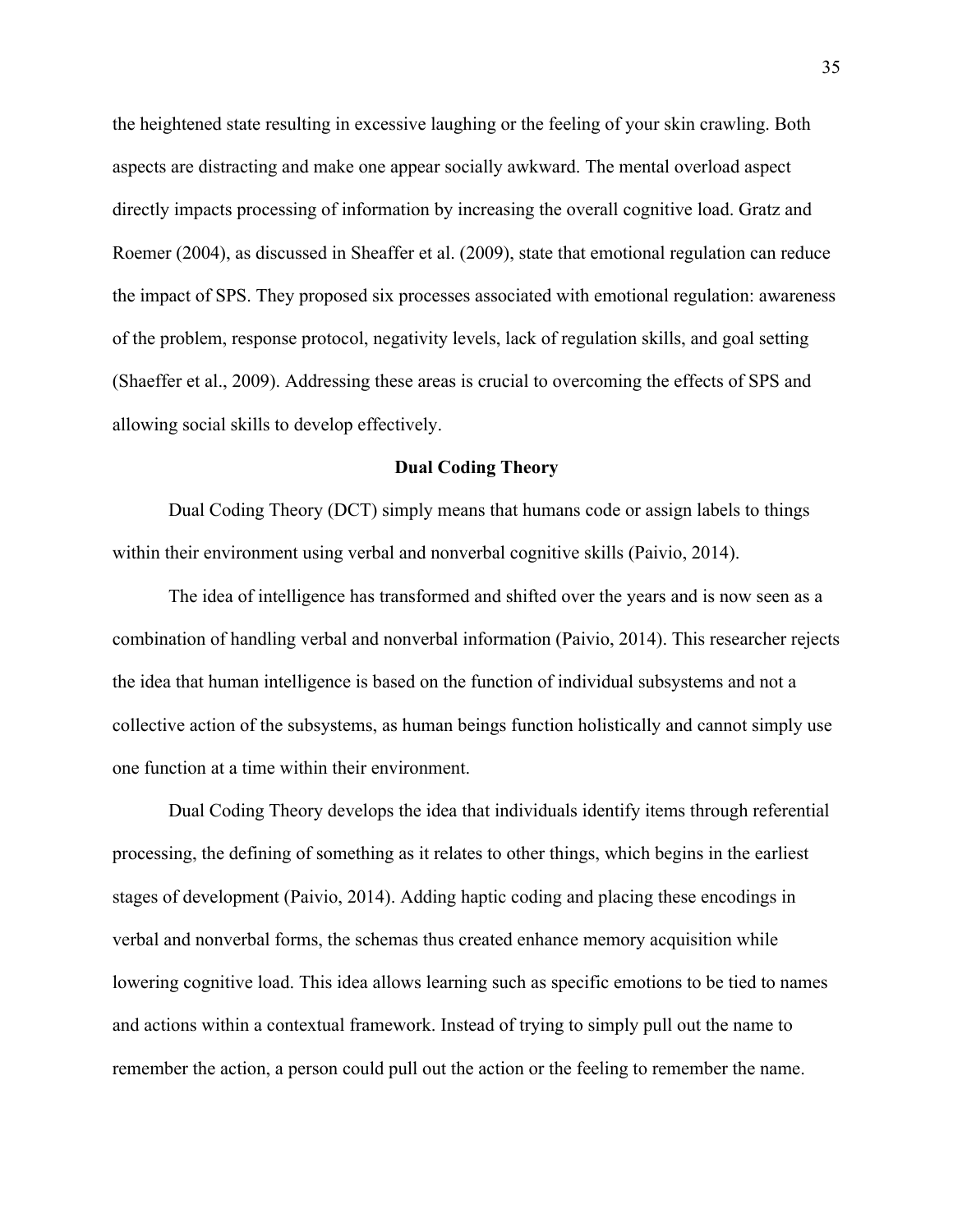DCT, from a reductionist standpoint, means there is no need to do all of one thing or another when a bit of both could work just as well (Clark & Paivio, 1991). This applies when providing music and movement steps to a learning progression requiring the auditory and haptic aspects of the theory. Again, explicitly connected learning increases intrinsic load, while nonconnected learning increases extraneous load. Regardless of the medium, cognitive load is not limitless.

Through examining these theoretical constructs and applying them in unison, instructional implications can be made with purpose and intent (Anfara & Mertz, 2015). An understanding of how to balance intrinsic and extrinsic load is gained by better understanding the capacities of memory. Dual Coding solidifies the need for different mediums during instruction. Biosocial Theory provides a solid foundation for how interactions with an environment can alter arousal and attention. Combining these filters allows a holistic view of educational pedagogy.

#### **Cognitive Load Theory**

Understanding that any brain function has limits requires the review of Cognitive Load Theory (CLT). According to Kalyuga (2011), Cognitive Load Theory states that the brain's working memory has limits in both capacity and duration. According to Ginns and Leppink (2019), cognitive load can be viewed as all of the processes that require the use of working memory, ranging from comprehending visual or auditory information to correlating things and solving problems, real or imagined, in the present, future, or past. This means that an average human's working memory, used for all higher cognitive functions, must allocate resources and space, which in turn means prioritization to assure learning.

Cognitive Load Theory provides the concept that learning involves working memory holding information during processing for storage in long-term memory. According to Baddeley and Hitch (1974), as cited in Sepp, Howard, Tindall-Ford, Agonstinoh, & Paas (2019), working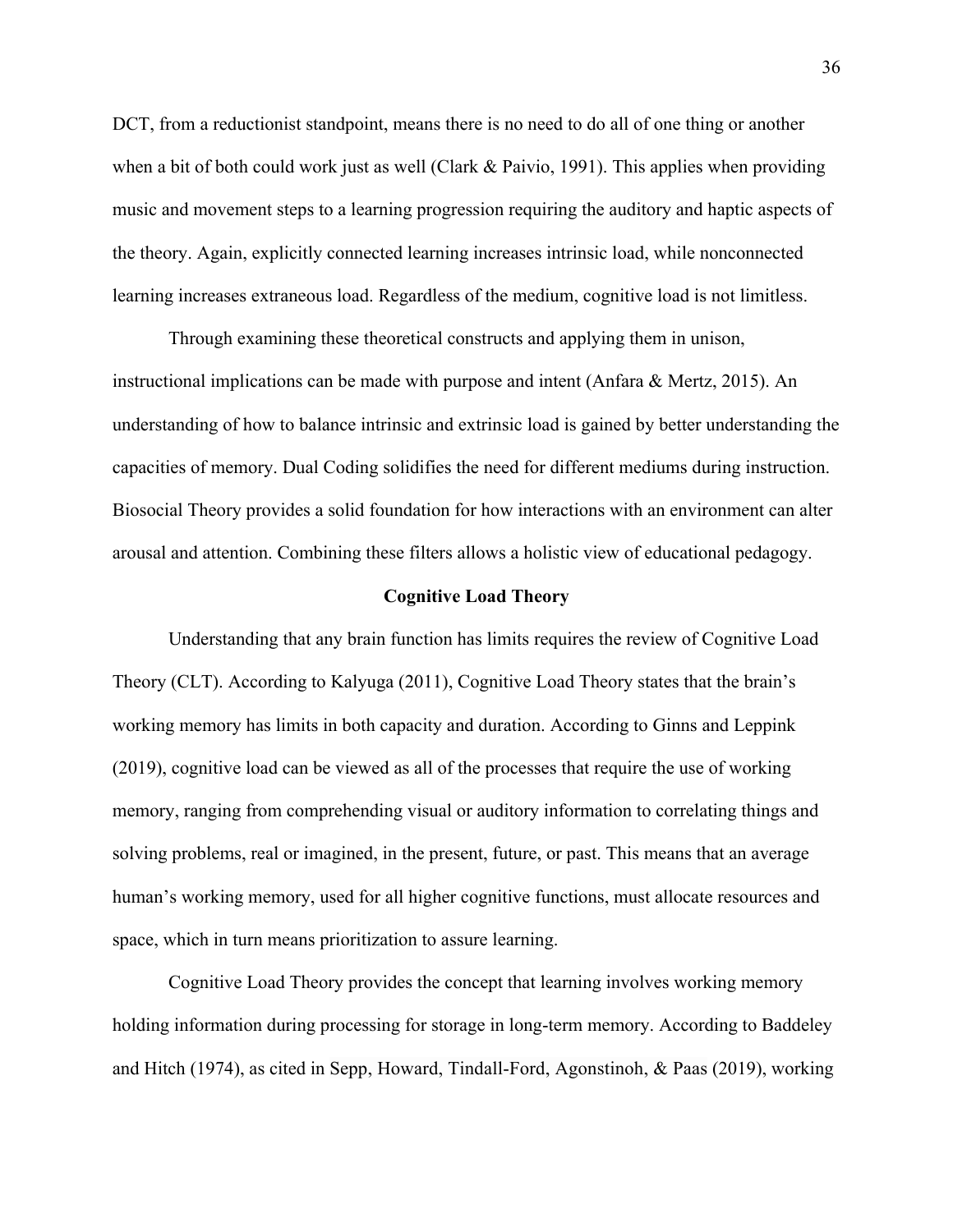memory is a term used to describe the manner in which humans access information, hold it, and manipulate it in order to accomplish a relevant task. According to Kalyuga (2011), cognitive load theorists agree that load separates into intrinsic and extrinsic categories. Intrinsic load means the combination of specific knowledge and any interactions between pieces of knowledge in larger contexts, such as knowing the forms of water and how they fit into the water cycle (Kalyuga, 2011). Extraneous load involves all the other things that the brain must process that are not causally related to the learning task explicitly (Kalyuga, 2011). Extrinsic load can include coloring the states on a map while trying to learn the names of the states, as the coloring is not directly being applied to the memorization of the names. Within this idea, this study utilizes a combination of tasks regarding working memory and long-term memory to provide a larger conceptualization of how memory works in its simplest form so it can be applied by educators.

Remembering that intrinsic load is positive is important, as it allows information to be attended to and processed. In examining the differences in memory, total load is still a factor; there can be too much of a good thing. Multimodal mediums (Sepp et al., 2019), extraneous tasks (Kalyuga, 2011), element interactivity (Paas, Renkl, & Sweller, 2003), and practice (Kalyuga & Singh, 2016; van Merrienboer & Sweller, 2005) all require consideration when discussing memory and load. These considerations regarding working memory do not represent the total list of research and consideration in the current literature. The focus on load allows the researcher to see how reducing one aspect that impacts working memory efficiency could affect how teachers present information. Additional areas for future studies involve individual and combined research opportunities to show exponential impact.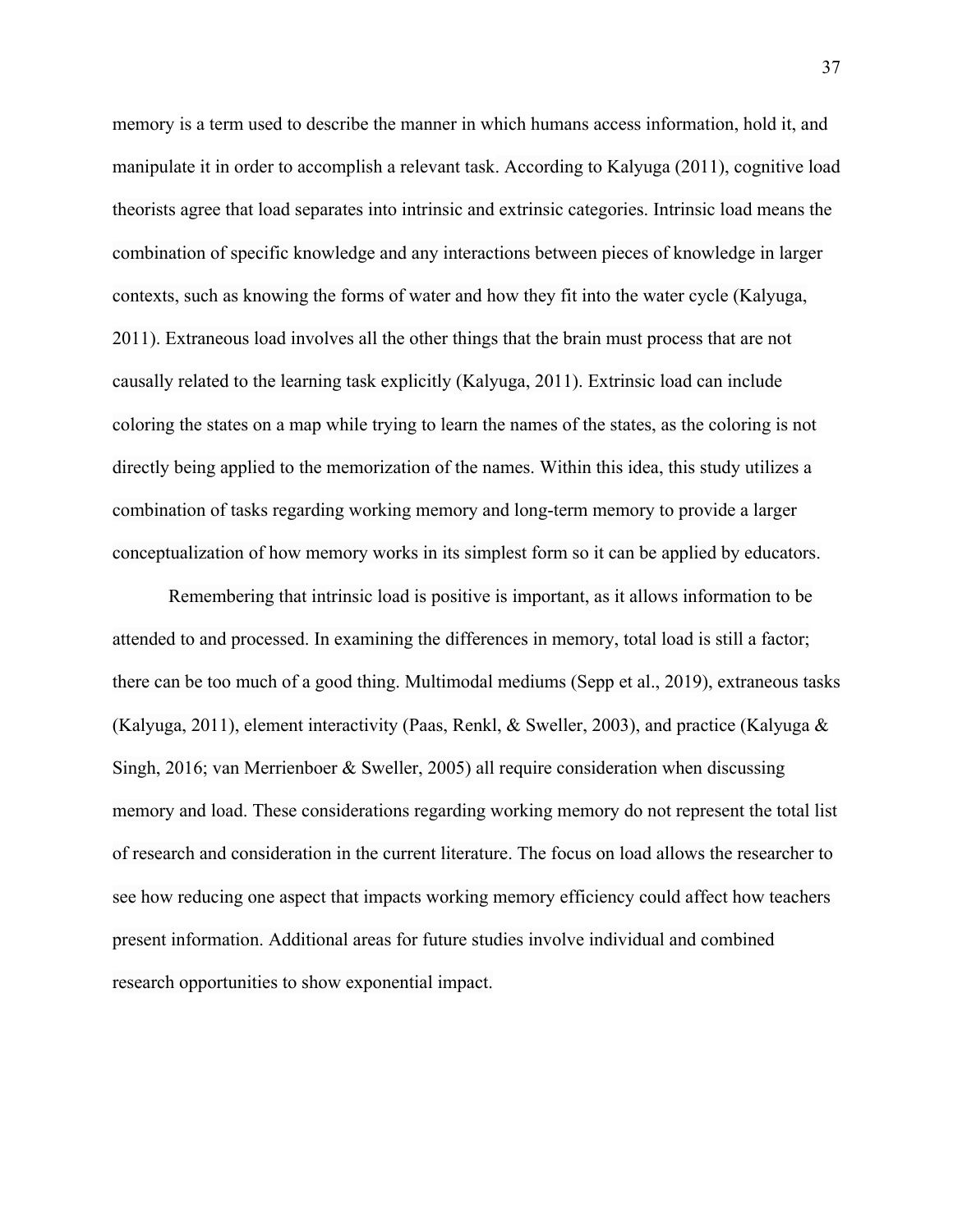# **Extraneous Load**

Extraneous load stems from disjointed learning sequences, erroneous information, or mediums that shift the focus of the individual's attention away from the task at hand (Kalyuga, 2011). This means lesson structure, sequence, and design can create more load than required to meet the objective of the lesson. Broad definitions that involve understanding similarities of other items and focusing on writing style instead of content present more items to consider than are directly relevant to the present task at hand. As students with ASD struggle with handling sensory stimuli such as people talking off to the side, bright lights, and internal thoughts unrelated to the task, the idea of intrinsic load must be considered by teachers and paraprofessionals during instruction as these items can be environmentally accommodated. Time can also be seen as an extraneous load factor when visual representations are referred to but not currently present, as this involves trying to picture something out of context (Kalyuga, 2011).

# **Multimodal Instruction**

Multimodal instruction involves presenting information and task initiation prompts in verbal, visual, physical gestures, and/or whole-body movement (Sepp et al., 2019). What individuals see, hear, smell, touch, and experience through whole body movement involves cognitive processes. According to Sepp et al. (2019) different mediums elicit different attention foci which are processed interdependently and thus are given more attention, resulting in a higher chance of being remembered. Multiple stimuli on the same element of learning represent intrinsic load; however, if these are not explicitly linked they can increase extraneous load, reducing overall cognitive capacity.

Multimodal instruction provides educators with tools to balance the needs of the curriculum with the learning needs of the student (Kennedy, Deshler, & Lloyd, 2015). Although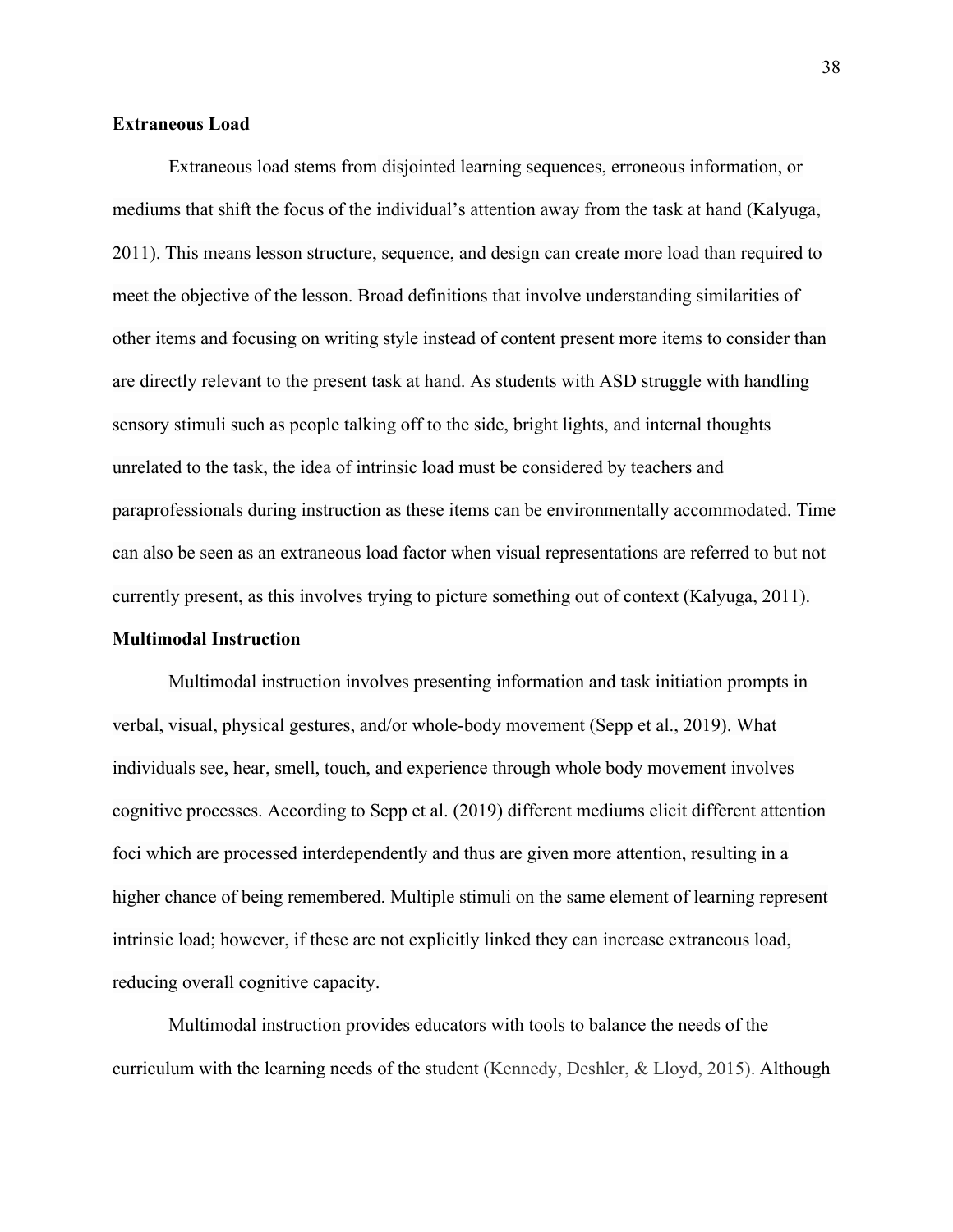students with ASD suffer deficits in brain functions, it is not clear if this transfers to multimodal instruction (Lerner, McPartland, & Morris, 2013). Students with ASD utilize a mixture of previously acquired knowledge retrieval, and automatic and cognitive strategies based on interpreting situations as they unfold (Lerner et al., 2013). The Cognitive Theory of Multimedia Learning (CTML), provides a student-centered approach for addressing learner needs by leveraging visual and auditory input from the environment (Kennedy et al., 2015). There are three specific cautions when using multimodal techniques, as they influence memory and arousal directly: limit narration, provide visual/verbal cues to focus attention, and limit extraneous imagery (Kennedy et al., 2015). In addition, students with ASD who have processing speed concerns in one modality may have the same processing deficit in another medium (Lerner et al., 2013).

## **Element Interactivity**

Element interactivity is the process of memorizing a definition but not actually knowing what all the words making up the definition mean. The idea of element interactivity begins to form when rote memory tasks for vocabulary are applied to concepts. When specific information must be understood in order for a larger, more intricate system to be understood, it is considered high element interactivity (Paas et al., 2003). Depending on the learner's style, trying to provide the larger picture of learning while describing the individual pieces creates extraneous load, as the larger picture or pieces lack relevance in the moment. More familiarity with a topic can increase element interactivity for individual learners.

## **Expertise**

In determining the difference between intrinsic and extrinsic load and to focus on the learner's experiences, practice can become synonymous with expertise or experience. Routines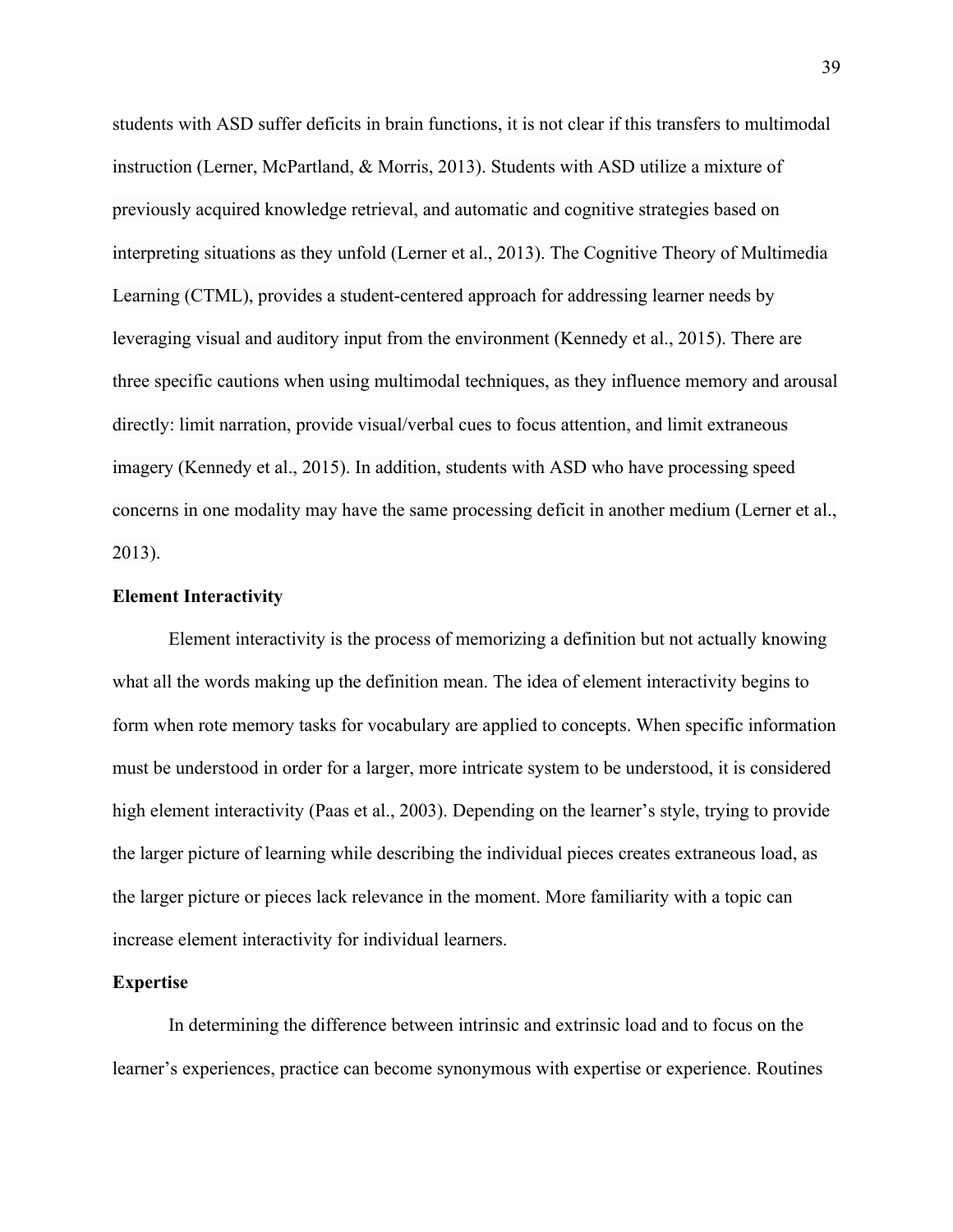that are practiced and create schema are not bound by limitations in working memory, as with unrelated items (van Merrienboer & Sweller, 2005). The construction of associations and practice of tasks in proper learning sequences encode information into memory in a way similar to domain specific schema (specific association) and nondomain related schema, (loosely related). When this sequence occurs, meaning leads to expertise (Kalyuga & Singhe, 2016).

# **Current Pedagogy**

Schools are large entities that have departments and staff that interact and often overlap in the work they perform. This section of literature examines one of the most common designs for structuring and selecting intervention systems in schools. Mandated by regulations and needed to access information throughout life, reading is a paramount skill (Common Core Standards, 2019). As this skill set is prominent, there is tremendous research on the topic, and it is commonly agreed upon as an urgent skill that can be selected as a common reference point when relating to brain-based functioning (Dessemonteta et al., 2019; Finnegan & Mazin, 2016; Ngyuen, Leytham, Whitby, & Gelfer, 2015; Wright & Cervetti, 2017).

## **Response to Intervention**

Schools have the duty and responsibility of meeting the needs of all students. Over the past decade, the concept of intervening systematically when students struggle has taken center stage. The format called Response to Intervention (RtI) centers on the idea that the collective knowledge and talents of teachers are stronger than the individuals themselves (Buffum et al., 2012). This systematic approach is the cornerstone of the delivery model for many schools throughout the United States. According to Buffum et al. (2012), Tier One is the core instruction everyone receives in class, with Tier Two accomplished as small group interventions, and Tier Three reserved for specialized instruction typically for students with identified disabilities.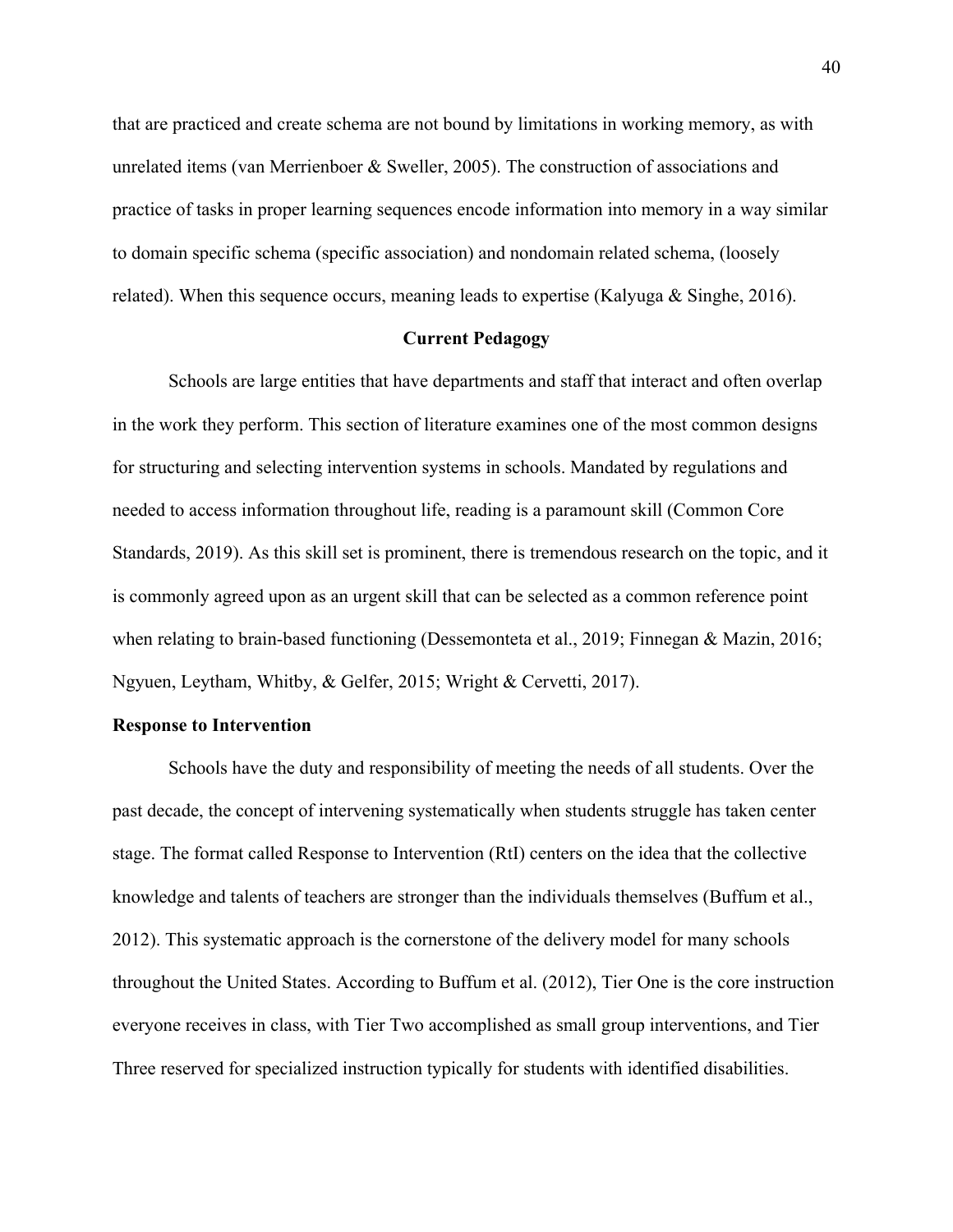Historically, specialized instruction happens outside the regular classroom and often in lieu of it. The original authors stated that the resulting practices and programs created using their concepts and ideas did not agree with their intended ideals or aspirations (Buffum et al., 2012). Canned programs (predesigned lesson plans via instructional programs) and pullout services provided in lieu of Tier One and even Tier Two instruction create problems in the larger learning environment. Buffum et al. (2012) also noted that RtI needs to "be a set of on-going processes to improve teaching and learning" (p. xiv).

According to Tileston (2011), after establishing an awareness and sense of urgency, a school staff must ask itself three questions during the next phase of creating an RtI system: Do we have the proper assessment tools? Do teachers and paraprofessionals have the background knowledge they need? Are they trained appropriately? These questions are paramount to understanding the problem. This study asks educators to look beyond the achievement data and academic skill deficits to the root of the problem, but the questions remain unchanged.

Response to Intervention provides two ways schools can address this situation, either from a standard protocol or a problem-solving model (Tileston, 2011). In standard protocol, students with similar profiles and learning deficits are provided standardized approaches in the belief they should benefit in a similar fashion, while a problem-solving model seeks to identify a problem and the root cause, then select appropriate interventions (Tileston, 2011). Schools with more resources or smaller numbers of students identified with learning deficits may have more flexibility in choosing options. This study embraces the idea that leadership is being used to innovate practice through change and a shift from standards protocol to problem-solving.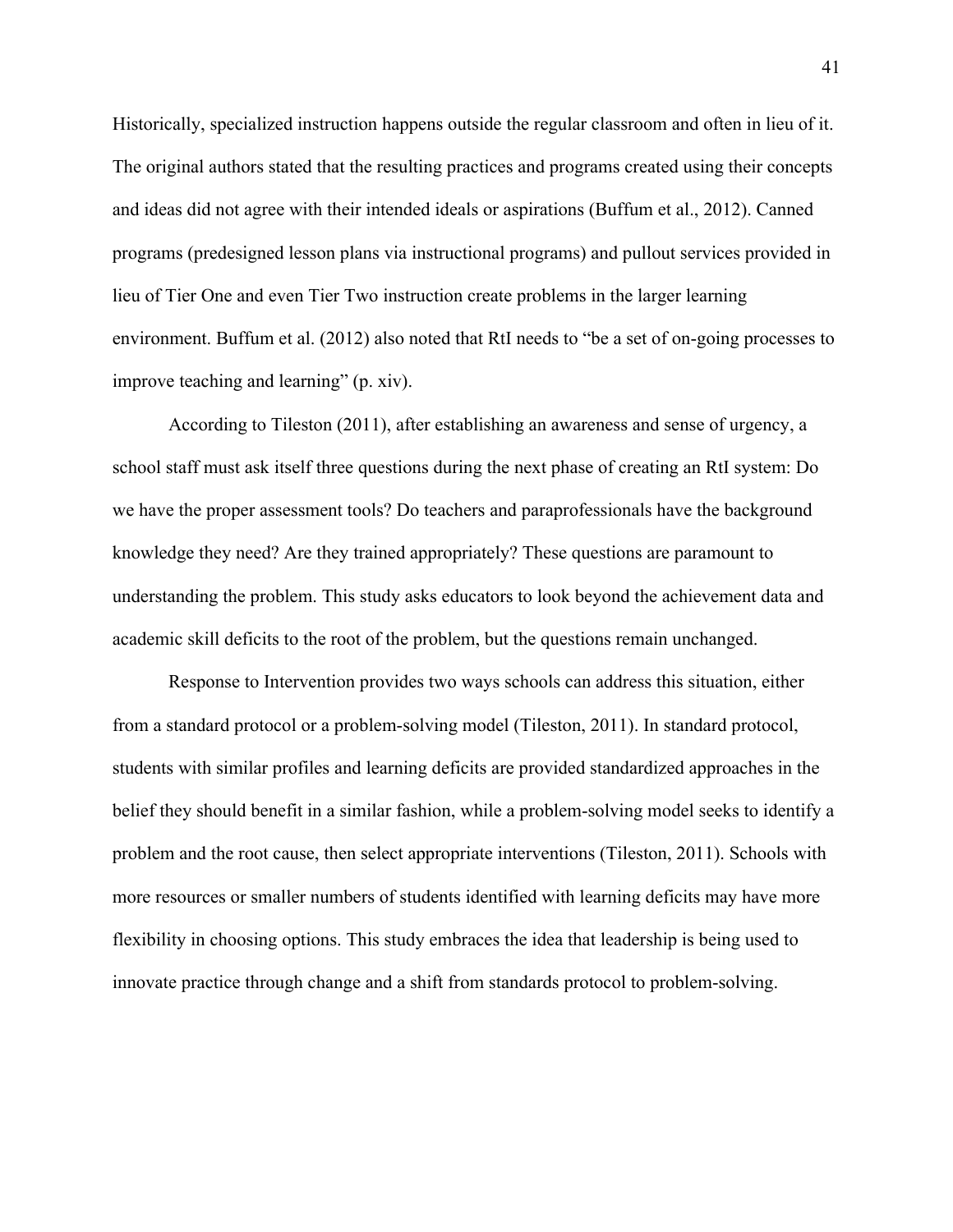# **Reading**

Studies on reading comprehension over the past two decades have yielded insights into reading. Students with ASD often develop fluency, or the ability to decode words quickly and accurately, but struggle to understand complex sentences (Bethune & Wood, 2013). According to Finnegan and Mazin (2016), researchers have not identified evidence-based practices that consistently work to increase reading comprehension in students with ASD. Reading the word and knowing the definition is not enough.

Wright and Cervetti (2017) systematically reviewed 36 studies that focused on vocabulary development as an intervention. When thinking about vocabulary development, some may remember spelling lists or content specific words in science, social studies, or other classes. Over the years, educators taught isolated word meanings and strategies for managing large unknown words to improve reading. Unfortunately, the work by Wright and Cervetti (2017) uncovered little to no evidence for using these practices to improve general reading comprehension. They did identify some evidence that spending time processing the meaning of words instead of simply writing and memorizing definitions (especially if taught in context to the passage in which it is used) showed moderate impact on reading comprehension. To have discussions regarding anything requires asking and understanding questions.

An inability to use background information and difficulties processing linguistic information at the sentence level links the discrepancy between decoding and comprehension ability in students with ASD (Bethune & Wood, 2013). The primary medium in most classrooms is linguistic, making this issue complex as teachers and paraprofessionals try to define words and meanings in a simple sentence. Students with ASD need to listen and be able to answer questions, not just of the teacher but regarding the words they are learning. When discussing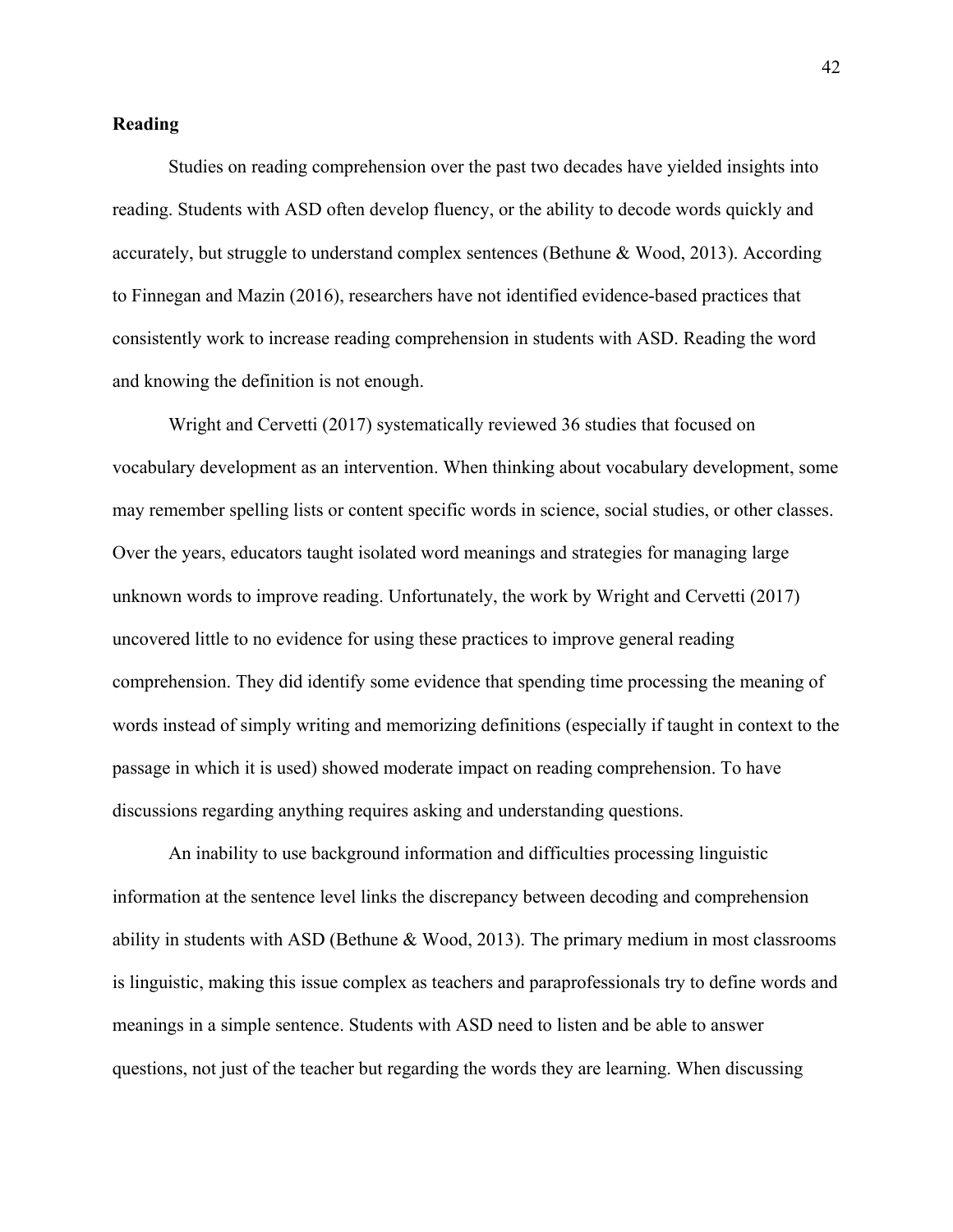reading in most classrooms, the idea of comprehending text results in teachers and paraprofessionals asking *Who, What, When, Where*, and *Why* questions. These simple questions describe events and relationships between things, including location and temporal associations. Complex vocabulary tends to encompass more complex meanings, especially when used in context, such as the word *independence*. A student defining *independence* may struggle beyond simply changing the word itself to a synonym if asked to relate the word to the document known as the Declaration of Independence.

### **Specialized Pedagogy**

The purpose of this section is not to select strategies but to help open the mind to the possibility of how increased understanding and focus on the ways a student's brain works can influence innovative practices. The information presented in this section of literature provides a set of possibilities as examples of how brain-based functioning can directly impact accommodations within the learning environment and the impact that the brain focus can have on instructional practice.

#### **Access Implications**

Access is often a term associated with accommodation or differentiation in the field of special education. Accommodation means to alter a physical space, item, or sequence of events but not what is being learned or subsequently measured for proficiency (National Center for Educational Outcomes, 2016). Differentiation is a term associated with the ways that educators alter their educational practices, materials for instruction, or assessments (Fogarty & Pete, 2011). This section of the study focuses on accommodating the needs of students, as accommodations are a factor in determining appropriate differentiated instruction for students.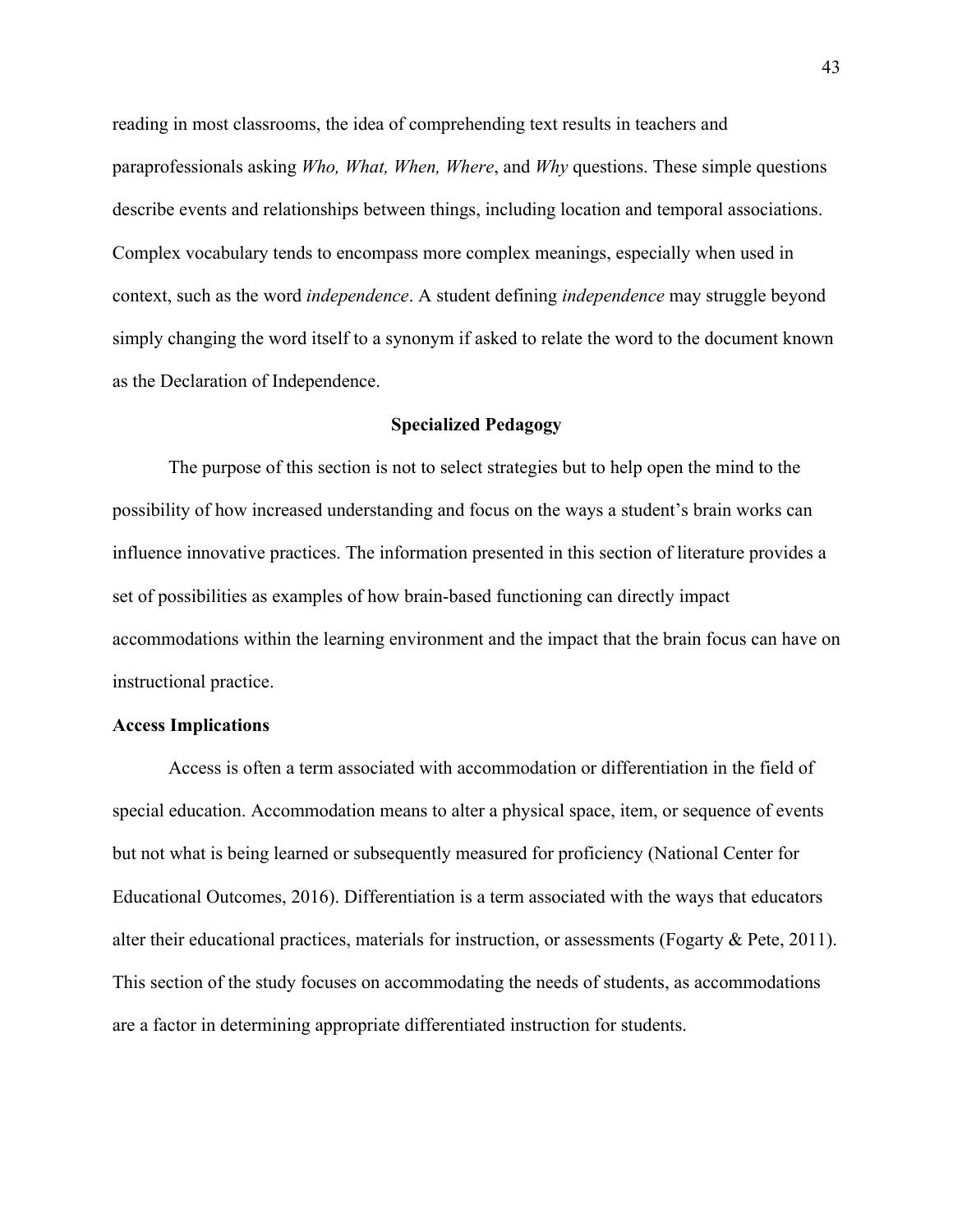Students with ASD tend to have a "weak understanding of theory of mind, executive functioning, and central coherence that likely is a root cause to low reading comprehension" (Finnegan & Mazin, 2016, p. 189). Understanding the perspective of the writer, the connections within the literature and the larger picture, the information represents limits for an individual's ability to comprehend information beyond simple recall of explicit details. Although interventions can work differently for many individuals, it is crucial to select one that works in relation to the brain of the person. Finnegan and Mazin (2016) concluded that, out of 15 different studies, the use of graphic organizers showed the largest positive impact on reading comprehension. This can be correlated to the fact that students with ASD naturally learn better through visuals. Filtering this research through the theories of Dual Coding and Cognitive Load helps to explain why the graphic organizer shows promise, but also how organizers, if constructed with too much complexity, increase load through erroneous information.

Research in multimedia provides a stronger correlation to the impact of graphics on understanding print. The systematic review of Omar and Bidin (2015) found that graphicsupported text led to deeper comprehension for students with ASD. Using graphics can summarize a tremendous amount of language into a simple representation. The use of color, either as ink or an overlay, can improve the decoding of written text (Omar & Bidin, 2015). The issue with color and graphics is providing too much in a tiny space and the need to reduce the collage effect. When words stick out due to the contrast with the background, such as black letters on a white background, especially when in a larger font, say 12–16 points, details emerge and become defined (Omar & Bidin, 2015). The more pronounced the visual the easier it is for the student to filter out valuable information and code it correctly.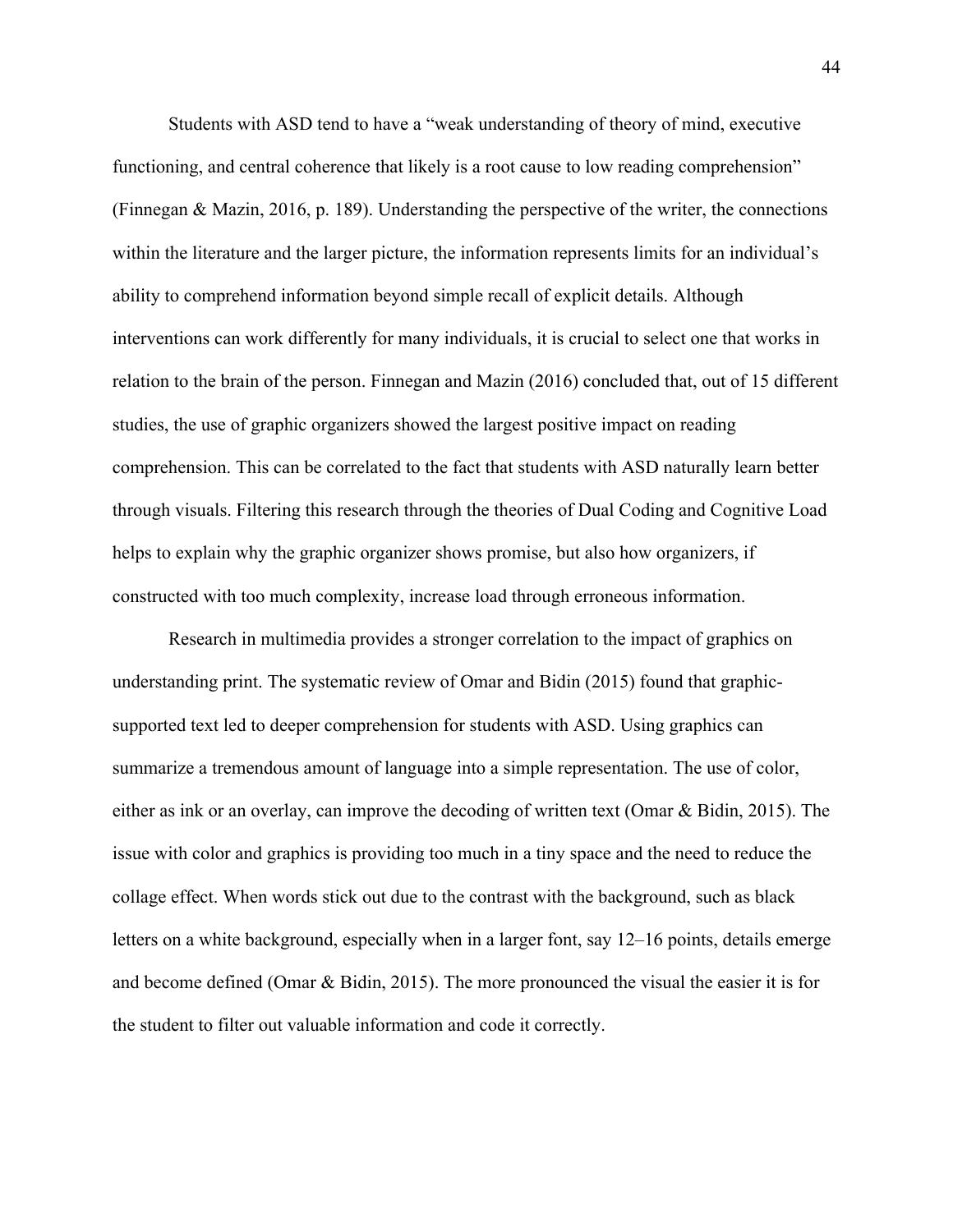# **Practice Implications**

The following literature is provided to help provide an example of how utilizing the different theoretical constructs and knowledge regarding brain function can be applied in a simple form. This study does not attempt to provide the best practices for the students but attempts to shift the thinking of the educators. The idea of representing information visually, beyond writing the word, can provide correlations and connections. Venn diagrams and cause/effect visuals provide stimulus-response activations through the visual perceptual aspects of the brain, reducing load and increasing memory, as previously discussed. According to Vogan et al. (2014), students with ASD rely on seeing images more than their verbal skills to encode information. This can substantiate the reasoning why decoding skills tend to be higher than comprehension, as decoding is a visual skill. Educators who use visual cues can increase the student's ability to find and encode information more quickly and accurately (Bethune & Wood, 2013). Although these studies focused on slightly different aspects of reading comprehension, they can be used collectively to create an intervention for students with ASD. Teaching vocabulary meaning in context by utilizing graphic organizers during instruction can increase reading comprehension by increasing the word level knowledge of the student, but that alone is not adequate.

Engaging in any environment requires that an organism respond to stimuli in a manner that allows it to thrive and maintain interaction. Humans are organisms, and the learning environment must allow them to interact at that level. Accommodating the environment for students when they struggle is both humane and necessary for the student to stay in the environment and for the environment to stay stable. However, individuals grow and desire independence, and adult guidance becomes a struggle. Teaching students with ASD the skills to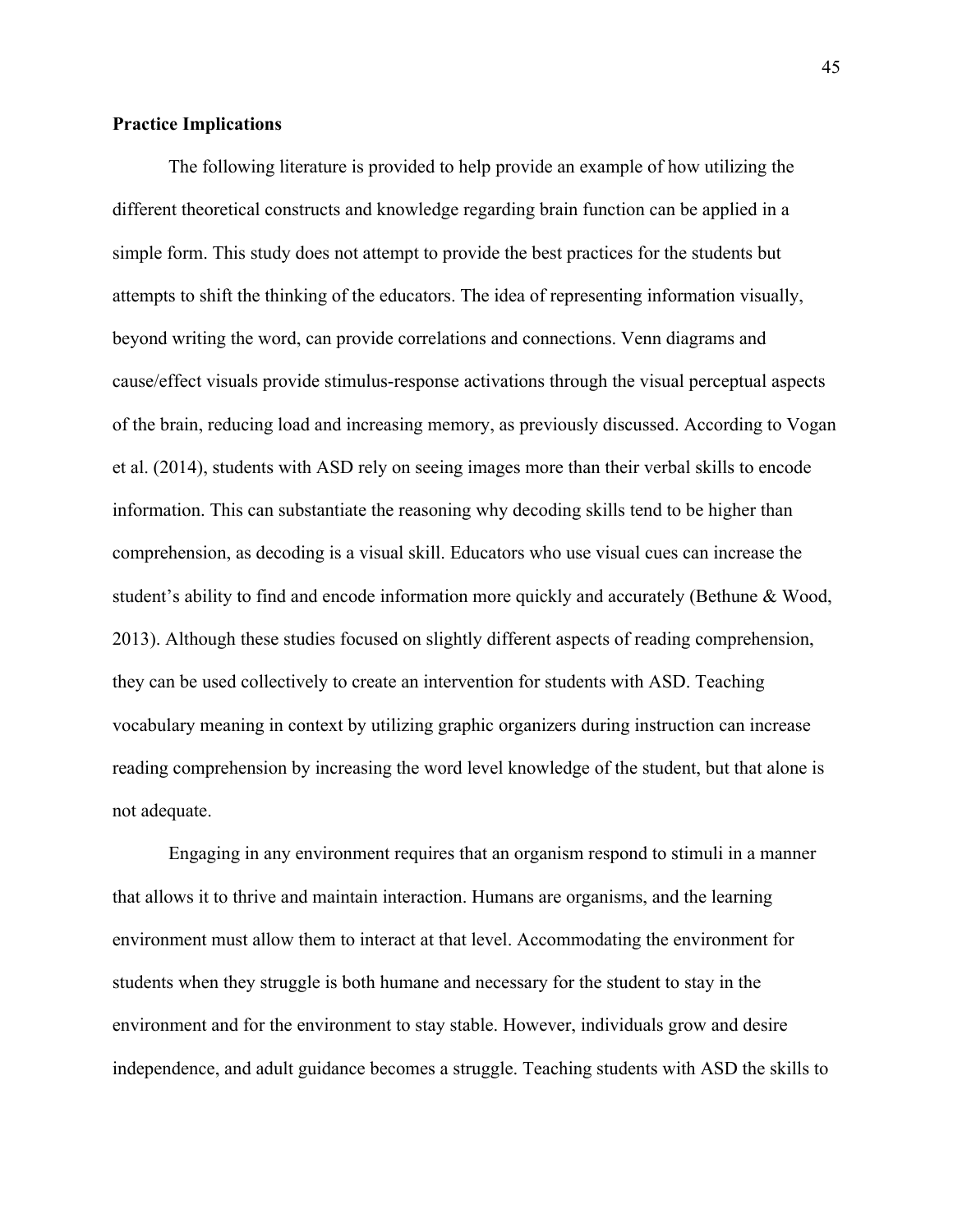manage themselves in an environment allows independence and growth. Teachers and paraprofessionals must be able to provide guidance and prompting for the skills to promote practice in the environment at a rate conducive to learning. The authors Linehan and Wilks (2015) stated that any training must include six target areas: "emotional vulnerability to cues, internal and/external events . . . response tendencies . . . experiential responses and action urges, nonverbal and verbal expressive responses and actions, and aftereffects of the initial emotional 'firing,' which can include secondary emotions" (para. 18).

## **Leader and Learner Behavior**

Determining barriers to change is not a one-size-fits-all discussion. Institutions face similar challenges, such as budget cuts, low socioeconomic levels, changing populations, and staff shortages. The problem is not in determining which issue is causing the most problems, but what barriers are the most crucial to overcome at any given point. All institutions have culture or ways they react to change, both internally and externally. Research on change and leadership has been on the rise over the past two decades.

This study utilizes the work by Hersey and Blanchard (2016), which focused on determining the collective maturity level of the institutional members. Their work on Situational Leadership is at the center of this study. All situations differ, as do the people involved, making leadership a fluid entity and not a stagnant approach. Situational Leadership focuses less on an overall belief system and more on a set of behaviors executed by the leader in response to various situations. Behaviors toward other humans rely on the receiver to be able to respond in kind, referred to as maturity (Hersey & Blanchard, 2016).

Intent in its practical sense is outcome-driven and requires action. This type of leadership provides an almost if-then scenario to the execution of leadership. Situational Leadership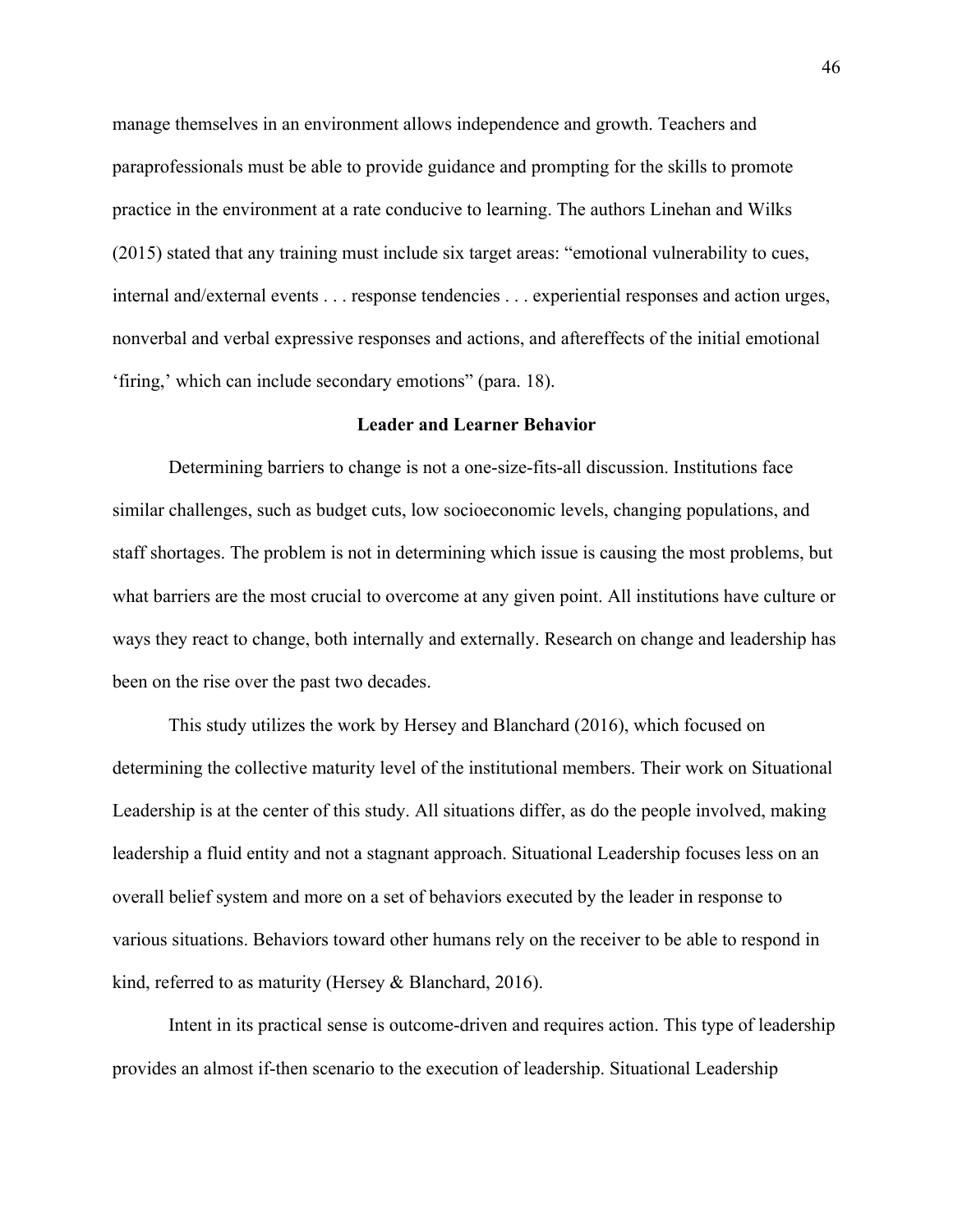provides a maturity scale to correlate the respective management behaviors with follower readiness (Hersey & Blanchard, 2016). The authors provide levels of maturity summarized as incompetent, lacking ability, competent but not confident, and ready to learn as a means of outlining staff ability in the moment to change. The authors then provide a set of leadership behaviors to associate with the level of maturity: tell, sell, participate, and delegate, used in order as the staff moves through maturity levels (Hersey & Blanchard, 2016). When maturity is low, more telling is used, and as maturity grows the leader adjusts to the competency by delegating to competent individuals. The problem with this style is it requires the leader to move through the levels personally, which often cannot be the case. When this occurs, the followers mature faster than the leader, and animosity and unrest ensue.

## **Theoretical Framework**

This action research study sought to identify the impact of shifting the thinking of educators when selecting educational pedagogy from one perspective—academic skill deficit and simple acquisition methods—to a comprehensive approach that requires multiple lenses of interpretation. The researcher examined three theories: Cognitive Load Theory, examining the capacity of the brain; Biosocial Theory, how environment plays a role; and Dual Coding Theory, examining how information encodes. Ertmer and Newby (2013) provided a convincing argument for why practitioners must link theory to educational pedagogy due to the complexities involved. One theory simply cannot address the vast needs and complex interactions between humans and their environments. When applying theory, two questions require continual answering: How does learning occur? and What factors influence the structure required for learning? (Ertmer & Newby, 2013). Disabilities affecting the brain differ in name, severity, and causes. ASD is often associated with difficulties in learning acceptable rules regarding interactions in public,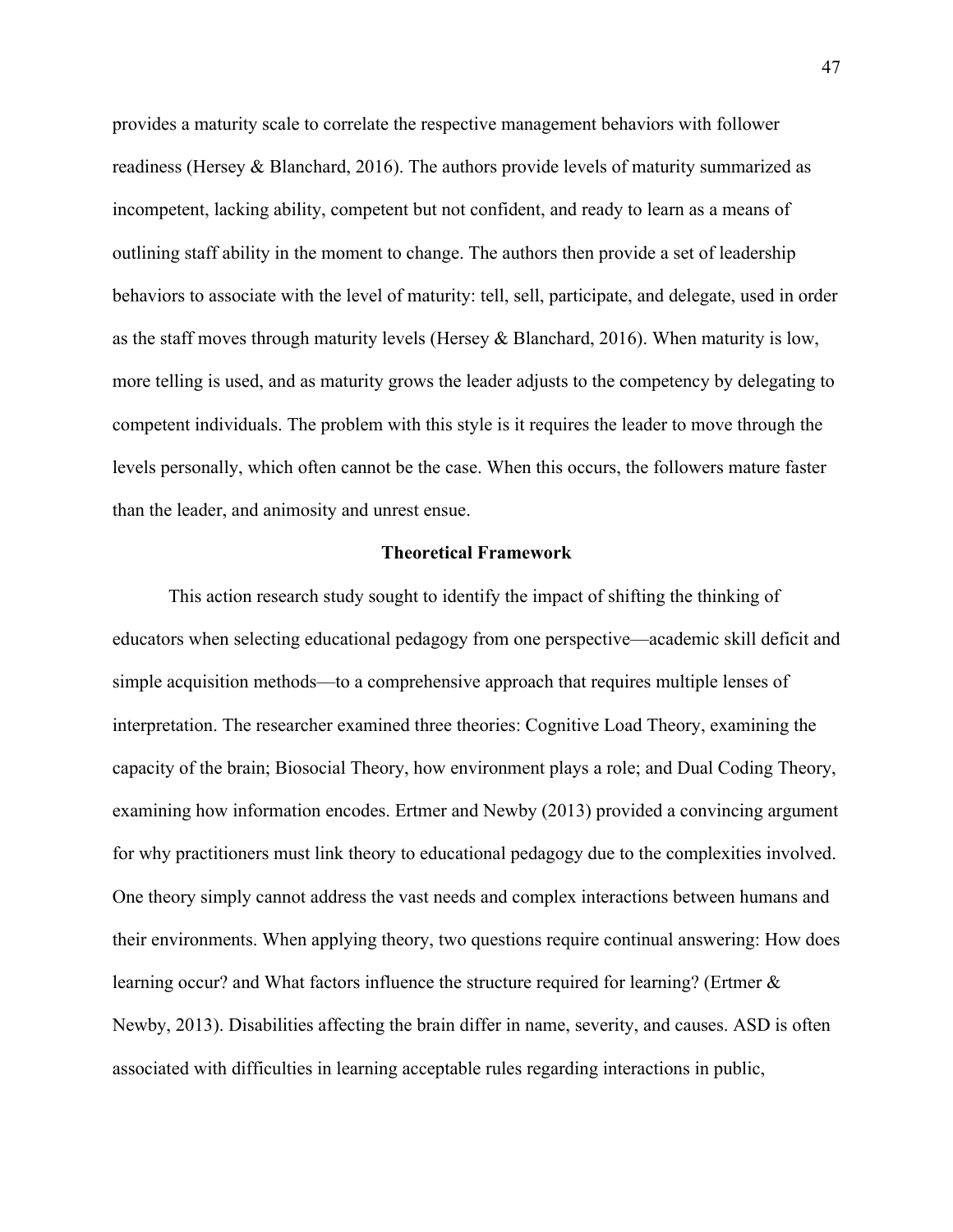acceptable habits, and handling internal and external stimuli while in social settings (Factor et al., 2017). Executive functioning differences vary and impact the overall functioning of students (Pellicano, 2012). Educational pedagogy requires an understanding of how the brain learns, how we assess it, how core brain functions work in unison during learning, and how these can innovate educational pedagogy. By examining the impact of cognitive deficits, such as executive functioning and social/behavioral responses from a neurological standpoint, strategies are compiled to address these forms of inner workings.

Executive functioning processes work in unison to allow the learning of new material and the use and execution of prior knowledge and skills (Cooper-Kahn & Dietzel, 2017). Executive functioning deficits correlate to the neurological symptoms of ASD (Ozonoff & Jensen, 1999). Adolescents with ASD and other comorbid disorders and disabilities have a higher prevalence of deficits in planning, spatial memory, verbal memory, and response inhibition as compared to their nondisabled peers (Willcutt et al., 2005). Schools use tools to measure the cognitive abilities of students to determine education disabilities, providing knowledge of the status of these abilities. This study seeks to use this knowledge to inform educators, which may result in a change in educational practice when they program for students with ASD and ADHD.

As educators review their current pedagogy in relation to the brain functions of executive functioning, specifically working memory and arousal, a change in thinking can begin. Through the filters of Biosocial Theory, Dual Coding Theory, and Cognitive Load Theory, an innovation allows educational pedagogy to become specialized. The resulting innovation in educational pedagogy will result in increased student achievement. Figure 1 is a visual representation of the theories working together in a linear manner. First, the aptitude of the specific brain functions is studied and measured. Then, the three theories are used to filter the information into categories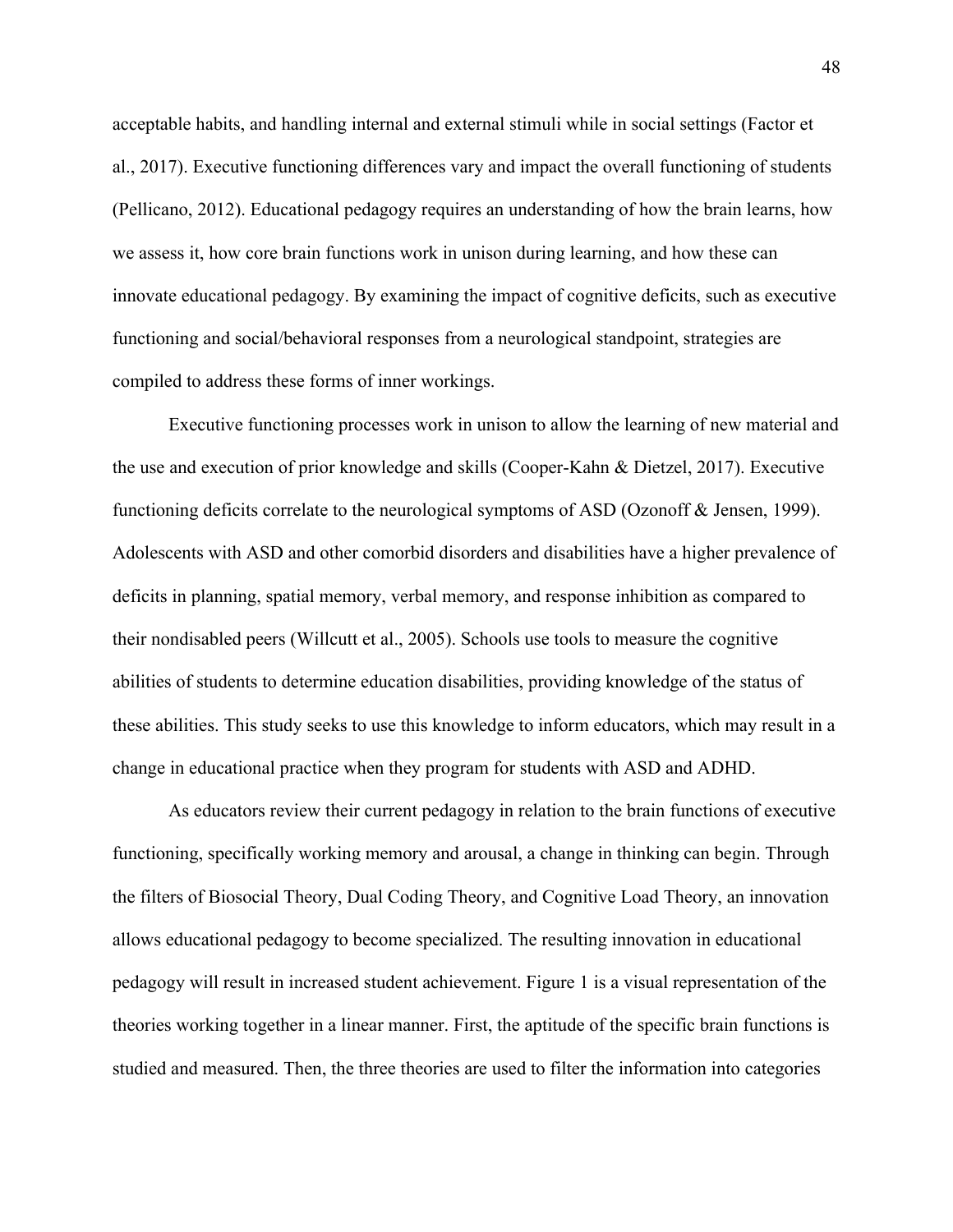that represent aspects of the student's interaction in the learning environment. These categories are discussed in isolation and then combined to represent the impact they have on educational practice and accommodations. Lastly, the educators adjust the current pedagogy to better align with the student's brain function.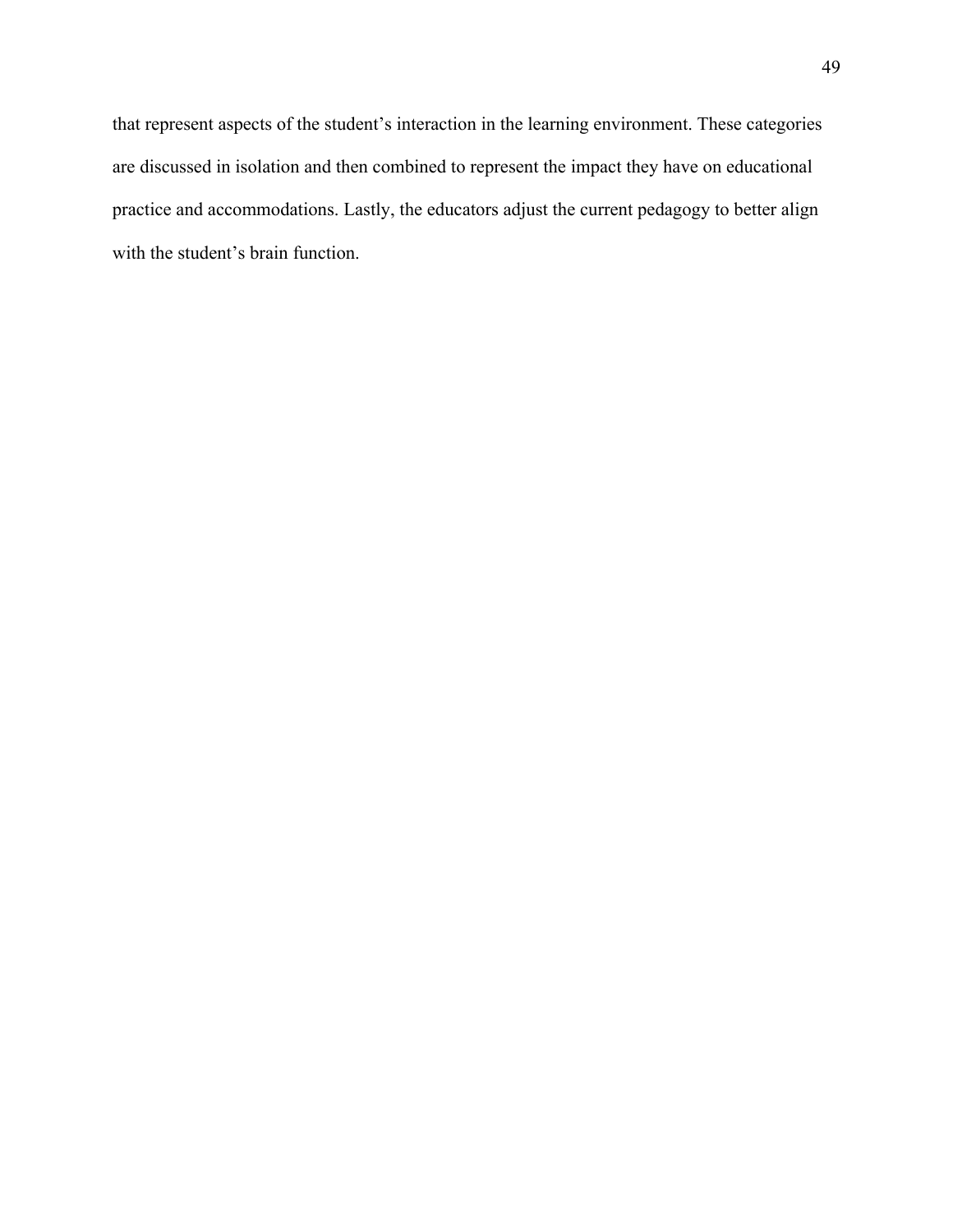

*Figure 1*. Theoretical Framework. This figure illustrates how innovative pedagogy is attainable through a focus on executive brain functioning when it is filtered through specific learning theories.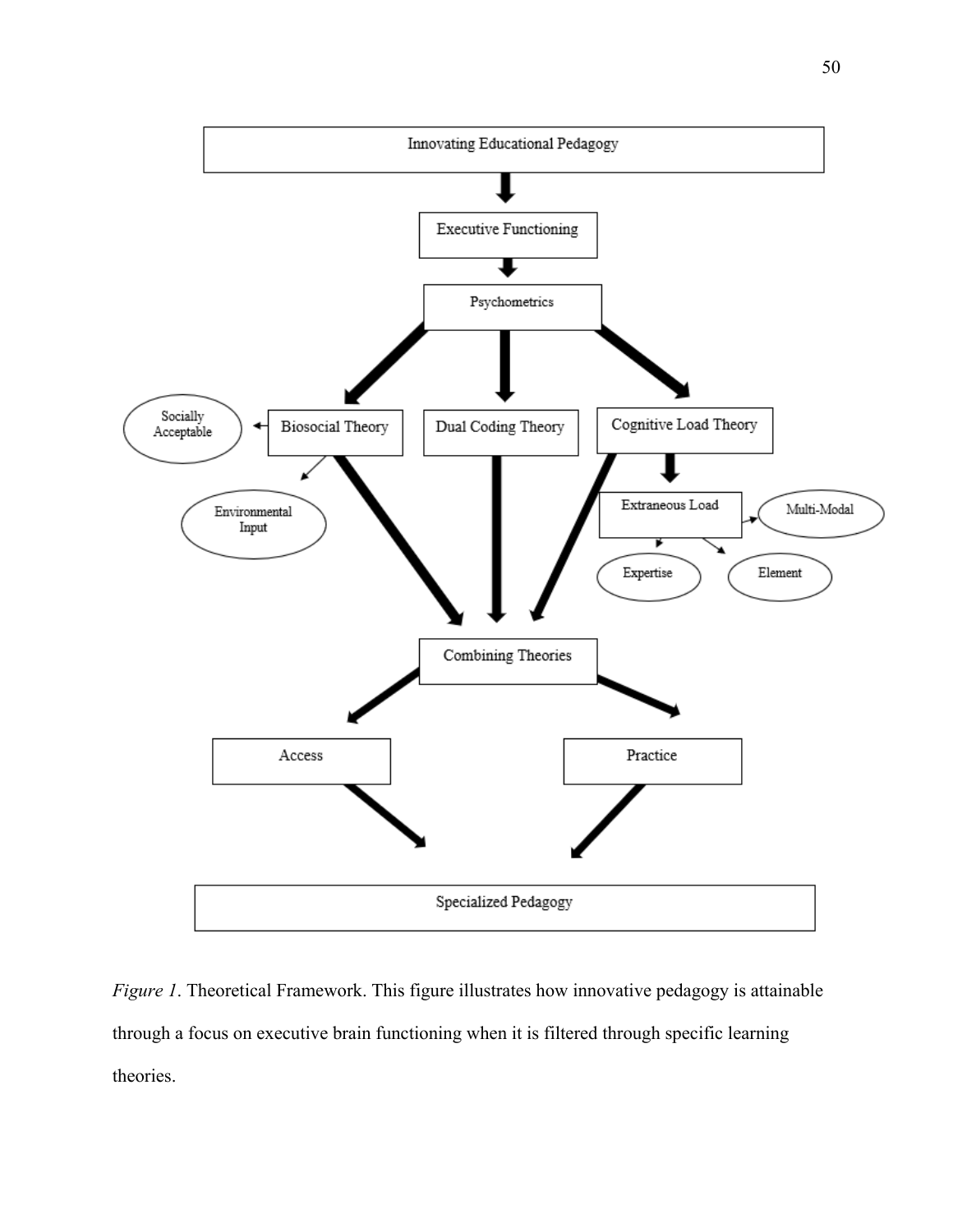# **Conclusion**

ASD represents a disorder associated with learning and behavioral needs. ASD, due to its spectrum of possible symptoms, misdiagnosis, and high comorbidity with other disabilities, represents the complexity of factors facing teachers and paraprofessionals as they try to determine pedagogical designs for students. With graduation rates for student with disabilities well below acceptable limits of 60%, the need for action is paramount (U.S. Department of Education, 2015). The vast research and programs available vary in design, intensity, and focus, yet none have risen to the challenge of meeting the needs in schools. Shifting the focus from academic skill deficits to why the deficits are present as they relate to brain function creates a root cause analysis. Through the lens of Cognitive Load Theory, Dual Coding Theory, and Biosocial Theory, brain function becomes a filter for instructional pedagogy resulting in the ability to adjust practice one child or class at a time. Memory and arousal are just two general areas of concern but provide a plethora of factors for educators to consider. Showing educators how to look differently at students and analyze the impact of that action provides a basis for future research studies, not just at the individual student level but also at the class or even school level. Nationally, viable studies present with too many limitations to make them practical in the moment unless applied and coupled with other research and learning theories.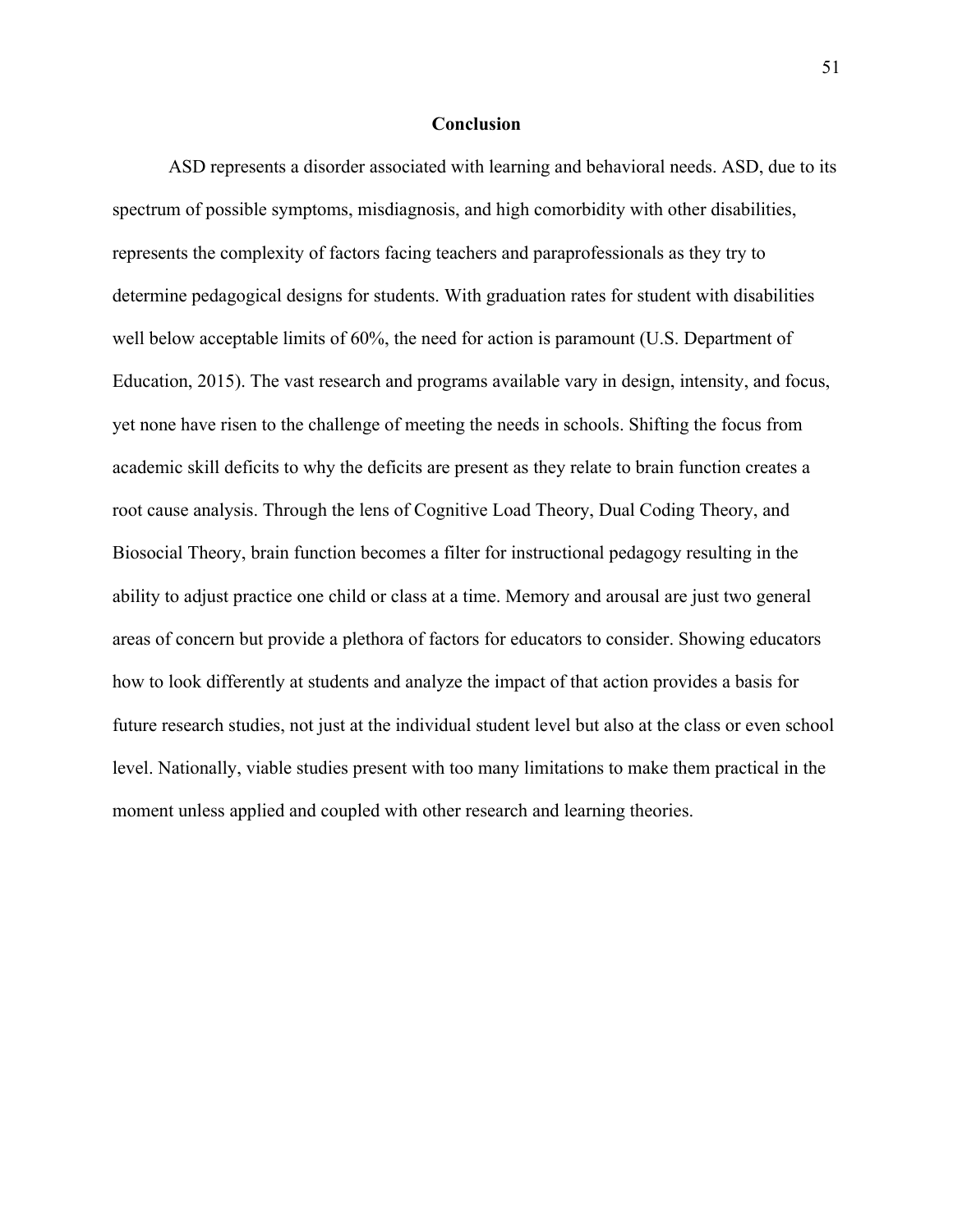## CHAPTER 3

# METHODOLOGY

Top down change efforts and federal and state mandates such as Race to the Top, No Child Left Behind Act, IDEA-B, and Common Core Standards have not closed the achievement and graduation gaps between students with special needs and those without disabilities (National Center for Education Statistics, 2019; New Hampshire Department of Education, 2015; U.S. Department of Education, 2015). Action research approaches the problem from the lowest level possible, that of individual practitioners and the students they are educating. Action research involves practitioners conducting problem-solving inquiries in their own settings and sharing that information with others in their environment (Menter et al., 2011).

This study proposed that by addressing the knowledge and skills of the teacher and paraprofessionals through professional development focused on how the brain of students with ASD functions, the reflective teaching process becomes aligned with how a child processes learning instead of simply which skills are the weakest academically (Menter et al., 2011). The conceptual framework provides the directional change in thinking sought by this study. Beginning with providing the understanding of how ASD impacts brain function, then applying theoretical filters, the participants examined ways to alter their current practices. These efforts may result in improved student performance on formative assessments.

Action research, procedurally similar to the reflective teaching process, makes it less invasive and more aligned to practitioner needs than other forms of research. Action research involves the researcher acting as a participant while moving through the process of reflection, planning, and acting in a continuous cycle (Menter et al., 2011). This study focuses on examining the impact of specific professional development in brain-based functioning on how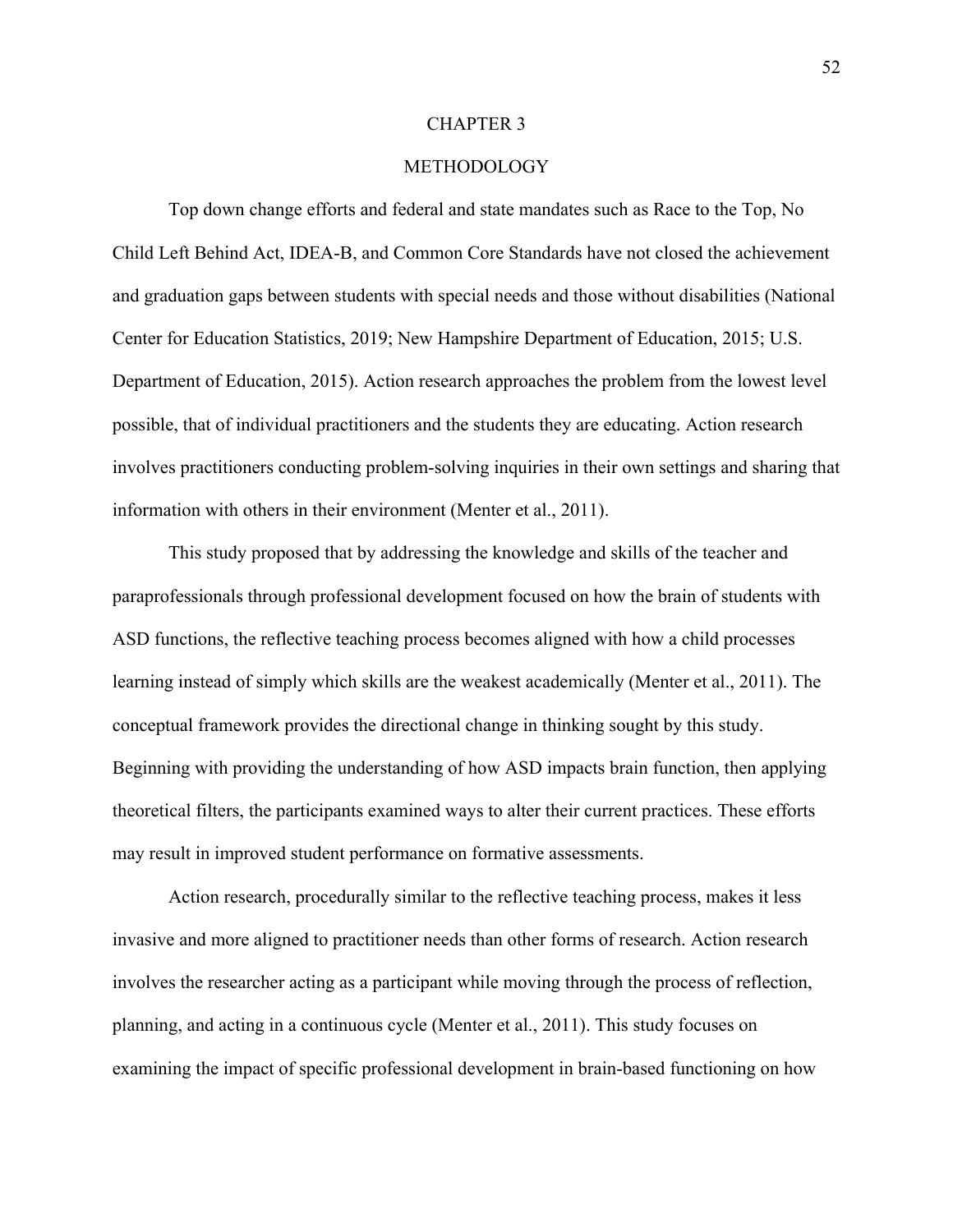educators plan pedagogically. Teachers plan lessons, collect data, review the outcomes, then use the information to assess the students' learning and their own instructional success in a reflective cycle or process (Menter et al., 2011). The similarity of certain aspects of these two cyclic processes, specifically the research and plan aspects of action research and the evaluate, reflect, and plan aspect of the reflective teaching cycle, makes the use of action research more natural and related to the current practices of teachers and paraprofessionals. This in turn encourages and increases the chance of long-term pedagogical change. This research study focused on the impact that brain-based research may have on how educators design pedagogy for students with ASD.

## **Intervention**

The primary focus of the professional development intervention of this study was determining the impact of aligning practice and accommodation to executive functioning in the brain (see Appendix A). This alignment involves providing parameters or filters by which teachers and paraprofessionals can account for brain functions while aligning the intricacies of the brain to practical educational pedagogy. The filters of Biosocial Theory, Dual Coding Theory, and Cognitive Load Theory provide the basis for understanding how memory and arousal are part of the biological learning process. The participants used the knowledge to apply to their own situations, thus addressing their current problems in the natural environment. If change in education is going to occur, then an alteration in thinking must happen for the individuals responsible for its implementation and fidelity. Action research seeks to address real problems and must show people how behavior and attitude changes relate to actual results (Kotter, 2012).

Fifteen staff completed a survey focused on how they approach the design of curriculum, instruction, and assessment. This intervention lasted for two 90-minute sessions provided on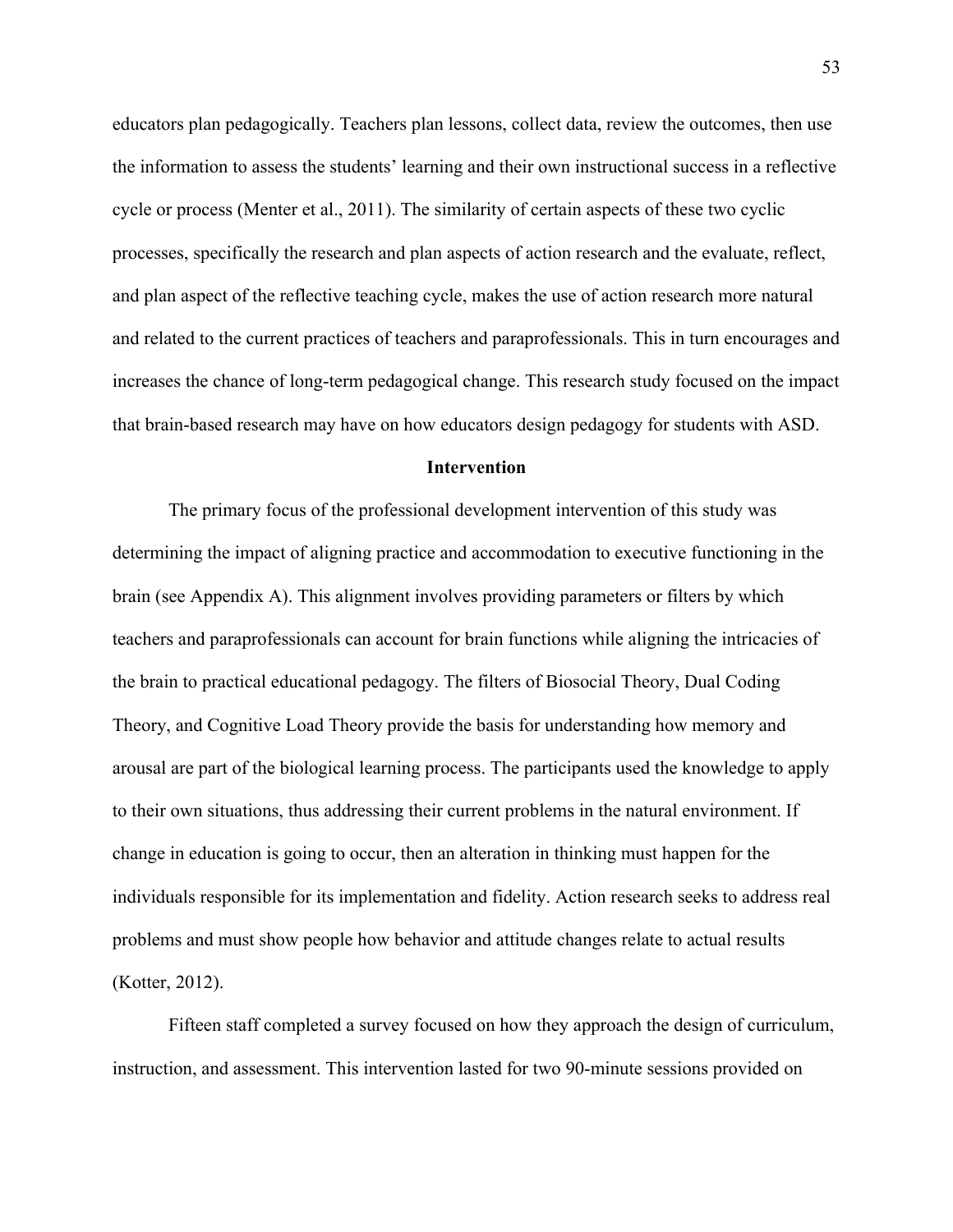different days to allow the processing of information. During the intervention, the participants engaged in an overview of the brain functions and their impact on reading and behavior (see Appendix A). A preintervention survey provided participants a medium to understand their viewpoint of curriculum, instruction, and assessment. A two-day coaching session provided help to solidify understanding and processing of the information. The reflection process lasted one week, during which time the educators were able to apply any of the information on their own accord. After the intervention, these educators considered if and/or how the information could apply to their current or future practices. The participants engaged in a post-intervention interview designed to allow them to share their reflection on how the information affected their initial instruction design and/or accommodation practices.

## **Research Site**

The research site selected was a public school serving students with and without disabilities in grades prekindergarten through 5, but only grades 3–5 were included in this study, as these grades have a resource room program that supports students with disabilities in the general education setting. This school is set in a rural community and serves only students from within their own district and one small town nearby that sends about a dozen students a year through a tuition agreement. The school is not racially diverse, with a population that is 97.0% white, 1.0% Hispanic, and 2% made up of two or more races (New Hampshire Department of Education, 2018d). The school provides computer and other technology access to students in every class. This site represents participants willing to move forward as the district is undergoing changes in practice and design focused on quick improvements in overall effectiveness within the large classroom setting.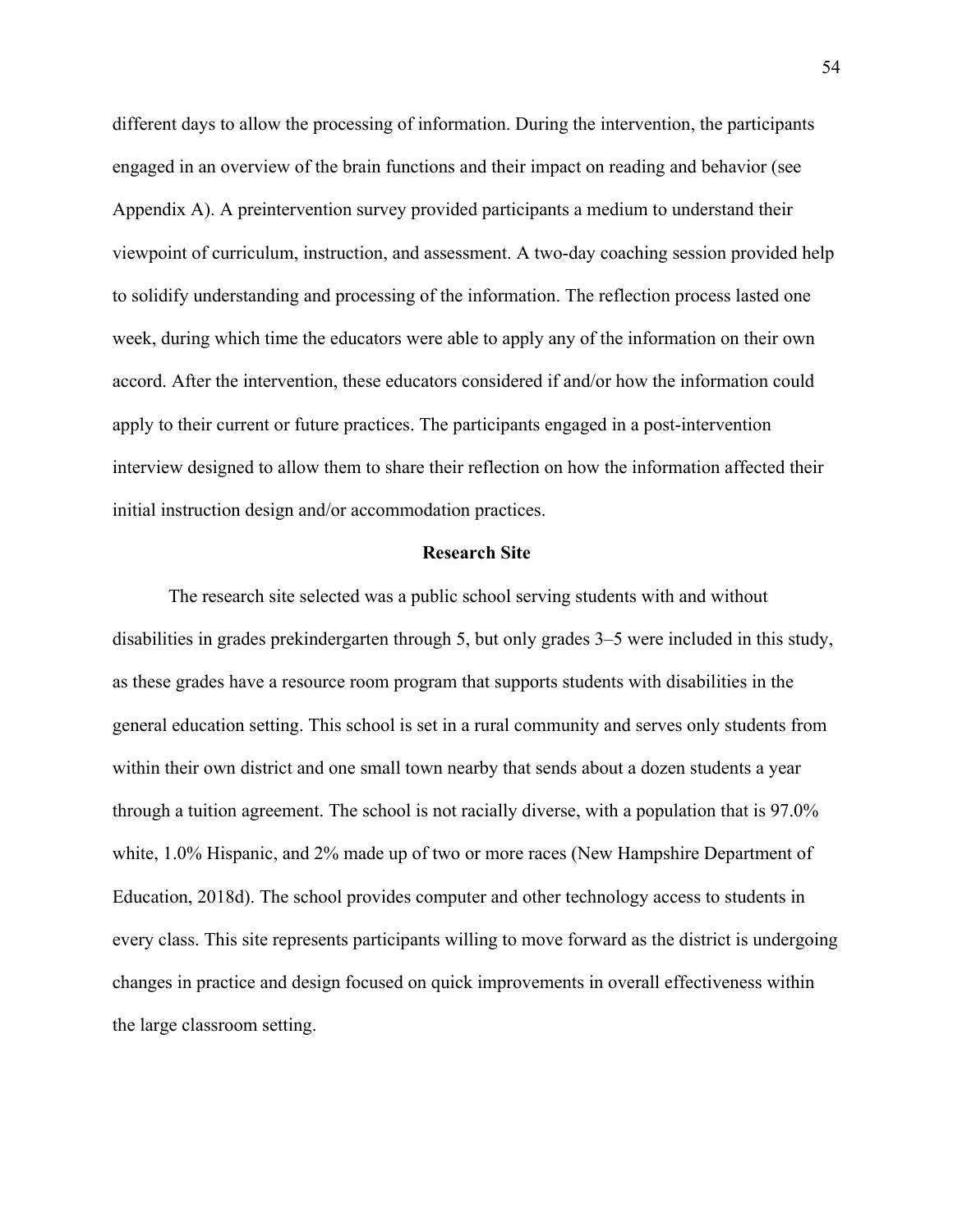This school provides regular education programming as does any other public school in New Hampshire. The school staff shared that they utilized a resource room program for students who struggle with behavioral concerns due to disabling conditions or disorders. At the time of this study, the school was undergoing meaningful change efforts during this year, including adding and revamping co-teaching models, reduction in pullout services, and general staff reductions across the board, as reported by the superintendent. The school serves a total of 439 students, with 248 in grades 3–5, and 199 students served through special education in total, with 51 served in grades 3–5 specifically. The resource room provides a Tier 3 program, which means it provides support to students with behavioral needs, including those served under special education, but also students who have disorders such as anxiety and ADHD not served under special education. Increasing performance within the classrooms, increasing inclusion of students in traditional classrooms, and reducing the costs of education is the focus of the new superintendent and current school board.

#### **Participants**

This action research focused on educators in public schools serving students in grades 3 through 5 as participants and includes teachers and paraprofessionals who make up the education implementation teams for students with disabilities. This group consisted of five teachers and eleven paraprofessionals working in large and small groups. Participant selection was based on the total population working in the school program, which services students with disabilities in the regular education settings. The participants reflect the total population of teachers and paraprofessionals who are involved with educating students who access special education services but are not part of a self-contained program. Participants encompassed educators with experience ranging from first year educators to educators with sixteen years of experience. The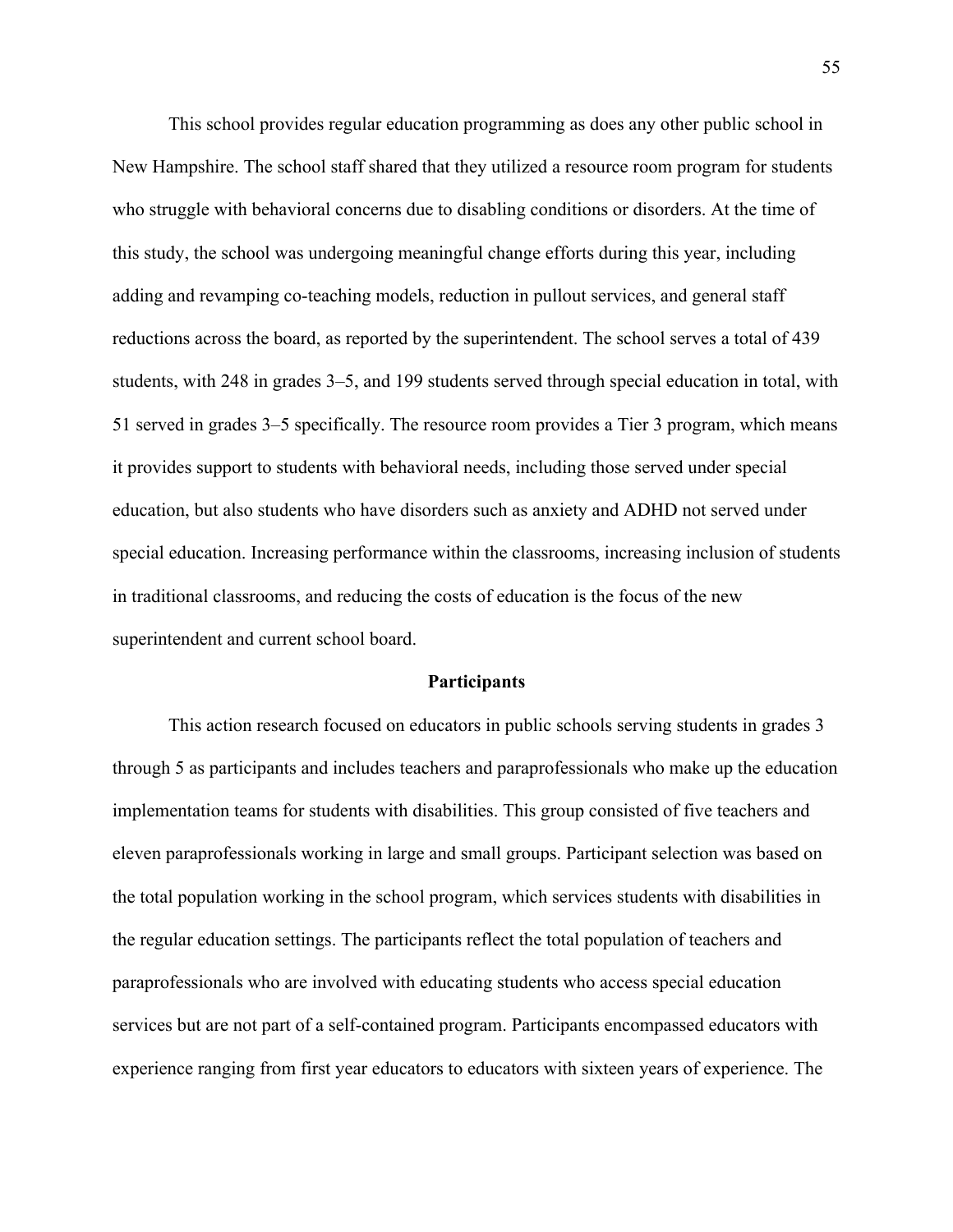entire participant pool was utilized to increase the number of participants to a viable level to provide adequate data for analysis.

# **Data Collection Methods**

This action research study collected data to address the particular problem of increasing educators' ability to construct educational pedagogy more aligned to students with ASD. The qualitative action research study followed five stages: identify the participants needed, gain access/permission to the participants, identify what information is needed to answer the research questions, identify the instruments and storage protocols, and administer the instruments (Creswell, 2015). This researcher collected information at three stages as professional development was enacted for educators addressing student performance in their settings.

Surveys aided in describing the current beliefs and decision parameters of participants (Merriam & Tisdell, 2016). By using this approach, participant responses provided a larger amount of data quickly. First, the preintervention survey, conducted online through REDCap, provided a baseline for the participants' insights into curriculum, instruction, and assessment design and implementation. Analysis of this data involved scoring and identifying themes. This study sought to engage participants as co-researchers as they engaged in the action research process (Creswell, 2015).

During the two instructional sessions, the researcher provided information focused on combining current neurology research, brain-based teaching practices, and learning theory. Onsite coaching sessions followed the instructional sessions, during which participants asked, if necessary, for more clarity, guidance on instructional adjustments, or aid in structuring accommodations. Observations during coaching provided additional data for the analysis phase.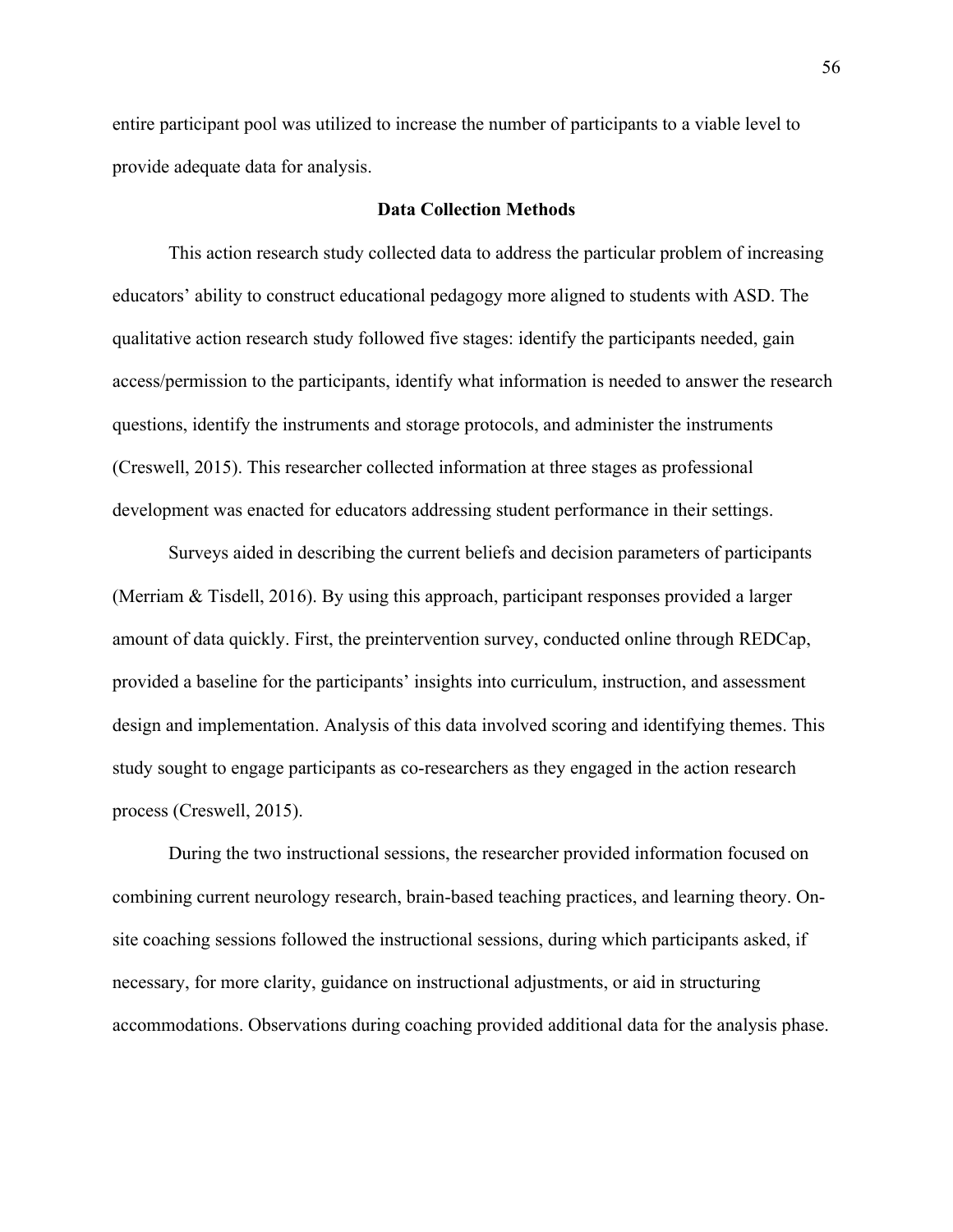Interviews provided post-intervention data. The researcher asked if and how the participants considered the added information. This researcher used data analysis and synthesis to determine the changes in educational pedagogy which occurred.

# **Surveys**

The preintervention survey focused on the educators' opinions in three areas associated with the study: curriculum, instruction, and assessment. There is a trend in New Hampshire schools, such as the one represented in this study, to move away from scripted curriculums, allowing teachers more autonomy in addressing educational competence. Not all schools in the state or the nation follow such practice. The introduction of the survey consisted of an overview of the study. The preintervention survey provided for participant permission in the introduction after the overview. By asking participants to reflect on their current practices and beliefs, the participants provided a baseline to compare any change created during the study. Table 1, Preintervention Survey Question Overview, provides the focus areas of the questions in the survey. The specific question regarding change established the willingness of the participant to accept the knowledge. See Appendix C, Preintervention Survey Questions.

The post-intervention interviews addressed the same material posed in the preintervention survey so responses can show change more directly. Questions addressed the level to which perceived functionality the theories and knowledge on the brain influenced the overall educational pedagogy. See Appendix D, Post-intervention interview questions for the full list of survey questions.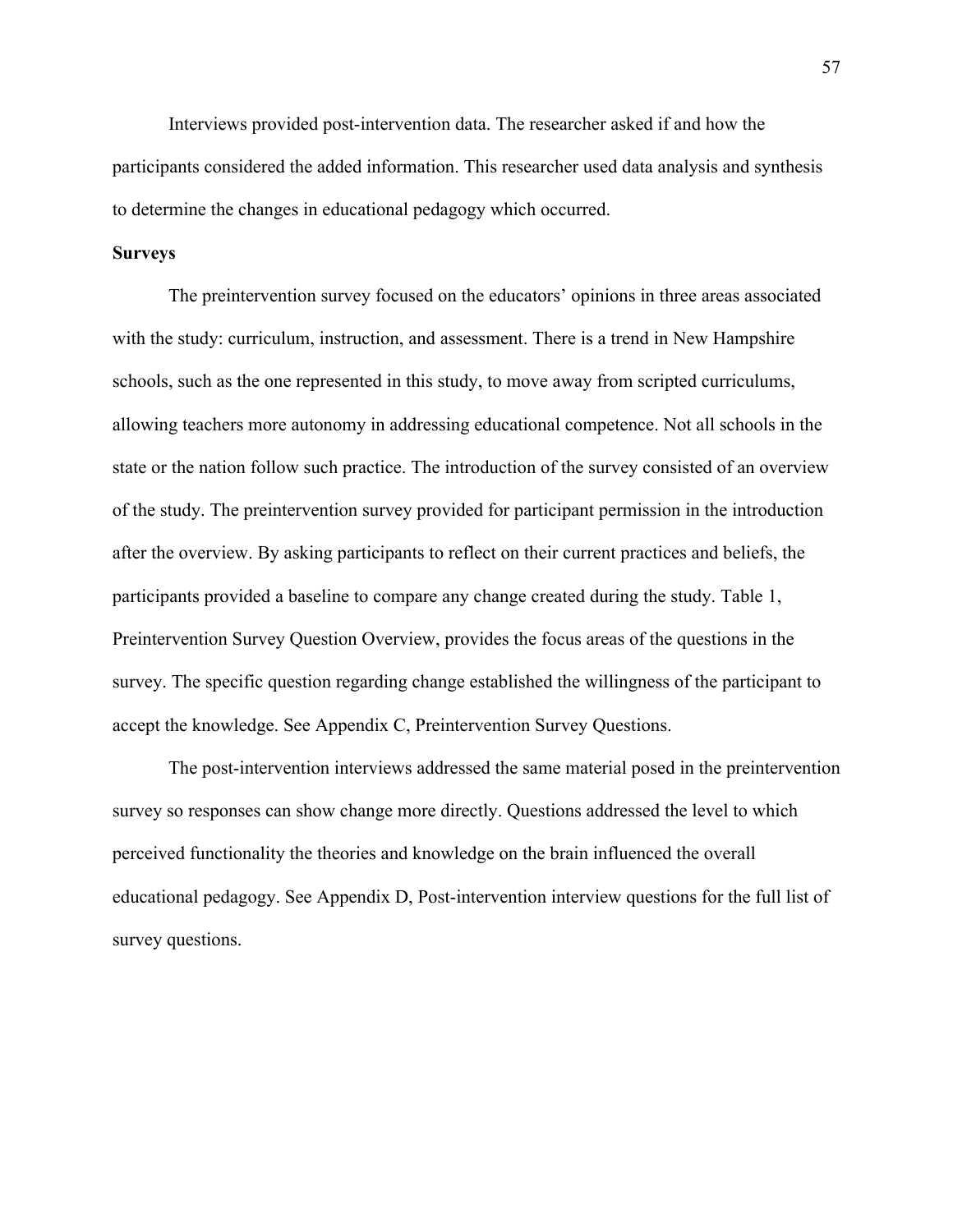# Table 1

| <b>Survey Area</b> | <b>Reason for Question</b>                                                                                                                                                        |
|--------------------|-----------------------------------------------------------------------------------------------------------------------------------------------------------------------------------|
| Curriculum         | Provides an understanding of how the participant chooses the focus for<br>the lessons they are delivering.                                                                        |
| Instruction        | Provides an understanding of how the participant views the effectiveness<br>of their current practices.                                                                           |
| Assessment         | What role formative and summative assessments play in the educational<br>process.                                                                                                 |
| Change             | Overall participant reflection on their readiness for change and how that<br>readiness impacts the leadership behavior needed for providing the<br>intervention during the study. |

*Preintervention Survey Question Overview*

# **Semistructured Interviews**

All participants who agreed to the survey were asked if they would participate in the interviews after the intervention and provided consent at that time in writing. The fifteen participants who volunteered engaged in the confidential, semistructured interviews as outlined in Appendix D: Post-intervention Interview Questions. The semistructured interview provided a narrower set of questions, while still maintaining neutrality in gathering information from participants (Bloomberg & Volpe, 2016)). The interview focused on how these educators see the process of selecting targets, selecting delivery methods, selecting accommodations, and how they see formative assessments. Appendix D: Post-intervention Interview Questions includes a complete question list. The post-intervention interview analysis and coding provided themes and terms for analysis and comparison to the previous interview survey data. The comparison provided data on if, how, and why participants altered their educational pedagogy. The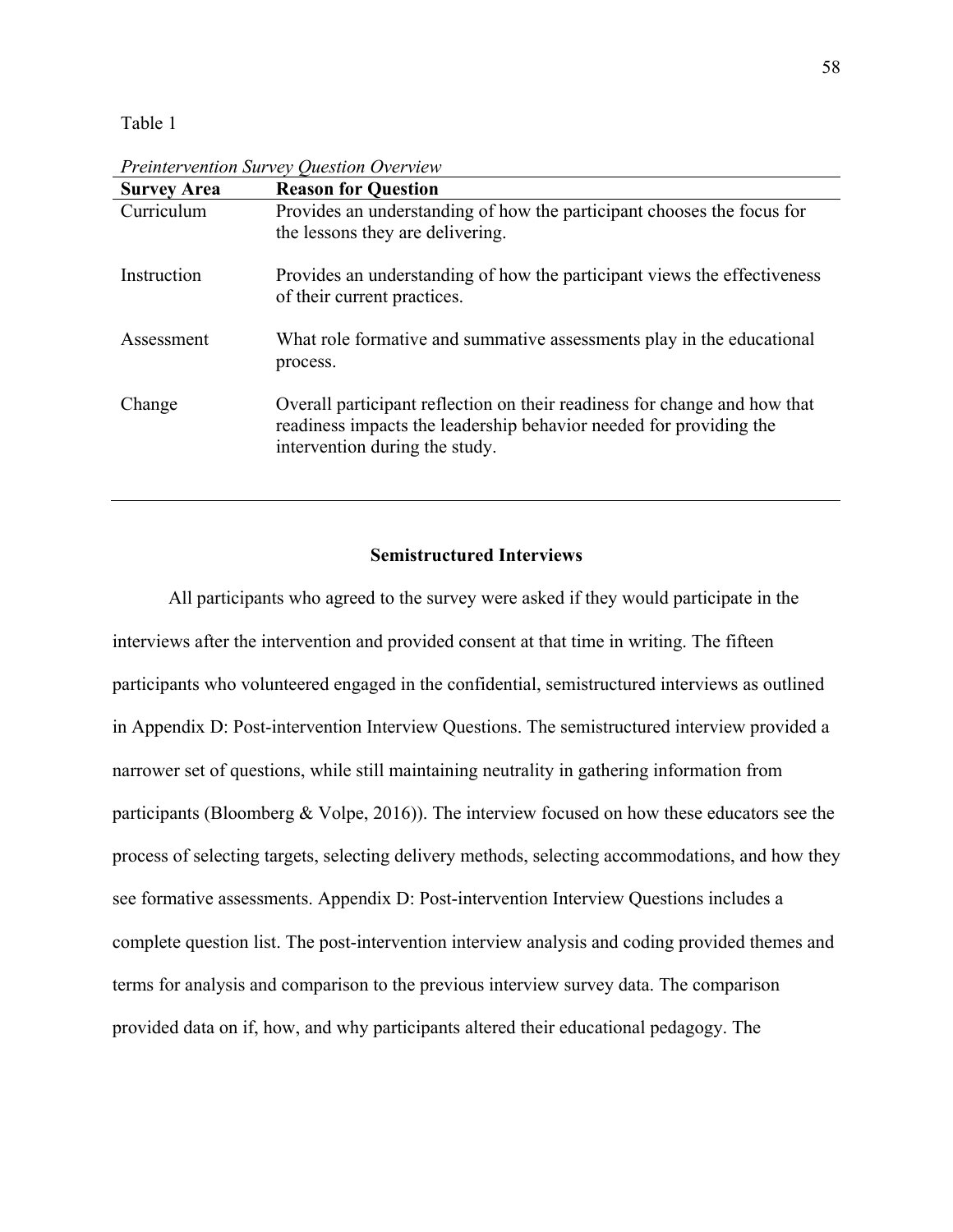interviews also provided the educator's opinions, through reflection on formative student assessments, on the educational impact these changes had on student performance.

The theories of Biosocial Learning, Dual Coding, and Cognitive Load provide a broad lens for examining how students with disabilities learn within the general learning environment as well as providing parameters for making educational decisions on pedagogy (Cavazzi & Becerra, 2014; Kalyuga, 2011; Paivio, 2014). Analyzing the semistructured interview questions for how these educators changed or stayed the same applies to the effectiveness of the brainbased research on improving educational practice but also the probable impact embedded professional development has on improving education. Synthesizing the information into generalities applies to the situation directly and provides the site with a means for examining current and future efforts. By analyzing and synthesizing the staff responses to brain-based professional development and the staff's overall ability to shift thinking in relation to increased knowledge, the staff and leadership can evaluate whether more action research of this nature would be beneficial in the reflective teaching process.

## **Data Analysis and Synthesis**

The analysis and synthesis of the data was conducted at two stages during the study. The participants completed the initial preintervention survey through the online REDCap survey software. The researcher conducted the intervention trainings in two 90-minute presentations on separate days covering memory and arousal. The researcher recorded observations during the coaching timeframe. The researcher used auditorily recorded post-intervention interviews and transcribed them off-site. Preintervention survey and post-intervention interview data was compared by total participants, then collectively by subgroups. The compiled information was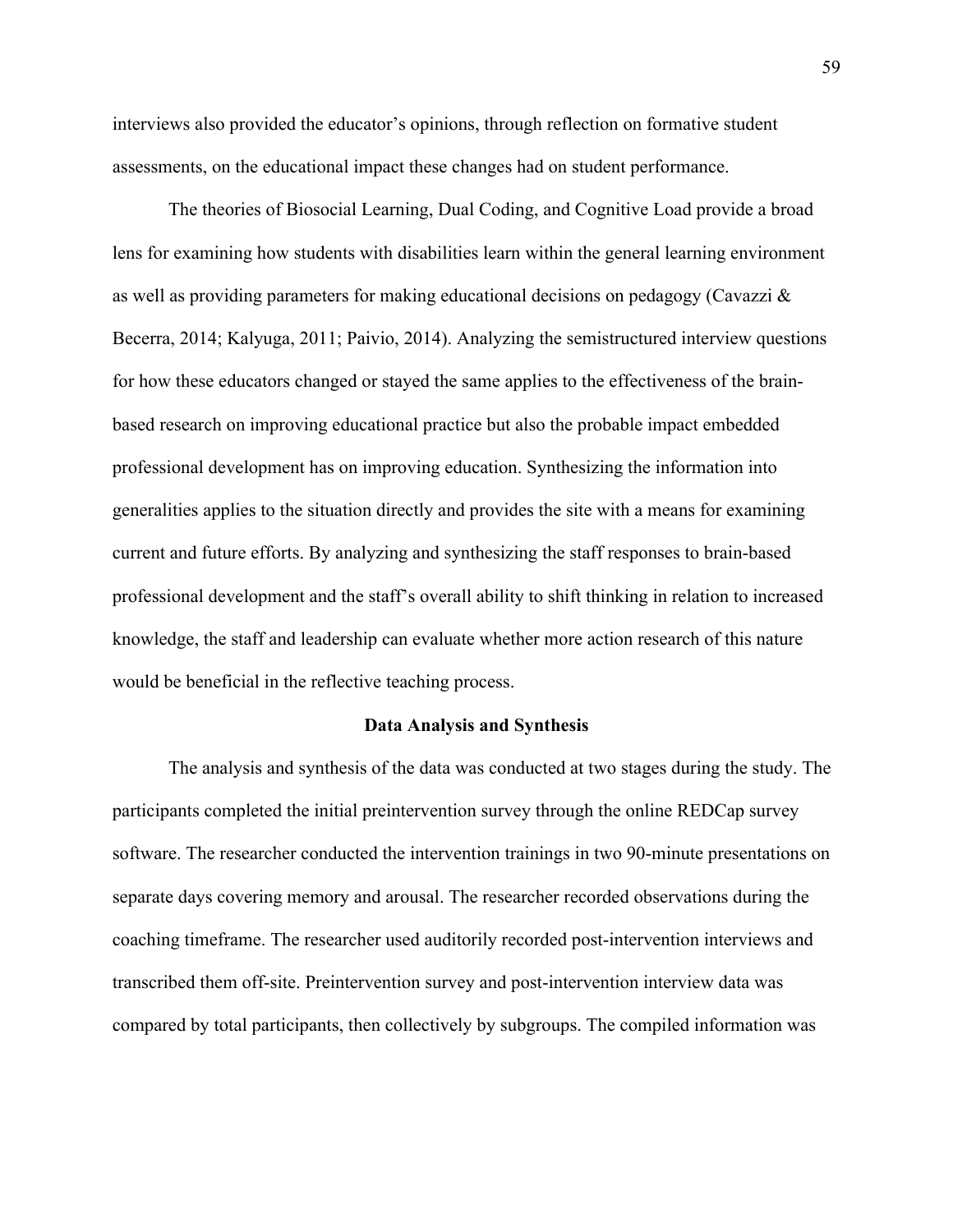saved in an Excel spreadsheet on the thumb drive. All the survey data was coded and analyzed by both numeric score and for themes.

#### **Participant's Rights**

Participation in the study was voluntary and participants were permitted to opt out of data collection methods or withdraw from the study at any time. The researcher removed all participant names, institution's name, and all identifying information. Participants' decision to contribute had no impact on their current or future relations with their employer or the University of New England. The results of this research are being used for a doctoral research study at the University of New England. The study may be submitted for further publication as a journal article or as a presentation. The researcher will maintain an electronic copy of the consent form for at least seven years after the project is complete before its destruction. The consent forms are stored in a secure location off school property that only the researcher has access to and will not be associated with any data obtained during the project. All electronic data was stored on a thumb drive.

After reading the overview of the study, participants provided informed consent before beginning the preintervention survey. Participants were asked to reflect on information during the professional development intervention, but sharing information was voluntary. Any discussions with the researcher during the study were observational data. Participants reviewed transcripts for accuracy, and copies of the study are available to participants upon request.

## **Issues of Trustworthiness**

This action research study was based on the impressions and data collected by actual participants, clearly linking the study to reality. The nature of the study and the methods utilized provide the basis for credibility. The study used surveys and interviews provided in good faith by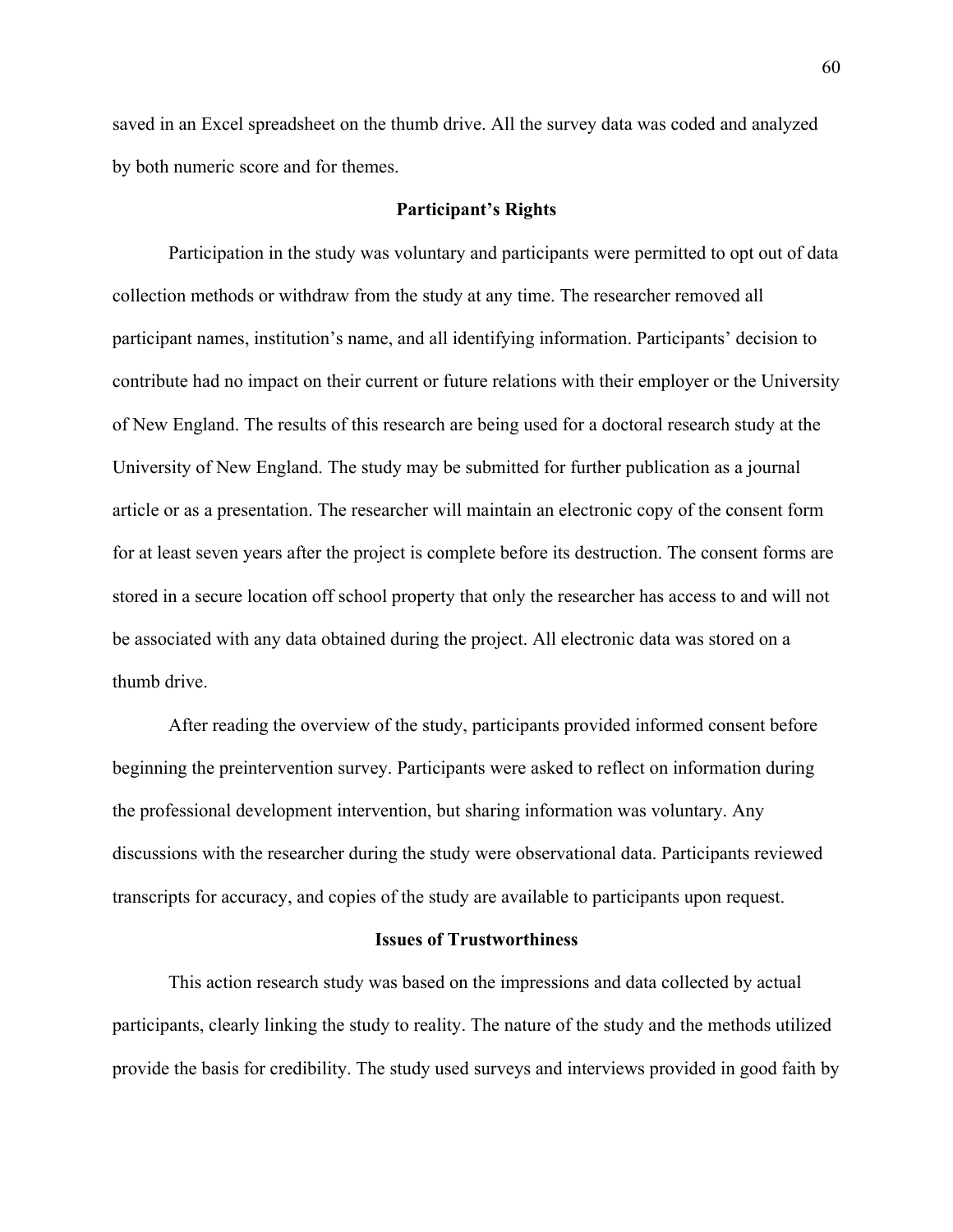participants. The conceptualization of the study and data collection methods provided a solid foundation to analyze the use of the intervention, increasing the dependability of the study. Action research focuses on ways to address real problems in an environment. The theories, literature, and methods used are easily transferrable to other educational settings trying to examine educational pedagogy. These elements collectively provide evidence that the study has an acceptable level of trustworthiness.

### **Conclusion**

This study proposed that by addressing the knowledge and skills of the teacher through professional development focused on how the brain of students with ASD functions, the reflective teaching process becomes aligned with how a child processes learning instead of simply which skills are the weakest academically (Menter et al., 2011). Practical action research is similar to the reflective teaching process, making it less invasive and more aligned to practitioner need than other forms of research. The central question for the proposed research project asked, To what degree does brain-based professional development change how educators alter educational practice, including initial instructional design and accommodations, for students with ASD?

The research site selected was a rural public school that serves students with and without disabilities in grades prekindergarten through 5th. This action research study used voluntary educators who served students in grades 3 through 5 as participants and included teachers and paraprofessionals who made up the educational planning teams for students with disabilities. Special education guidelines represented the major population criteria. Students in grade 3 are typically 8 years old, which means the disability category of developmental delay would require recoding before the next three-year eligibility meeting (New Hampshire Department of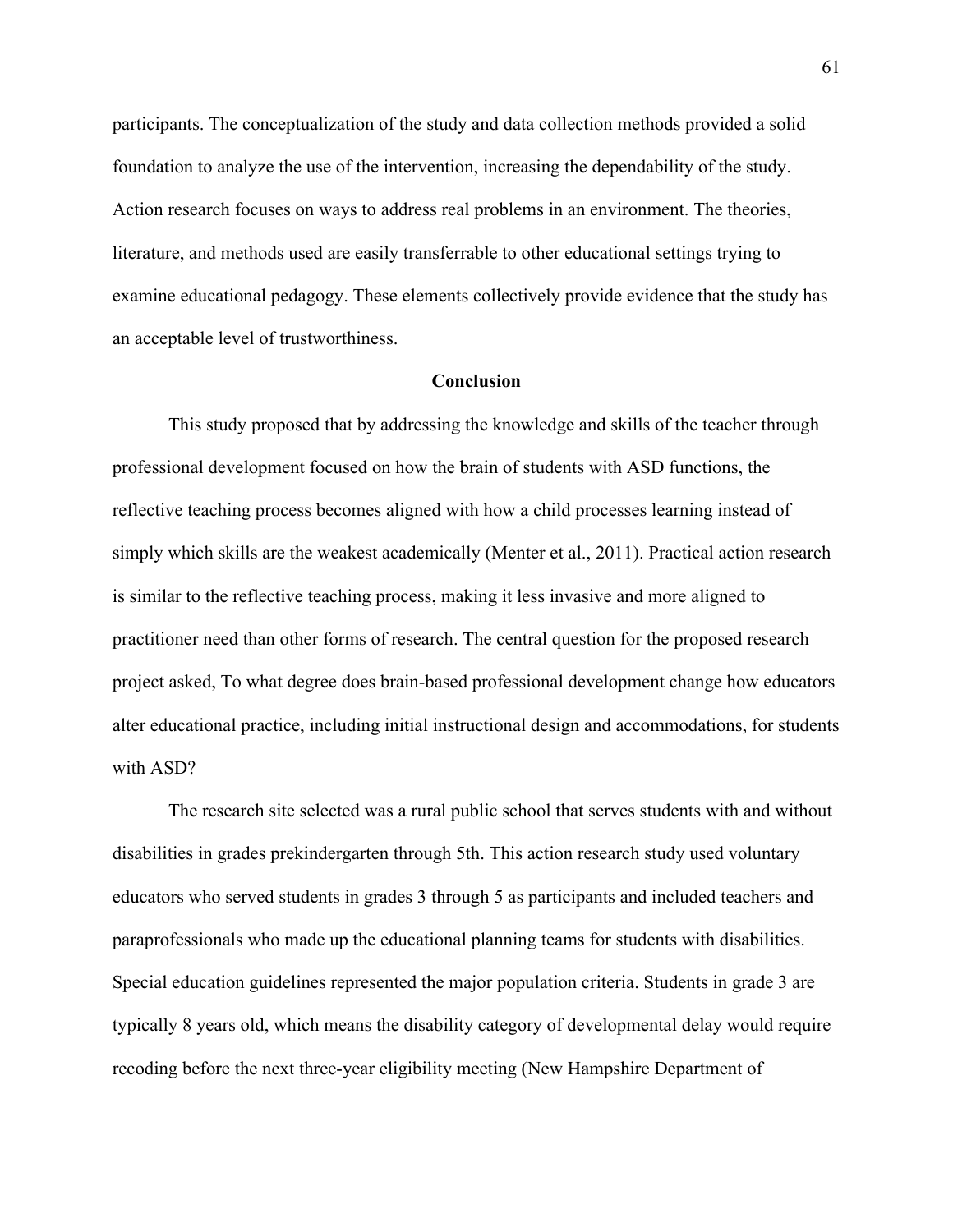Education, 20019). Students in grade 5 represent the highest grade in an elementary-only school. This precursor disability assessment is used to identify students with characteristics like those with ASD, who are not currently identified under ASD (New Hampshire Department of Education, 2005). This action research study collected information at two stages: preintervention and post-intervention. The analysis and synthesis at both stages, preintervention and postintervention, utilized theme-based coding procedures tracked in Excel. There are no identified issues of trustworthiness.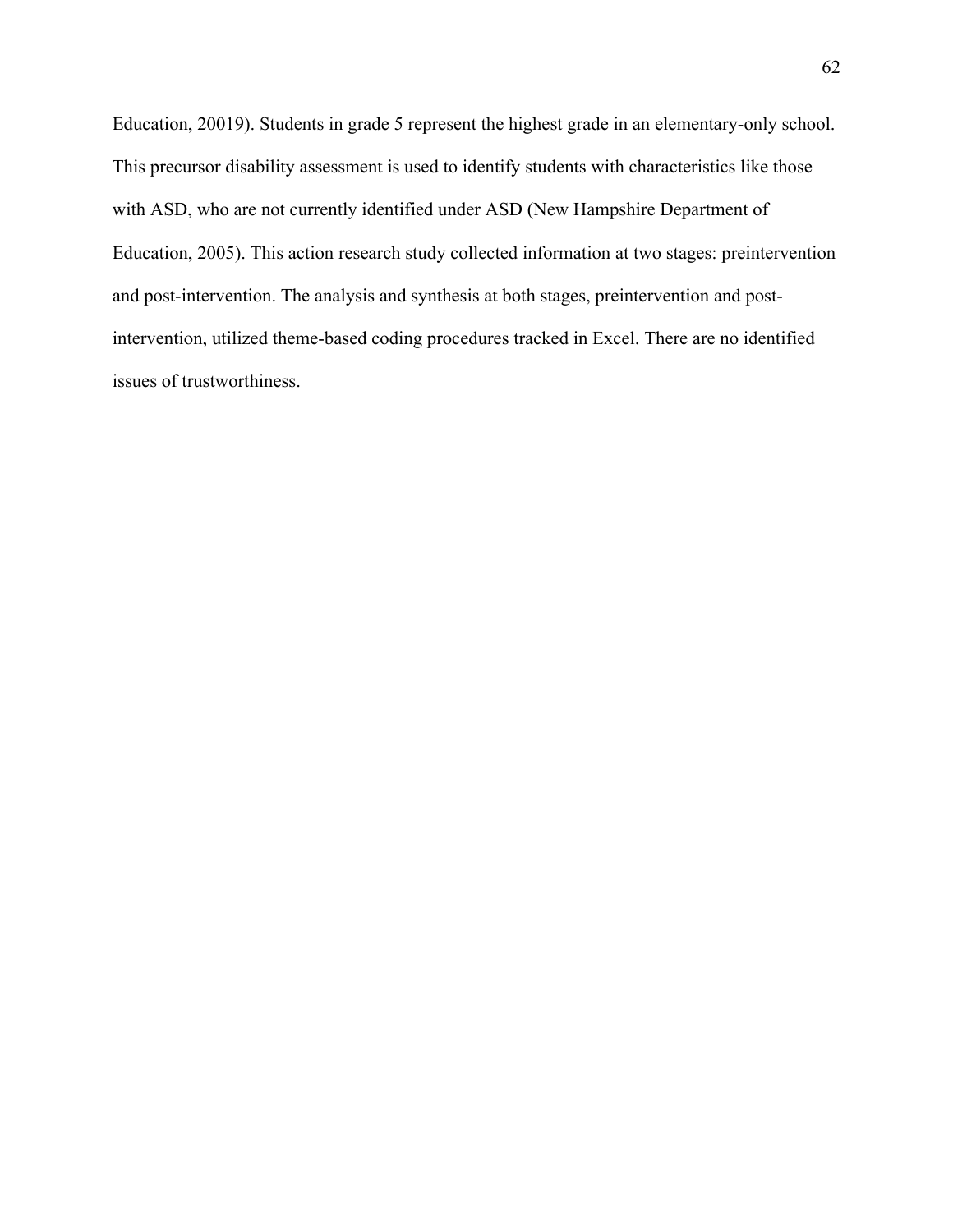### CHAPTER 4

# RESEARCH FINDINGS

The purpose of this qualitative practical action research study was to explore how professional development, focused on brain-based research, informs educators' pedagogical design for students with Autism Spectrum Disorder (ASD). Initially, seventeen participants were surveyed for this study. Fifteen participants agreed to the post-intervention interview, which consisted of eight questions. Three demographic questions identified subgroups for analysis: role, experience, and education. The remaining sixteen focused on questions aligned to three theoretical frameworks in the study: Dual Coding Theory, Biosocial Theory, and Cognitive Load Theory. The surveys were conducted using the Research Electronic Data Capture (REDCap) confidential online data collection tool.

The professional development intervention provided the participants with knowledge regarding the Brain-Based Teaching Approach (BBTA), a neurological understanding of memory and arousal, as well as theoretical filters for making educational pedagogical considerations through the lenses of Dual Coding Theory, Biosocial Theory, and Cognitive Load Theory. The intervention conducted on-site over two sessions lasted ninety minutes. Individual participant interviews conducted one week after the intervention lasted 20–30 minutes. During this window, the researcher was on-site for four days and was available to answer questions and aid in the processing of information. Only three participants sought out the researcher during this time, which focused on further discussion regarding memory capacity and multimodal instruction.

The study used on-site, one-on-one interviews with participants. The application Recorder (2019) aided in transcription of all interviews. After reviewing the converted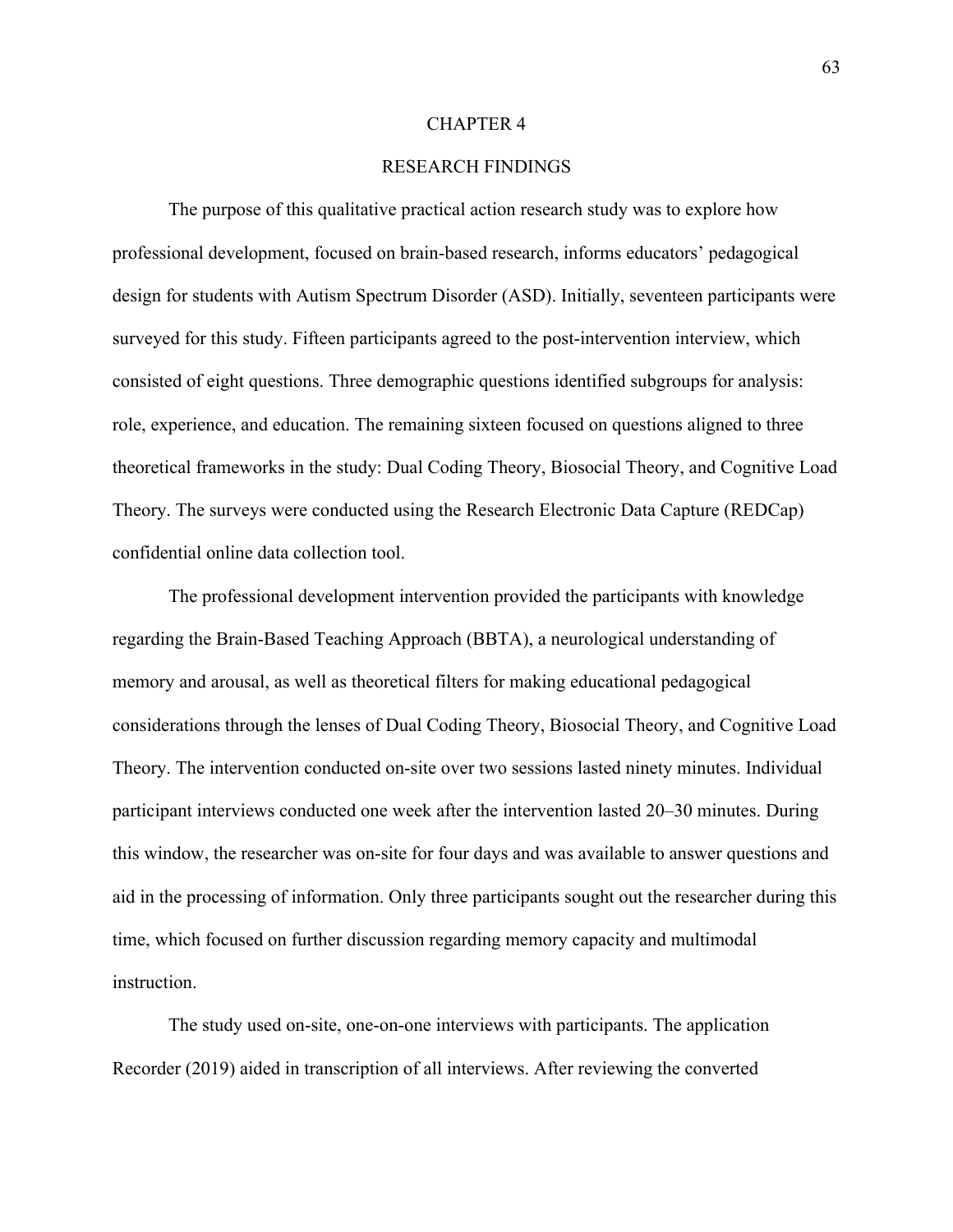transcripts, the audio files provided a reference for accuracy. The application's conversion software was mediocre and required adjustments to the converted text files. The interviews involved eight questions. These questions were designed to elicit the opinions of the participants on their understanding of the information presented, their beliefs on the use of the information toward adjusting professional practice, and their opinion on the effectiveness of the training design to help them make the information actionable. The interviews took between thirteen minutes and twenty-nine minutes to conduct. The variance in time was a result of the participant's understanding of the material and their ability to convey their thoughts verbally.

The analysis of the data included comparing the participant pool survey data, all 17 participants, by the following subgroups: role, experience level, and education level. The survey information was examined based on the mode, or most common, answer for the subgroup. The first read through identified informational units by participant. This information involved selecting phrases from each interview question for each participant. The second round of review involved narrowing and expanding the units to form codes. The codes combined to generate themes. These themes required a comparison to the survey answers to see how they aligned. After adjustments, the final five themes emerged. The final analysis involved comparing the central question to the themes resulting in emergent themes.

#### **Participant Profiles**

The participants in the study are either teachers or paraprofessionals and range in experience and education. The teachers represented ranged from educators who had worked in multiple schools in more than two districts to teachers who had worked in the school for only one year. The variance in experience, coupled with a difference in experiences in different schools made this small set of participants quite diverse. The population provided a slight gender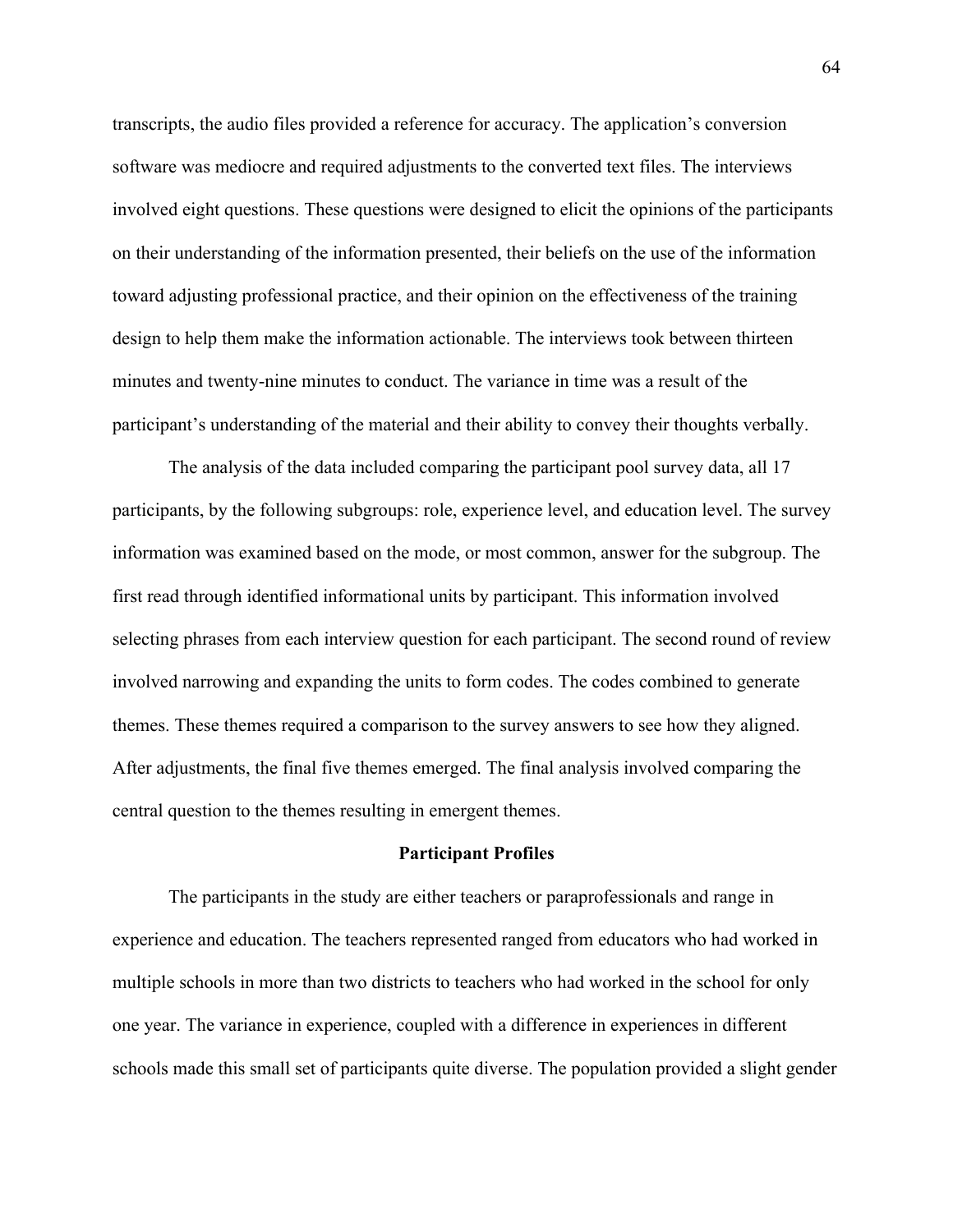mix with four males and 13 females. The analysis of the subgroup did not involve gender, as it did not seem appropriate for the purpose of the study. Table 2, Summary of Participant Profiles, presents the demographic information for each participant.

# Table 2 *Summary of Participant Profiles*

| Participant<br>Identifier | Role             | If surveyed $(S)$<br>and interviewed<br>(I) | Experience<br>in years | <b>Education</b> level                           |
|---------------------------|------------------|---------------------------------------------|------------------------|--------------------------------------------------|
| $\mathbf{1}$              | Paraprofessional | S, I                                        | $\overline{2}$         | Employer only<br>Professional development        |
| $\overline{2}$            | Paraprofessional | S                                           | $11+$                  | Associates degree                                |
| $\mathfrak{Z}$            | Teacher          | S, I                                        | $11+$                  | Bachelor's degree<br>certified                   |
| 4                         | Teacher          | S, I                                        | $11+$                  | Master's degree                                  |
| 5                         | Teacher          | S, I                                        | $11+$                  | Master's degree                                  |
| 6                         | Teacher          | S, I                                        | $11+$                  | Master's degree                                  |
| 7                         | Teacher          | S, I                                        | $11+$                  | Master's degree                                  |
| 8                         | Paraprofessional | S, I                                        | $\mathbf{1}$           | Bachelor's degree non-<br>certified              |
| 9                         | Paraprofessional | S, I                                        | 3                      | Bachelor's degree non-<br>certified              |
| 10                        | Teacher          | S, I                                        | $11+$                  | Bachelor's degree<br>certified                   |
| 11                        | Teacher          | S, I                                        | $\overline{4}$         | Master's degree                                  |
| 12                        | Paraprofessional | S, I                                        | $\overline{2}$         | Employer only<br>professional development        |
| 13                        | Teacher          | S, I                                        | $\mathbf{1}$           | Bachelor's degree<br>certified                   |
| 14                        | Paraprofessional | S, I                                        | 5                      | Employer only<br>professional development        |
| 15                        | Teacher          | S, I                                        | $11+$                  | Bachelor's degree<br>certified                   |
| 16                        | Paraprofessional | S, I                                        | $\overline{2}$         | <b>Employer only</b><br>professional development |
| 17                        | Paraprofessional | S, I                                        | $\overline{7}$         | Employer only<br>professional development        |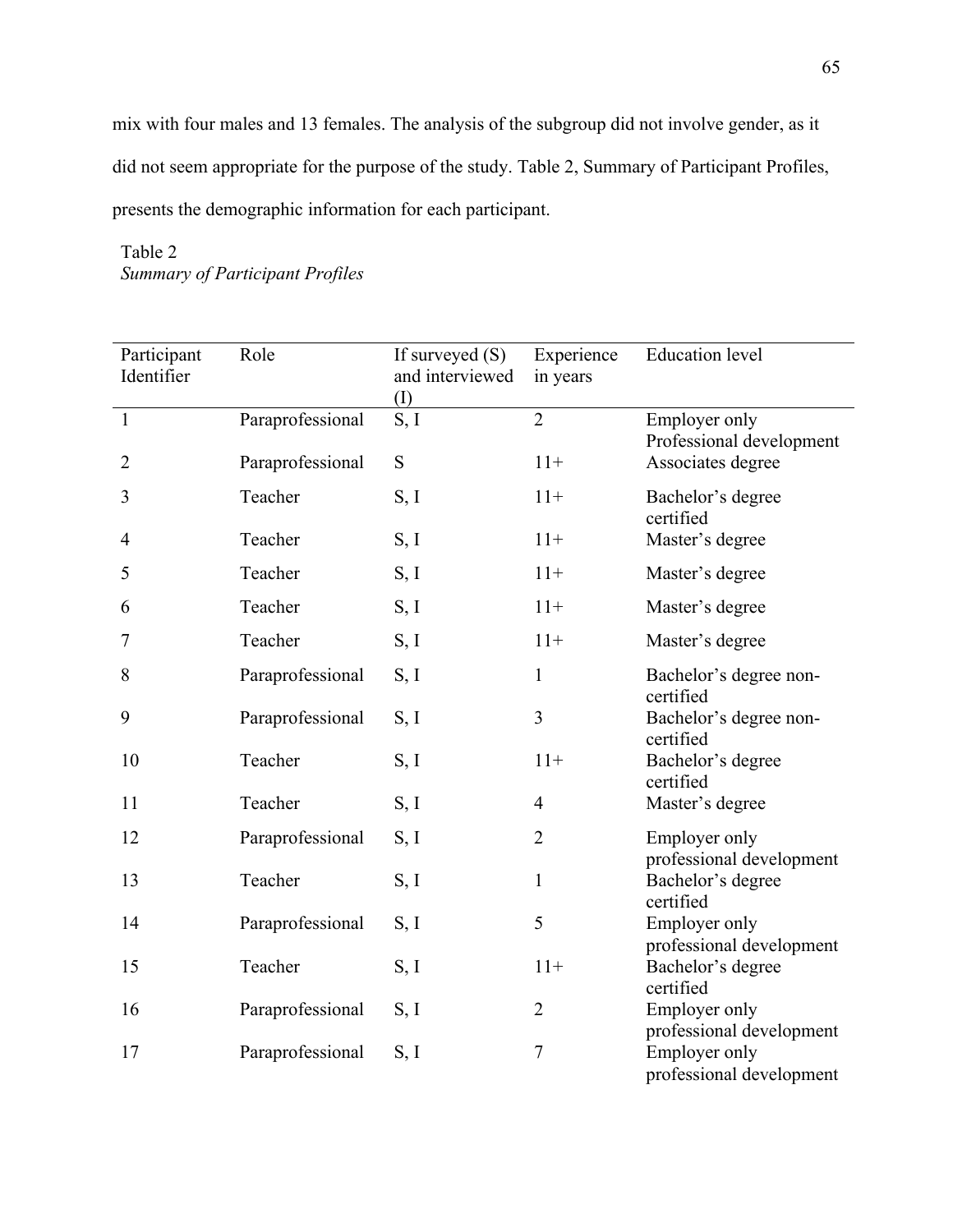#### **Survey Question Data**

The initial survey questions represent the theoretical framework and associated concepts presented in the study. Dual Coding Theory and its component parts made up eight questions, Biosocial Theory informed five questions, and three of the questions were based on Cognitive Load Theory. These questions, found in Appendix D, provided a baseline to document educator understanding of brain-based education. This alignment provided the mechanism of comparing the survey data to the interview data. Preceding sections provide a comparison of this information in context.

The REDCap system provided a means for exporting data into an Excel format. This data was then added to another spreadsheet manually so it could be represented by cohort. Subgroups were combined to provide a minimum of four respondents in each group. The subgroups presented represent these compressed groups. The subgroups selected for the survey data were teachers, paraprofessionals, those with experience of four years or less, those with experience of five or more years, and education level. The education level was broken into four subgroups: employer-provided professional development, associates/bachelor's degree non-certified, bachelor's degree certified, and master's degree or higher. Discussion with human resources and personal experience as an administrator led to the creation of these subgroups.

The responses to the questions were originally gathered using a 5-point Likert scale ranging from not likely, somewhat likely, likely, most always, and always. Due to the limited number of respondents, these responses were collapsed to three: not likely, somewhat likely, and most likely. This allowed for a minimum of four respondents per question. The survey questions were placed in tables and mined for the answers representing the mode. Mode was chosen as the base statistic as it represented the most common answer.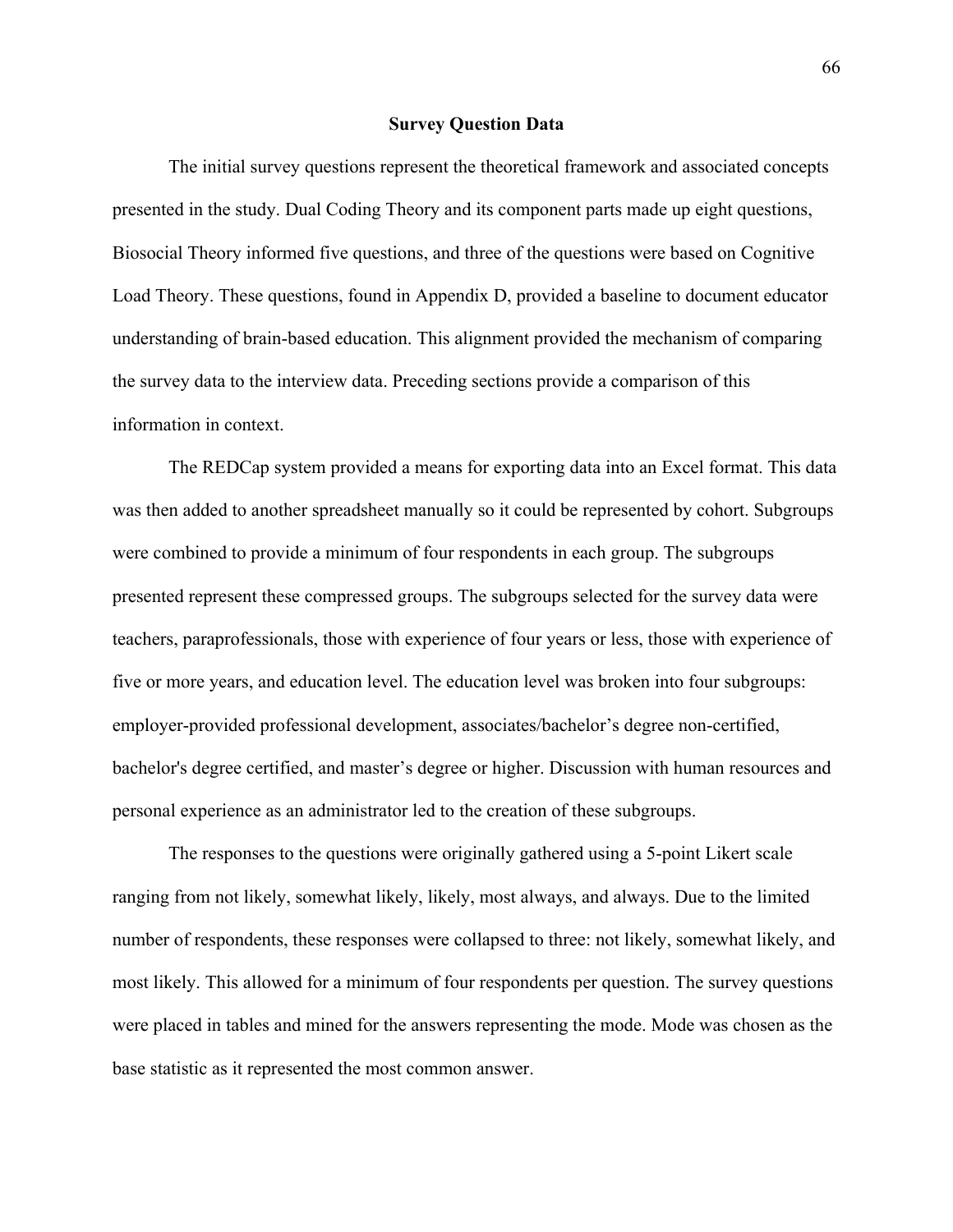### **Survey Results**

The results of the preintervention survey are separated by subgroup among the participants. The various subgroups provided a baseline and comparison between the answers on the survey for the nine teachers to the eight paraprofessionals, see Figure 2, Participant Roles. Most teachers and paraprofessionals identified that the brain codes information into memory faster with different mediums working in unison. Most paraprofessionals felt using one medium at a time worked best, opposite that of the teachers. More paraprofessionals than teachers felt incremental repeated practice positively influenced habit formation. Most teachers and less than half of the paraprofessionals felt student motivation was a major factor in learning. Most teachers and paraprofessionals felt distraction was a major concern for learning. Most teachers and paraprofessionals believed that learning was similar for most students; however, they also noted it varied by learning style and medium preference.



*Figure 2*. Participant Roles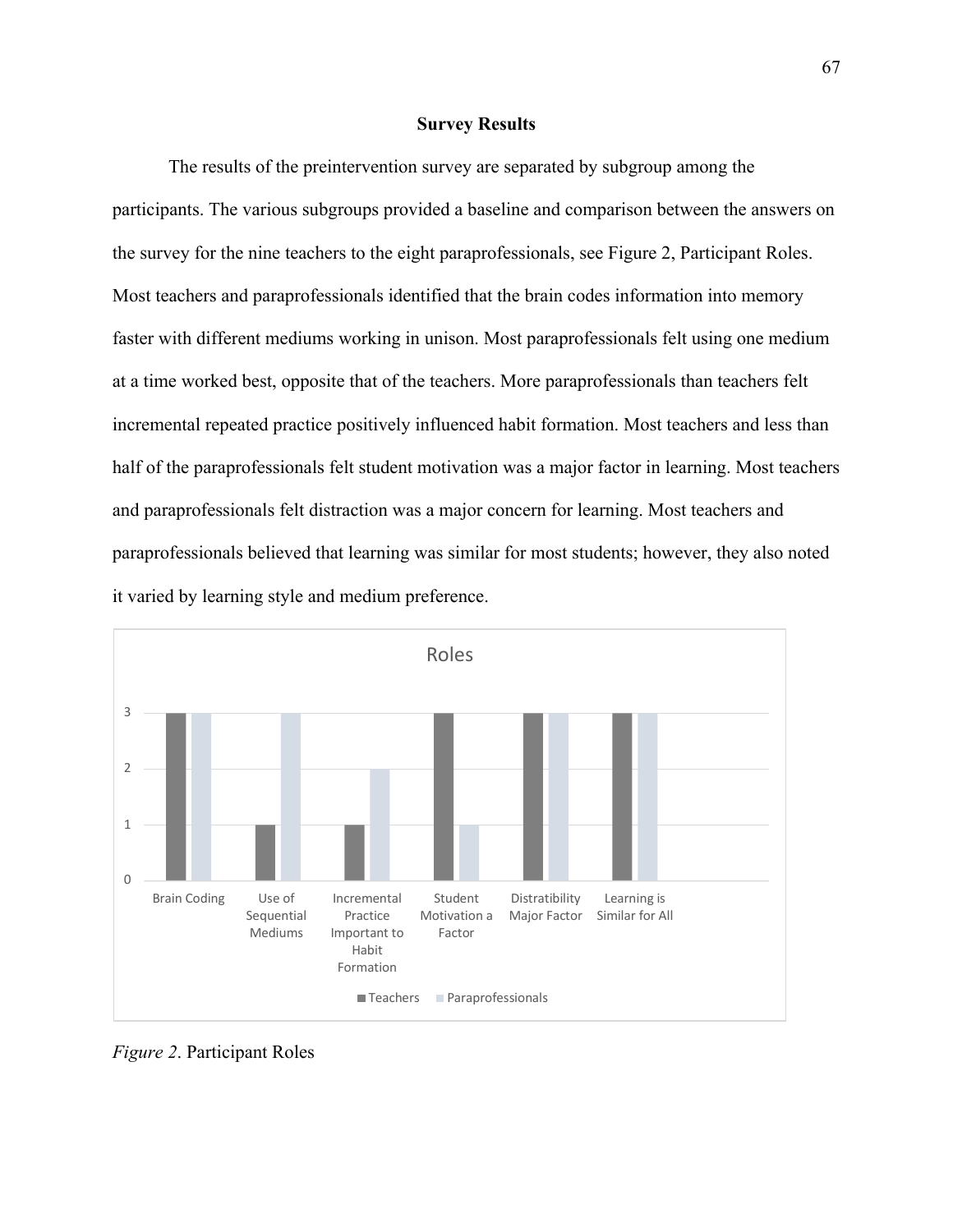Experience was separated into two subgroups, see Figure 3, Participant Experience Level. The first subgroup are participants with four years or less and those with five or more years' experience. Most teachers and paraprofessionals identified that the brain codes information into memory faster with different mediums working in unison. Most educators, regardless of experience, stated that the brain processes information faster verbally and auditorily. Over half the groups stated that visuals and colors may help in memory processing. The educators with five or more years felt more strongly that information must be presented sequentially for students to process faster. Both subgroups felt repeated exposure was likely to increase the learning of habits. Those with four years or less experience felt incremental learning was less necessary, while those with five or more years felt very strongly that the incremental learning of habits was necessary. The median answers for motivation represented a split among both experience subgroups showing no strong belief either way. Both experience level subgroups felt distraction could be a major factor in learning. Just over half of the educators with four or less years' experience felt that tailoring learning to the student was necessary, while closer to three quarters felt that tailoring to the content was also necessary. Those with five or more years' experience felt more strongly toward tailoring to the student and less toward content.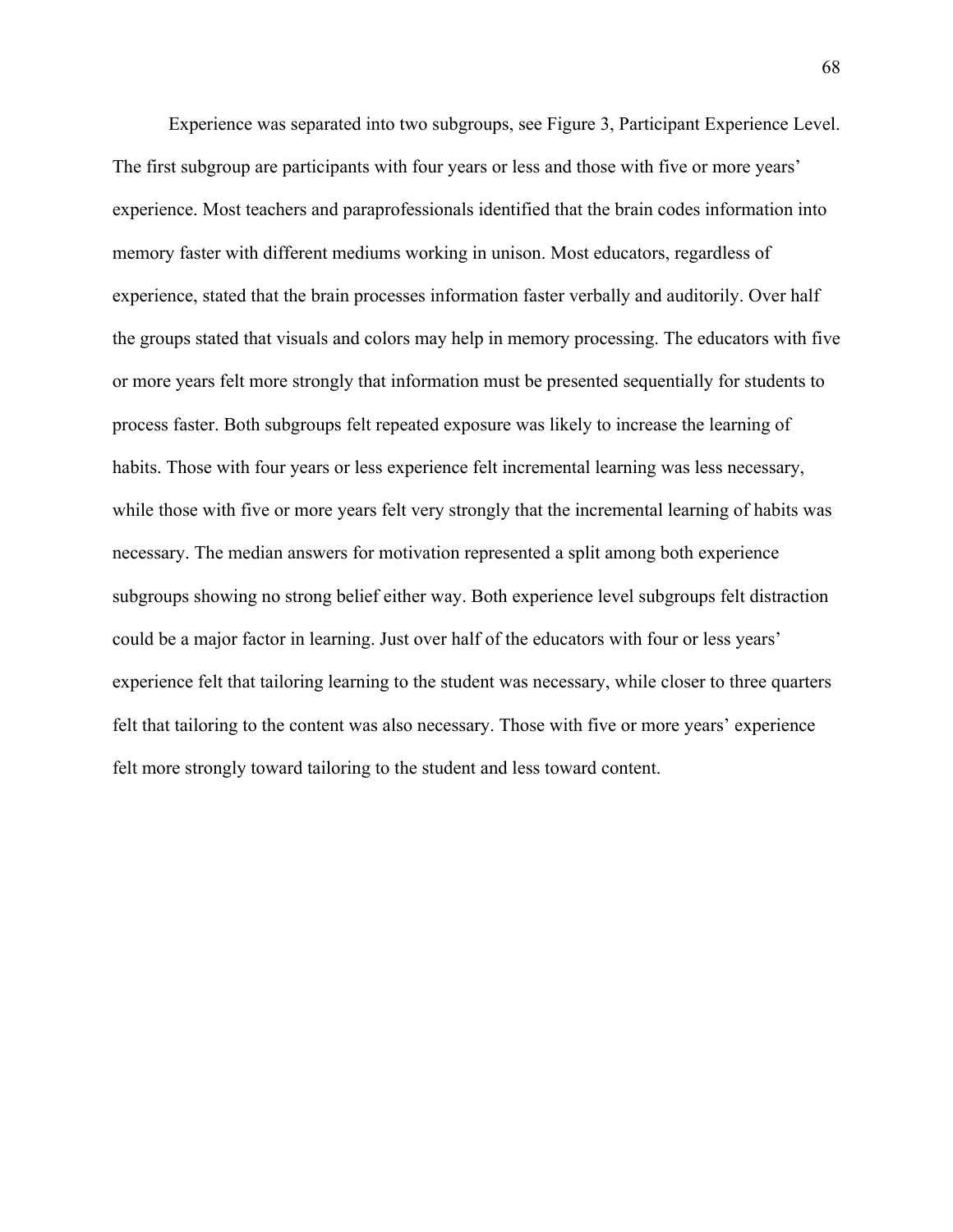

### *Figure 3*. Participant Experience Level

The third subgroup represents the participants grouped by education, see Figure 4, Participant Education Level. The subgroup has four levels. The data provided baseline information for those with only employer-provided professional development, associates/ bachelor's degree non-certified, bachelor's degree certified, and master's degree or higher. The information in this subgroup did not follow a linear path. The data did not show that education level had an impact on the understanding and opinions of how the brain learns. Those participants with bachelor's degrees and teacher certification felt it was less likely that the brain processed information verbally and auditorily as well as visually, compared with those with masters' degrees. When examining those with employer-only professional development to those who had associates and bachelor's degrees without a certification a similar pattern emerges. A majority of all subgroups felt that habits were learned through incremental repeated practice; however, they also were split on whether students could learn to do these habits innately without conscious thought. Like the other subgroups, this group felt that motivation was a factor, but that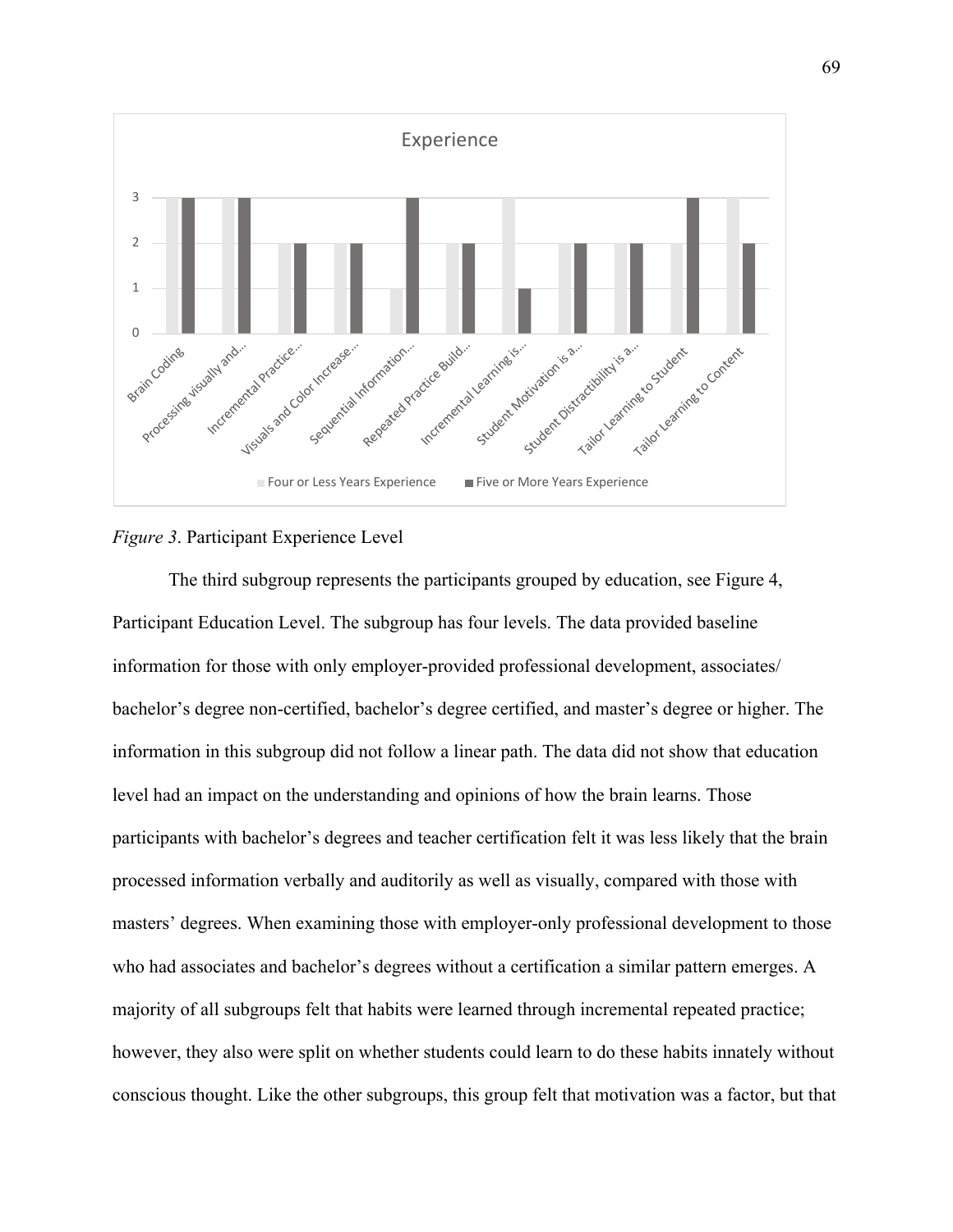distraction was more likely to negatively influence learning than motivation. All subgroups identified that learning must align to the student and the content or skill taught. Interview answers showed that the balance of these two pieces, although desired and important to participants, was not easy to achieve. No specific reasoning was provided; however, answers on other questions provide an interpretation that class size and management of time are barriers.



*Figure 4*. Participant Education Level

### **Interview Question Data**

This researcher conducted the post-intervention interview in person. The 15 participants who agreed to a post-interview were asked 12 questions initially. When necessary, follow up questions elicited deeper responses. The surveys were recorded using a transcription application and saved to a Micro SD card on the device. These audio recordings were converted to text and reviewed. Participants were provided a copy of the text version of the interview to review for accuracy, checking after initial editing by the researcher to eliminate verbal place holders and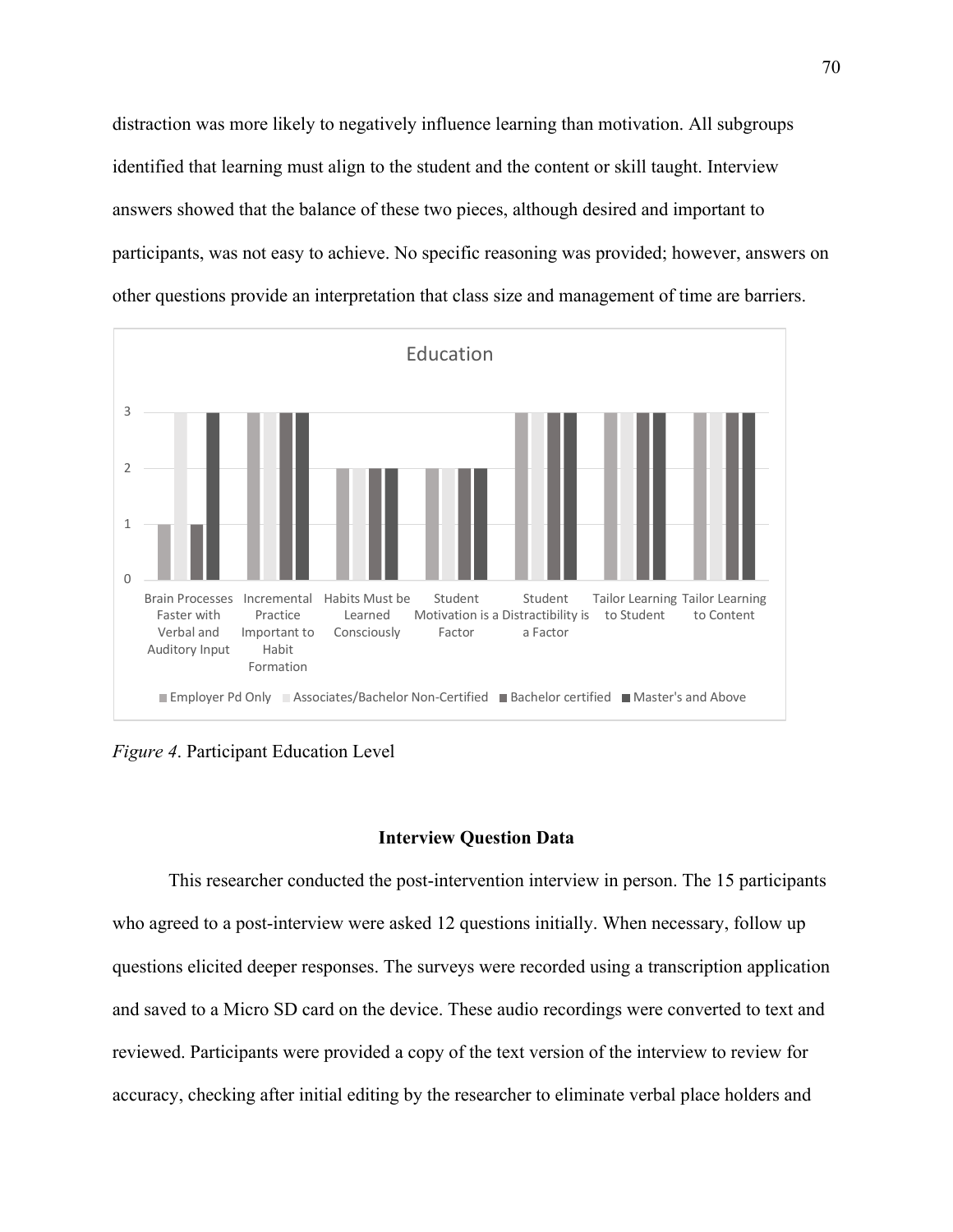software anomalies such as doubling words or phrases. These codes and transcripts were stored on a secure thumb drive.

### **Interview Question 1**

How might or did the idea of a brain-based teaching approach influence your thoughts on adjusting practices? This question focused on the tenets presented in the training. The five selected tenets were: Emotions aid in understanding the learning processes, threat inhibits learning, meaning comes from patterns and associations, attention and perception increase active processing, memory is both for facts/skills and making sense of experience (Edelenbosch et al., 2015). Participants were asked to reflect on these as presented. Most participants stated that the ideas themselves were not new, although the wording and presentation provided were more succinct and simplified. Two stated that the school district had provided training in the past five years on poverty and trauma which presented similar ideas (Participant 4 and Participant 6). Participant 4 stated, "we do a lot of the responsive classroom in the morning." Several participants noted that the district brought in the curriculum *Open Circle* which dealt with emotions and how they affect learning and behavior (Wellesley, 2020).

Most of the responses regarding this question were focused on threats inhibiting emotions. Participant 2 stated the following about the kids in his class. "When they are emotional, it determines what I can even do with them on a daily basis and how successful they'll be with what I asked of them." Participant 4 reflected on the impact of ignoring the tenet regarding threats by stating, "pushing them past that is not going to do you really any good and you're better off just giving them what they need at that point." No participants went deeper into any other tenets. When prodded they stated they needed more information to actualize the general tenets. This belief that the tenets are needed but not new and the expressed feeling that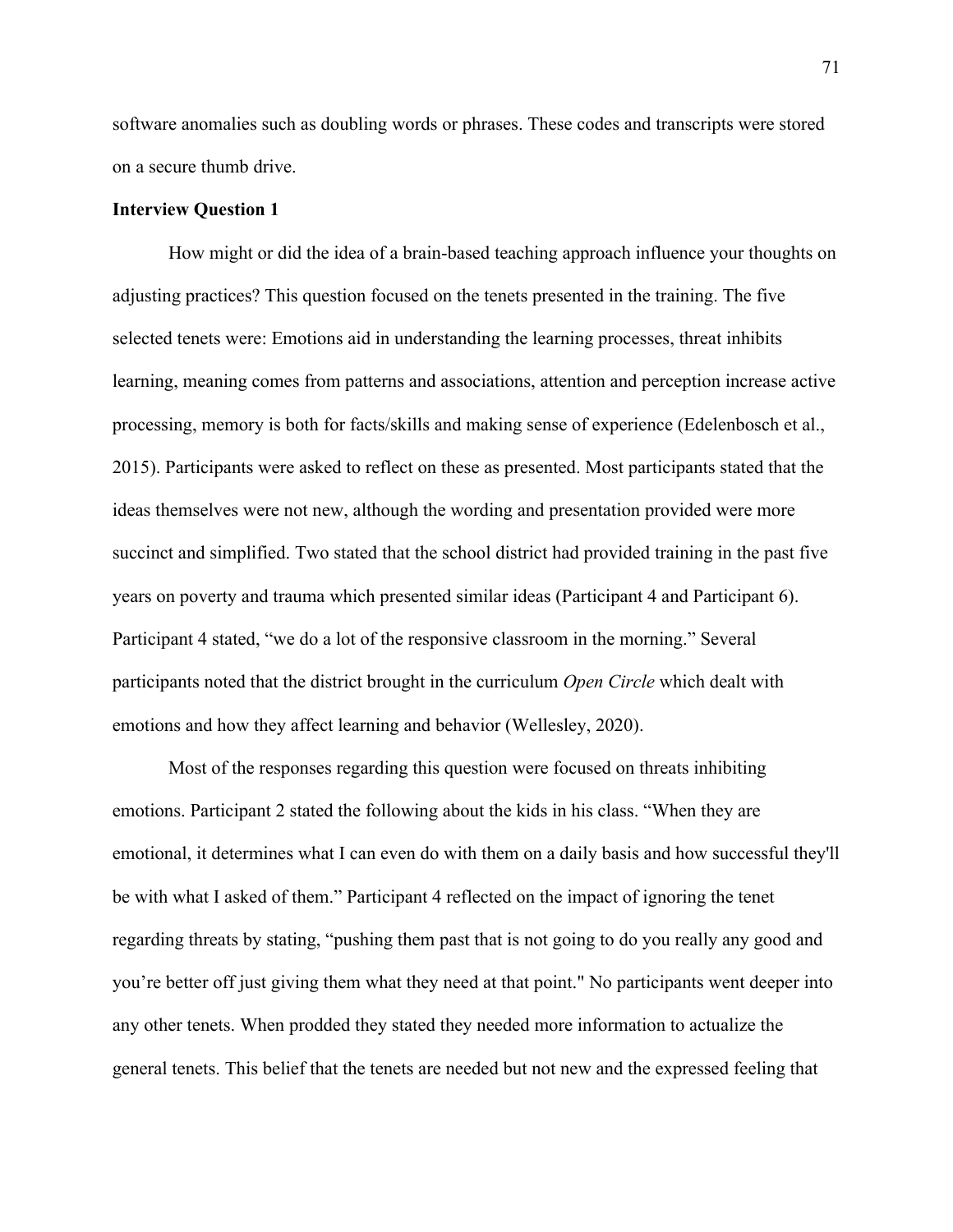other trainings provided the same general understanding provided unit level data leading to the code of focused training. The combined units gave rise to the code of educator domain knowledge.

### **Interview Question 2**

How might or did the knowledge of comorbid diagnosis and underdiagnosis influence any educational decisions? This question elicited a mixture of responses varying from the concept being new to those who had heard it before but lacked substantive actionable knowledge. Participant 1 stated that using "similar strategies between students, regardless of their diagnoses, to help with their memory or emotional regulation" was common in special education. Participant 2 stated, "we do that already." All the participants who noted they accomplished this idea prior to the training referred to emotional and behavioral practices exclusively. The term multiple diagnoses were misconstrued with comorbidity by three participants. This again provided data relating to a lack of domain knowledge in staff. The survey data showed that half the participants believed learning was similar for most students. However, most of the participants felt it needed to be specifically tailored for each student. Participant 3 felt that "knowing that there's so much going on that you can take one general diagnosis, say they're on the autism spectrum disorder, or they are ADHD, but know in reality there's a lot more going on." Most other participants echoed this sentiment. Again, the lack of actionable ideas and understanding provided support for more knowledge and training on how to make concepts into functional strategies.

#### **Interview Question 3**

After discussing the idea that the brain codes information in at least three ways auditory, visual, and even emotional—could you see how it may influence your instructional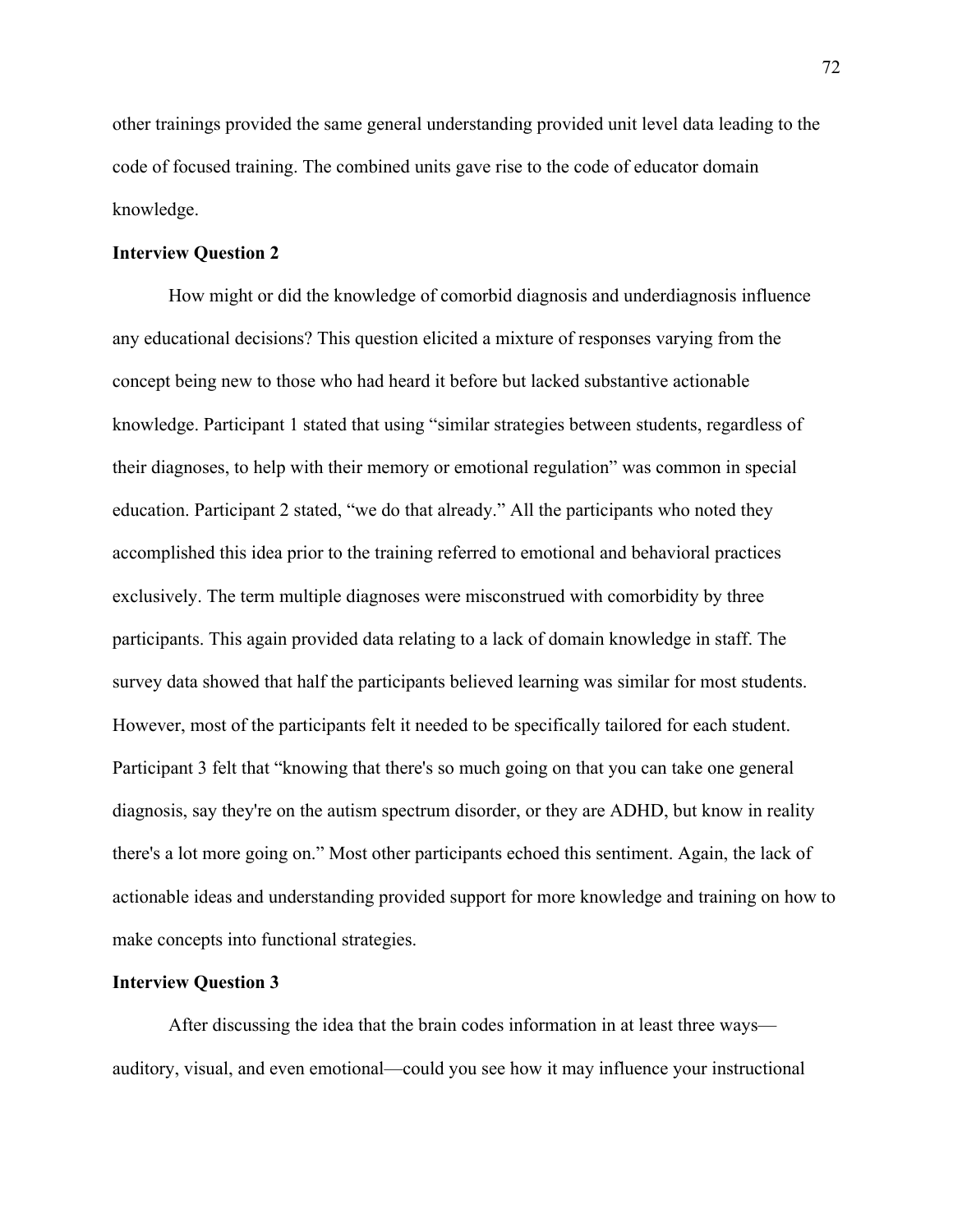choices? Survey information showed that over two-thirds of the participants viewed the use of visual, auditory, and kinesthetic information and mediums as being most likely to increase processing. This preconception lasted through and after the intervention. Teachers immediately moved to multimodal instruction, as did a couple of paraprofessionals, when addressing this question. Participant 13 referred to coding as "a filing cabinet," which stores information as it comes in by distinctive characteristics. The rest of the participants mentioned using visual and verbal mediums for directions. Participants 12 and 13 specifically noted that it "is needed" and a "new way" to look at information. Participant 13 attempted a writing exercise with a student using emotional memories to draw out details for a narrative writing piece with success. The participant stated the student barely wrote any details prior. Only one participant listed dual coding strategies beyond the use of different mediums for instruction. One participant's previous training on using the senses to construct meaning adjusted their practice prior to the training to include using the senses to code information by smell, sight, touch, and sound. This lack of understanding of how information is coded and retrieved in the brain, beyond visual versus auditory or tactile processing provided coding data, supports the need for more knowledge and skill in addressing coding. Experience rose as a meaningful factor in making the idea of coding actionable during the interviews.

#### **Interview Question 4**

Does the idea of Direct Access Memory, limited to four to seven pieces of information when a student is truly focused, influence any thoughts on instructional design and accommodations? All participants found this piece of the training to be the most influential. Participant 4 said, "I was able to connect it to myself and then I was able to connect it to the kids." Participants realized they have the same number of slots and connected it to the students.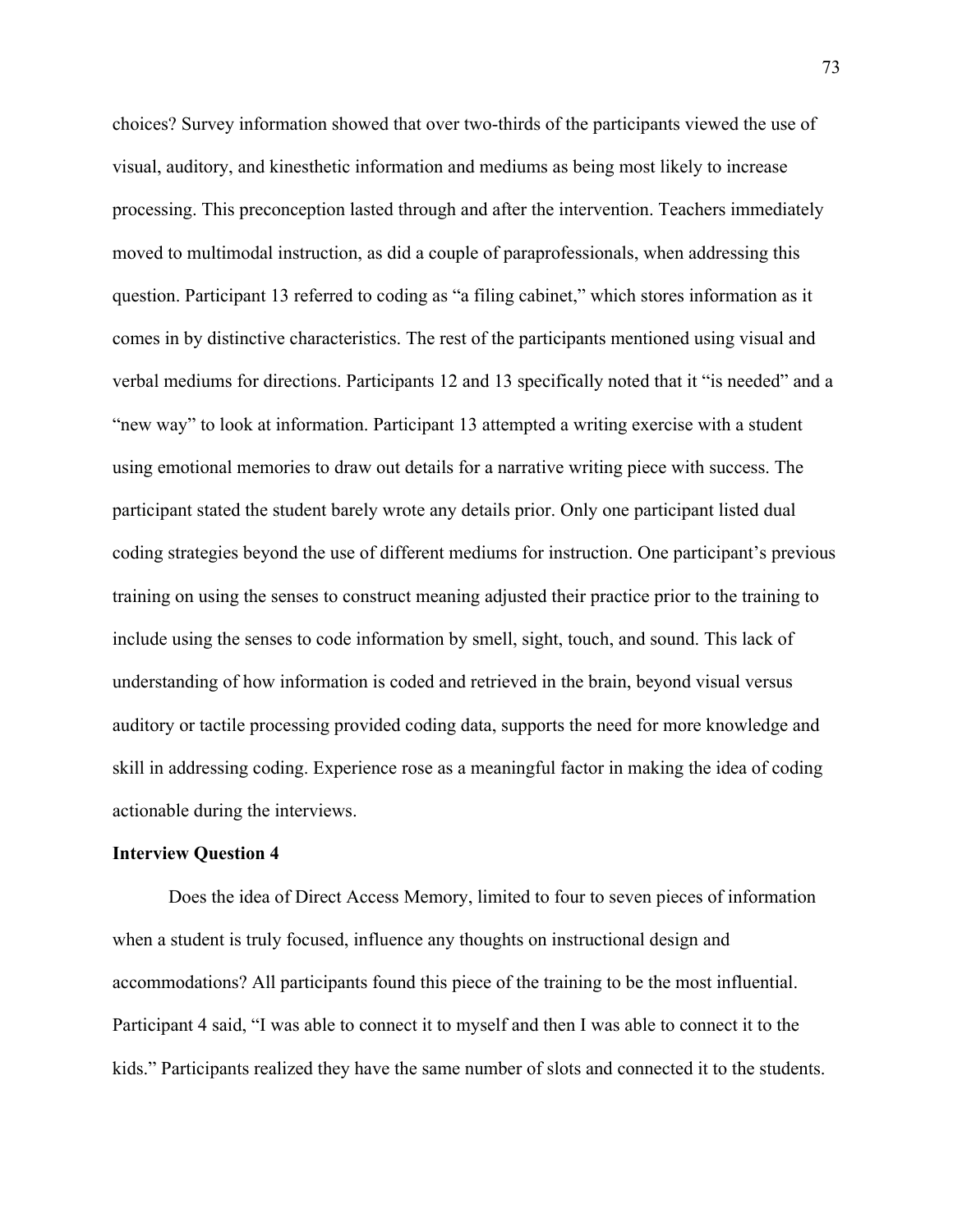Two participants noted that it increased their "sympathy towards kids." No participants noted any strategies from before the training. Two participants began using a couple of simple strategies to account for the limited slots. Participant 6 limited her own output because her sound "adds slots when they have to hear us continually squawking." Another began to allow minutes in the morning because they realized "as I work with the kids and understanding that there may be one, two, or three already filled up as soon as they come to the door" (Participant 3). The fact participants used the considerations to make strategies supports breaking the brain-based information into more concrete terms. Additionally, all but two participants noted a desire to learn more and spend more time discussing memory. This combination provided data to support more knowledge and group discussion time as part of professional development.

#### **Interview Question 5**

With long-term memory having almost no limit and being resistant to stress, could you see how it may be used in your class? Most participants found this area confusing or stated they needed more help understanding the practical application. The survey provided data showing the participants that the majority believed students could learn incremental pieces as part of a larger set without active thinking. Participant 10 related the idea of commuting to work; "I don't even remember the drive because I had done it so much that I just didn't have to process it." However, the interviews yielded no strategies or examples beyond simple behavioral and social compliance routines. One participant explained she has seen older students enter the work force without academic and social stimulus response routines. These students are "everything in Direct Access Memory and they're getting overloaded" (Participant 7).

The idea that students need to have this ability that reduces the number of direct memory pieces was unanimous in the interviews. The use of the concept varied a bit. Participant 8 said, "I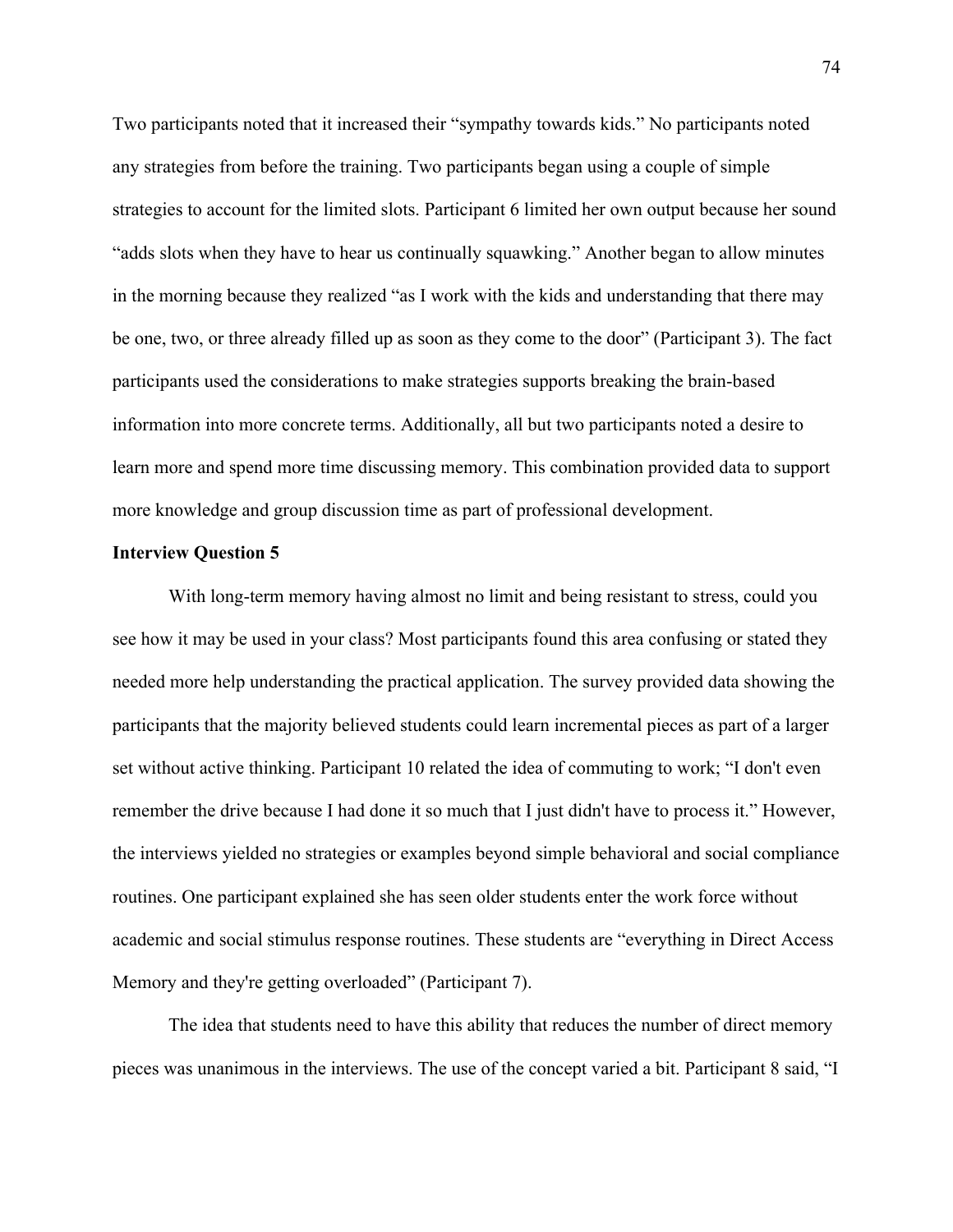think it will work well for like classroom routine if kids just know the expectations every single day." This was one of the behavioral focuses mentioned. It stemmed from the participant's not knowing "how you could do it unless doing [something] like math facts" (Participant 8). Another stated, "I don't quite know how to connect it" (Participant 12). Part of this disconnect clearly lies in a lack of conceptual understanding. There is a clear need to discern between behavior, emotion, and academic skill learning. These educators see a need but lack the understanding to overcome perceived barriers. Participant 13 said, "I think it's true, but I think it takes a lot to get that because these kids have a really hard time getting a lot of this stuff into long-term memory because they're distracted." This idea that management of the classroom may play a role as it pertains to distractibility was also mentioned by participants discussing multimodal teaching. The management and instruction codes in this question resonated to a sizeable degree in many interviews.

#### **Interview Question 6**

The idea of biosocial theory was conveyed in the training. The premise was that people are organisms and react to stimuli in the environment consciously and unconsciously. Does that idea and the pieces discussed regarding Maslow's hierarchy and stages of the brain influence your thinking regarding management strategies or accommodation ideas? This question was difficult for all the participants to answer. The responses showed the group understood the concept that individuals interact with their environment. However, participants did not provide evidence of usability. Four participants mentioned understanding that organisms interact and react but linked this solely to behavior and classroom management strategies. One participant noted, "I think it should influence how we handle the behaviors but I'm not sure how" (Participant 13). This same participant also noted, "The social piece is so huge, it inhibits quite a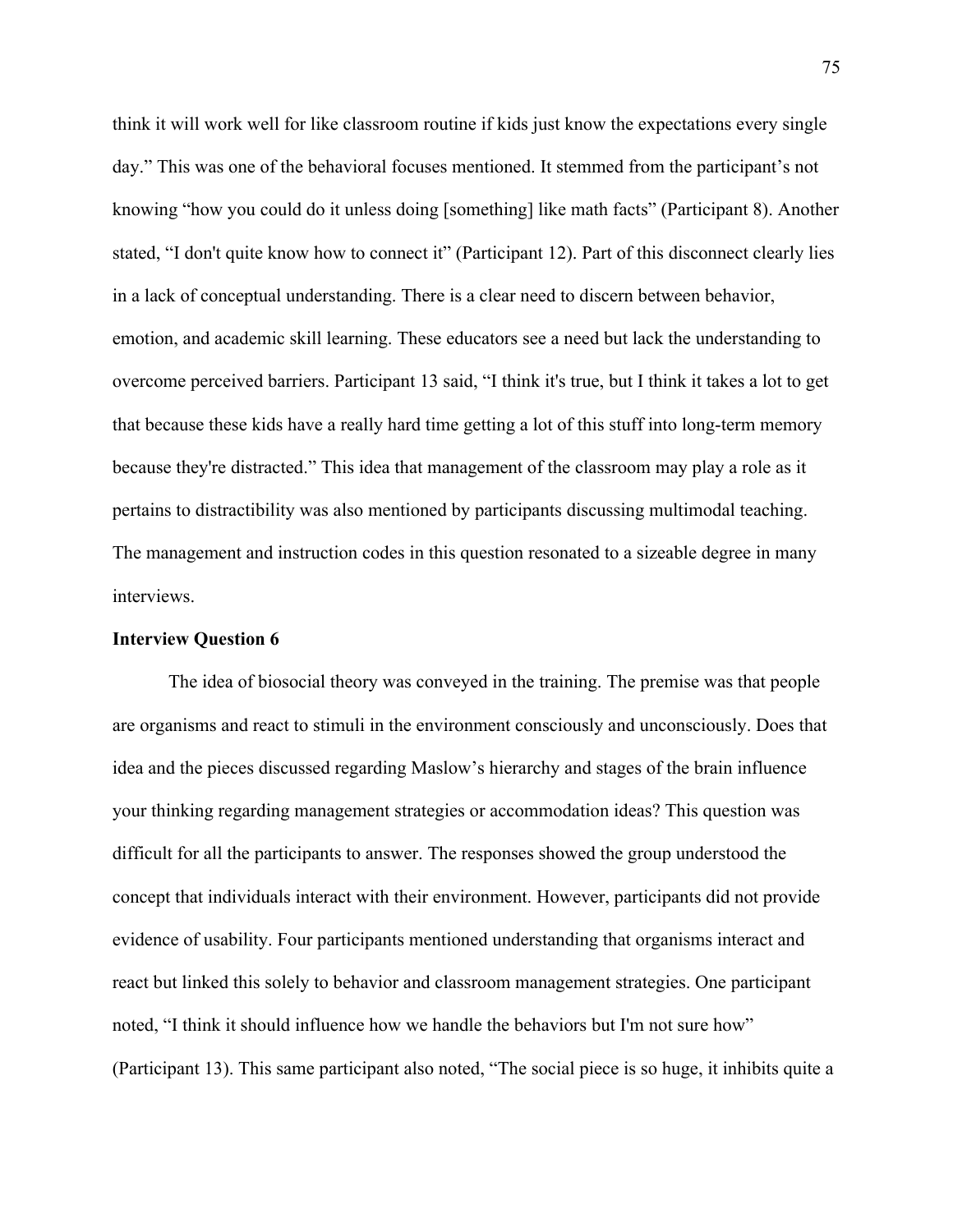few of them from getting to that cerebral level of being able to learn." The understanding was clear, but the professional development activity did not provide enough conceptual understanding to begin the process of creating strategies. The findings show more understanding is needed in this area. Since most participants linked it to behavior and two to classroom management, it provided support for the creation of that theme as well.

### **Interview Question 7**

After being presented with the idea of cognitive load, that memory has limits in ability and duration that can be influenced by stimulus in the environment, does that influence your instructional ideas or management strategies? The group primarily focused on how stressors in the environment shut down students emotionally and create frustration. Participant 1 said he sees the impact of cognitive load "in the forms of shutting down, being distracted, and angry sometimes." The participants unanimously agreed that load is "definitely something that we need to be aware of" in the classroom (Participant 1). The impact of cognitive overload was described by Participant 1 when he stated, "If the overload happens, you got to dull that current load before you can try to move on to anything else, because if you just keep stacking it, it's just going to add pressure and nobody likes pressure." The group did not provide any instructional strategies or even conceptual ideas regarding academic information or mediums that might reduce the issues. One participant referenced the use of relational coding but stated they would need more training in that area. Three participants noted they use accommodations to address cognitive load. Participant 3 said, "They need time to process, time to cool down, and once they're calm you can start to process and go through things." Participant 4 stated, "I don't have very strict due dates on things for them like papers." Also, Participant 4 shared that they address processing by "giving them more time because they have certain kids that work a lot slower and take a lot more time to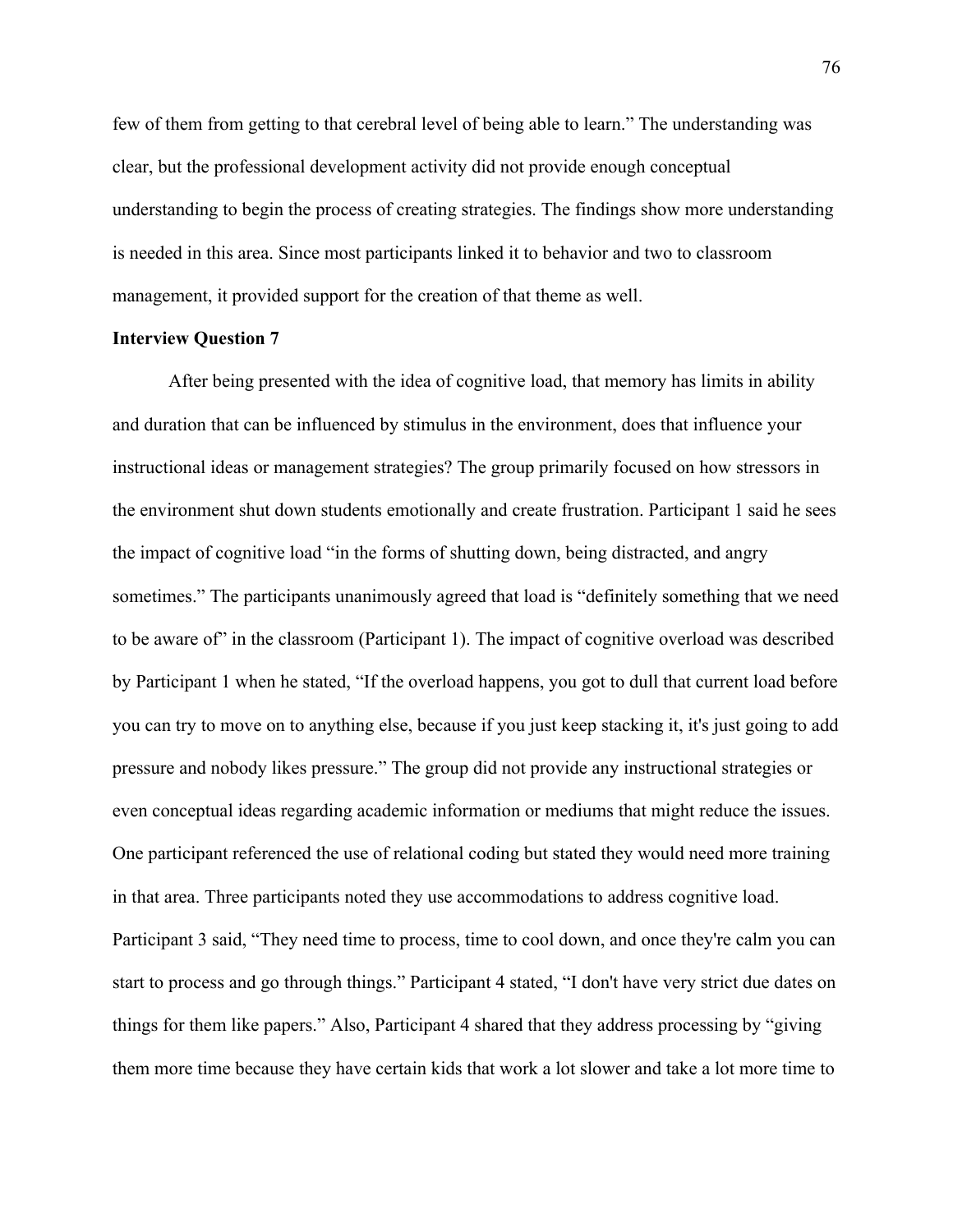do things." Participant 6 echoed the use of slowing down the pace by adjusting due dates. One participant did share a concern that adjusting a student's load might cause a sense of unfairness in other students, which aligned more to an understanding of instructional application than student misperception. The cognitive load piece of the training did not result in a movement in practice by any participants. Comparing the interviews to the survey data showed their beliefs had not changed due to the training. The need for more knowledge and time to process the knowledge into strategies is evident in this area.

### **Interview Question 8**

The training supplied you with considerations that you could apply to certain situations as you saw fit. Other training methods provide you with set strategies that you apply when the situation dictates. Which works better for you to make things actionable? This question was designed to elicit how the different aspects of the training, including medium and group design, may influence participants' understanding and use of the information. All but two participants stated that the consideration style of presentation was more helpful. However, all the participants noted that having strategies was necessary. Participant 15 believed that having "some ideas on how to implement" would guide the participants and allow "them to see how it's successful and what works and what doesn't helps you with another student later on down the road that may be similar." Most of the participants noted a need for ongoing trainings or refreshers thoughout the year. Participant 14 stated a need for "ongoing talk with people about considerations and strategies to share what they think about it." This participant also noted that the conceptualization format allowed for freedom to customize and it engaged the participant in active thinking during the training. Participant 14 shared the thoughts they had were ones such as "what do I already know or what materials or things that I have already can I use to help me do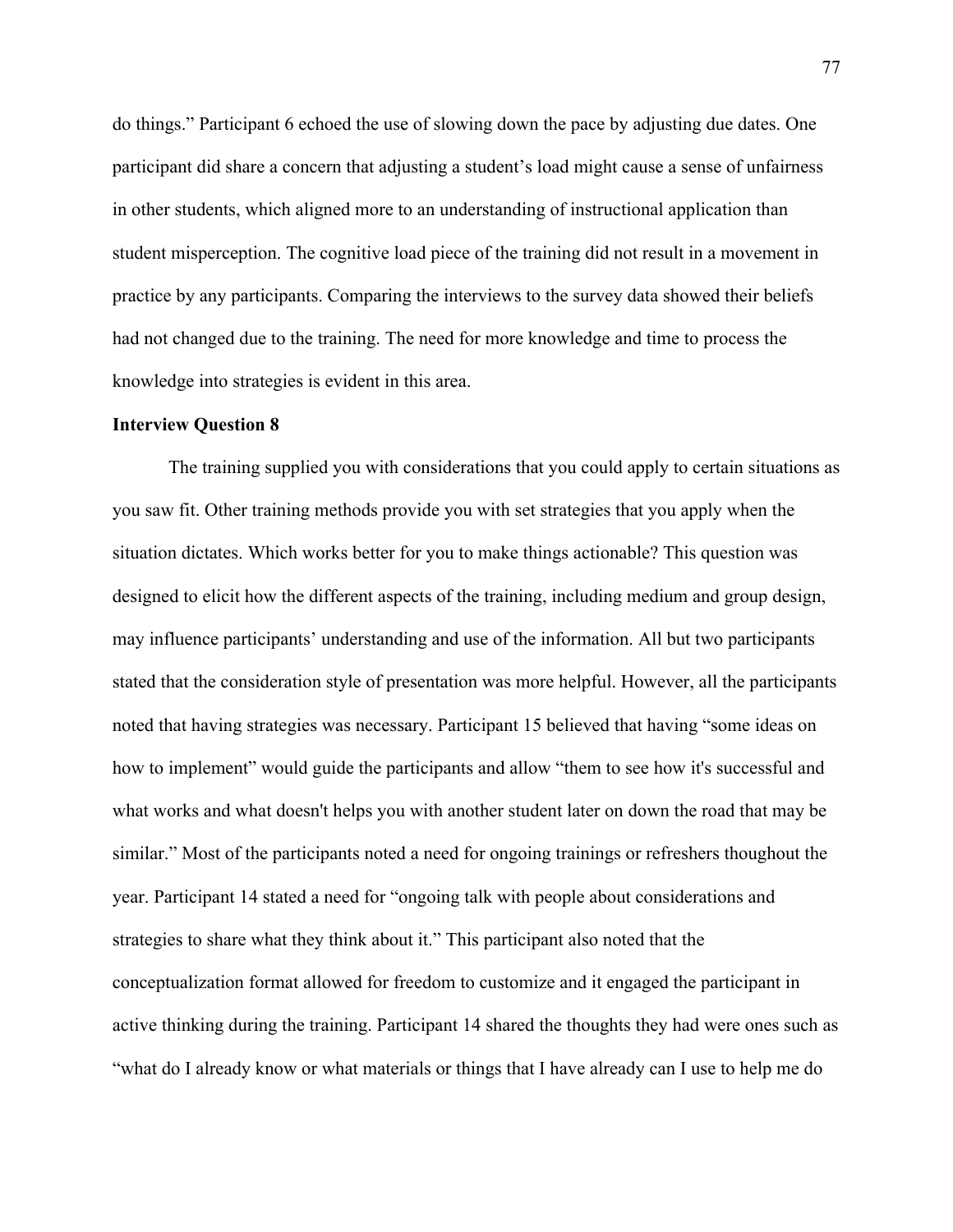that?" All the participants shared a feeling that there was more professional development time needed and specifically "time to practice," as noted by Participant 11. Sharing thoughts and collective inquiry were undertones in most interviews. The desire for processing and the sharing of experiences provided vital data in selecting themes.

### **Interview Results**

The interviews were read through two additional times during the coding process. The first read through provided unit level information. The information was selected based on the participant's ability to understand and apply or not apply the knowledge provided, as well as thoughts on the training design. The original 382 units were combined during the second read through of the material, yielding 83 codes. Similarities of answer and opinion were placed together regarding knowledge, attitude, and application of and toward the material or training design. These 83 codes were then examined separately to create five themes. To what degree does brain-based professional development change how educators alter educational practice, including initial instructional design and accommodations, for students with Autism Spectrum Disorder? This central question was compared to the initial codes, emergent themes, and survey data to derive the final themes listed in Table 3, Key Emergent Themes.

#### Table 3

### *Key Emergent Themes*

- 1. Domain knowledge of staff influences applicability of material and skills
- 2. Consideration and strategy-based trainings are preferred
- 3. Staff need to process with groups and apply created strategies in the moment
- 4. Similar experience aids comfort level toward application
- 5. Educators need guidance in classroom management and instructional sequence design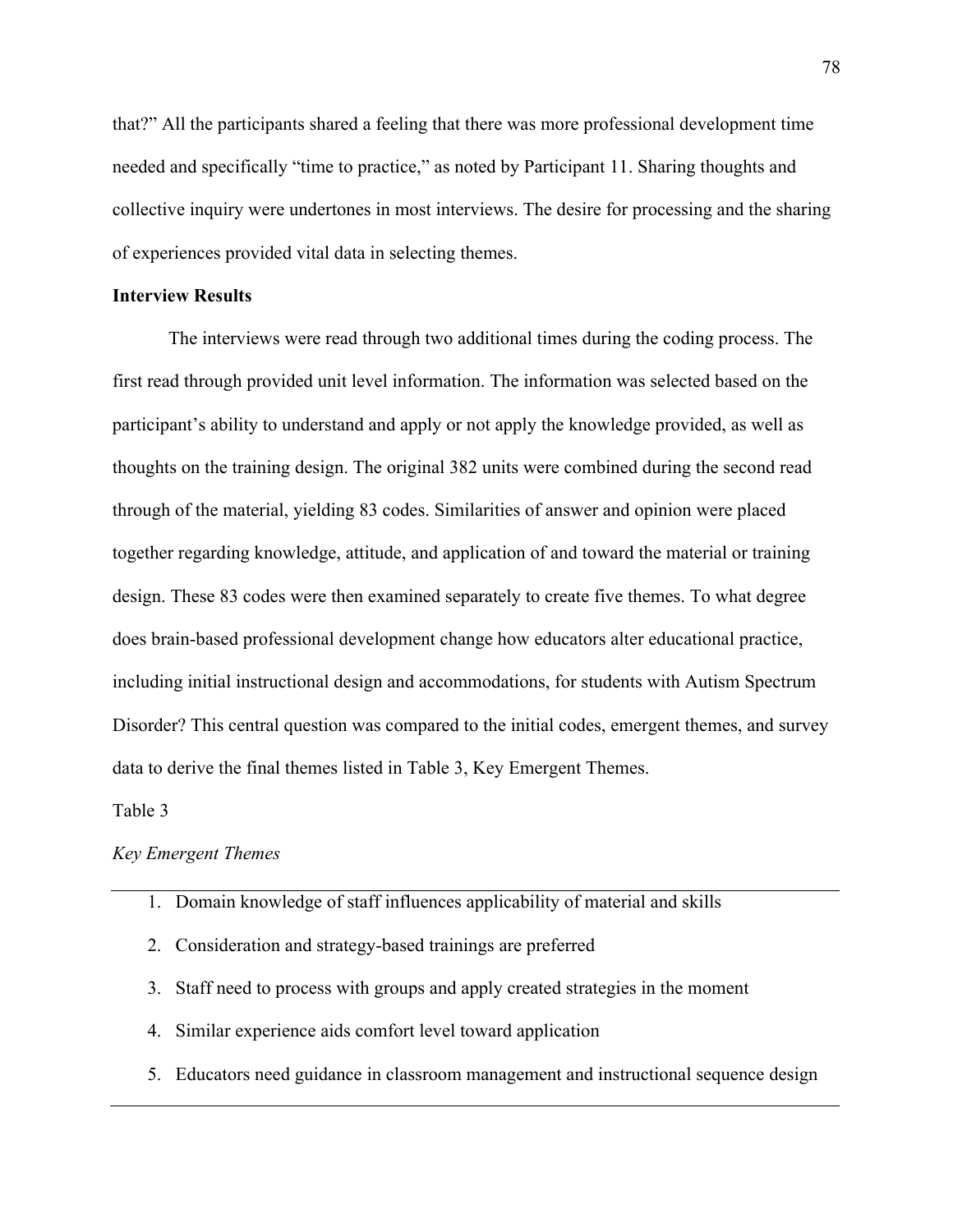### **Key Thematic Findings**

### **Key Thematic Finding #1**

**Domain knowledge of staff influences applicability of material and skills.** The staff provided answers showing that the ideas and tenets of the BBTA did not appear new, but the primary focus for most participants was on just the two tenets dealing with threats and emotion. This was directly related to their mention of district training on poverty and trauma-informed teaching practices over the past few years. Additionally, five teachers provided information that a current district curriculum for teaching social and behavioral skills was recently implemented and shared similarities to some of the tenets and brain research. Participants noted that many teachers and staff did not have the background or understanding of memory, multimodal instruction, and behavioral training through stimulus response that is necessary to act on these considerations or create strategies of their own. There was a clear desire noted in the interviews for more training in these areas, as well as a clear misunderstanding of some of the information. The misunderstanding of the information was likely due to the shortness of the professional development intervention training. Participants noted that the information would need to be broken down into smaller and more actionable pieces and provide smaller group time to process and apply the information among peers.

### **Key Thematic Finding #2**

**Consideration and strategy-based trainings are preferred.** All participants noted that the training, which focused on considerations rather than skills, found that they could apply them and that the considerations were more helpful than just strategies. However, the participants noted that sequentially combining the consideration type training, in small segments, with a skill development session would make the information more applicable. This would allow them to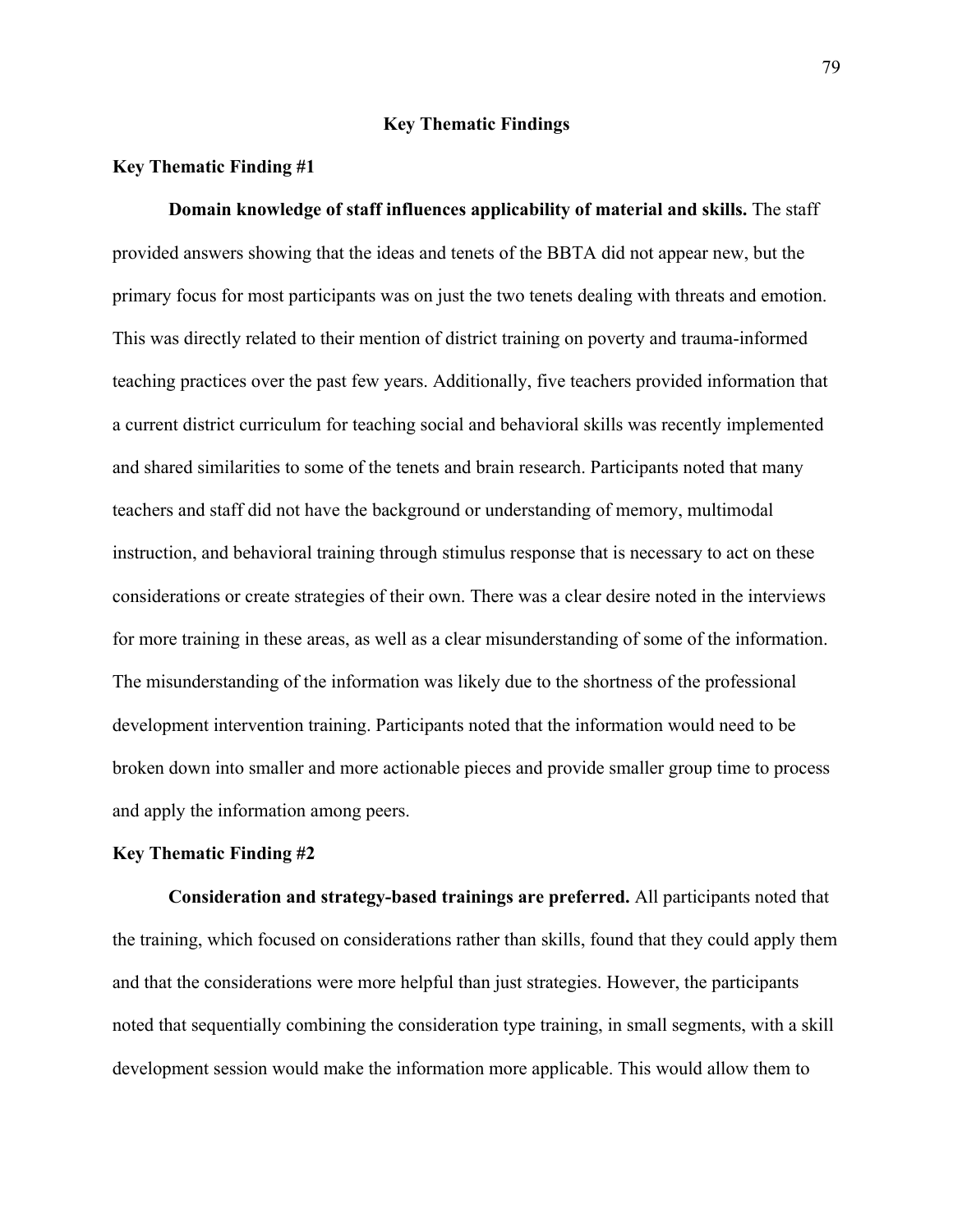move from a big picture consideration to subskill concepts, and finally to skill development and application scenarios.

### **Key Thematic Finding #3**

**Staff need to process with groups and apply created strategies in the moment.** All staff provided feedback stating that they must work together in grade level or multi-grade level teams, including teachers and paraprofessionals, to take any consideration or predesigned skill and make it their own. Several teachers and paraprofessionals noted that they were often provided professional development that would end up with a list of additional things they must fit, naturally or by force, into their daily teaching routines. These teachers stated they often do not use them or do not use them with fidelity since they do not fit with their current teaching plan. Paraprofessionals and teachers agreed that they must have common language and understanding of how the concepts become a strategy, which is why this smaller group work was crucial, in their opinion, to make this information applicable in the classroom and school setting.

#### **Key Thematic Finding #4**

**Similar experience aids comfort level toward application.** Many staff noted that they were still processing the information and did not have time to vet it or think about how to apply it. The staff who did try and apply the considerations stated that they had tried other things in the past. Several paraprofessionals work in the resource room and had worked in more difficult programs during their careers. These individuals presented a comfort level with the emotional, social, and load tenets because they noted it was similar to approaches they had heard and tried in the past. There was a noted contrast to the new teachers and paraprofessionals, who had more limited experiences, as they found the ideas very new and were confused about how pieces could fit together in the classroom setting.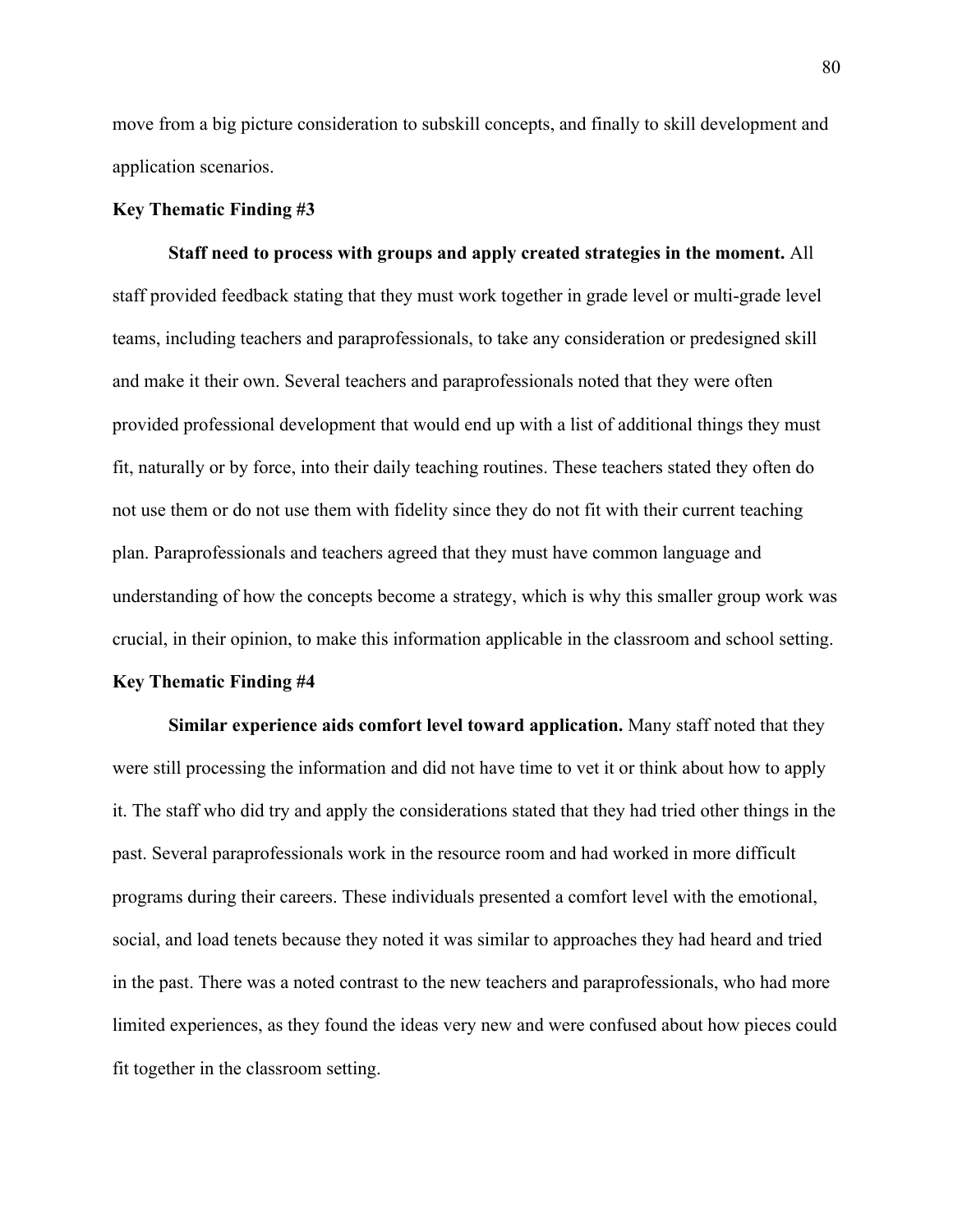### **Key Thematic Finding #5**

**Educators need guidance in classroom management and instructional sequence design.** Half the participants noted that teachers are under tremendous pressure to accomplish certain curriculum, teaching strategies, and to meet the needs of students with individualized learning plans and Section 504 accommodation plans. Staff noted that they are not aware of how much they can add to extrinsic load and overall cognitive load. Several participants noted that as a whole staff, they felt adults were so busy they often only intervened in a reactionary approach to a student's cognitive overload, rather than proactively to mitigate the issue. The increased instructional consideration led many to feel that smaller group instruction would be needed, but that multimodal instruction and social mediums took too much time to fit into the instructional day. Additionally, many participants noted limitations for long-term memory, relational coding, and multimodal instruction that involved time for student processing, preparation time, and possible classroom management issues due to lacking self-regulation and social skills on the part of the students.

#### **Summary of Findings**

To gather a coherent view of the information, a review of the survey and interview data was necessary. The survey data provided insight into the general knowledge and opinions of staff regarding how students process information, code information, learn habits, handle internal stressors, and considering the role of educational pedagogy in meeting those needs. By comparing subgroup data to the total participant pool the most prevalent mindset of the whole group is gleaned. The interview data was used to show a comparison between prior and post opinion after gaining new knowledge.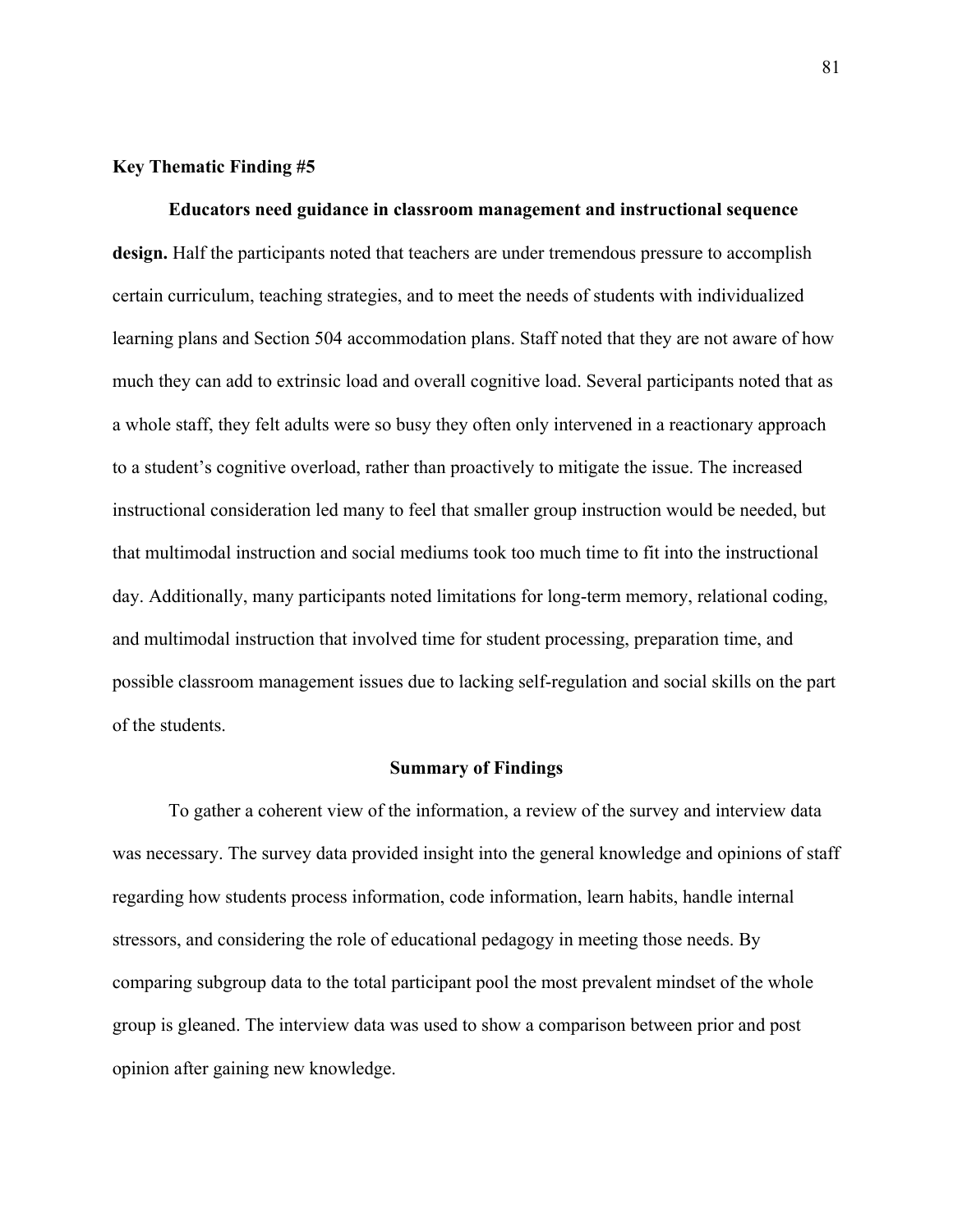The results of the data regarding how students process information had most subgroups falling in the 50%–76% of multimodal instruction being a reality, especially through visual and verbal means combined. The group as a collective ranged between 53%–76% stating it is somewhat likely to be true. The interview data presented indicates that most staff were resistant to using multimodal instruction due to limitations in time, resources, and knowledge regarding techniques. The belief is present but varied from feeling it is important to making it happen is difficult.

Examination of the questions pertaining to the use of repetition and practice to teach provided results that were consistent among all teachers with associates or higher degrees. These groups represented just over half of the participants and felt that most students could attain learning with the new knowledge gained. The interview questions regarding biosocial theory and long-term memory provided similar results. Just over half of the participants felt routine and practice were valuable tools; however, during the interviews most found they did not understand how to use stimulus response scenarios and practice to build habits. Many felt that the student's limitations with focus and state of emotional and behavioral distress made this less likely to be achieved.

The survey questions regarding the distractibility of students provided data showing that the subgroups and total participant group, over 80%, felt that students were distracted most times during instruction, but 71% felt students could refocus if motivated to do so. The interview questions regarding environmental stimuli, Maslow's hierarchy of needs and the processing of information from the serpentine brain to mammal brain provided data showing that all staff felt environmental concerns were a major concern. All participants agreed the Maslow hierarchy of needs was an issue; however, most participants did not realize the hierarchy impacted focus and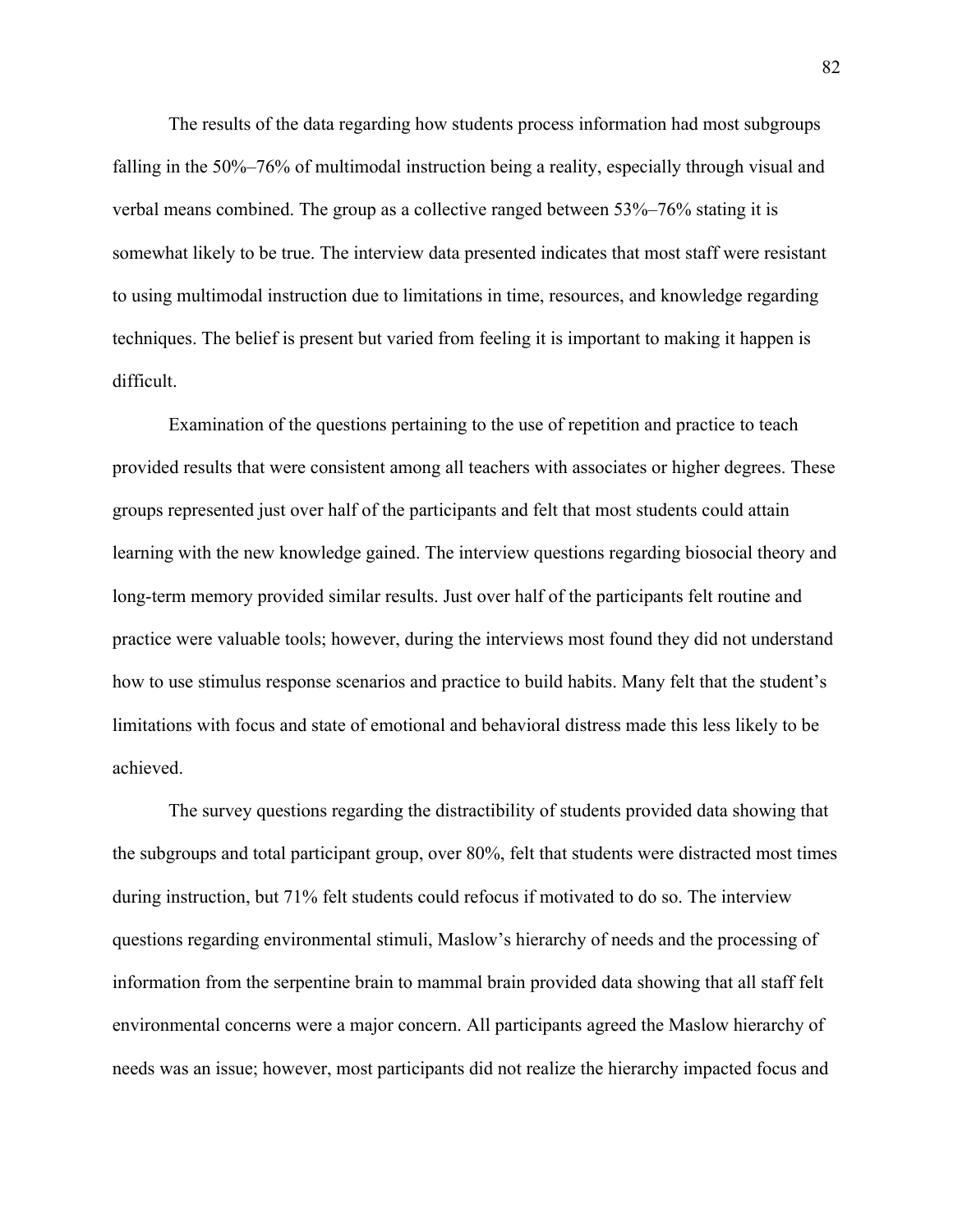drive. Lastly, how the brain processes thoughts were new to all staff and was seen as a crucial factor. This comparison shows that the level of student distraction is high, but there is no solid understanding of how to address the issue in class.

The survey data aligned to instructional design showed the majority felt that instruction should be tailored to the individual student and the specific content, skill, or habit being learned. The interviews provided data showing that balancing individual needs and content requirements impacted individualization due to lack of time and classroom management concerns. This shows that teachers and paraprofessionals see the need for individualization but find it difficult to accomplish in the classroom setting.

The problem that drove this study was based on the academic performance gap between students with ASD and their nondisabled peers. The comorbidity of ASD with other disabilities broadened the concern and the scope of the problem. It is evident that teachers and paraprofessionals find that multimodal instruction, teaching habits, improving the coding of information, managing distractible students, and balancing their requirements and desires to reach students are all factors influencing instruction. Students who learn and act outside of the educator's training and experience struggle due to their learning disability, and the teachers and paraprofessionals experience difficulties as well.

The purpose of this practical action research study was to explore how professional development that is focused on brain-based research informs educators' pedagogical design for students with ASD in whole and small group academic settings. The results show a need to provide more specific neurologically aligned trainings that allow staff to move from concept to skill. Staff realize they have gaps in knowledge they deem necessary and important to fill. Staff members have provided data that professional development must be embedded into their daily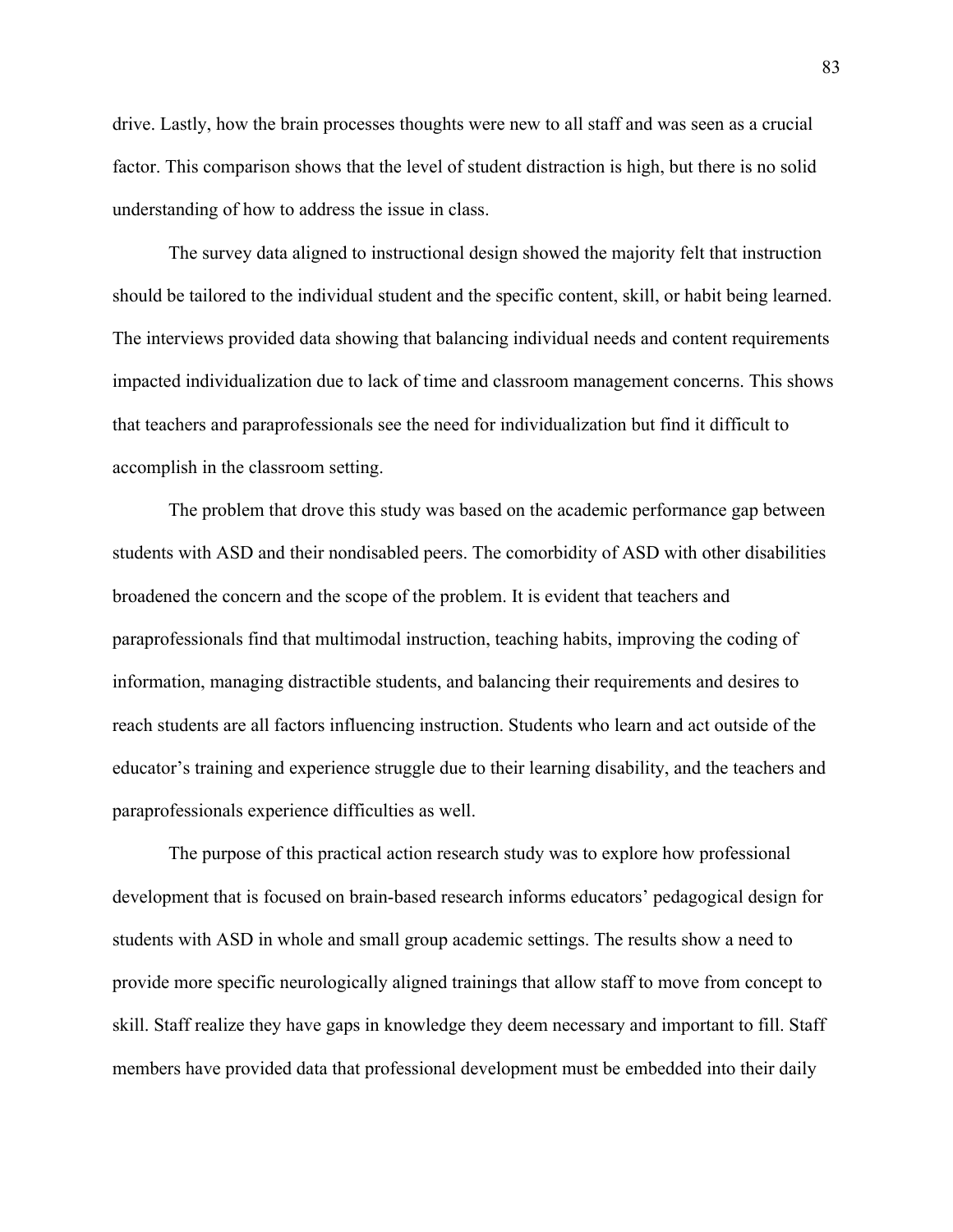reflective teaching cycle. Teachers and paraprofessionals see the same issues and understand they must have shared experiences and common knowledge to help students in a unified manner.

To what degree does brain-based professional development change how educators alter educational practice, including initial instructional design and accommodations, for students with Autism Spectrum Disorder? The study provided professional development, which did, in a few instances, inform instruction design and accommodation considerations. The insights gained from the data show that brain-based professional development has a role in informing educational pedagogy.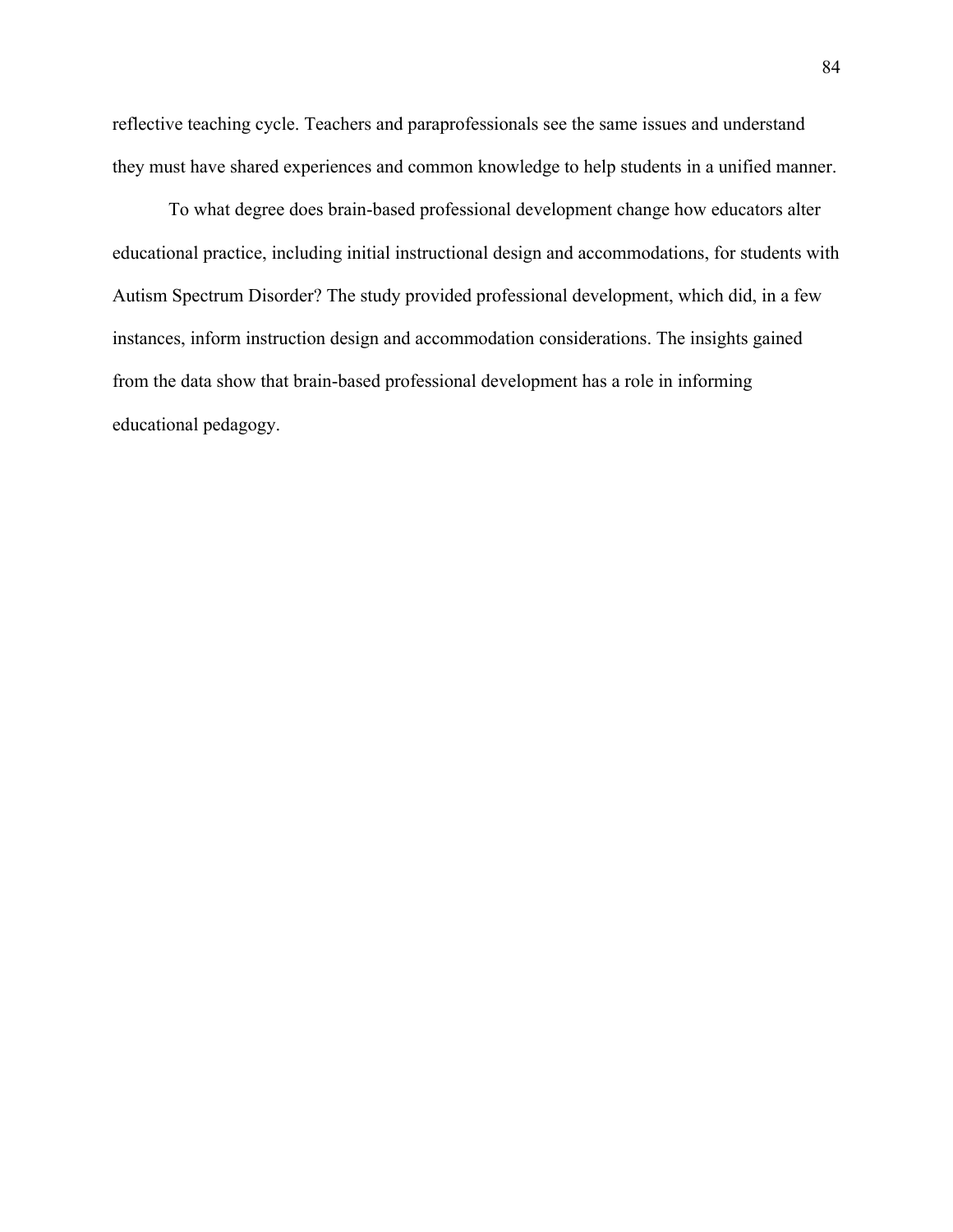### CHAPTER 5

# ANALYSIS OF FINDINGS

This action research study utilized qualitative data to determine if supplying teachers and paraprofessionals knowledge regarding BBTA and the workings behind memory and arousal could increase their ability to meet the needs of students with disabilities in school. This chapter presents an analysis and synthesis of the findings derived from surveys and interviews conducted with teachers and paraprofessionals in a rural New Hampshire school. Each participant has worked or currently works with students with ASD or other students with similar symptomologies of ASD. Seventeen participants were surveyed before the professional development intervention and fifteen of those seventeen were interviewed after the intervention. In this chapter the researcher reviews the central question of the study and aligns each of the five key thematic findings to the central question. The researcher also evaluates the implications of these findings toward addressing the needs of staff. The researcher then discusses the limitations of the study to provide context to the results. The researcher also identifies recommendations for future research in addressing educational practice problems through action research.

#### **Central Question**

To what degree does brain-based professional development change how educators alter educational practice, including initial instructional design and accommodations, for students with ASD?

### **Key Thematic Findings**

- 1. Domain knowledge of staff influences applicability of material and skills.
- 2. Consideration and strategy-based trainings are preferred.
- 3. Staff need to process with groups and apply created strategies in the moment.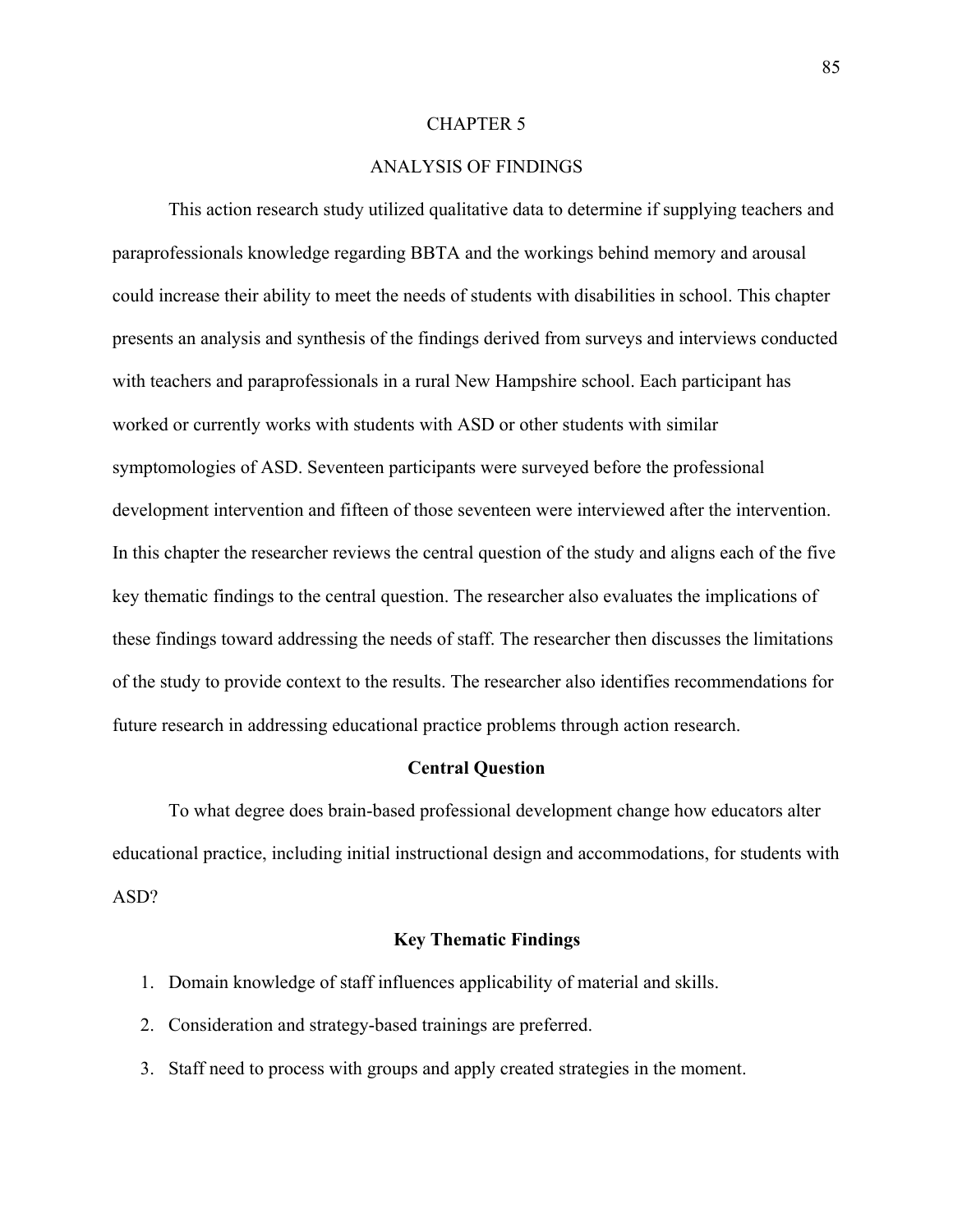- 4. Similar experience aids comfort level toward application.
- 5. Educators need guidance in classroom management and instructional sequence design.

### **Interpretation of Findings**

The participants who were surveyed and interviewed provided valuable insight into the struggles that educators have in meeting the demands placed on them when trying to address the needs of students (Creswell, 2015). The surveys provided the current opinion and understanding of the educators, and the interviews provided insight into how the educators processed the information during and after the training. By allowing the participants to process the information, then interviewing them from a practical application standpoint, their views on usefulness and applicability in the moment became evident. Action researchers seek to understand a problem using data (Creswell, 2015). The data provided in this study and the analysis presented in this section begin this process and guide the next steps.

Schools must educate a broad range of students (U.S. Department of Education, 2018). Students with disabilities such as ASD present particular challenges because they struggle with brain-based learning challenges such as social/behavioral deficits and executive functioning deficits (Vogan et al., 2014). The participants in this study clearly purvey that increasing their knowledge regarding why and how these students struggle is necessary. Educators and all those involved with creating educational methodology must be provided professional development and time to reflect on how students with disabilities learn and respond to their environment differently to construct an effective educational plan (Papa, 2011). The professional development needed does not exist in a single program, strategy, or approach but rather in understanding the similarities within them.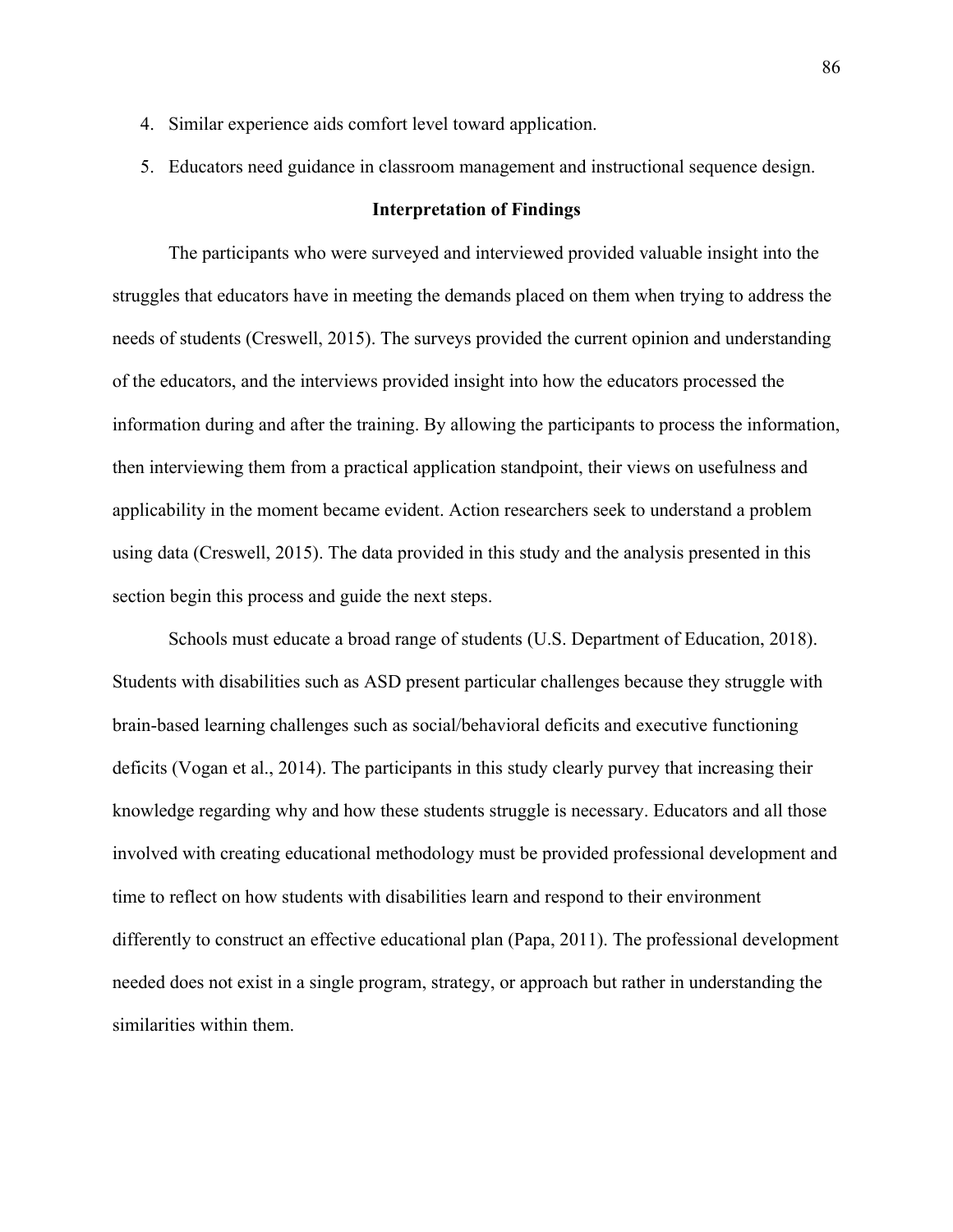The school administration felt that there is a functioning Response to Intervention (RtI) model. After discussion with staff, it was clear that they had times set in the schedule for intervention but were lacking the reflective portion. According to Tileston (2011), after establishing an awareness and sense of urgency, a school must ask itself three questions during the next phase of creating an RtI system: Do we have the proper assessment tools? Do teachers and paraprofessionals have the background knowledge they need? Are they trained appropriately? Not having the needed background knowledge impacts their ability to understand the problem and identify their needs (Participants 1, 4, 6, and 8).

Participants noted that multimodal instruction, although necessary, had too many limitations. Multimodal instruction provides educators with tools to balance the needs of the curriculum with the learning needs of the student (Kennedy et al., 2015). Providing the participants with this knowledge clearly addresses a deficit in skills they feel are necessary. The data provided presents an argument for understanding what to consider, or how things work, as well as the skill to implement the strategies. Knowledge must be provided in context for educators to use it with fidelity.

The use of consideration and strategy-based trainings refers to helping the teachers and paraprofessionals understand why the brain functions the way it does, in this case in relation to memory and arousal (Jackson et al., 2014; Paivio, 2014). Allowing this knowledge to be applied to situations through role play and discussion for the purpose of creating a context can further inform when and how it may be applied. The participants provided insight into the need for them to build habits and lists of strategies and to increase their ability to reflect on a situation, then after analyzing it, select an appropriate environmentally conducive strategy. As noted prior, action research and the reflective teaching process are similar. Teachers and paraprofessionals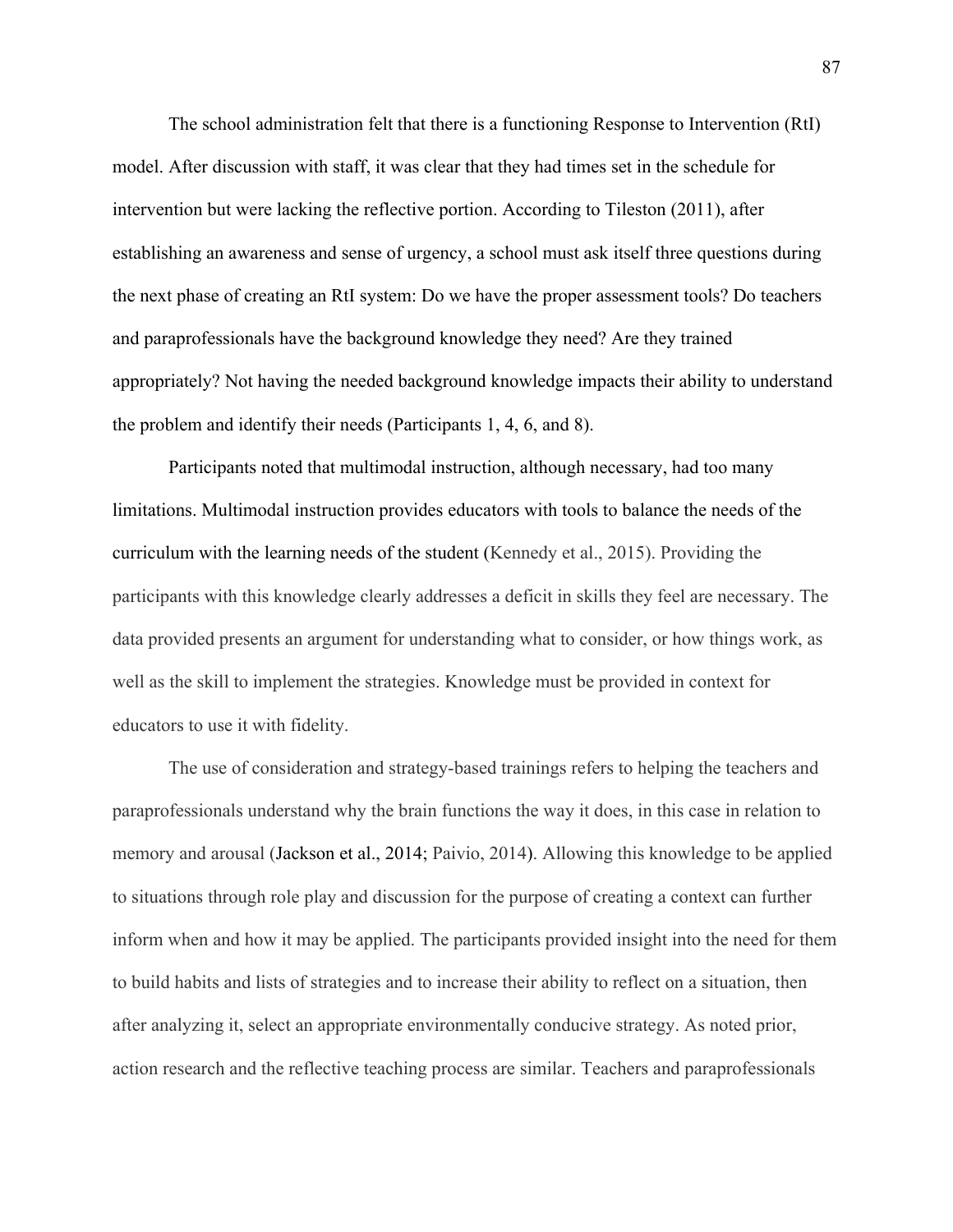must reflect, plan, and act to meet the needs of the diverse student population (Menter et al., 2011). Reflection starts with knowledge, moves to considering options, and finally moves to knowing how to strategically intervene.

Teaching and learning are not done in controlled environments. This study alluded to the need for teachers and paraprofessionals to work collaboratively when trying to address pedagogical concerns. When the educational staff were asked how to make the information provided more applicable, all noted more time needed with colleagues to discuss and process the information. Also noted by most participants was time to create or modify strategies as a group. This theme of collaborative need ties in with the theme regarding experience. Prior experience in initiatives and new strategy implementation correlated strongly with those who tried to apply the information after the training. Those who noted hesitation stated that they needed more time to process the information or to see how it would fit in. Any process of change must start with addressing complacency and creating a team of professionals with the right characteristics (Kotter, 2012). Complacency must first be addressed by understanding why an individual or individuals are not attempting change. Teachers and paraprofessionals have the positional power and credibility to begin the change process. Providing them with the expertise through professional development is crucial for them to guide the necessary change (Kotter, 2012).

Teachers and paraprofessionals must balance the diverse needs of their classroom and the management of a diverse and developmentally challenging environment with their own emotional regulation (Voss et al., 2017). The landscape for a teacher can change month to month based on initiatives from administration and students moving in and out of their classrooms. Five participants specifically referenced the information on direct access memory (our ability to focus on four to seven bits of information) as not only a new concept but a limitation for educators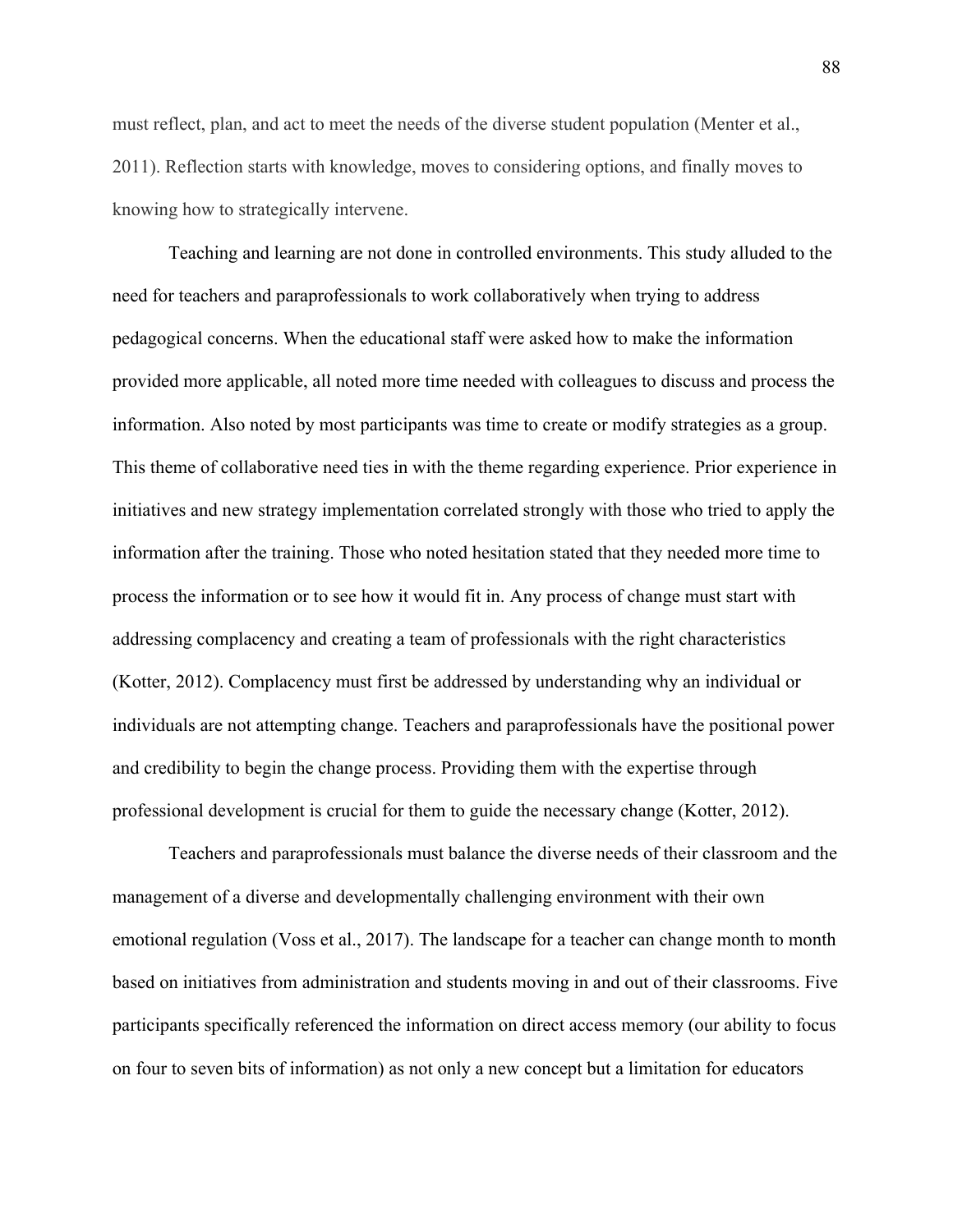themselves. Humans engage in environments consciously and unconsciously, coding information, retrieving knowledge, and learning skills throughout the day. These functions are impacted by arousal issues (Jackson et al., 2014). Teachers and paraprofessionals will not accept professional development that makes little sense in their current situation (Kotter, 2012). These educators who see all of their work as separate and disjointed have an increased extraneous load and increased cognitive load due to lack of expertise. The idea of practice, repetition, and cognitive load can be applied reflectively by practitioners to their own situations. Domain knowledge influences a practitioner's ability to understand a problem, even if it is their own or their team's, and not just the students they teach (Hersey & Blanchard, 2016). Participants noted that behaviors in the classroom setting and addressing emotional needs makes instruction difficult at times. Teachers and paraprofessionals work in structured time allotments, requiring lesson completion within a certain time, and these situations involve unpredictable behaviors that require these educators to react quickly and in view of the students (Voss et al., 2017). Varied knowledge and experience impact each individual teacher, making his or her needs as varied as the students.

#### **Implications for Practice**

The participants of this study work in a rural elementary school in New Hampshire. Although states control educational policy, federal guidelines do influence educational decisions and practices for individual states (New Hampshire Department of Education, 2019). Schools must try to meet the needs of students in the core classroom. If schools, such as the one used in this study, want to increase the learning outcomes for students with ASD and others with comorbid aspects, they must begin by examining learning via brain research through embedded professional development that allows practitioners to collaborate. Educators begin their careers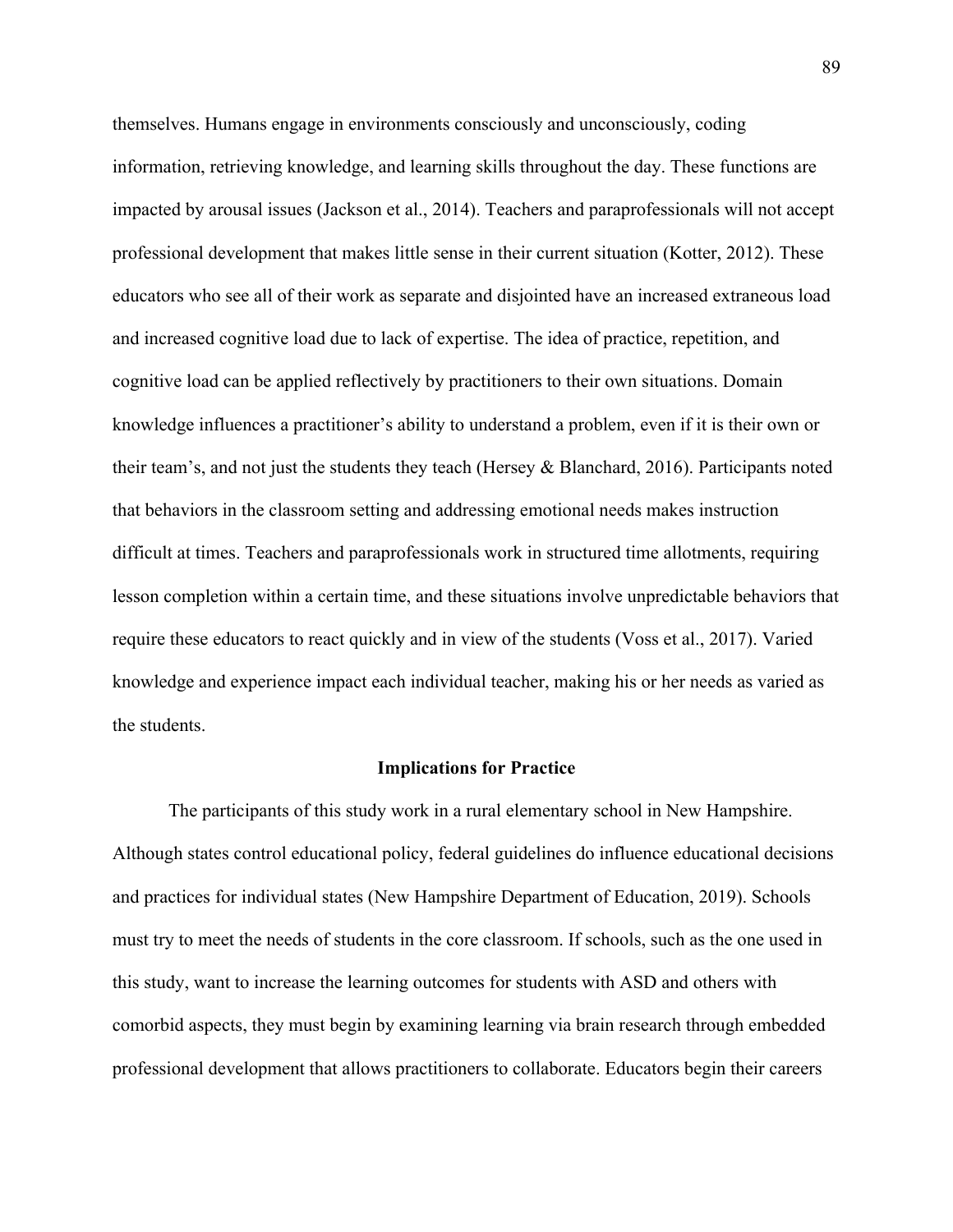with a foundation of knowledge, but also must increase that knowledge to meet their current need (Creswell, 2015). District and building administration need to help improve practice by aiding or directing staff to attend professional development and initiate agreed upon practices (Kotter, 2012; Papa, 2011).

This research study provides a solid argument for continued professional development in brain-based learning, but not necessarily the BBTA model. Chapter 2 noted an opinion by researchers that BBTA provides information already found in other approaches. This concern was confirmed by participants in this study. Although it provides current information, the design and format in the BBTA model was a solid medium for moving from theoretical idea to practical considerations through additional neurological understanding. The participant data in this study documented what types of information are needed to increase further domain knowledge, and provides insight into the structure of that professional development. The study also provides direction for professional development and supervision focused on holistic time management, resource allocation, and instructional design that combines practices that reduce extraneous load and cognitive load of teachers and paraprofessionals.

#### **Limitations**

The limitations of this study are found in five areas: type of research, size of participant pool, focus of the study, type of data collected, and duration. Action research is designed to address a specific problem within an environment. This innate limitation with action research makes the specific data more difficult to apply to other settings. The participant pool in this case involved seventeen surveyed educators and fifteen interviewed educators, which is a small sample. Additionally, the participants worked primarily in grades three through five. This limited range does not account for developmental differences. This research study focused on students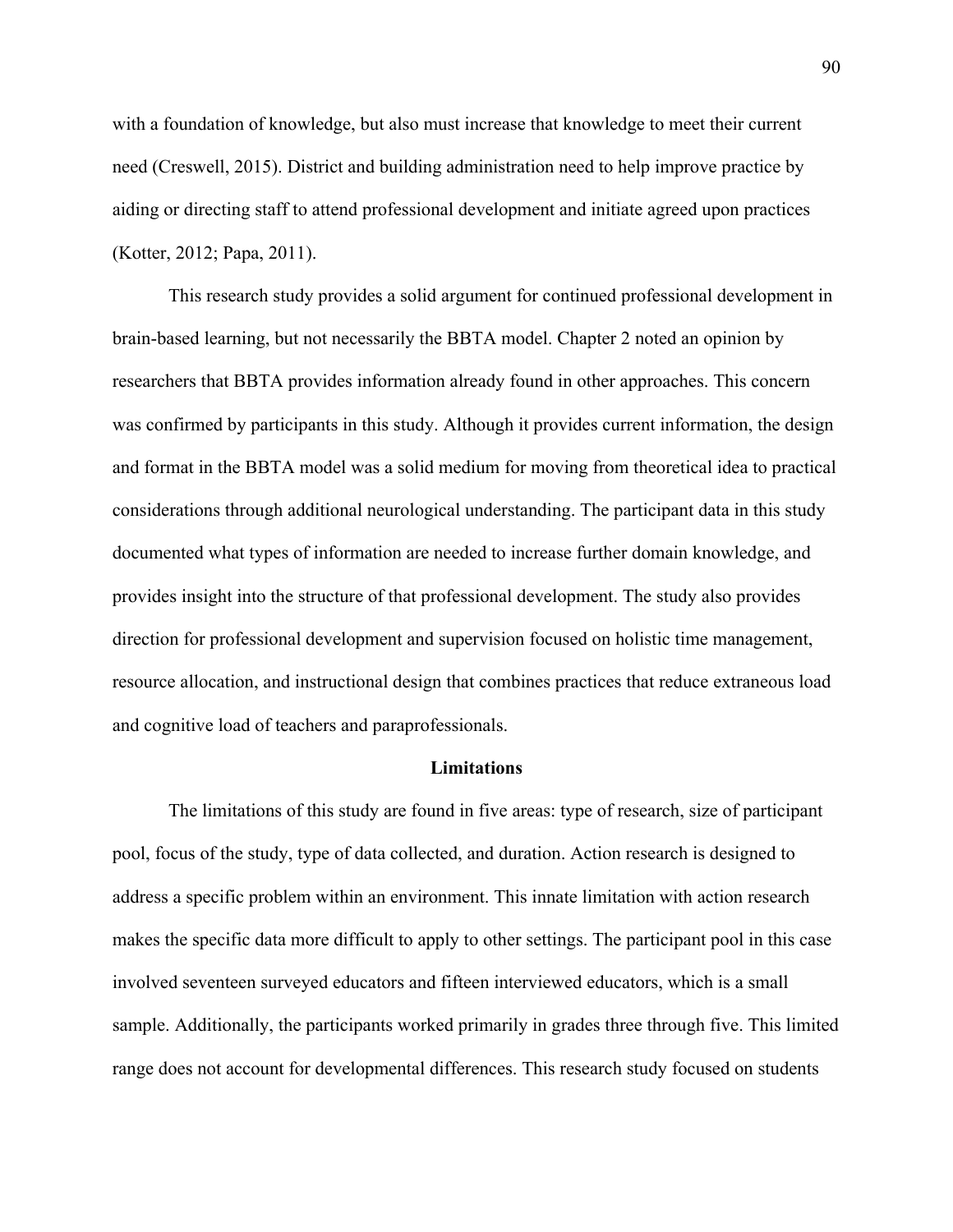with ASD and comorbid diagnosis explicitly with respect to memory and arousal concerns. This limited focus does not account for every other disabling factor possible in a classroom setting. Application to other known deficits would not be practical. However, the BBTA, neurological information, and implications of practice are transferable to the same population of students for the same purpose regardless of study site.

The study utilized both survey and interview data collection methods. The design and type of survey limited the responses but also, once compressed, limited the intended range of responses. No strategies were attempted, or data collected to identify the impact of the training on student achievement which could be attempted in a longer study. The amount of information presented, and limited time of the study is presented as a limitation because it impacts the processing time of the participants.

### **Recommendations for Future Research**

Educating students with disabilities creates the need for understanding how to educate those students within the actual environments where they are educated. Programs are designed and tested in isolated environments, not traditional settings, reducing the factors normally addressed through professional judgment (Cook et al., 2009). Conducting research within the traditional educational environments, to account for the broad factors influencing students and teachers collectively increases the ability to apply the findings to the classroom setting. The following two recommendations for future research may help to increase the practical application of research in public schools.

First, employ action research on the same topic within a larger setting and across grade level groupings, such as kindergarten to second grade, third through fifth grade, and sixth through eighth grade to identify grade level or developmental differences among students. This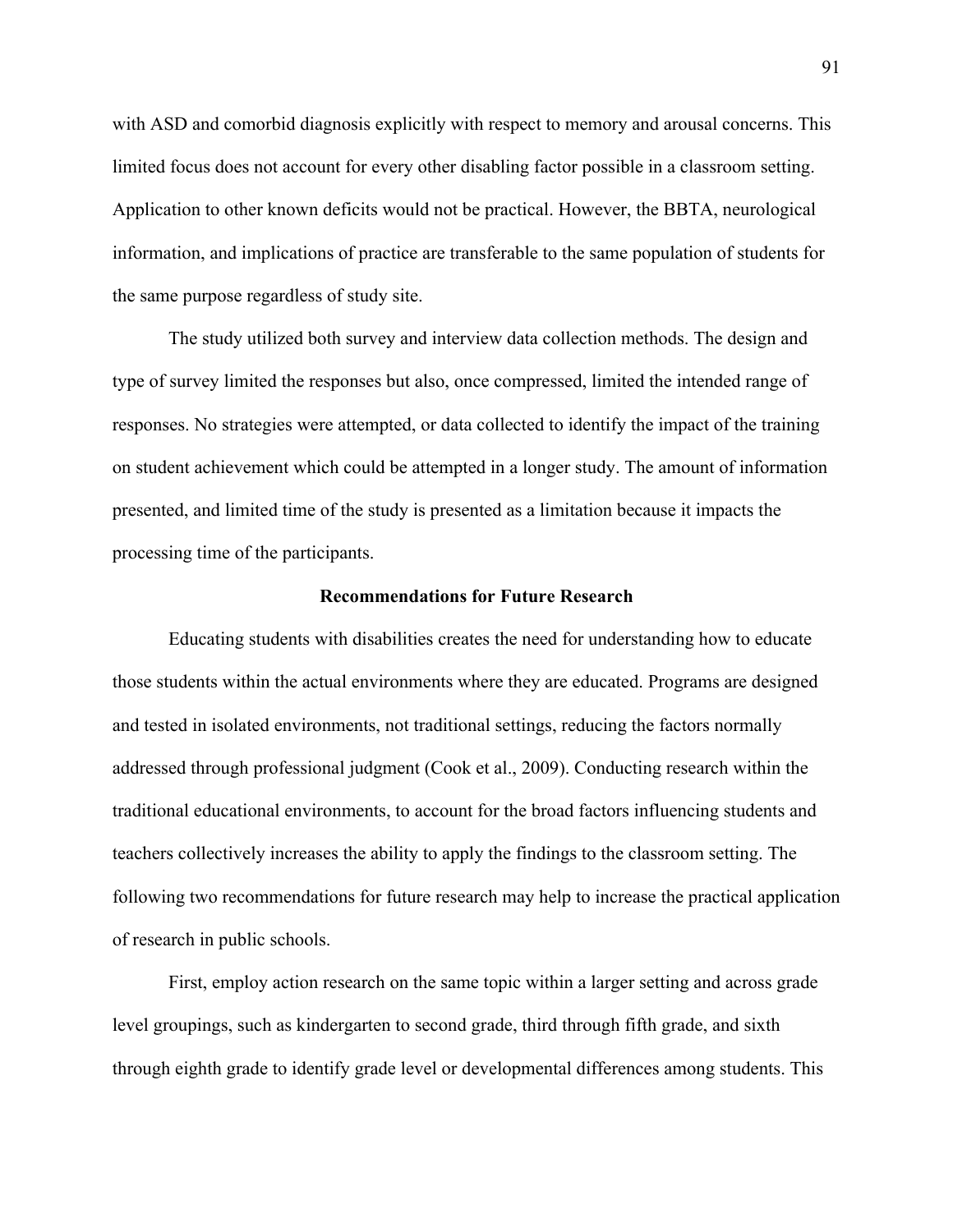would increase the participant pool and subsequently increase the validity of the data collected. Schools allocate resources to address the needs of students and data on what teachers state they need to address the needs. Action research alone is not enough. The literature and practices involved must bring theory down to an actionable set of practices and include continuable action research supporting the reflective teaching process. This allows educational practitioners to reflect on data conceptually, then apply pre-learned strategies or create strategies from the considerations provided by theory.

Second, extending the focus of the action research within the same institution addresses other disability similarities resulting in more common data. This larger body of data allows the district to create its own action research meta-analysis. This information could guide future professional development opportunities that are requested by practitioners and relevant to their populations directly, both within a building and in the buildings that feed other buildings, such as elementary to middle school, then high school. Administrators need to lead using data from their own industries if innovation is to occur (Kotter, 2012). Action research allows practitioners to use empirical studies to vet their own data in order to solve on-going needs (Menter et al., 2011).

### **Conclusion**

The key themes identified in chapter four support the findings and implications noted in this chapter. Chapter five reviewed the central question and related the data derived in chapter four to the themes resulting in implications for practice. The need for continual reflective teaching through action research at the building level is clear. The complexity of balancing domain knowledge, collaborative reflection by groups of practitioners to move from consideration to strategy, increasing shared experiences, and understanding how to balance role demand and student demands must be accounted for to meet the needs of students with ASD.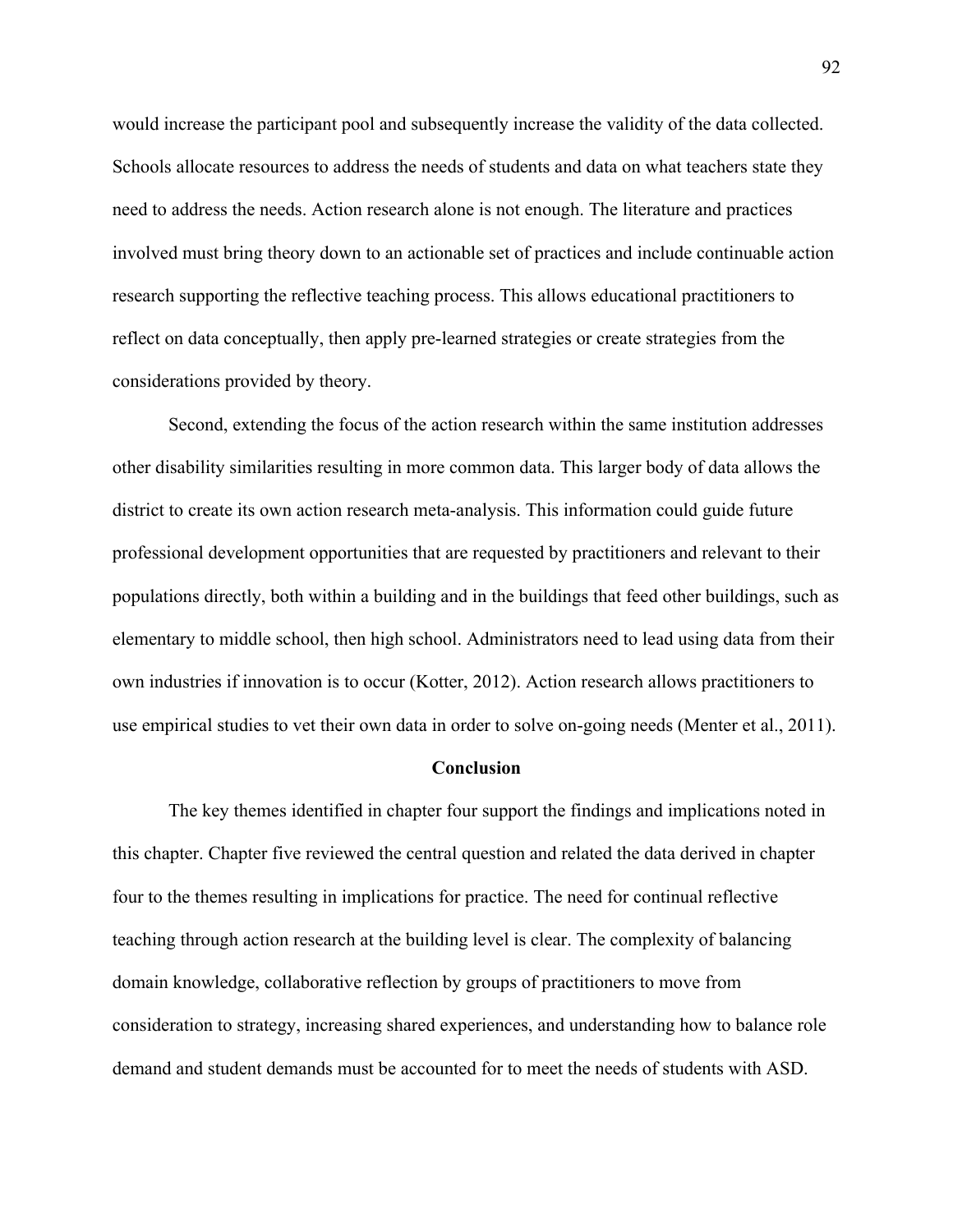New Hampshire's data on the success of students with ASD and other disabilities is not significantly different from the national average (National Center for Education Statistics, 2019). This provides a basis for using this information and approach across schools and states. However, this chapter outlined the limitations of this study that need to be understood and accounted for when applying the results and practices presented. Addressing how brain-based professional development can change how educators alter educational practice for students with ASD to increase their success in schools is not a New Hampshire–only problem. This study provided insight to addressing educational practice and added considerations for additional research focused on increasing the body of knowledge regarding learning.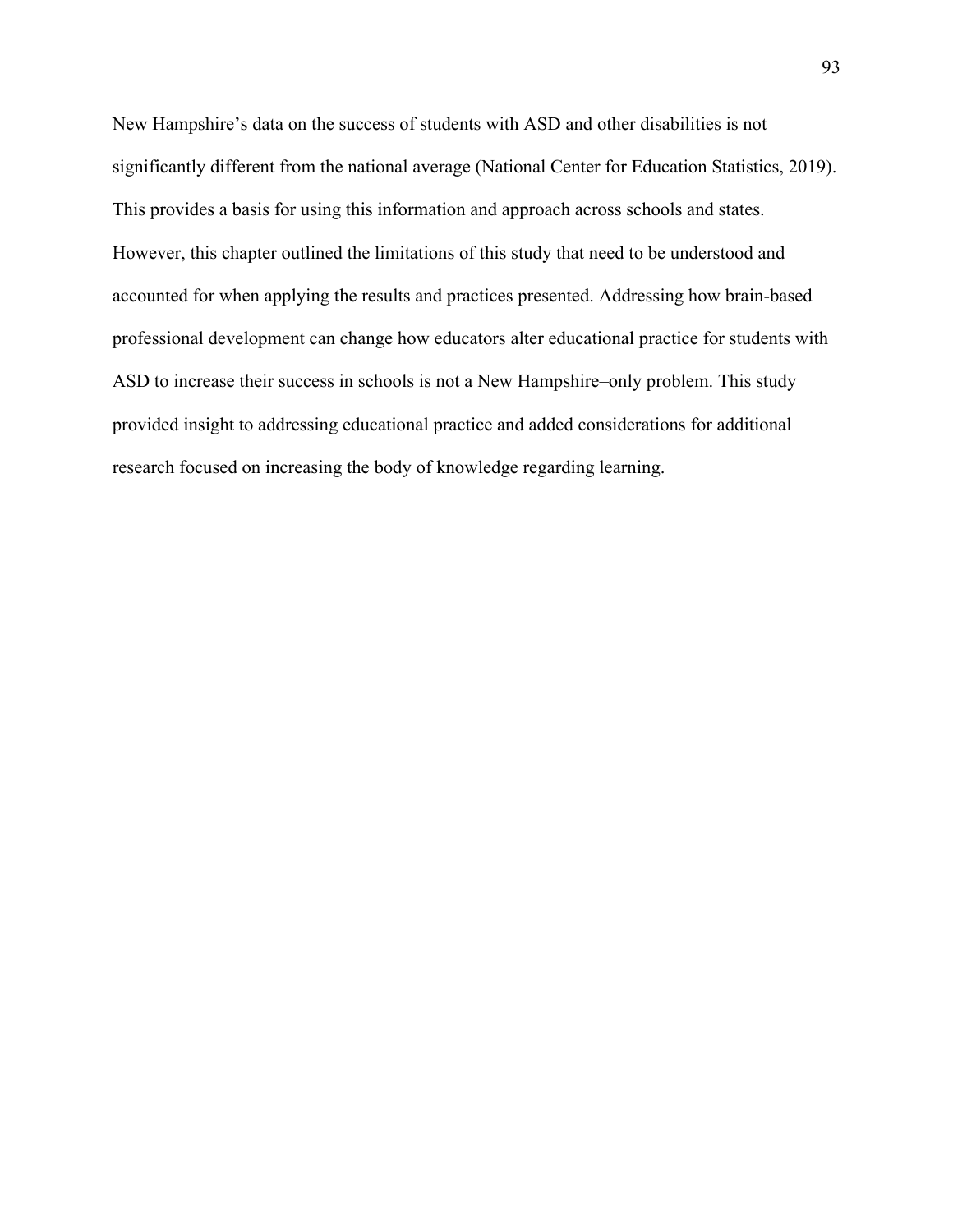### **Refer**e**nces**

- Ahmadi N., Goodarzi M. A., Hadianfard H., Mohamadi, N., Farid, D., Kholasehzadeh, G., . . . Hemyari, C. (2013). Comparing iconic memory in children with and without Attention Deficit Hyperactivity Disorder. *Iran Journal of Psychiatry, 8*(3), 131–137. Retrieved from https://www.ncbi.nlm.nih.gov/pmc/articles/PMC3887230/
- Alsalamah, A. (2017). Use of the self-monitoring strategy among students with Attention Deficit Hyperactivity Disorder: A systematic review. *Journal of Education and Practice*, *8*(14), 118–125. ISSN 2222-288x.
- Anagnostou, E. & Weele, J. (2018) ASD and ADHD: Overlapping symptoms and shared biology. *Journal of the American Academy of Child & Adolescent Psychiatry. 57*(10), p. 293–294. Doi: https://doi.org/10.1016/j.jaac.2018.07.710
- Anderson, A. H., Carter, M., & Stephenson, J. (2018). Perspectives of university students with Autism Spectrum Disorder. *Journal of Autism and Developmental Disorders, 48*(3), 651–665. doi: http://dx.doi.org.une.idm.oclc.org/10.1007/s10803-017-3257-3
- Anfara, V. & Mertz, N. (2015). *Theoretical frameworks in qualitative research.* Thousand Oaks, CA. Sage.
- Anttila, V., Bulik-Sullivan, B., Finucane, H., and Walters, R. (2018). Analysis of shared heredity in common disorders of the brain. *Science.* 360 (6395). doi:10.1126/science.aap8757
- Autism Speaks.org (May 5, 2019). *What are the dsm-v criteria for autism?* Retrieved from https://www.autismspeaks.org/dsm-5-criteria
- Bailey, B., Andrzeiewski, S., Grief, S., Syingos, & Heaton, S. (2018). The role of executive functioning and academic achievement in the academic self-concept of children and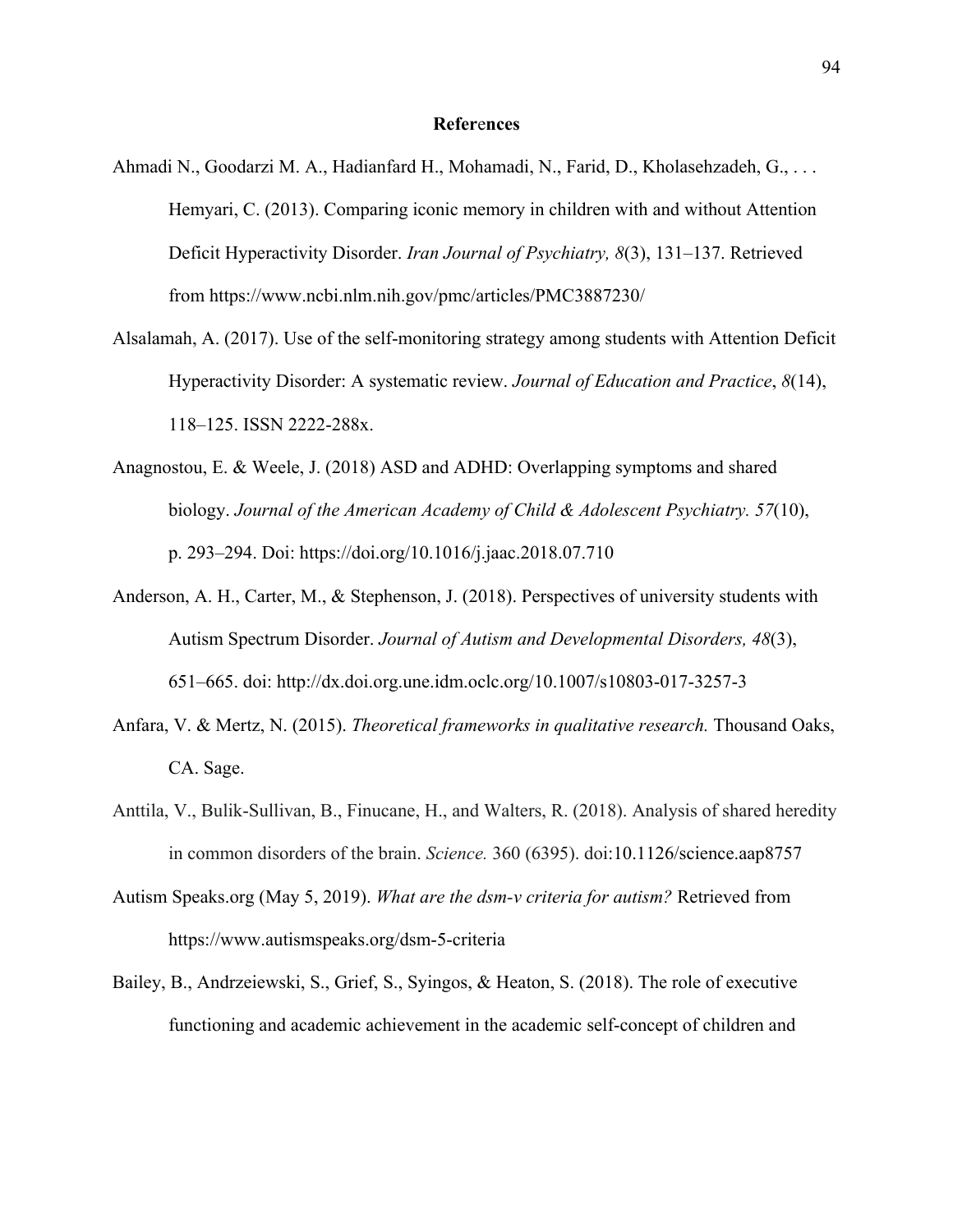adolescents referred for neuropsychological assessment*. Children, 5*(7). https://doi.org/10.3390/children5070083

- Bender, W. & Waller, L. (2011). *RTI & differentiated reading in the K–8 classroom*. Bloomington, IN: Solution Tree Press.
- Bethune, K. S., & Wood, C. L. (2013). Effects of wh-questions graphic organizers on reading comprehension skills of students with Autism Spectrum Disorders. *Education and Training in Autism and Developmental Disabilities, 48*(2), 236–244. Retrieved from http://daddcec.org/portals/0/cec/autism\_disabilities/research/publications
- Bloomberg, L & Volpe, M (2016). *Completing your qualitative dissertation: A roadmap from beginning to end.* Thousand Oaks, Ca: Sage Publishing
- Brindle, K., Moulding, R., Bakker, K., & Nedelikovic, M. (2015). Is the relationship between sensory-processing sensitivity and negative affect mediated by emotional regulation? *Australian Journal of Psychology, 674*(4), 214–221. doi:10.1111/ajpy.12084
- Brown, J. F. (2016). *The emotion regulation skills system for cognitively challenged clients: A DBT-informed approach*. New York, NY: Guilford Press.
- Buffum, A., Mattos, M. & Weber, C. (2012). *Simplifying response to intervention: Four essential guiding principles*. Bloomington, IN: Solution Tree Press
- Campoy, G. (2017). The special role of item-context associations in the direct-access region of working memory. *Psychological Research, 81*(5), 982–989. doi: http://dx.doi.org.une.idm.oclc.org/10.1007/s00426-016-0789-7
- Cao, Z. & Li, K. (May 2018). Teaching strategies of Chinese language history class based on brain science. *NeuroQuantology, 16*(5), 193–198. doi: 10.14704/nq.2018.16.5.1297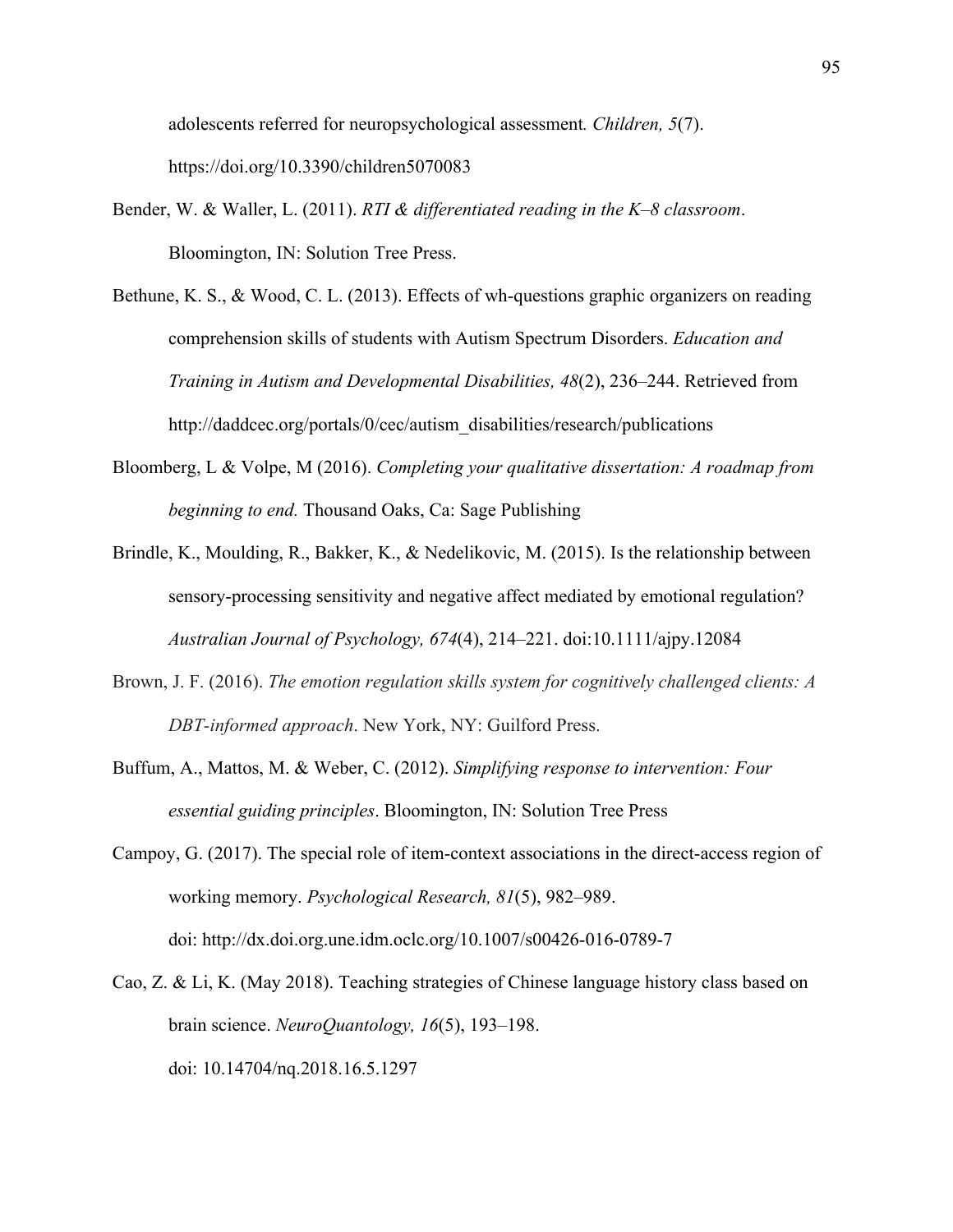- Carter, E., Common, E., Sreckovic, M., Huber, H., Bottem-Beutal, K., Gustafson, J., . . . Hume, K. (2014). Promoting social competence and peer relationships for adolescents with autism spectrum disorder. *Remedial and Special Education*, *35*(2), 91–101. doi: 1011770741932514618
- Cavazzi, T. & Becerra, R. (2014). Psychophysiological research of borderline personality disorder: Review and implications of biosocial theory. *Europe's Journal of Psychology*, *10*(1). doi:10.5964/ejop.v10i1.677
- Chantiluke, K., Barrett, N., Giampietro, V., Brammer, M., Simmons, A., & Rubia, K. (2015). Disorder-dissociated effects of fluoxetine on brain function of working memory in Attention Deficit Hyperactivity Disorder and Autism Spectrum Disorder. *Psychological Medicine, 45*(6), 1195–1205. doi: http://dx.doi.org.une.idm.oclc.org/10.1017 /S0033291714002232
- Chin, R. (2018). *Educating children with autism*. [PowerPoint presentation]. West Central Consortium of Schools: West Lebanon, NH.
- Clark, J. M. & Paivio, A. (1991). Dual coding theory and education. *Educational Psychology Review, 3*(3), 149–210. Springer Stable. Retrieved from http://www.jstor.org/stable/23359208
- Common Core Standards.org (2019). English language arts standards. Retrieved from http://www.corestandards.org/ELA-Literacy/
- Cook, B., Tankersley, M., & Landrum, T. (2009). Determining evidenced based practices in special education. *Exceptional Children, 75*(3), 365–383.
- Cooper-Kahn, J. & Dietzel, L. (2017). What is executive functioning? Retrieved from http://www.ldonline.org/article/29122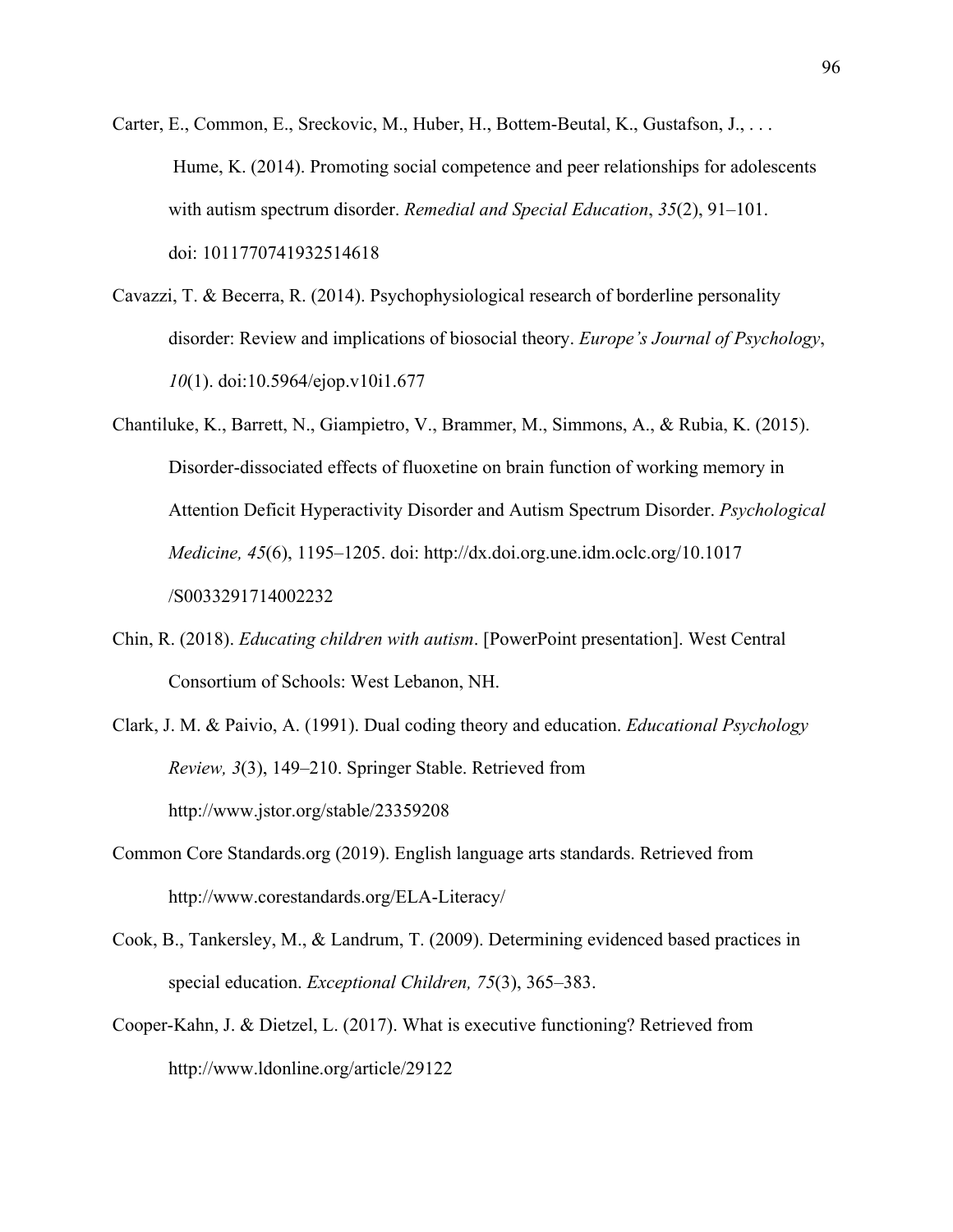Corbert, G., Ruud, M. (2000). Functional neuroanatomy of the prefrontal cortex: Autonomic interactions. *Progress in Brain Research, 126,* 49–62. doi:10.1016 /S0079-6123(00)26006-8

- Craig, F., Margari, F., Legrottaglie, AR., Palumbi, R., Giambattista, C., Margari, L. (2016). A review of executive function deficits in Autism Spectrum Disorder and Attention-Deficit/Hyperactivity Disorder. *Neuropsychiatry Disorders and Treatment*, *12,* 1191–202. doi:10.2147/NDT.S104620
- Creswell, J.W. (2015) *Educational Research: Planning, Conducting, and Evaluating Quantitative and Qualitative Research* (5th ed.). Pearson. Kindle Edition.
- Crowell, S. E., Beauchaine, T. P., & Linehan, M. (2009). A biosocial developmental model of borderline personality: Elaborating and extending Linehan's theory. *Psychological Bulletin, 135*(3), 495–510.
- Dessemonteta, R. S., Martineta, C., de Chambriera, A., Martini-Willeminb, B., & Audrina, C. (2019). A meta-analysis on the effectiveness of phonics instruction for teaching decoding skills to students with intellectual disability. *Educational Research Review, 26,* 52–70. doi:10.1016/.2019.01.001
- DuPaul, G., Chronis-Tuscano, A., Danielson, M., Visser, S. (2018). Predictors of receipt of school services in national sample of youth with ADHD. *Journal of Attention Disorders*, *23*(11), 1–17. doi:10.1177/1087054718816169
- Edelenbosch, R., Kupper, F., Krabbendam, L., and Broerse, J. (2015). Brain-based learning and educational neuroscience: Boundary work. *Mind, Brain, and Education, 9*(1), 40–49. doi: org.une.idm.oclc.org/10.1111/mbe.12066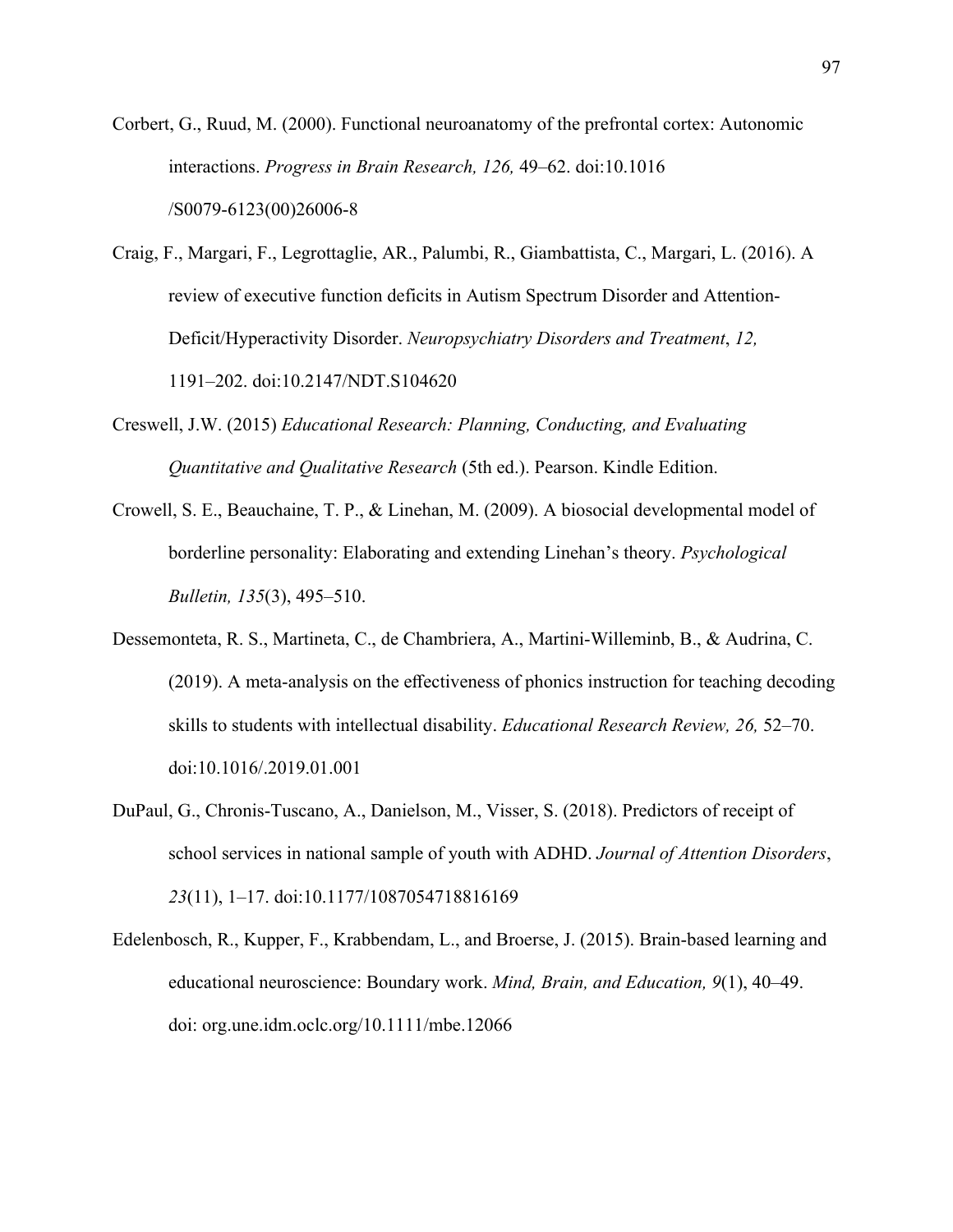- Ertmer, P. & Newby, T. J. (2013). Behaviorism, cognitivism, constructivism: Comparing critical features from an instructional design perspective. *Performance Improvement Quarterly, 6*(4). doi: 10.1111/j.1937-8327.1993
- Factor, R. S., Ryan, S. M., Farley, J. P., Ollendick, T. H., & Scarpa, A. (2017). Does the presence of anxiety and ADHD symptoms add to social impairment in children with Autism Spectrum Disorder? *Journal of Autism and Developmental Disorders, 47*(4), 1122–1134. doi:10.1007/s10803-016-3025-9
- Finnegan, E. & Mazin, A. L. (2016). Strategies for increasing reading comprehension skills with autism spectrum disorder: A review of the literature. *Education and Treatment of Children, 39*(2), 187–220. doi:10.1353/etc.2016.0007
- Fogarty, R. & Pete, B. (2011). *Supporting differentiated instruction: A professional learning communities' approach.* Bloomington, IN: Solution Tree Press.
- Gerard, G., Isquith, P., Guy, S., & Kenworthy, L. (2015). *Behavior rating inventory of executive function* (2nd ed.). Lutz, FL: Pearson.
- Gerber, M. M. (2005). Teachers are still the test: Limitations of response to instruction strategies for identifying children with learning disabilities. *Journal of Learning Disabilities, 38*(6), 516–524. doi:10.1177/00222194050380060701
- Ginns, P. & Leppink, J. (2019). Special issue on cognitive load theory: Editorial. *Educational Psychological Review*. doi:10.1007/s10648-019-09474-4
- Google (2019). Recorder. Audio transcription application.
- Green, S. A., Hernandez, L., Tottenham, N., Krasileva, K., Bookheimer, S. & Dapretto, M. (2015). Neurobiology of sensory over responsiveness in youth with autism spectrum disorders. *JAMA Psychiatry, 72*(8), 778–786. doi:10.1001/.2015.0737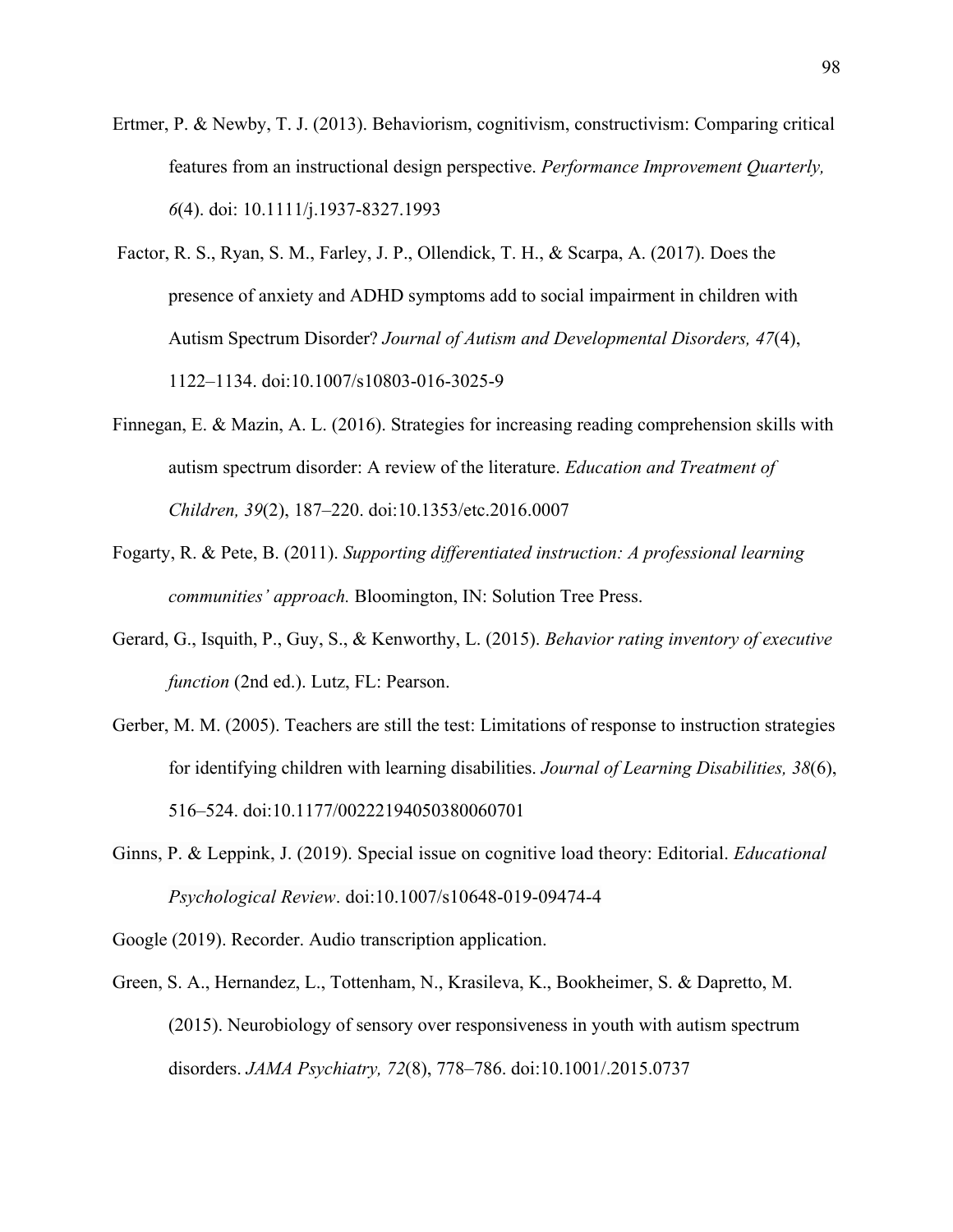Griffin, J. (2015). C-46 Episodic memory deficits in autism spectrum disorder: A meta-analysis. *Archives of Clinical Neuropsychology, 30*(6), 579. https://doi-org.une.idm.oclc.org/10.1093/arclin/acv047.248

- Grzadzinski, R., Martino, A. D., Brady, E., Mairena, M. A., O'Neale, M., Petkova, E., . . . Castellanos, F. X. (2011). Examining autistic traits in children with ADHD: Does the autism spectrum extend to ADHD? *Journal of Autism and Developmental Disorders, 41*(9), 1178–1191. doi:10.1007/s10803-010-1135-3
- Harvard University. (2019). Center on the developing child: Executive functioning and selfregulation. Retrieved from https://developingchild.harvard.edu
- Hendriksen, J., Peijnenborgh, J., Aldenkamp, A., and Vles, J. (2015). Diagnostic overshadowing in a population of children with neurological disabilities: A cross sectional descriptive study on acquired ADHD. *European Journal of Paediatric Neurology, 19*(5), 521–524. doi: 10.1016/j.ejpn.2015.04.004
- Hersey, P. & Blanchard, H. (2016). Situational Leadership Theory. Retrieved from Leadership Central: Retrieved from http://www.leadership-central.com/situational-leadership -theory.html#axzz2PVQLLYv0
- Hirabaru, K. and Matsuo, M. (2018), Neurological comorbidity in children with neurofibromatosis type 1. *Pediatrics International,* 60, 70–75. doi:10.1111/ped.13388
- Jackson, S., Kleitman, S., Aidman, E. (2014). Low cognitive load and reduced arousal impede practice effects on executive functioning, metacognitive confidence and decision making. PLOS One. doi: 10.1371/journal.pone.0115689
- Kalyuga, S. (2011). Cognitive Load Theory: How many types of load does it really need? *Educational Psychology Review, 23*(1), 1–19. doi:10.1007/s10648-010-9150-7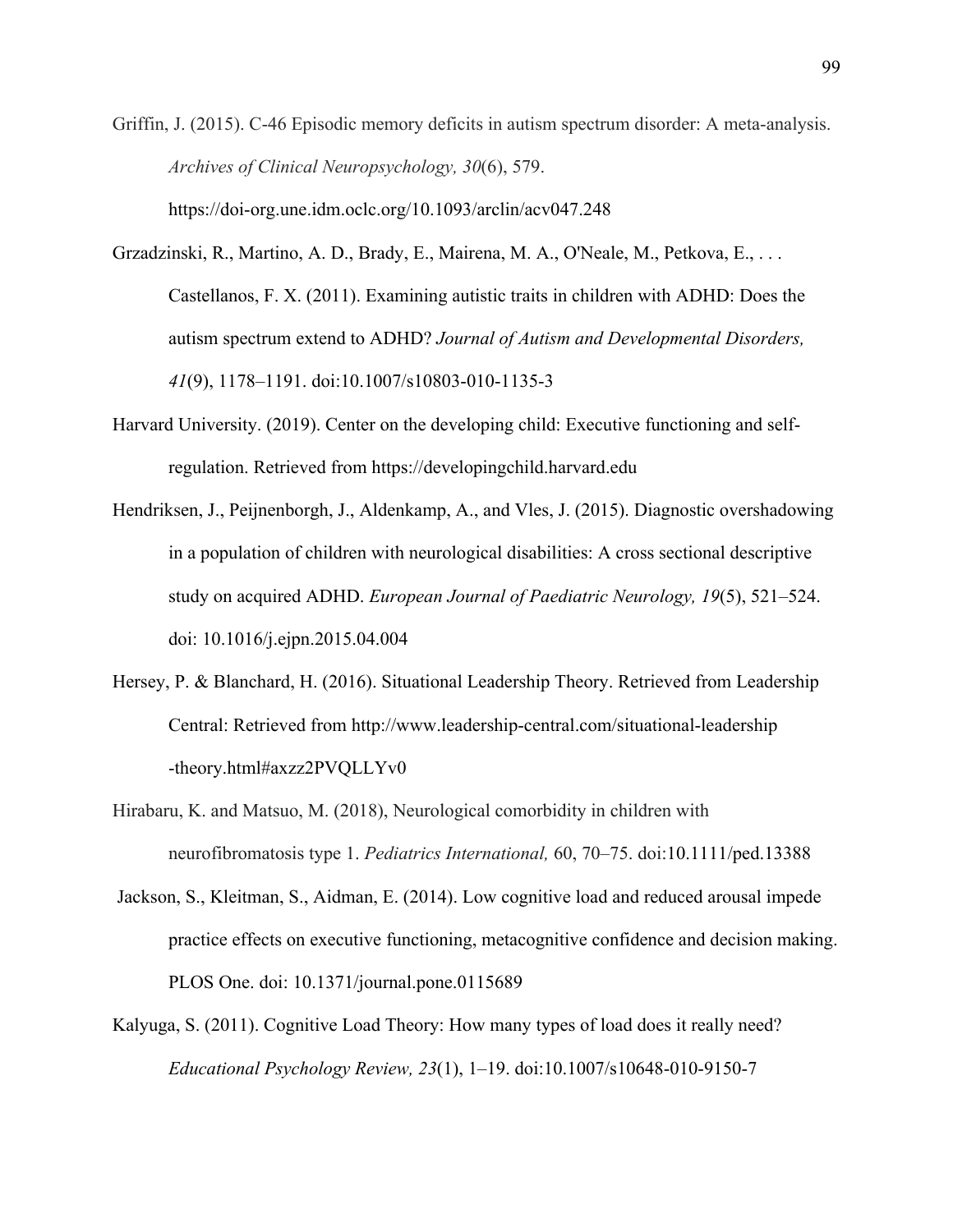- Kalyuga, S., & Singh, A. (2016). Rethinking the boundaries of Cognitive Load Theory in complex learning. *Educational Psychology Review, 28*(4), 831–852. doi:10.1007 /s10648-015-9352-0
- Kennedy, M. J., Deshler, D. D., & Lloyd, J. W. (2015). Effects of multimedia vocabulary instruction on adolescents with learning disabilities. *Journal of Learning Disabilities*, *48*(1), 22–38. https://doi.org/10.1177/0022219413487406
- Kleberg, J. L. (2015). Resting state arousal and functional connectivity in Autism Spectrum Disorder. *Journal of Neurophysiology, 113,* 3035–3037. doi:10.1152/jn.00292.2014

Kotter, J. P. (2012). *Leading change*. Boston, MA: Harvard Business Review.

- Krakowski, A. (2018) Factor structure of combined autism and ADHD symptoms in a sample of children with neurodevelopmental disorders. *Journal of the American Academy of Child & Adolescent Psychiatry, 57*(10), 294. doi: https://doi.org/10.1016/j.jaac.2018.07.711
- Lara, A. & Wallis, J. (2015). The role of prefrontal cortex in working memory: A mini review. *Front System Neuroscience, 9*(123). doi:10.33892015.00173
- Leitner, Y. (2014) The co-occurrence of autism and Attention Deficit Hyperactivity Disorder in children—what do we know? *Front System Neuroscience, 8*(268), 1–8. doi:10.3389.2014.00268
- Lerner, M., McPartland, J., & Morris, J. (2013). Multimodal emotion processing in autism spectrum disorders: An event-related potential study. *Developmental Cognitive Neuroscience, 3,* 11–21. doi: https://doi.org/10.1016/j.dcn.2012.08.005
- Liefooghe, B., De Houwer, J., & Wenke, D. (2013). Instruction-based response activation depends on task preparation. *Psychonomic Bulletin & Review, 20*(3), 481–487. doi:10.3758/s13423-013-0374-7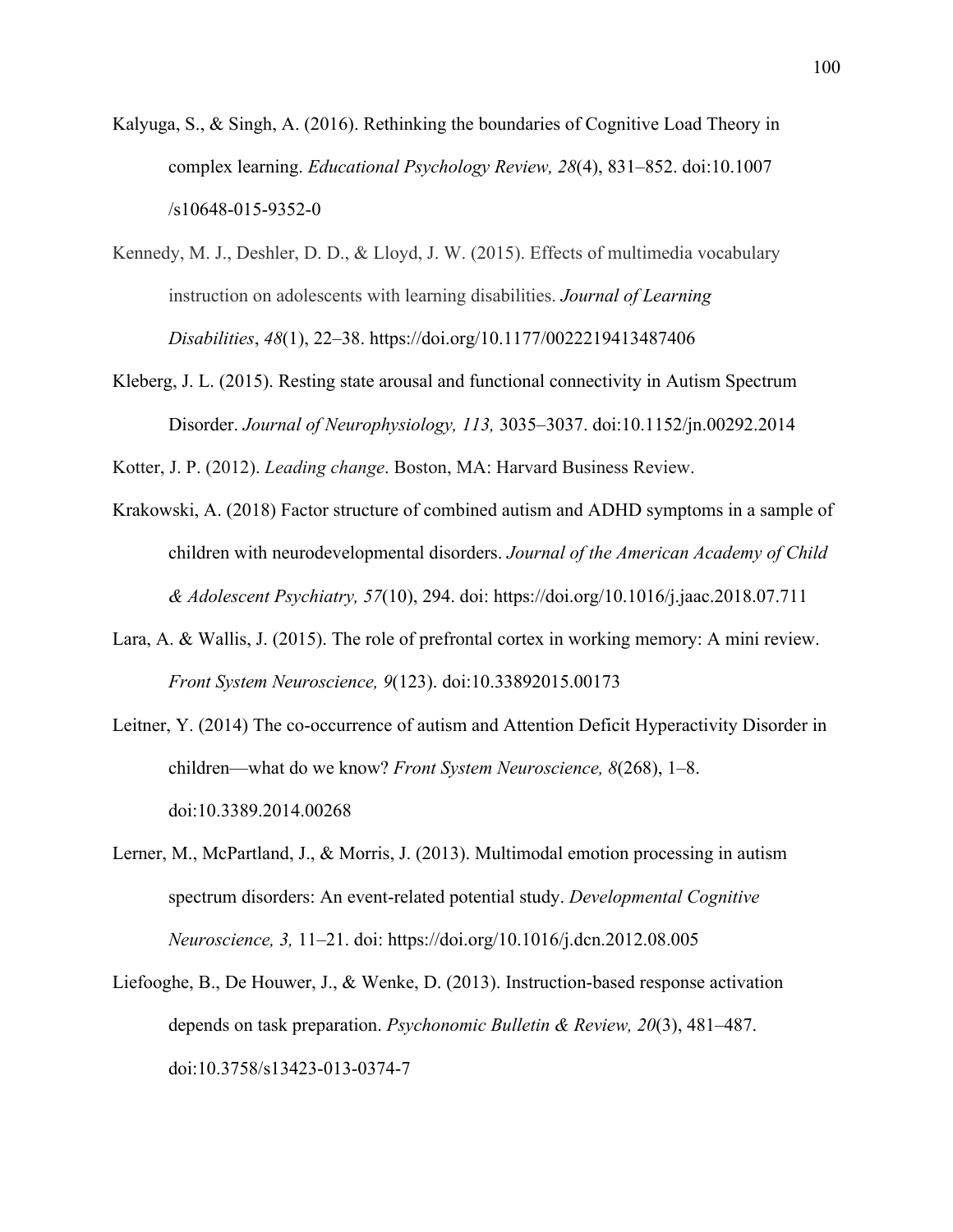Linehan, M. M., & Wilks, C. R. (2015). The course and evolution of dialectical behavior therapy. *American Journal of Psychotherapy, 69*(2), 97–110. doi: 10.1176/.2015.69.2.97

Levenson, N. (2012). *Smarter budgets, smarter school.* Cambridge, MA: Harvard Education Press.

- Marzano, R. & Waters, T. (2009). *District leadership that works.* Bloomington, IN: Solution Tree Press.
- McKown, C. (2017). Social-emotional assessment, performance, and standards. *The Future of Children 27*(1), 157–178. doi: 10.1353/foc.2017.000
- Menter, J., Elliot, D., Hulme, M., Lowden, K., & Hall, J. R. (2011). *A guide to practitioner research in education*. Retrieved from https://ebookcentral.proquest.com
- Merenda, P. F. (1996). BASC: Behavior assessment system for children. *Measurement and Evaluation in Counseling and Development, 28*(4), 229–232. Retrieved from https://psycnet.apa.org/record/1996-02469-007
- Merrian, S. & Tisdell, E. (2016). *Qualitative research: A guide to design and implementation*. San Francisco, CA: John Wiley & Sons.
- Morgan, P., Li, H., Farkas, G., Cook, M., Pun, W., & Hillemeier, M. (2017). Executive functioning deficits increase kindergarten children's risk for reading and mathematics difficulties in first grade. *Contemporary Educational Psychology, 50,* 23–32.
- Murgaugh, D., Maximo, J., Cordes, C., O'Kelley, S., Kana, R. (2017). From word reading to multi-sentence comprehension: Improvements in brain activity in children with autism after reading intervention. *Neuroimage: Clinical, 16,* 303–312. doi: 10.1016/j.nicl.2017.08.012
- National Center for Educational Outcomes. (2016). Accommodations for students with disabilities. Retrieved from https://nceo.info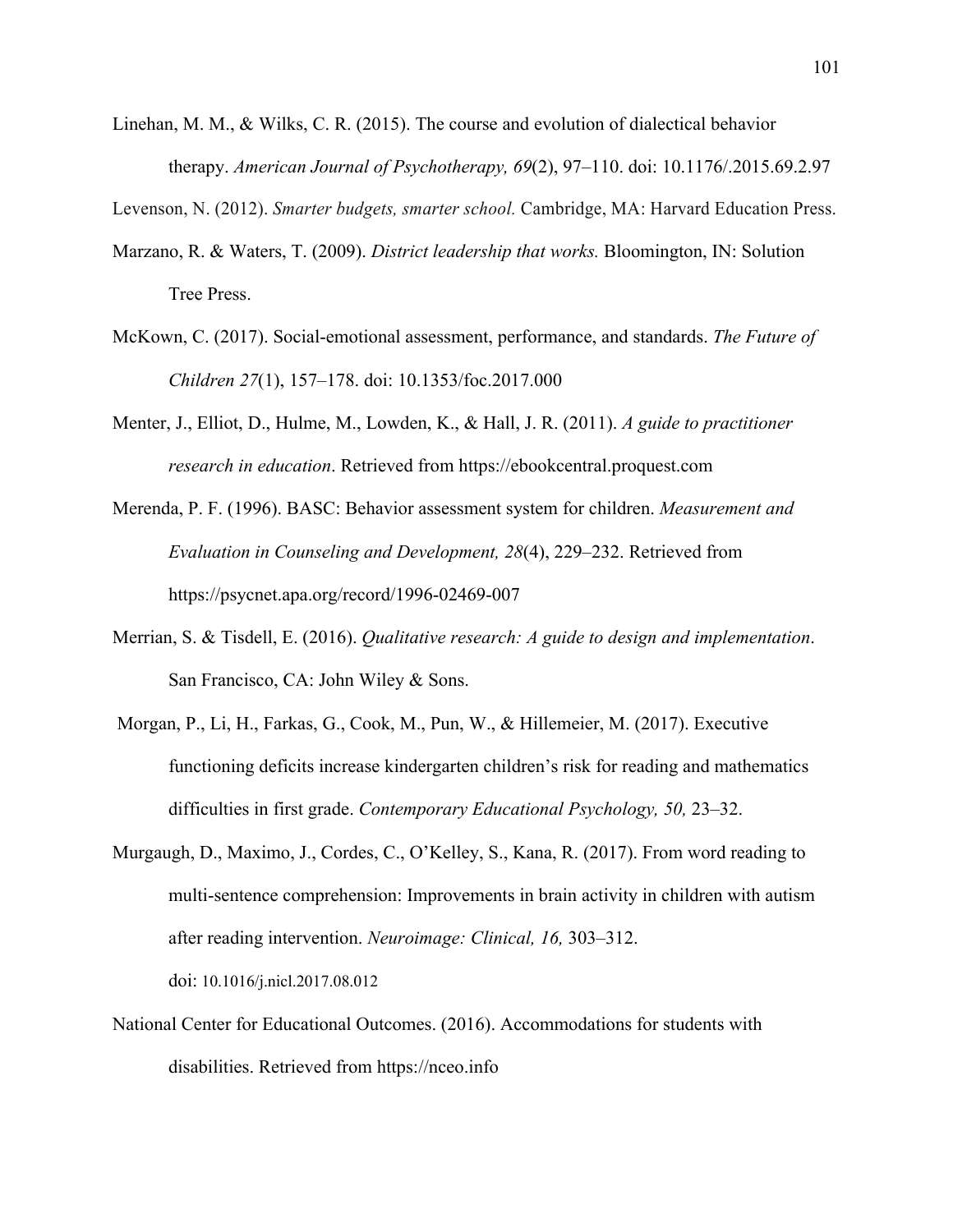- National Center for Education Statistics (2017). Public high school 4-year adjusted cohort graduation rate (ACGR), by race/ethnicity and selected demographic characteristics for the United States, the 50 states, and the District of Columbia: School year 2015–16. Retrieved from https://nces.ed.gov/ccd/tables/ACGR\_RE\_and\_characteristics \_2015-16.asp
- National Center for Education Statistics (2019). Children and youth with disabilities. Retrieved from https://nces.ed.gov/programs/coe/indicator\_cgg.asp.
- New Hampshire Department of Education (July 1, 2005). ED 306.24: Minimum standards for public school approval. Retrieved from

http://www.gencourt.state.nh.us/rules/state\_agencies/ed300.html

- New Hampshire Department of Education (December 5, 2015). 2015 PACE district results by grade, level, and subgroups. Retrieved from: https://www.education.nh.gov/assessment -systems/pace.htm
- New Hampshire Department of Education (2018a). Consolidated state plan. Retrieved from: https://www.education.nh.gov/essa/documents/nh\_state\_plan\_final\_011918.pdf
- New Hampshire Department of Education (2018b). 2018-part b-results driven accountability matrix. Retrieved from: https://www.education.nh.gov/instruction/special\_ed /documents/nh-resultsmatrix-2018b.pdf
- New Hampshire Department of Education (2018c). 2018–2019 decision making worksheet: participation of students with disabilities in statewide assessment. Retrieved from: https://www.education.nh.gov/instruction/assessment/alt\_assess/documents /alt-decision-making-worksheet.pdf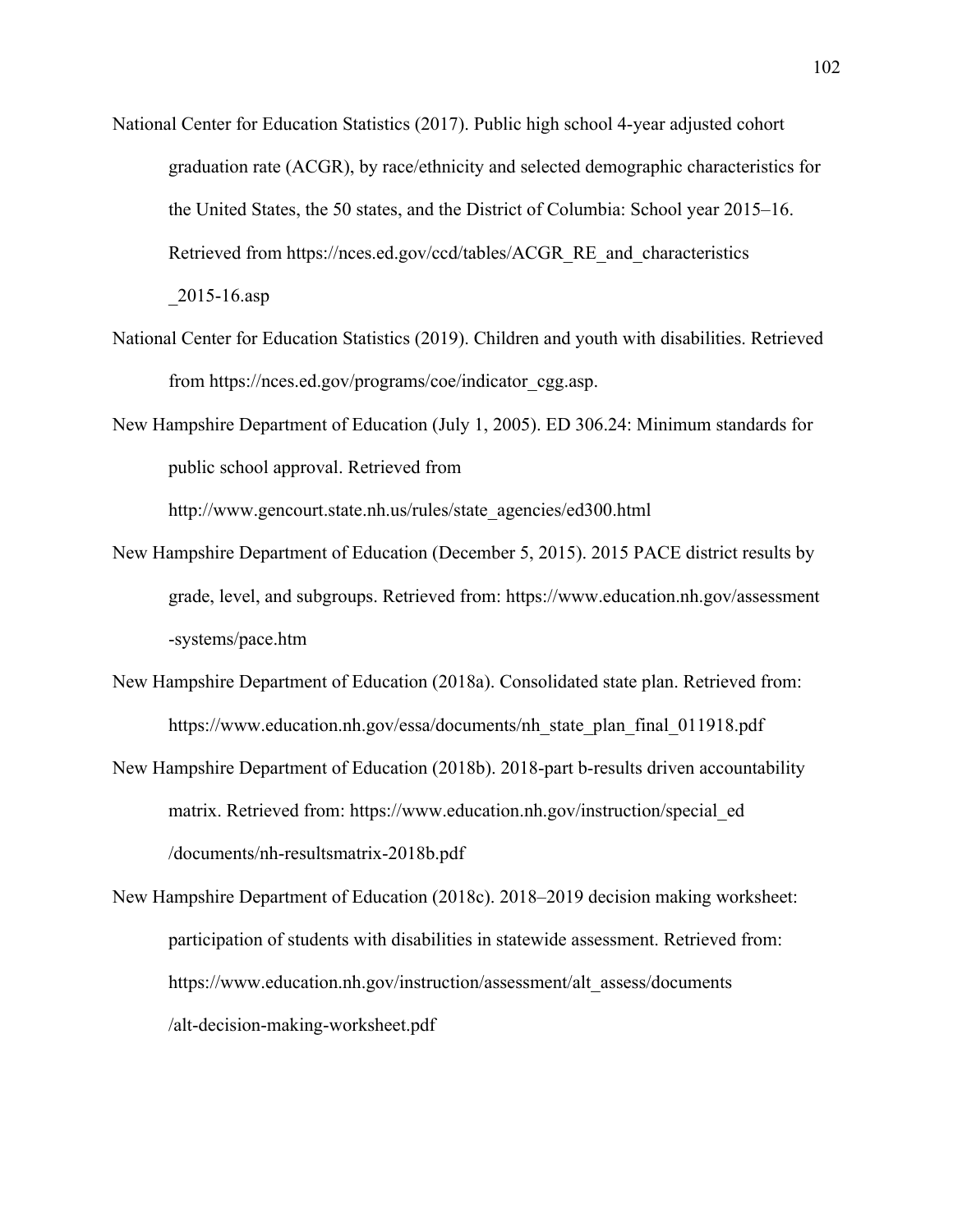New Hampshire Department of Education (2018d). Enrollments by race/ethnicity in New Hampshire public schools. Retrieved from

https://www.education.nh.gov/data/documents/race18-19.pdf

New Hampshire Department of Education (July, 21, 2019). Chapter ed 1100 standards for the education of children with disabilities. Retrieved from: https://www.education.nh.gov/instruction/special\_ed/index.htm

- Ngyuen, N., Leytham, P., Whitby, P., & Gelfer, J. (2015). Reading comprehension and autism in the primary general education classroom. *The Reading Teacher, 69*(1), 71–75. doi: 10.1002/trtr.1367
- Omar, S., & Bidin, A. (2015). The impact of multimedia graphic and text with autistic learners in reading. *Universal Journal of Educational Research, 3*(12), 989–996. doi: 10.13189.2015.031206
- Orekhova, E. V., Stroganova, T. A. (2014). Arousal and attention re-orienting in autism spectrum disorders: Evidence from auditory event-related potentials. *Frontiers in Human Neuroscience, 8*(1). doi:10.3389.2014.00034
- Ozonoff, S., Pennington, B., & Rogers, S. J. (1991). Executive function deficits in highfunctioning autistic individuals: Relationship to theory of mind. *Journal of Child Psychology and Psychiatry, 32*(7), 1081–1105. Retrieved from https://www.du.edu/ahss/psychology/dnrl/media/documents

Ozonoff, S., & Jensen, J. (1999). Brief report: Specific executive function profiles in three neurodevelopmental disorders. *Journal of Autism Developmental Disorders*, *29*(2), 171–177. doi:10.1023/A:1023052913110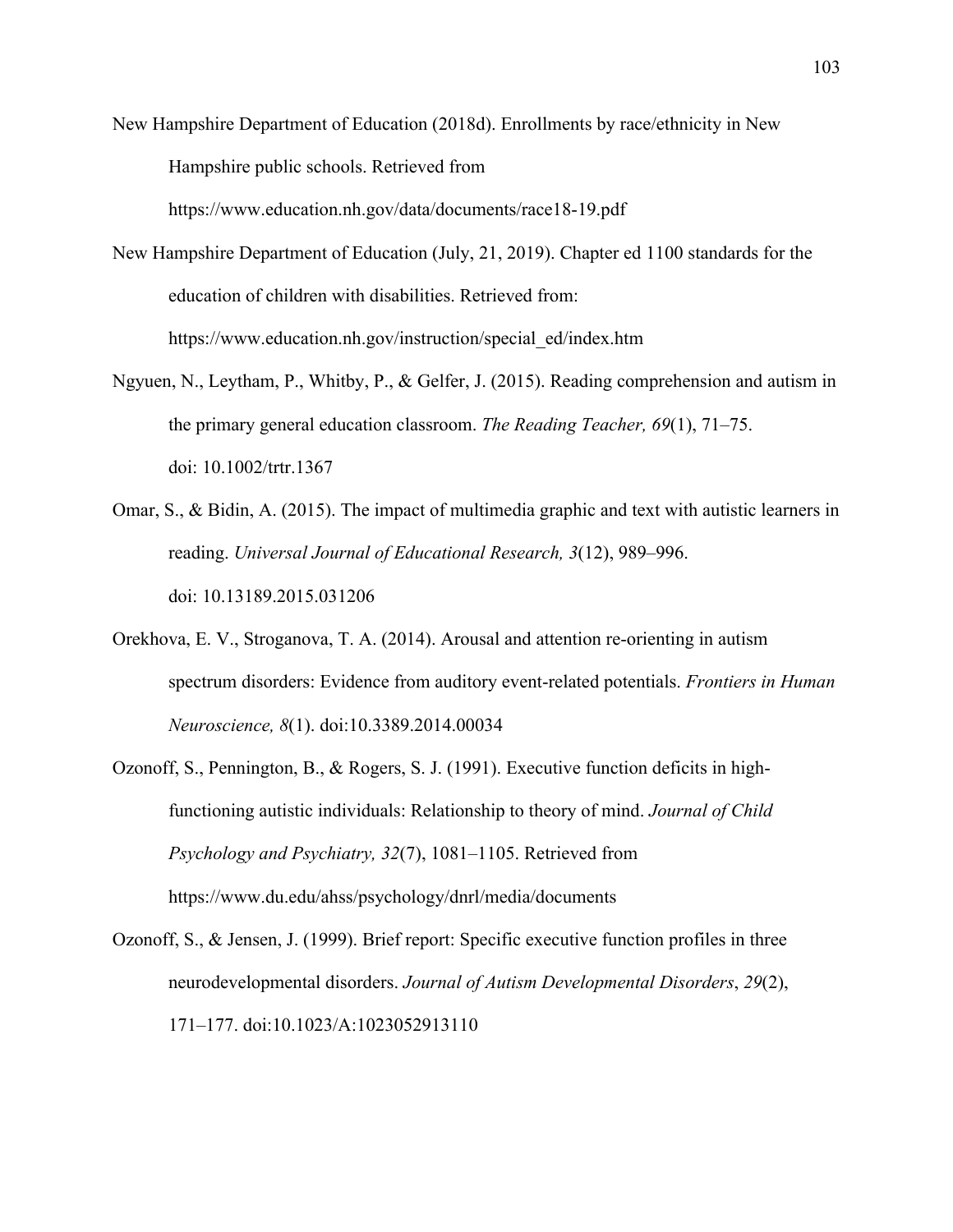- Paas, F., Renkl, A., & Sweller, J. (2003). Cognitive load theory and instructional design: Recent developments*. Educational Psychologist, 38*(1), 1–4. doi: 10.1207/s15326985ep3801
- Paivio, A. (2013). Dual coding theory, word abstractness, and emotion: A critical review of Koustas et al. (2011). *Journal of Experimental Psychology, 142*(1), 282–287. doi: /10.1037/a0027004
- Paivio, A. (2014). Intelligence, dual coding theory, and the brain. *Intelligence, 47,* 141–158. doi:/10.1016/.2014.09.002

Papa, R. (2011). *Technology leadership for school improvement*. Thousand Oaks, CA: Sage.

Pellicano, E. (2012). Do autistic symptoms persist across time? Evidence of substantial change in symptomatology over a 3-year period in cognitively able children with autism. *American Journal on Intellectual and Developmental Disabilities, 117*(2), 156–166. doi:

10.1352/1944-7558-117.2.156

- Quin, D. (2017). Longitudinal and contextual associations between teacher–student relationships and student engagement: A systematic review. *Review of Educational Research, 87*(2), 345–387. https://doi.org/10.3102/0034654316669434
- Rao, K., & Meo, G. (2016). *Using universal design for learning to design standards-based lessons.* SAGE Open. https://doi.org/10.1177/2158244016680688
- Reeves, M., James, L. M., Pizzarello, S. M., & Taylor, J. E. (2010). Support for Linehan's biosocial theory from a nonclinical sample. *Journal of Personality Disorders, 24*(3), 312–316. doi:10.1521.2010.24.3.312
- Reynolds, M. & Niileksela, C. (2015). Test Review: Schrank, F. A., McGrew, K. S., & Mather, N. (2014). Woodcock-Johnson IV Tests of Cognitive Abilities. *Journal of Psychoeducational Assessment, 33*(4), 381–390.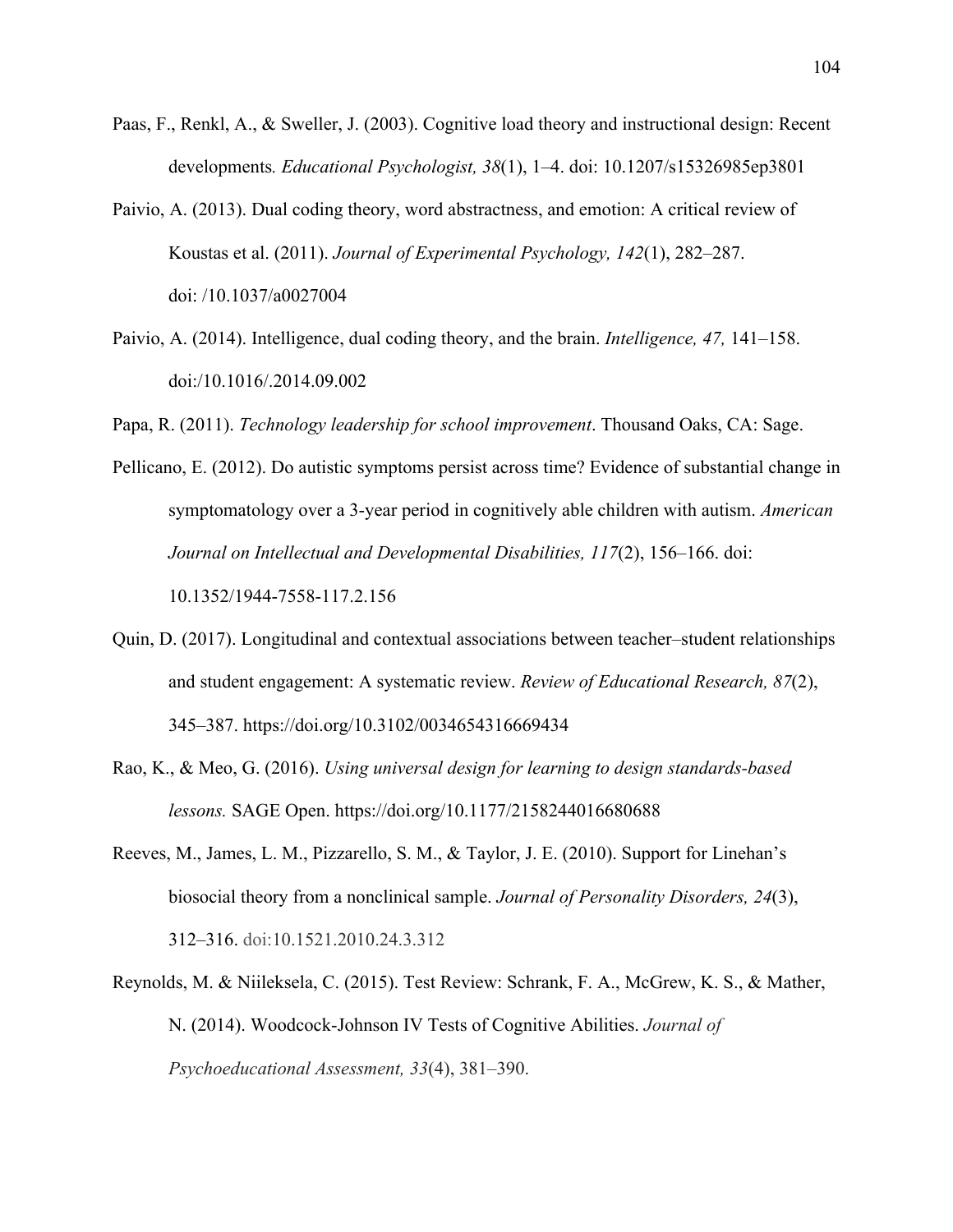Rittschof, K. (2010). Field dependence–independence as visuospatial and executive functioning in working memory: Implications for instructional systems design and research. *Education Tech Research Development, 58,* 99–114. doi: 10.1007/s11423-008-9093-6

- Saleh, S. (2012). The effectiveness of brain-based teaching in dealing with the problems of students' conceptual understanding and learning motivation towards physics. *Educational Studies, 38*(1), 19–29. doi:10.1080/03055698.2011.570004
- Salmiza, S. (2012). The effectiveness of Brain-Based Teaching Approach in dealing with the problems of students' conceptual understanding and learning motivation towards physics. *Educational Studies, 38*(1), 19–29. doi: 10.1080/03055698.2011.570004
- Sattler, J. (2008). *Assessment of children: Cognitive foundations and applications.* La Mesa, CA: Jerome M. Sattler Publisher.
- Scarpa, A. (2015). Physiological arousal and its dysregulation in child maladjustment. *Current Directions in Psychological Science, 24*(5), 345–351. doi:10.1177/0963721415588920
- School Digger. (06/30/2019). Retrieved from: https://www.schooldigger.com/go/NH/schools /0531000343/school.aspx
- Sen, Z., Basar, T., Askin, I., & Turan, S. (2015). Brain-based learning studies in Turkey: A review for methodological analysis. *Egitim Ve Bilim, 40*(181). Retrieved from https://une.idm.oclc.org/login?url=https://search-proquest-com.une.idm.oclc .org/docview/1786821550?accountid=12756
- Sepp, S., Howard, S. J., Tindall-Ford, S., Agonstinoh, S., & Paas, F. (2019). Cognitive load theory and human movement: Towards an integrated model of working memory. *Educational Psychological Review, 31*(2). doi:10.1007/s10648-019-09461-9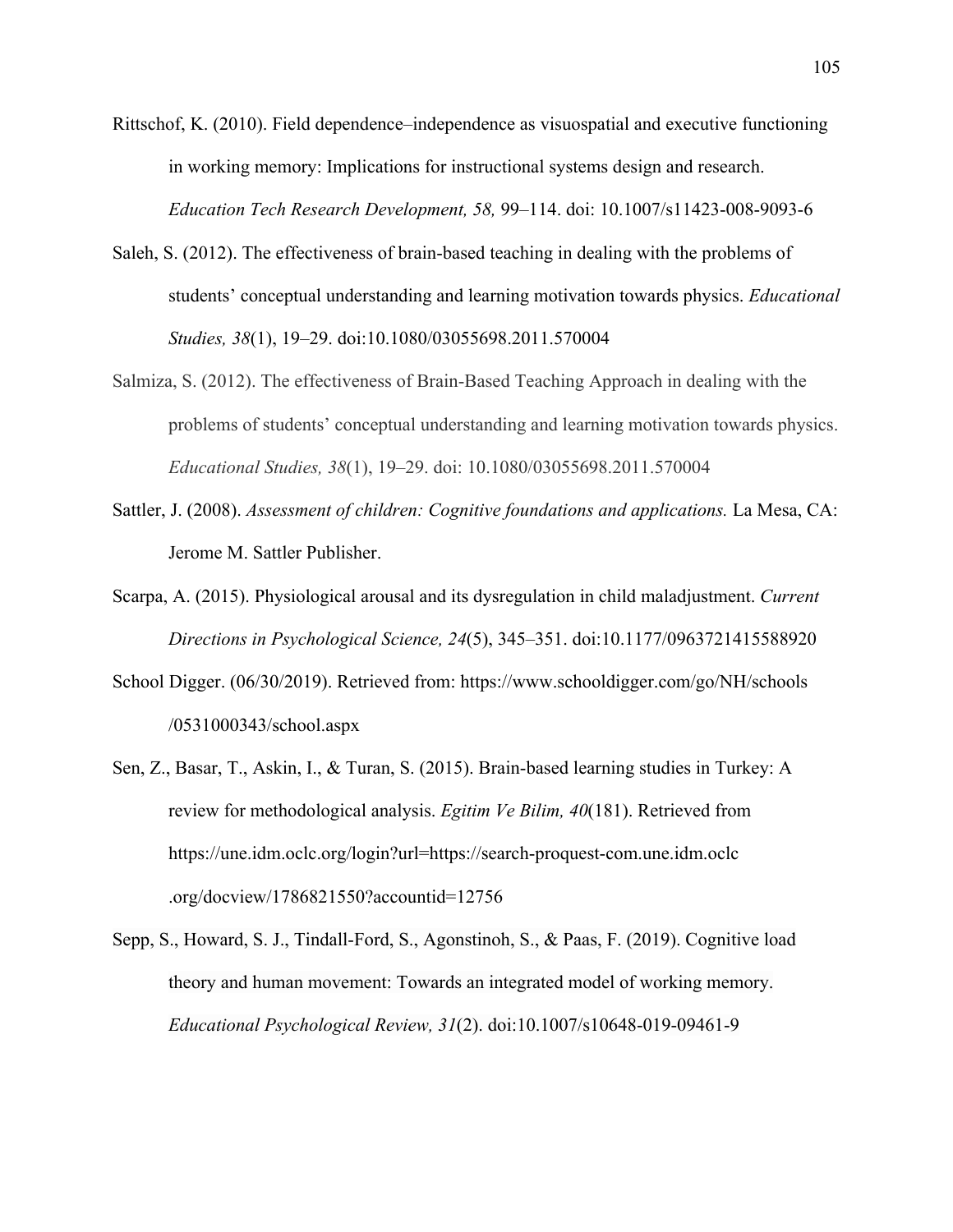- Sheaffer, B., Golden, J. A., & Averett, P. (2009). Facial expression recognition deficits and faulty learning: Implications for theoretical and clinical applications. *International Journal of Behavioral Consultation and Therapy, 5*(1). doi:10.1037/h0100871
- Shepard, K., Fowler, S., McCormick, J., Wilson, C. L., & Morgan, D. (2016). The search for role clarity: Challenges and implications for special education teacher preparation. *Teacher Education and Special Education, 39*(2), 83–97. doi:10.1177/0888406416637904
- Simonoff, E., Pickles, A., Charman, T., Chandler, S., Loucas, T., & Baird, G. (2008). Psychiatric disorders in children with autism spectrum disorders: Prevalence, comorbidity, and association factors in a population-derived sample. *Journal of the American Academy of Child & Adolescent Psychiatry*, 47(8), 921-929. Doi:10.1097/CHI/0b013e318179964f
- Tileston, W. W. (2011). *Closing the RTI gap: Why poverty and culture count.* Bloomington, IN: Solution Tree Press.
- U.S. Department of Education (2005). Individualized education program (IEP) team meetings and changes to the IEP. Retrieved from: https://www2.ed.gov/policy/speced/guid/idea /tb-iep-meetings.pdf
- U.S. Department of Education. (December 15, 2015). U.S. Graduation rate hits new record. Retrieved from *https://www.ed.gov/news/press-releases/us-high-school-graduation -rate-hits-new-record-high-0*
- U.S. Department of Education. (2018). Protecting students with disabilities. Retrieved from https://www2.ed.gov/about/offices/list/ocr/504faq.html#evaluation
- van Merrienboer, J. J. G., & Sweller, J. (2005). Cognitive load theory and complex learning: Recent developments and future directions. *Educational Psychology Review, 17*(2), 147–177. doi: 10.1007/s10648-005-3951-0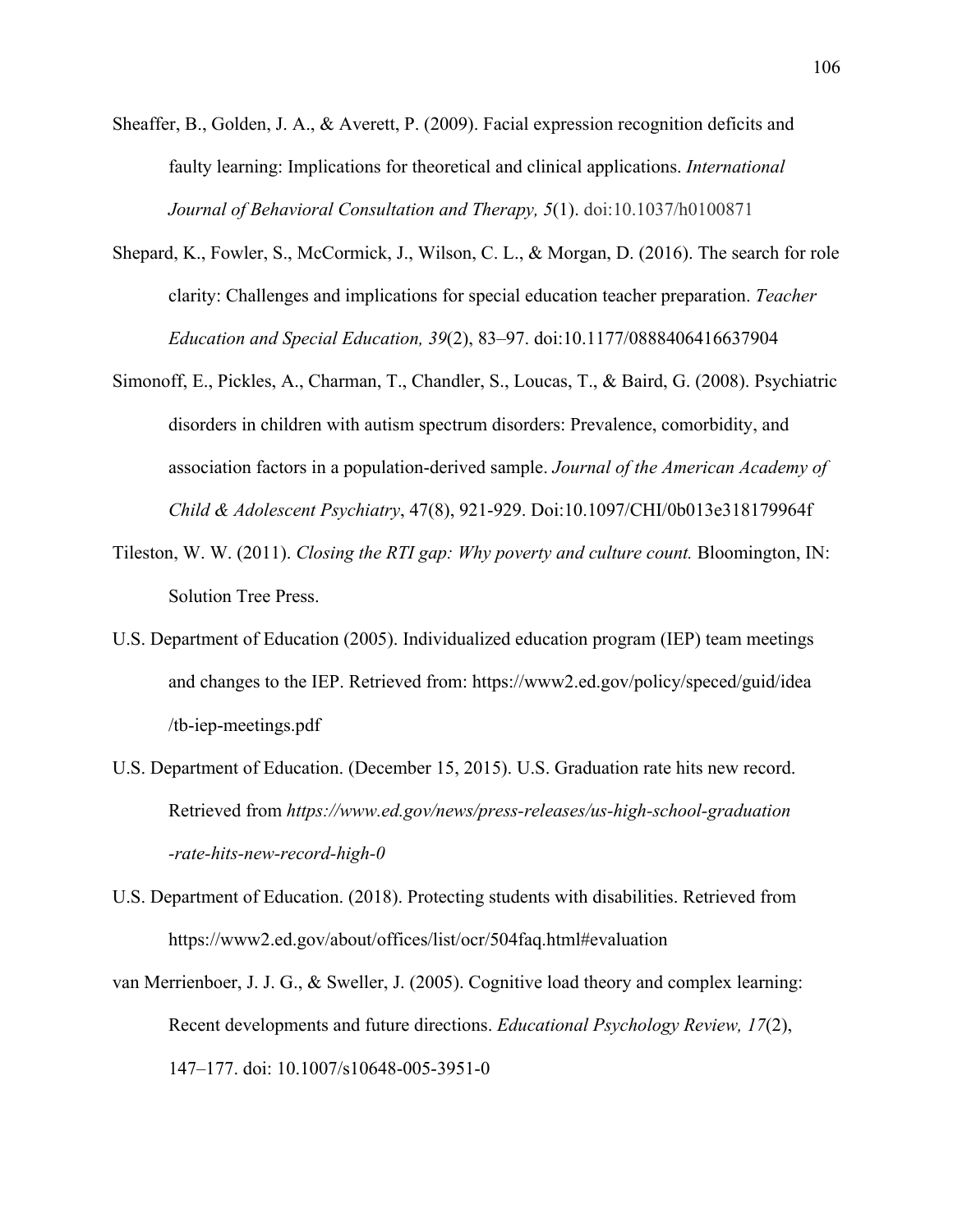- Vogan, V. M., Morgan, B. R., Lee, W., Powell, T. L., Smith, M. L., & Taylor, M. J. (2014). The neural correlates of visuo-spatial working memory in children with Autism Spectrum Disorder: Effects of cognitive load. *Journal of Neurodevelopmental Disorders, 6*(1), 19. doi:10.1186/1866-1955-6-19
- Voss, T., Wagner, W., Klusmann, U., Trautwein, U., & Kunter, M. (2017). Changes in beginning teachers' classroom management knowledge and emotional exhaustion during the induction phase. *Contemporary Educational Psychology, 51,* 170–184. doi: https://doi.org/10.1016/j.cedpsych.2017.08.002
- Waree, C. (2017). An increasing of primary school teachers' competency in brain-based learning. *International Education Studies, 10*(3), 176. doi:10.5539/ies.v10np176
- Wellesley Center for Women (2020). Open circle. Retrieved from: https://www.open-circle.org/
- White, S. W., Elias, R., Salinas, C. E., Capriola, N., Conner, C. M., Asselin, S. B., . . . Getzel, E. E. (2016). Students with Autism Spectrum Disorder in college: Results from a preliminary mixed method needs analysis. *Research in developmental disabilities, 56,* 29–40. doi: 10.1016/j.ridd.2016.05.010
- Willcutt, E. G., Doyle A. E., Nigg, J. T., Faraone, S. V., Pennington, B. F. (2005). Validity of the executive function theory of Attention-Deficit/Hyperactivity Disorder: A meta-analytic review. *Biological Psychiatry, 57*(11), 1336–1346. doi:10.1016/.2005.02.006
- Wright, T. S., & Cervetti, G. N. (2017). A systematic review of the research on vocabulary instruction that impacts text comprehension. *Reading Research Quarterly, 52*(2), 203–226. doi:10.1002.163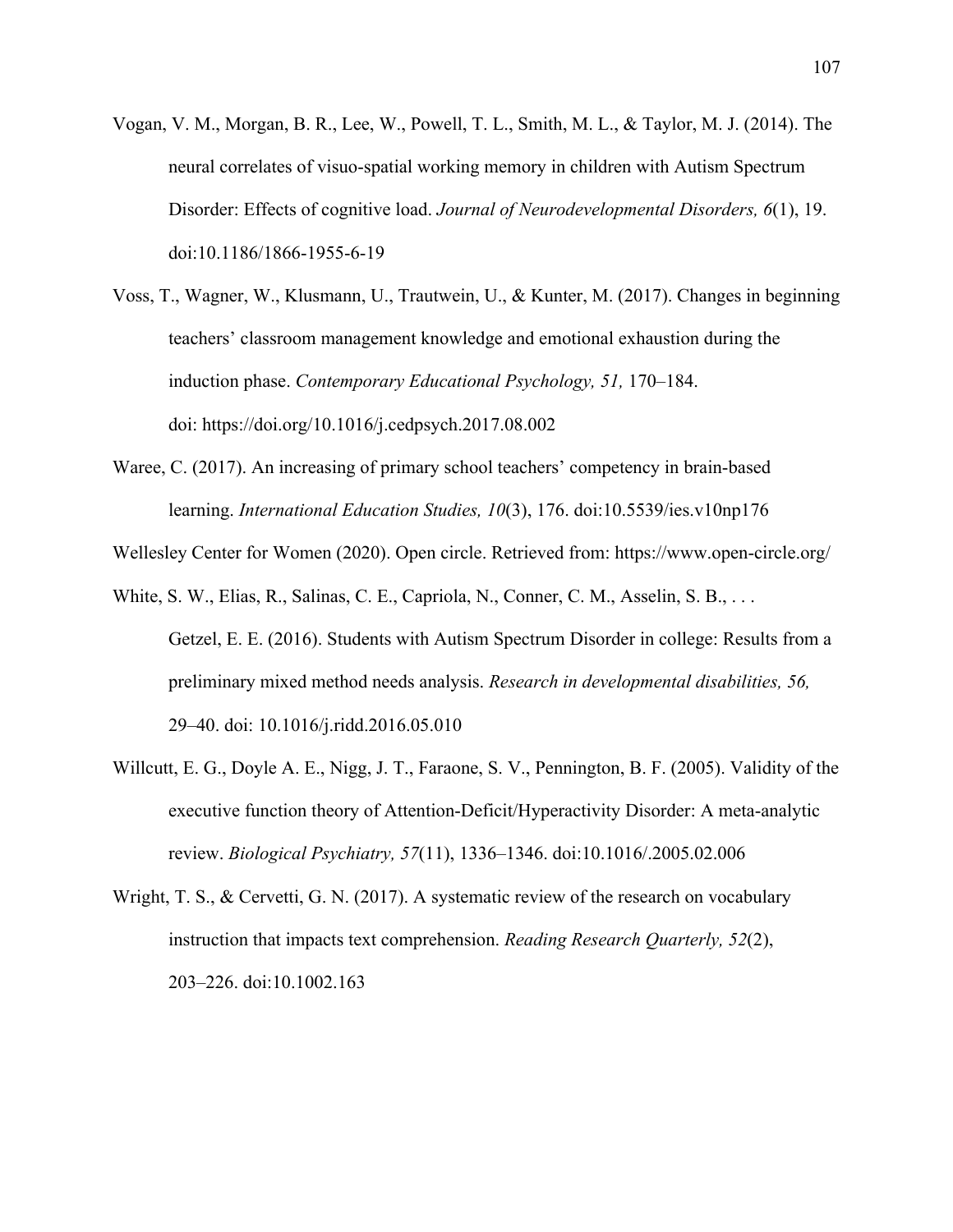Zimmerman, D. L., Ownsworth, T., & Gullo, J. R. A. M. J. (2016). Independence of hot and cold executive function deficits in high-functioning adults with Autism Spectrum Disorders. *Frontiers in Human Neuroscience.* doi:

http://dx.doi.org.une.idm.oclc.org/10.3389/fnhum.2016.00024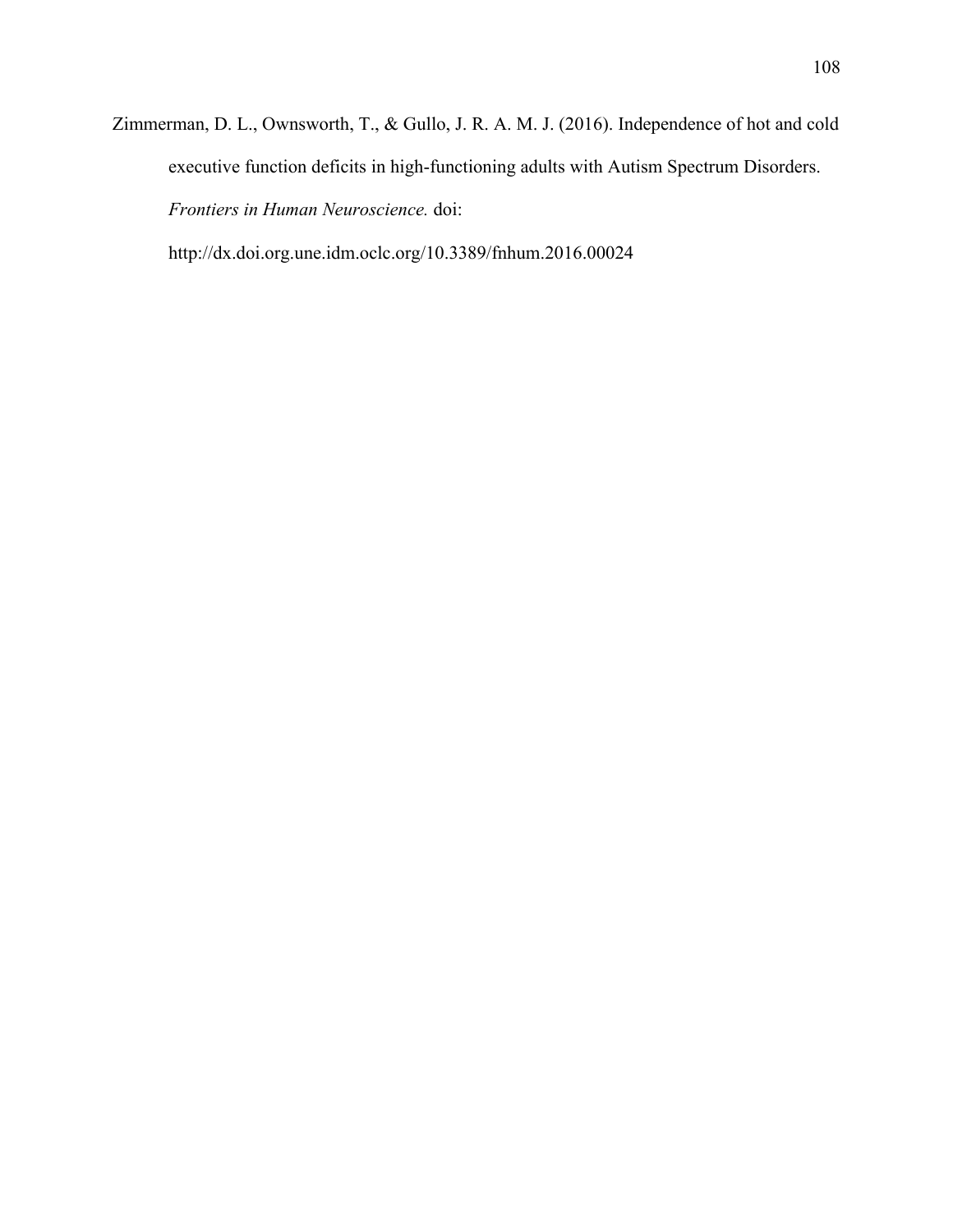Appendix A Brain-Based Professional Development Presentation

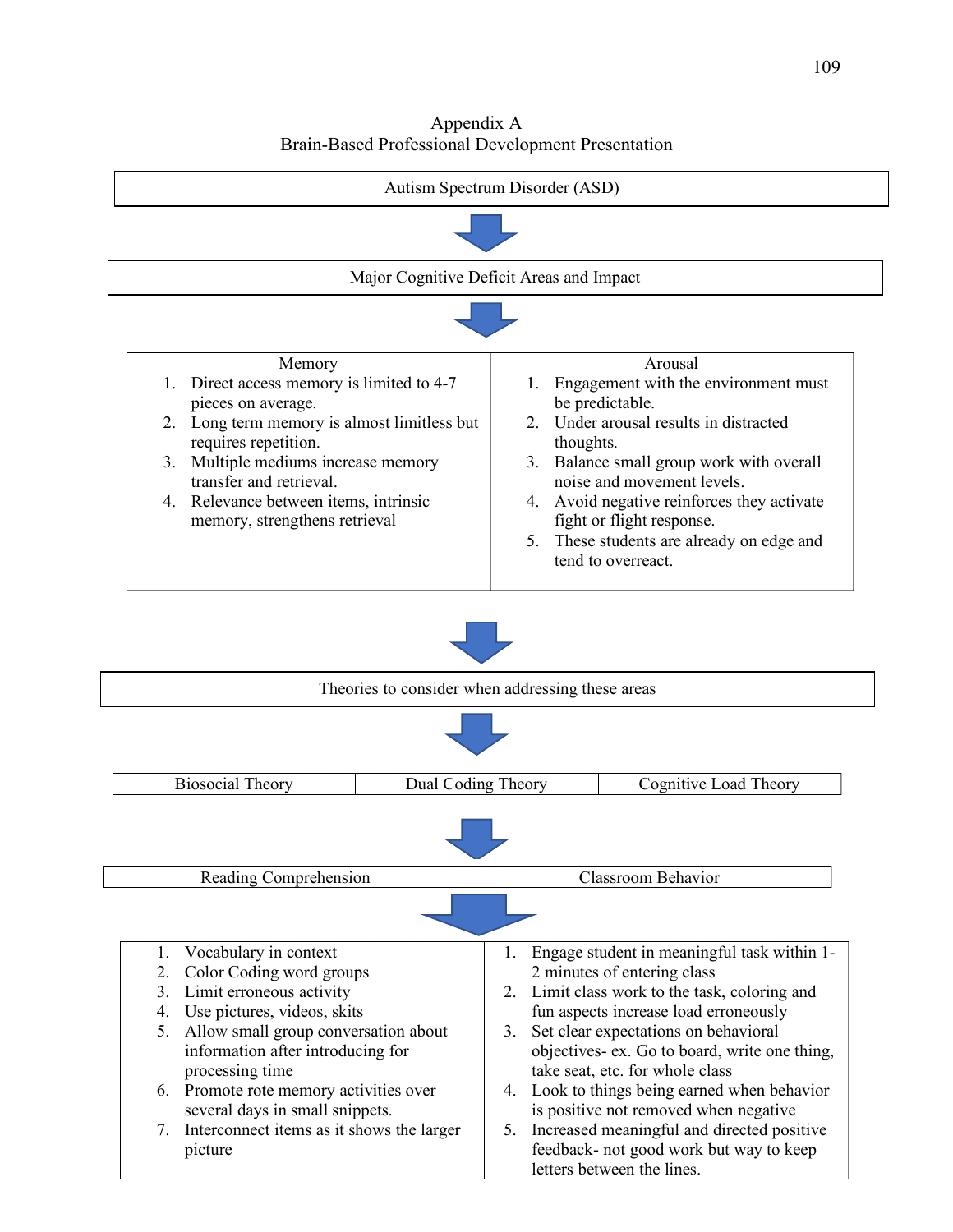### Appendix B Site Permission Letter

# **Research Proposal University of New England Doctoral Program in Educational Leadership**

This proposal serves as the request to conduct research in the Newport School District.

### **Name of Researcher**

My name is Troy Kennett and I am a graduate student at in the doctorate program Educational Leadership at University of New England.

I am conducting a research study designed to explore how professional development focused on brain-based research informs educators' pedagogical design for students with Autism Spectrum Disorder (ASD) and comorbid disorders/disabilities such as Attention Deficit Hyperactivity Disorder (ADHD), Learning Disabilities, Emotional Disabilities, etc. in academic settings in New Hampshire.

### **Method of Study**

The method of study I will use includes confidential surveys for initial participation selection, preintervention, and post-intervention. Up to 20 staff may be selected to participate in the one and a half to two-hour professional development intervention.

### **Benefits to the school or district**

Although there are no direct benefits to you or the Milford School District for participating in this research, it is my hope that the findings of my study will provide insight that will help your teachers and paraprofessionals increase their effectiveness in delivering instruction to students with disorders and/or disabilities affecting memory and arousal.

### **Proposed Project Period**

The research proposed research period is from January to February 2020.

### **Participation**

All participants will be asked to sign an informed consent to participate. All participants will be informed of the purpose of the research and I will be responsible to obtain consent from each participant. Participants will be informed that their participation is completely voluntary. Participants can choose to answer only the questions with which they feel comfortable and can discontinue participation at any time. Some of the data may be used for future research purposes consistent with the original purpose stated in the consent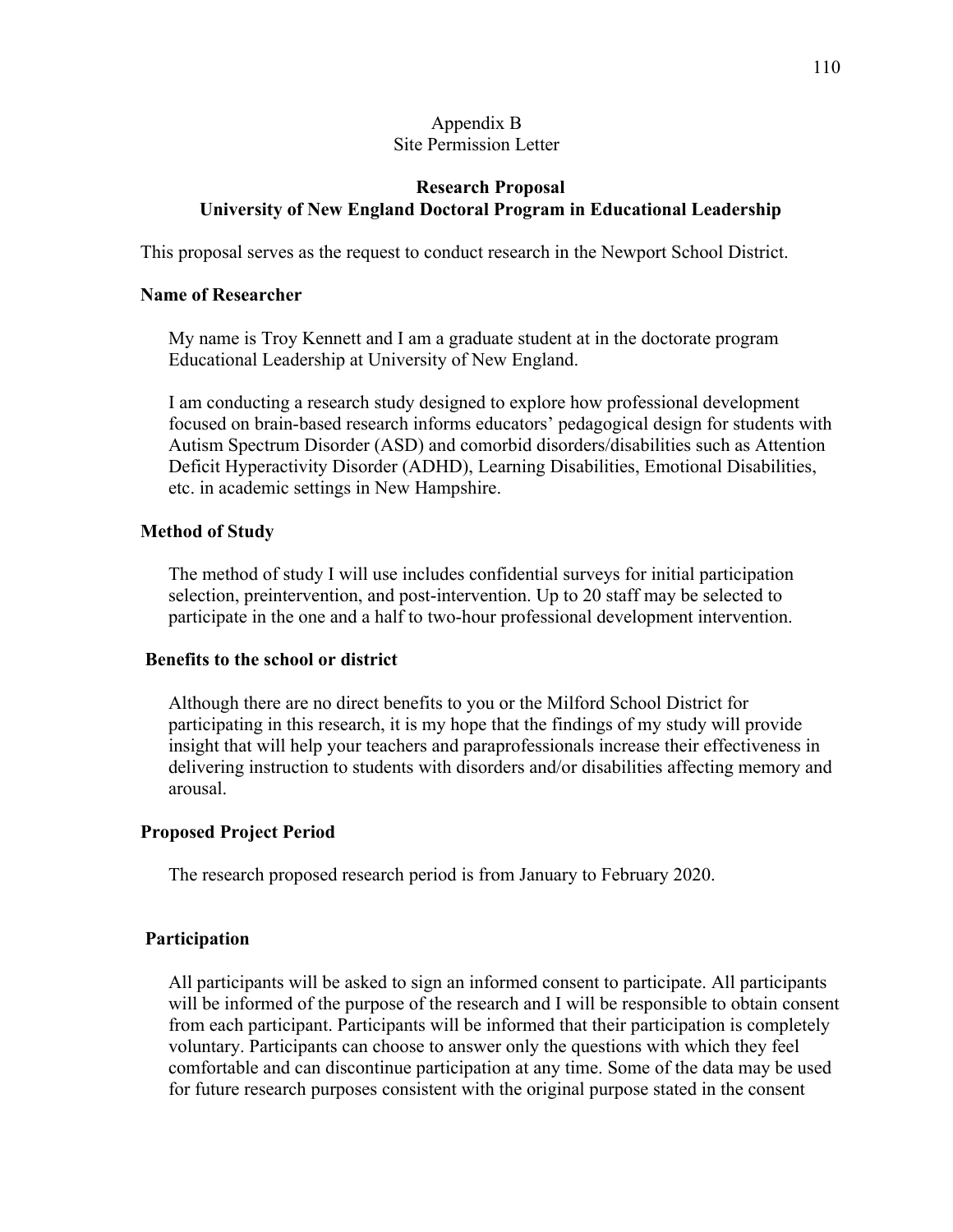document. The final data will be stored for a period of no longer than two years, after which it will be destroyed.

There is a risk of loss of privacy as those attending the professional development cannot be kept confidential. However, no names or any other identifying information will appear in any published reports of the research. The research material will be kept in a secure location, and only I will have access to the data. At the conclusion of the study, all audiotapes of interviews will be deleted and any other identifying information from the transcripts will be removed.

# **Certification**

This letter is to certify that information obtained from research will not include names of interviewees, schools, districts, student names or personal information.

# **Site Approval**

Printed Name of Approver Date

Signature of Approver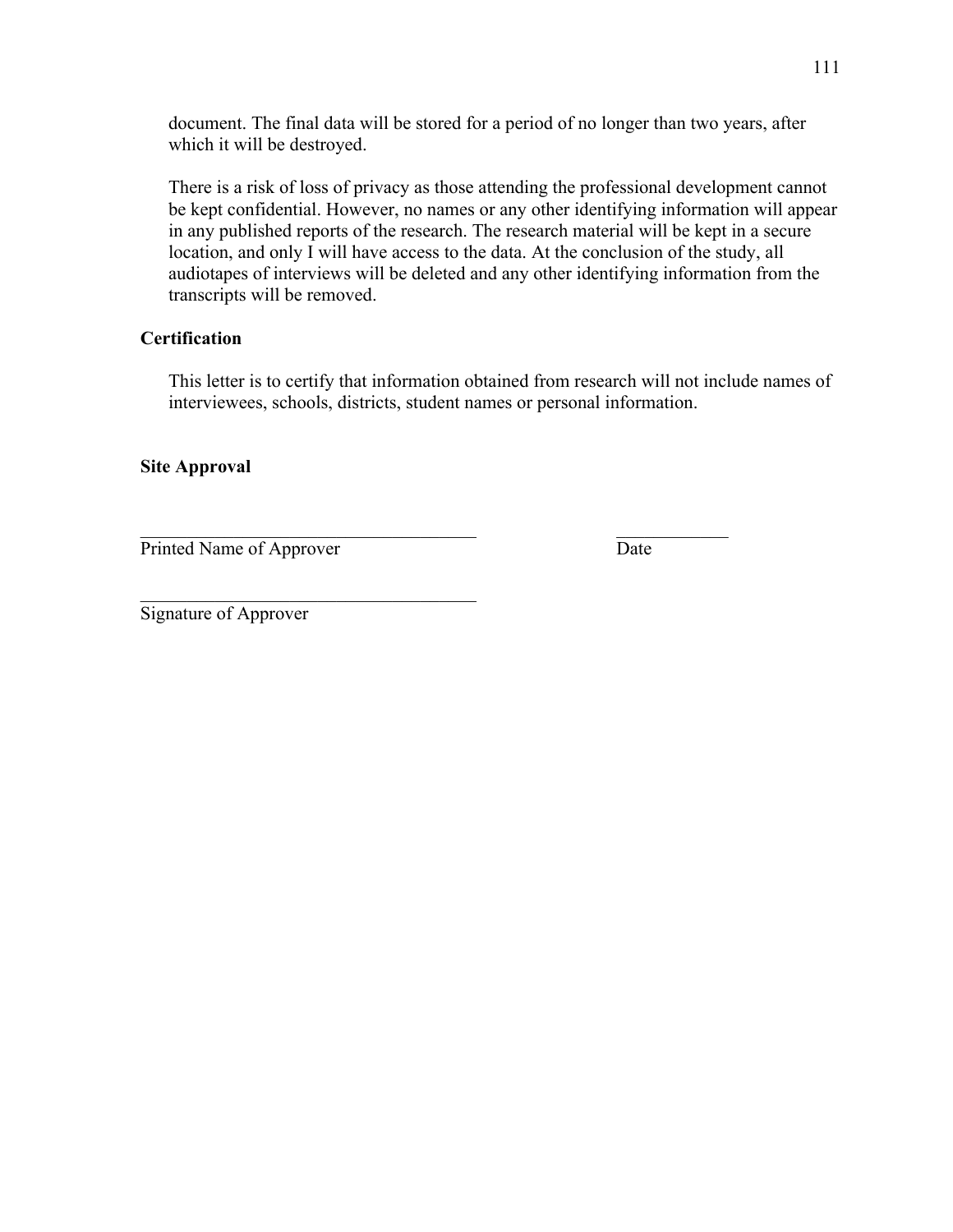# Appendix C

# Pre-intervention Survey

Likert Scale:

| $1 = not likely$                                     | $2$ = somewhat likely                                     | $3 =$ likely | $4 =$ most likely | $5 =$ always likely |  |
|------------------------------------------------------|-----------------------------------------------------------|--------------|-------------------|---------------------|--|
| Question                                             |                                                           |              | Score             | Comment             |  |
|                                                      | The brain processes and memorizes information faster      |              |                   |                     |  |
| using verbal or auditory sounds.                     |                                                           |              |                   |                     |  |
|                                                      | The brain processes and memorizes information faster      |              |                   |                     |  |
|                                                      | using visual information such as colors and pictures.     |              |                   |                     |  |
| The brain processes and memorizes information faster |                                                           |              |                   |                     |  |
|                                                      | through using both mediums together, but one at a         |              |                   |                     |  |
| time.                                                |                                                           |              |                   |                     |  |
|                                                      | The brain processes and memorizes information faster      |              |                   |                     |  |
|                                                      | through using both mediums together at the same time.     |              |                   |                     |  |
|                                                      | Students learn specific skills/habits through repeated    |              |                   |                     |  |
| exposure.                                            |                                                           |              |                   |                     |  |
|                                                      | Students learn specific skills/habits faster when they    |              |                   |                     |  |
| are presented incrementally.                         |                                                           |              |                   |                     |  |
|                                                      | Students learn skills/habits faster when they are         |              |                   |                     |  |
|                                                      | presented as smaller pieces of a larger habit.            |              |                   |                     |  |
|                                                      | Students can learn to do things to use skills that do not |              |                   |                     |  |
| require active thinking.                             |                                                           |              |                   |                     |  |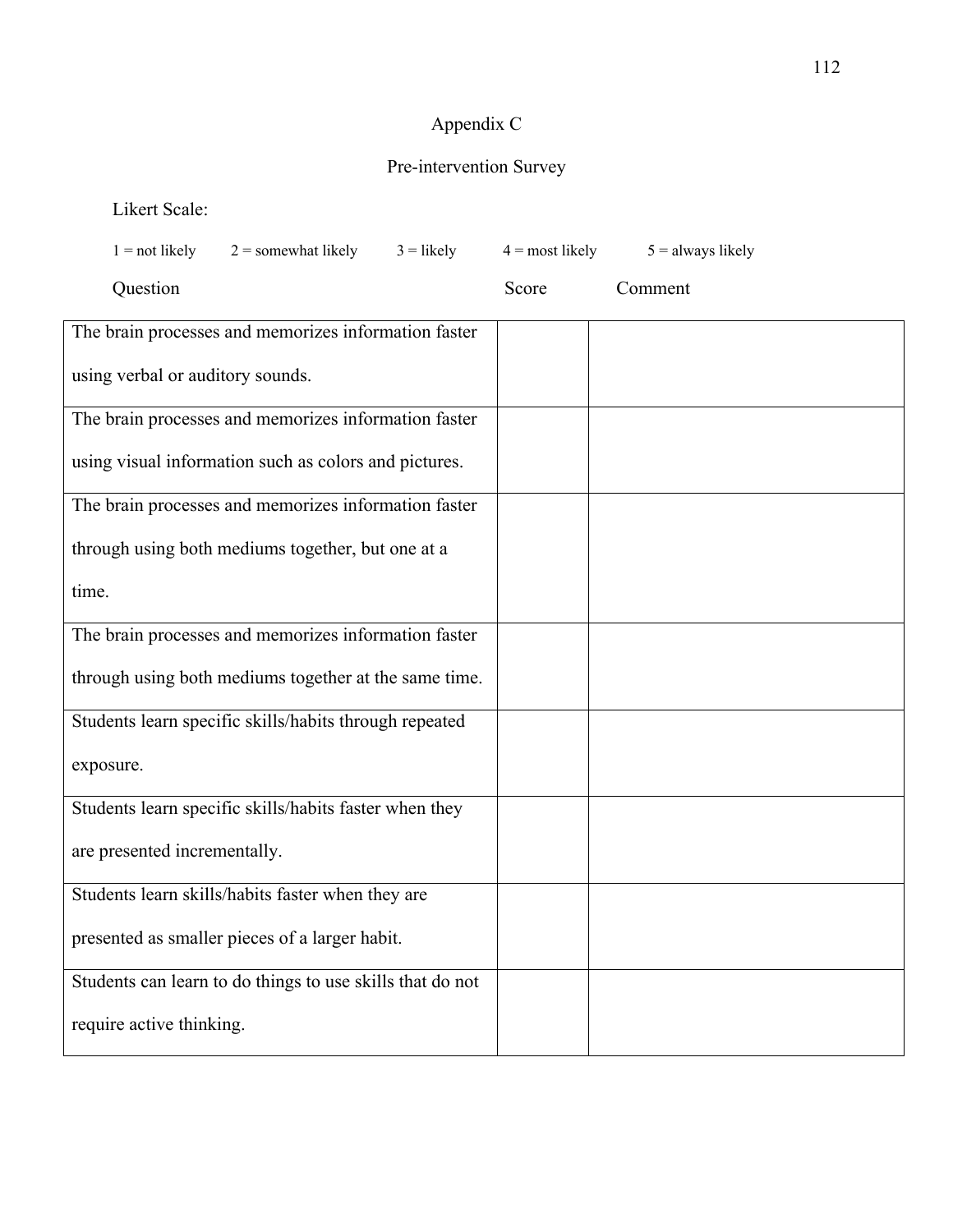| Students can learn as many things at once as they are       |  |
|-------------------------------------------------------------|--|
| motivated to learn.                                         |  |
| Students can only learn a couple things at a time.          |  |
| Students can learn different amounts of                     |  |
| information/habits/skills based on how they are taught      |  |
| (visually, verbally, using manipulatives)                   |  |
| Students can be distracted while learning, to the point     |  |
| they learn less.                                            |  |
| Students can resist distractions if they are motivated to   |  |
| do so.                                                      |  |
| Learning is a similar process for each student.             |  |
| Instruction must be tailored to the specific student.       |  |
| Instruction must be tailored to the content/skill, or habit |  |
| being learned.                                              |  |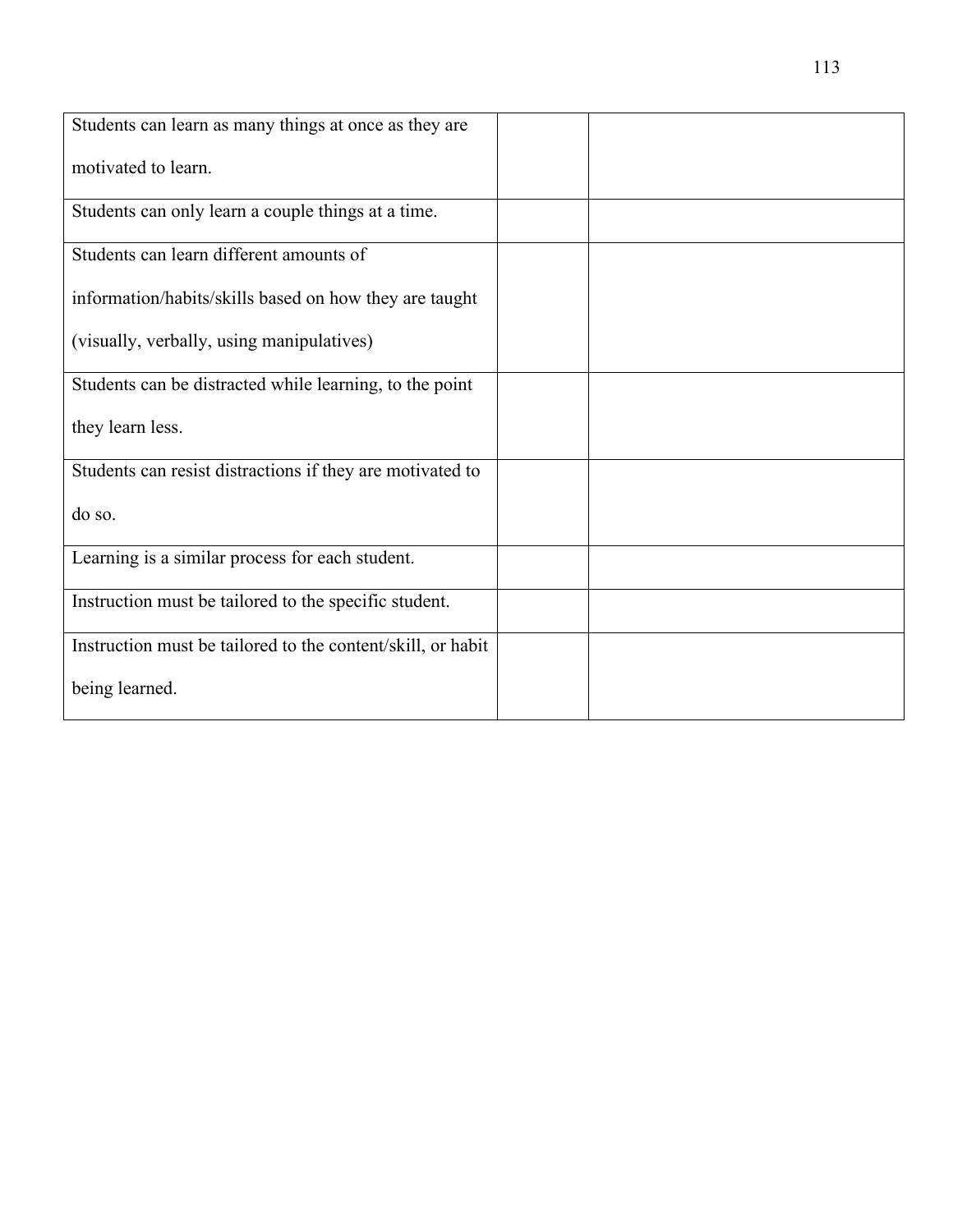# Appendix D Post-intervention Interview Questions

# **Interview Question 1**

• (BBTA) How might or did the idea of a Brain Based Teaching Approach influence your thoughts on adjusting practices based on brain input the current task designs?

# **Interview Question 2**

• (BBTA) How might or did the knowledge of comorbid diagnosis and underdiagnosis influence any educational decisions?

# **Interview Question 3**

- (Dual Coding) After discussing the idea that the brain codes information in various ways (auditory, visual, and even emotional), could you see how it may influence your instructional choices?
	- o What are your thoughts regarding the use and limitations of multimodal instruction?
	- o What are your thoughts on if practice is helpful, in which situations might it be or not be?

## **Interview Question 4**

- (Dual Coding) Does the idea of Direct Access memory, limited to 4–7 pieces of information, when a student is truly focused, influence any thoughts on instructional design, and accommodations?
	- o How might relational coding play into this quantity?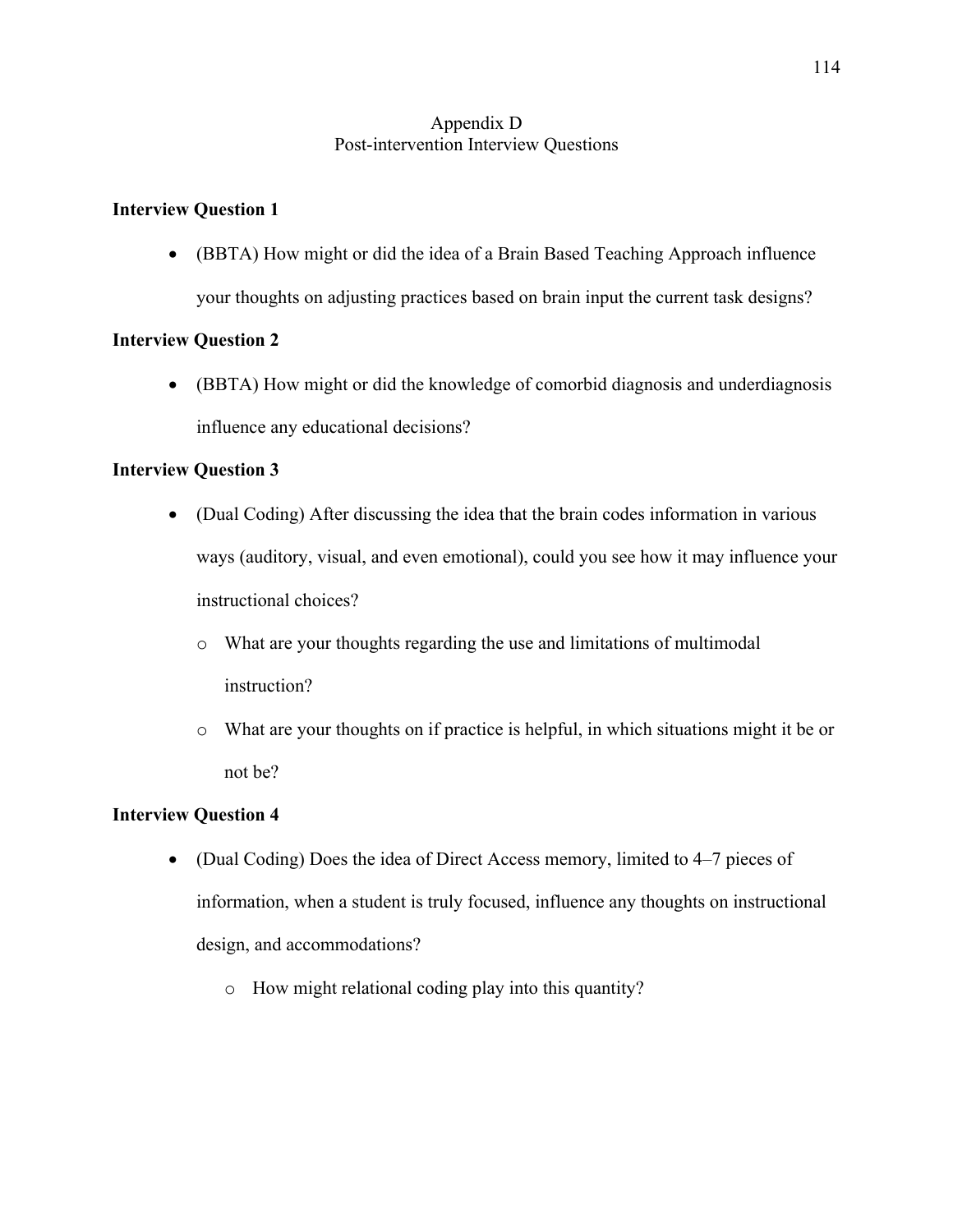### **Interview Question 5**

- (Dual Coding) With long-term memory having almost no limit and being resistant to stress, could you see how it may be used in your class?
	- o How might the idea of stimulus response activation impact that?
	- o Where does practice fit into creating this?

## **Interview Question 6**

- (Biosocial) The idea of biosocial theory was used in the training. The premise was that people are organisms and react to stimulus in the environment consciously and unconsciously. Does that idea and the pieces discussed regarding Maslow's hierarchy and stages of the brain influence your thinking regarding management strategies or accommodation ideas?
	- o If so, how?
	- o If not, why?

## **Interview Question 7**

• (Cognitive load) After being presented with the idea of cognitive load, memory has limits in ability and duration, which can be influenced by stimulus in the environment, does that influence your instructional ideas or management strategies?

## **Interview Question 8**

• The training that was provided supplied you with considerations that you could apply to certain situations as you saw fit. Other training methods provide you with set strategies that you apply when the situation dictates in the manner you were taught. Which works better for you to make things actionable?